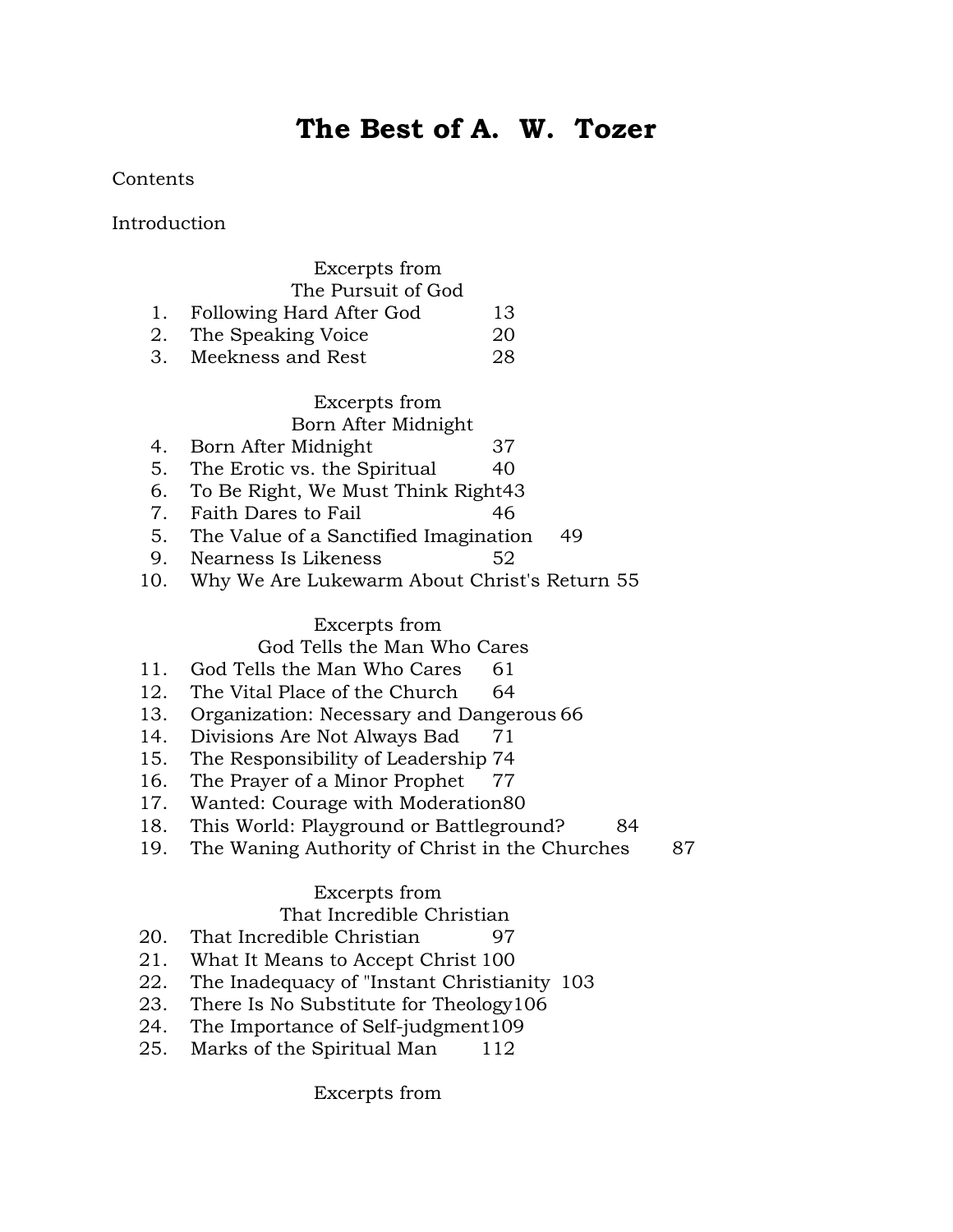# The Root of the Righteous

# 26. The Root of the Righteous 117

# 27. God Is Easy to Live With 120

- 28. On Receiving Admonition 123
- 29, The Great God Entertainment126
- 30. Bible Taught or Spirit Taught129
- 31. The Cross Is a Radical Thing 132

# Excerpts from Of God and Men

- 32. The Report of the Watcher 137
- 33. Exposition Must Have Application 140
- 34. Beware the File-Card Mentality143
- 35. The Use and Abuse of Humor146
- 36. Let's Cultivate Simplicity and Solitude 149
- 37. The Bible World Is the Real World 153
- 38 Praise in Three Dimensions 155

# Excerpts from

- Man: The Dwelling Place of God
	- 39. Man: The Dwelling Place of God161
	- 40. Why People Find the Bible Difficult 164
	- 41. Faith: The Misunderstood Doctrine 167
	- 42. True Religion Is Not Feeling but Willing 171
	- 43. The Old Cross and the New 175
	- 44. God Must Be Loved for Himself179
	- 45. How to Try the Spirits 182
	- 46. Some Thoughts on Books and Reading 195
	- 47. The Saint Must Walk Alone 198

# Excerpt from

# How to Be Filled with the Holy Spirit

48. How to Be Filled with the Holy Spirit 207

# Excerpt from

Worship: The Missing Jewel of the Evangelical Church 49. Worship: The Normal Employment of Moral Beings 217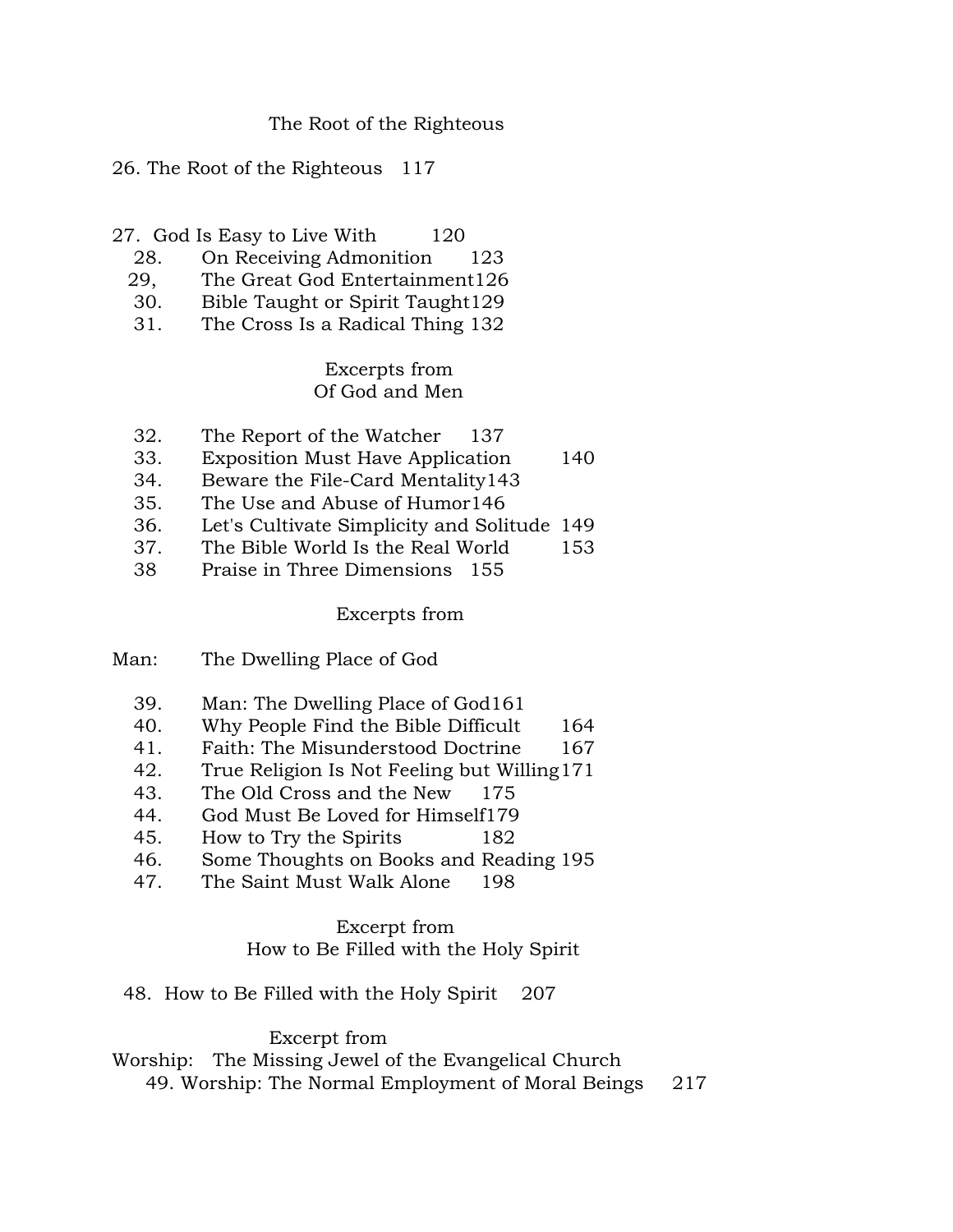### Excerpt from Who Put Jesus on the Cross? 50. Christian, Do You Downgrade Yourself too Much? 225

Excerpt from Paths to Power 51. Miracles Follow the Plow 239

> Excerpt from Let My People Go

52. The Jaffray Pattern I 247

7

### Introduction

"I guess my philosophy is this: Everything is wrong until God sets it right."

That statement from Dr. A. W. Tozer perfectly summarizes what he believed and what he tried to do during his years of ministry. The entire focus of his preaching and writing was on God. He had no time for religious hucksters who were inventing new ways to promote their wares and inflate their statistics. Like Thoreau, whom he read and admired, Tozer marched to a different drummer; and for this reason, he was usually out of step with many of the people in the religious parade.

But it was this evangelical eccentricity that made us love him and appreciate him. He was not afraid to tell us what was wrong. Nor was he hesitant to tell us how God could make it right. If a sermon can be compared to light, then A. W. Tozer released a laser beam from the pulpit, a beam that penetrated your heart, seared your conscience, exposed sin, and left you crying, "What must I do to be saved?" The answer was always the same: surrender to

Christ; get to know God personally; grow to become like Him.

Aiden Wilson Tozer was born in Newburg (then known as La Jose), Pennsylvania,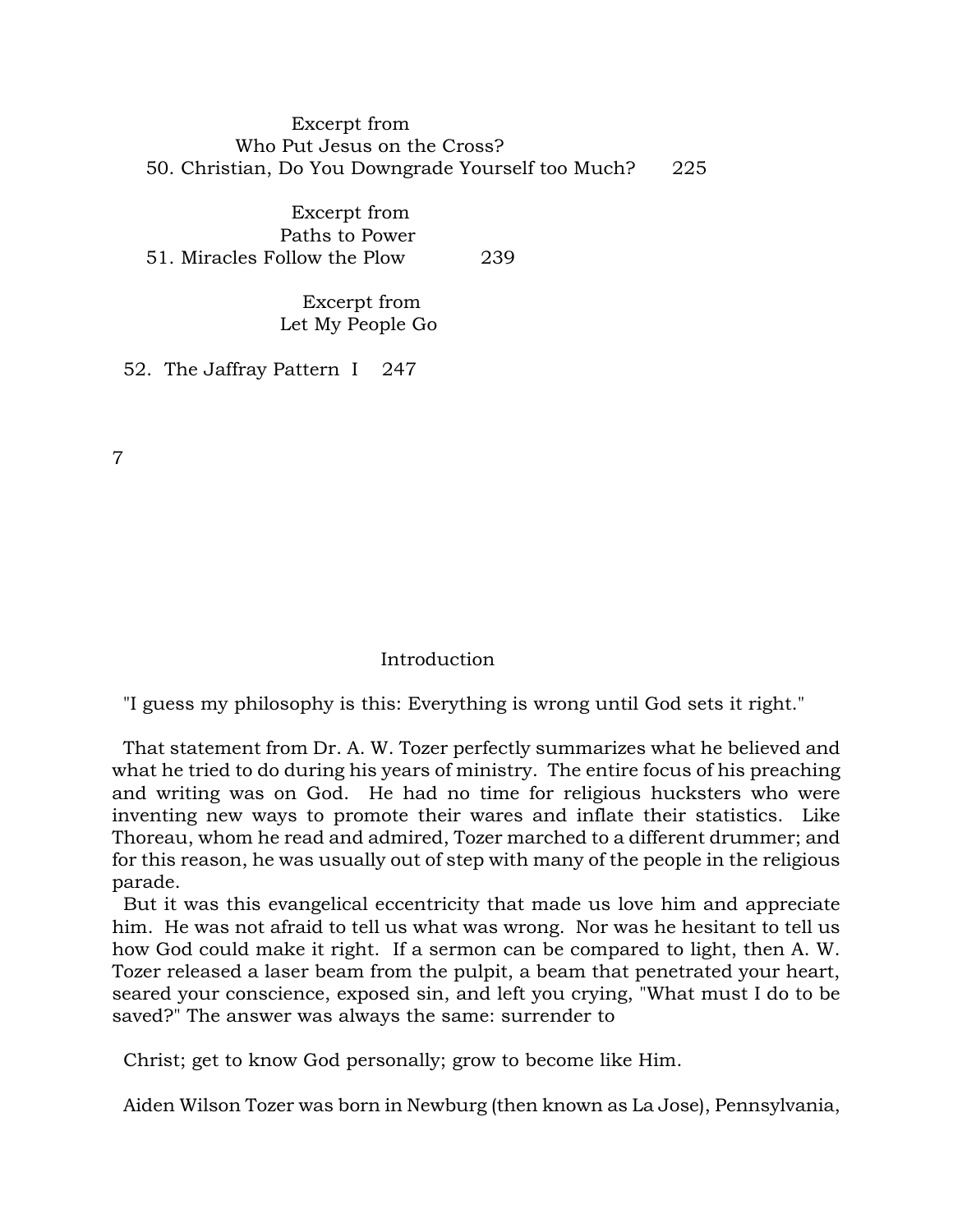on April 21, 1897. In 1912 the family moved from the farm to Akron, Ohio; and in 1915 he was converted to Christ. He immediately entered into a life of devotional intensity and personal witness. In 1919 he began pastoring the Alliance Church in Nutter Fort, West Virginia. He also pastored churches in Morgantown, West Virginia; Toledo, Ohio; Indianapolis, Indiana; and in 1928 came to the Southside Alliance Church in Chicago. Here he ministered until November, 1959, when he became pastor of the Avenue Road Church in Toronto. A sudden heart attack on May 12, 1963, ended that ministry and Tozer was ushered into Glory.

I am sure that Tozer reached more people through his writing than his preaching. Much of his writing was reflected in the preaching of pastors who fed their souls on his words. In May, 1950, he was named editor of The Alliance Weekly, now The Alliance Witness, which was probably the only religious magazine purchased primarily for its editorials. I once heard Dr. Tozer at an Evangelical Press Association conference taking to task editors who practiced what he called "super-market journalism-two columns of advertising and one aisle of reading material." He was an exacting writer and was as hard on himself as he was on others.

What is there about A. W. Tozer's writings that gets hold of us and will not let us go? Tozer did not enjoy the privilege of a university or seminary training, or even a Bible School education for that matter; yet he has left us a shelf of books that will be mined for their spiritual wealth until the Lord returns.

For one thing, A. W. Tozer wrote with conviction. He was not interested in tickling the ears of the shallow Athenian Christians who were looking for some new thing. Tozer redug the old wells and called us back to the old paths, and he passionately believed and practiced the truths that he taught. He once told a friend of mine, "I have preached myself off of every Bible Conference platform in the country!" The popular crowds do not rush to hear a man whose convictions make them uncomfortable.

Tozer was a mystic-an evangelical mystic-in an age that is pragmatic and materialistic. He still calls us to see

### Introduction 9

| that real world | of the spiritual that lies beyond the physi |
|-----------------|---------------------------------------------|
| cal world that  | so ensuares us. He begs us to please God    |

and forget the crowd. He implores us to worship God that

we might become more like Him. How desperately we need that message today!

A. W. Tozer had the gift of taking a spiritual truth and holding it up to the light so that, like a diamond, every facet was seen and admired. He was not lost in homiletical swamps; the wind of the Spirit blew and dead bones came to life. His essays are like fine cameos whose value is not determined by their size. His preaching was characterized by an intensity-spiritual intensity-that penetrated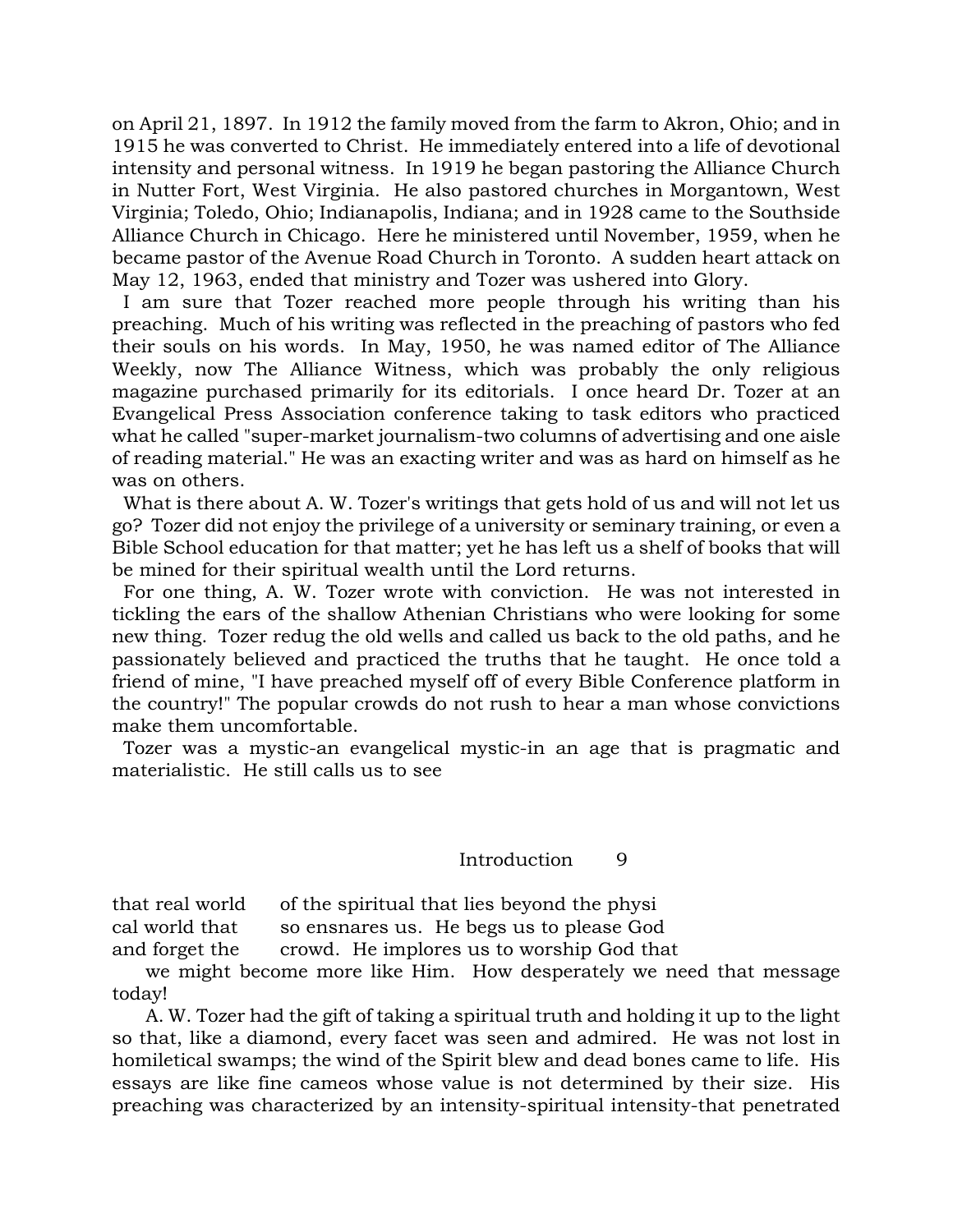one's heart and helped him to see God. Happy is the Christian who has a Tozer book handy when his soul is parched and he feeIs God is far away.

This leads to what I think is the greatest contribution A. W. Tozer makes in his writings: he so excites you about truth that you forget Tozer and reach for your Bible. He himself often said that the best book is the one that makes you want to put it down and think for yourself. Rarely do I read Tozer without reaching for my notebook to jot down some truth that later can be developed into a message. Tozer is like a prism that gathers the light and then reveals its beauty.

To select "the best of A. W. Tozer" is an impossible task. Best for whom? For what needs? As a pastor, I could select fifty essays that would challenge and bless the hearts of my brothers in the ministry, but Tozer is read by many people who are not pastors. As a writer, I could choose chapters from his books that reveal his skill with words; but most readers are not writers. Those of us who appreciate Tozer's writings certainly have our favorites, but no two of us would agree.

From the Tozer books published by Christian Publications of Harrisburg, Pennsylvania, I have made selections on the basis of theme and development. Dr. Tozer often said the same things in different ways, and I have tried to

### 10 Introduction

choose major themes in their best expression. If one of your favorite essays is missing, perhaps you will be compensated by reading a new one that you have missed or forgotten.

If this book is your first introduction to A. W. Tozer, then permit me to suggest the best way to read these essays. Please read them slowly and meditatively, thinking as you read. Do not "speed read" these chapters. As you read, listen for what Tozer called "the other Voice" speaking truth through these brief messages. If a certain truth begins to burn in your soul, put the book down and let God instruct you by His Spirit. Wait quietly before Him and deep within your heart God will speak to you.

"The best book is not one that informs merely," Tozer wrote in Man: The Dwelling Place of God, "but one that stirs the reader up to inform himself."

I trust that this book, composed of what I think are the best of Tozer's writings, will meet that standard. I think that it will. I pray that it will introduce a host of new readers to the writings of this man of God, and that those of us who have known him longer will appreciate him more.

> Warren W. Wiersbe The Moody Church Chicago, Illinois

Excerpts from The Pursuit of God

Following Hard After God The Speaking Voice Meekness and Rest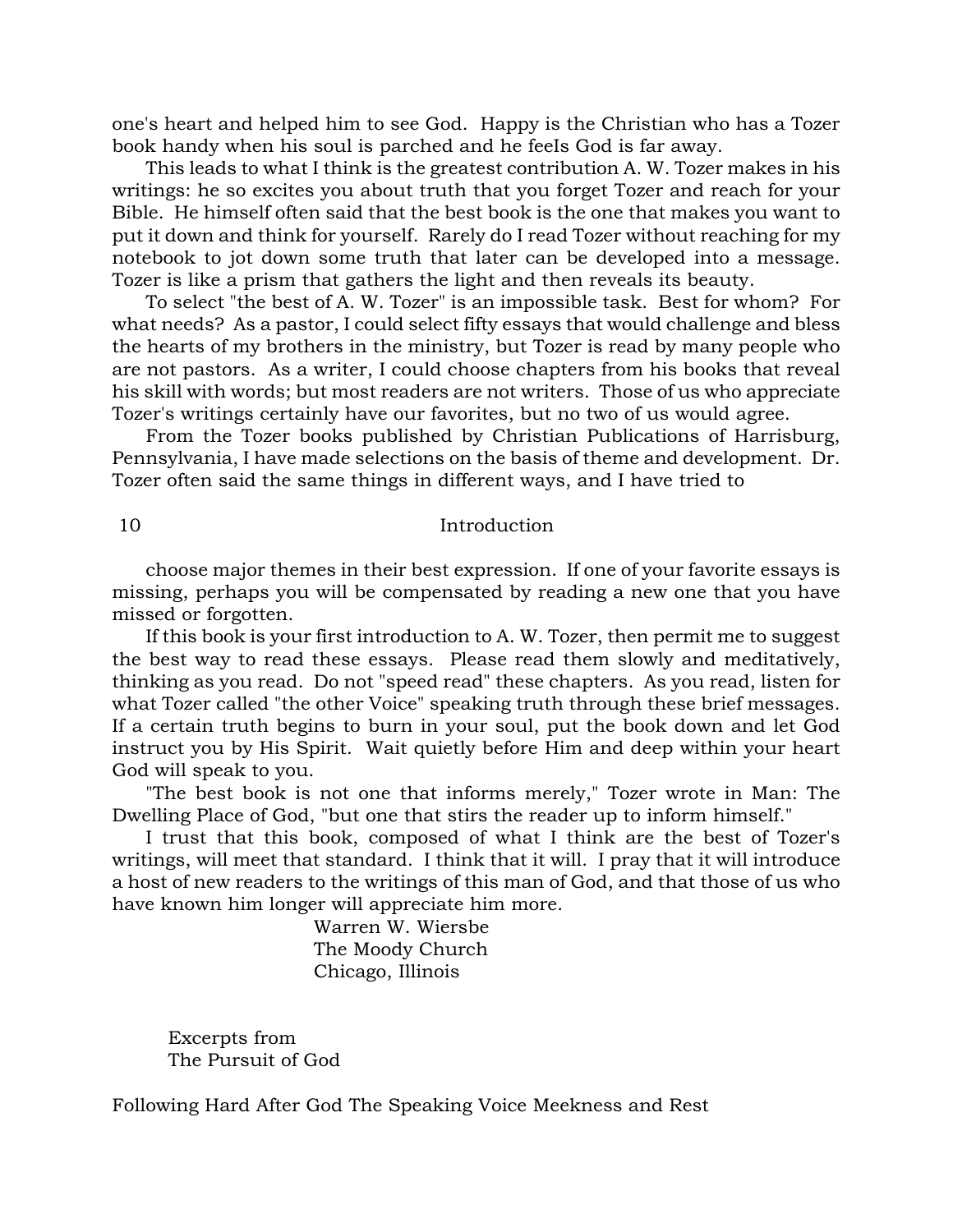### Following Hard After God

### My soul followeth hard after thee: thy right hand upholdeth me. Ps. 63:8

Christian theology teaches the doctrine of prevenient grace, which briefly stated means this, that before a man can seek God, God must first have sought the man.

Before a sinful man can think a right thought of God, there must have been a work of enlightenment done within him; imperfect it may be, but a true work nonetheless, and the secret cause of all desiring and seeking and praying which may follow.

We pursue God because, and only because, He has first put an urge within us that spurs us to the pursuit. "No man can come to me," said our Lord, "except the Father which hath sent me draw him," and it is by this very prevenient drawing that God takes from us every vestige of credit for the act of coming. The impulse to pursue God originates with God, but the outworking of that impulse is our following hard after Him; and all the time we are pursuing Him we are already in His hand: "Thy right hand upholdeth me."

In this divine "upholding" and human "following" there is no contradiction. All is of God, for as von Hugel teaches, God is always previous. In practice, however, (that is, where God's previous working meets man's present response) man must pursue God. On our part there must be positive reciprocation if this secret drawing of God is to eventuate in identifiable experience of the Divine. In the warm language of personal feeling this is

### 14 The Pursuit of God

stated in the Forty-second Psalm: 'As the hart panteth after the water brooks, so panteth my soul after thee, 0 God. My soul thirsteth for God, for the living God: when shall I come and appear before God?" This is deep calling unto deep, and the longing heart will understand it.

The doctrine of justification by faith-a Biblical truth, and a blessed relief from sterile legalism and unavailing self-effort-has in our time fallen into evil company and been interpreted by many in such manner as actually to bar men from the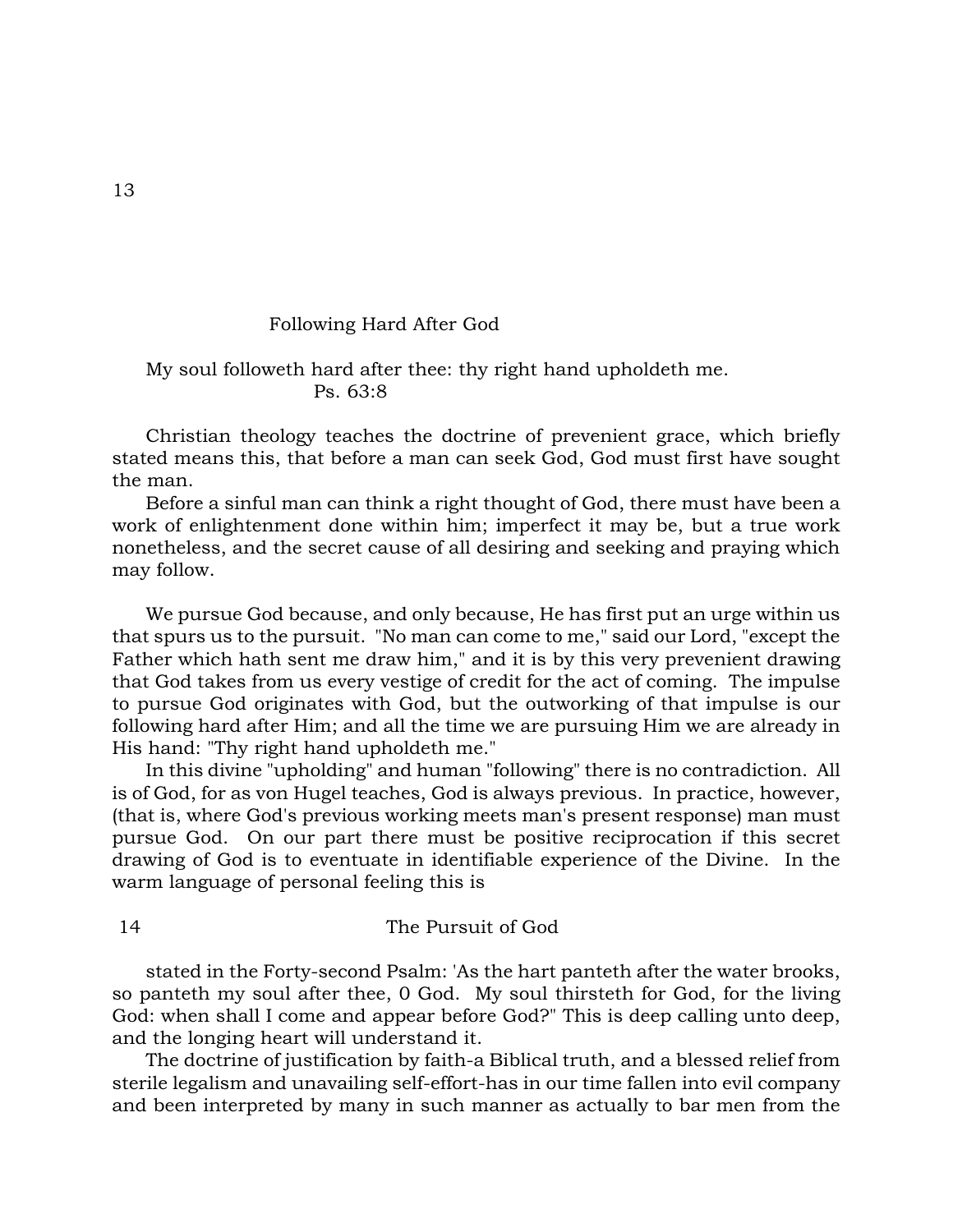knowledge of God. The whole transaction of religious conversion has been made mechanical and spiritless. Faith may now be exercised without a jar to the moral life and without embarrassment to the Adamic ego. Christ may be "received" without creating any special love for Him in the soul of the receiver. The man is "saved," but he is not hungry nor thirsty after God. In fact he is specifically taught to be satisfied and encouraged to be content with little.

The modern scientist has lost God amid the wonders of His world; we Christians are in real danger of losing God amid the wonders of His Word. We have almost forgotten that God is a Person and, as such, can be cultivated as any person can. It is inherent in personality to be able to know other personalities, but full knowledge of one personality by another cannot be achieved in one encounter. It is only after long and loving mental intercourse that the full possibilities of both can be explored.

All social intercourse between human beings is a response of personality to personality, grading upward from the most casual brush between man and man to the fullest, most intimate communion of which the human soul is capable. Religion, so far as it is genuine, is in essence the response of created personalities to the Creating Personality, God. "This is life eternal, that they might know thee the only true God, and Jesus Christ, whom thou hast sent."

God is a Person, and in the deep of His mighty nature

### The Pursuit of God ...

He thinks, wills, enjoys, feels, loves, desires and suffers as any other person may. In making Himself known to us, He stays by the familiar pattern of personality. He communicates with us through the avenues of our minds, our wills and our emotions. The continuous and unembarrassed interchange of love and thought between God and the soul of the redeemed man is the throbbing heart of New Testament religion.

This intercourse between God and the soul is known to us in conscious personal awareness. It is personal: that is, it does not come through the body of believers, as such, but is known to the individual, and to the body through the individuals which compose it. And it is conscious: that is, it does not stay below the threshold of consciousness and work there unknown to the soul (as, for instance, infant baptism is thought by some to do), but comes within the field of awareness where the man can "know" it as he knows any other fact of experience.

You and I are in little (our sins excepted) what God is in large. Being made in His image we have within us the capacity to know Him. In our sins we lack only the power. The moment the Spirit has quickened us to life in regeneration our whole being senses its kinship to God and leaps up in joyous recognition. That is the heavenly birth without which we cannot see the Kingdom of God. It is, however, not an end but an inception, for now begins the glorious pursuit, the heart's happy exploration of the infinite riches of the Godhead. That is where we begin, I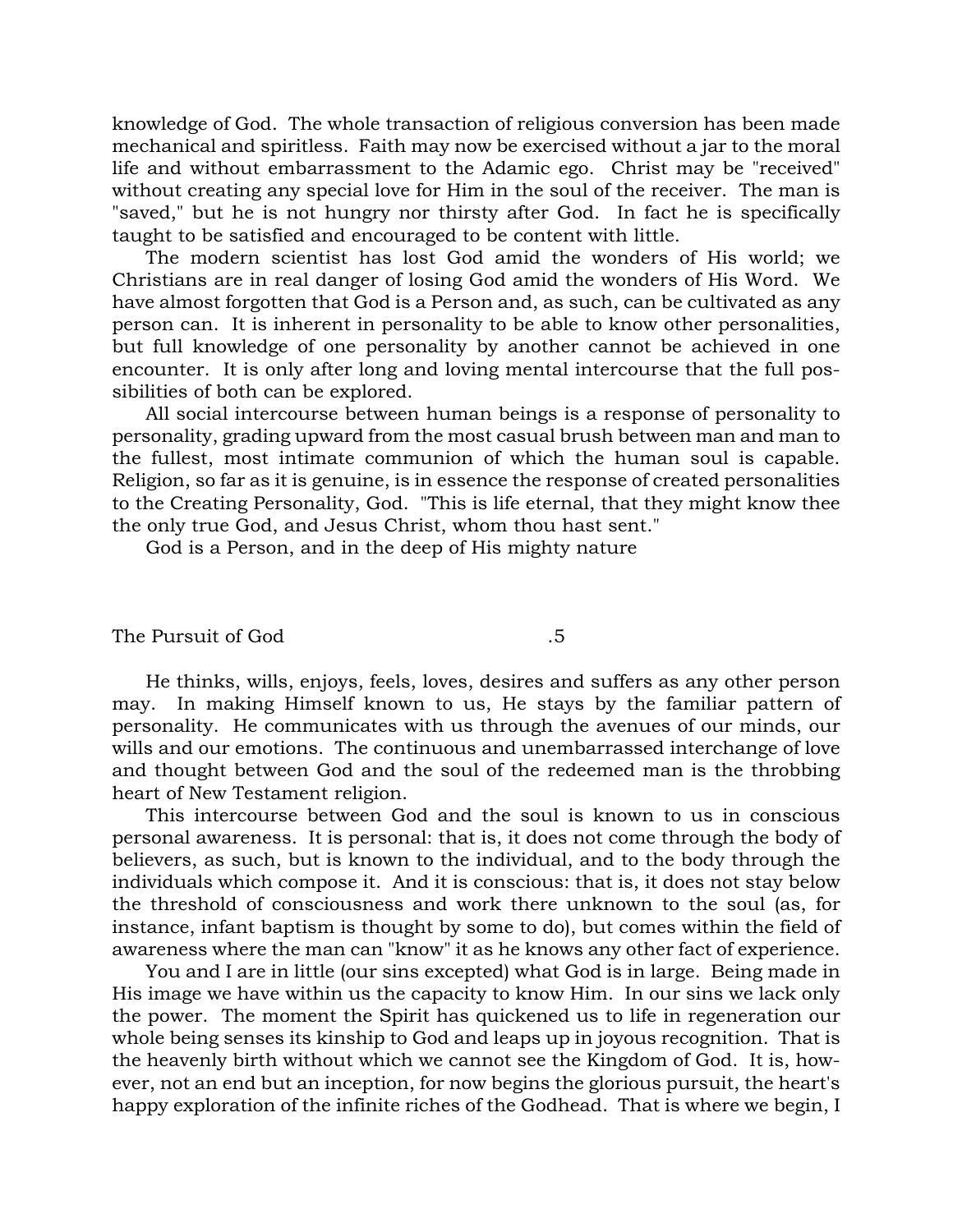say, but where we stop no man has yet discovered, for there is in the awful and mysterious depths of the Triune God neither limit nor end.

Shoreless Ocean, who can sound Thee? Thine own eternity is round Thee, Majesty divine!

To have found God and still to pursue Him is the soul's

16 The Pursuit of God

paradox of love, scorned indeed by the too-easily-satisfied religionist, but justified in happy experience by the children of the burning heart. St. Bernard stated this holy paradox in a musical quatrain that will be instantly understood by every worshiping soul:

We taste Thee, 0 Thou Living Bread, And long to feast upon Thee still: We drink of Thee, the Fountainhead And thirst our souls from Thee to fill.

Come near to the holy men and women of the past and you will soon feel the heat of their desire after God. They mourned for Him, they prayed and wrestled and sought for Him day and night, in season and out, and when they had found Him the finding was all the sweeter for the long seeking. Moses used the fact that he knew God as an argument for knowing Him better. "Now, therefore, I pray thee, if I have found grace in thy sight, show me now thy way, that I may know thee, that I may find grace in thy sight"; and from there he rose to make the daring request, "I beseech thee, show me thy glory." God was frankly pleased by this display of ardor, and the next day called Moses into the mount, and there in solemn procession made all His glory pass before him.

David's life was a torrent of spiritual desire, and his psalms ring with the cry of the seeker and the glad shout of the finder. Paul confessed the mainspring of his life to be his burning desire after Christ. "That I may know Him," was the goal of his heart, and to this he sacrificed everything. "Yea doubtless, and I count all things but loss for the excellency of the knowledge of Christ Jesus my Lord: for whom I have suff ered the loss of all things, and do count them but refuse, that I may win Christ."

Hymnody is sweet with the longing after God, the God whom, while the singer seeks, he knows he has already found. "His track I see and I'll pursue," sang our fathers only a short generation ago, but that song is heard no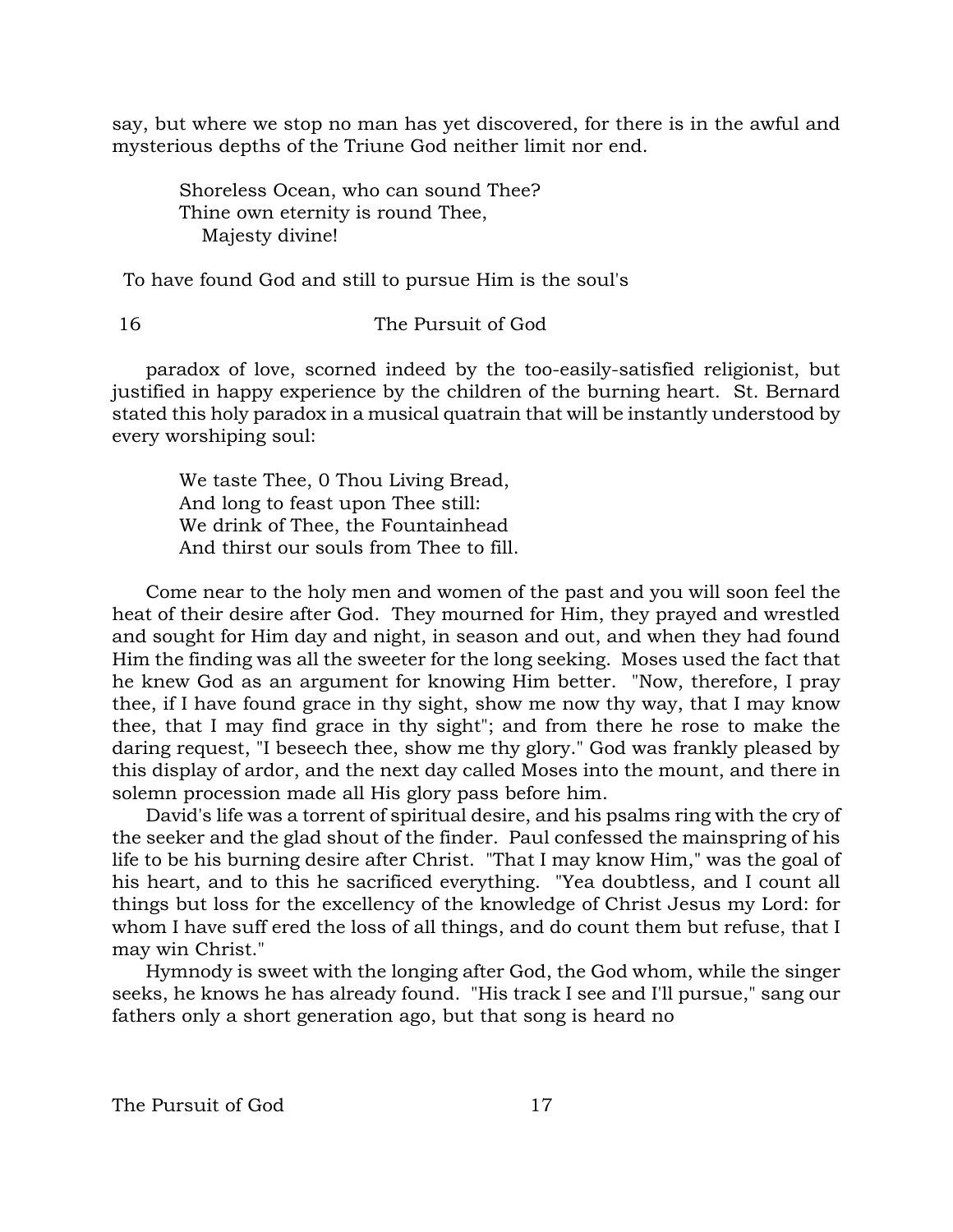more in the great congregation. How tragic that we in this dark day have had our seeking done for us by our teachers. Everything is made to center upon the initial act of "accepting" Christ (a term, incidentally, which is not found in the Bible) and we are not expected thereafter to crave any further revelation of God to our souls. We have been snared in the coils of a spurious logic which insists that if we have found Him we need no more seek Him. This is set before us as the last word in orthodoxy, and it is taken for granted that no Bible-taught Christian ever believed otherwise. Thus the whole testimony of the worshiping, seeking, singing Church on that subject is crisply set aside. The experiential heart-theology of a grand army of fragrant saints is rejected in favor of a smug interpretation of Scripture which would have sounded strange to an Augustine, a Rutherford or a Brainerd.

In the midst of this great chill, there are some I rejoice to acknowledge, who will not be content with shallow logic. They will admit the force of the argument, and then turn away with tears to hunt some lonely place and pray, "O God, show me thy glory." They want to taste, to touch with their hearts, to see with their inner eyes the wonder that is God.

I want deliberately to encourage this mighty longing after God. The lack of it has brought us to our present low estate. The stiff and wooden quality about our religious lives is a result of our lack of holy desire. Complacency is a deadly foe of all spiritual growth. Acute desire must be present or there will be no manifestation of Christ to His people. He waits to be wanted. Too bad that with many of us He waits so long, so very long, in vain.

Every age has its own characteristics. Right now we are in an age of religious complexity. The simplicity which is in Christ is rarely found among us. In its stead are programs, methods, organizations and a world of nervous activities which occupy time and attention but can never satisfy the longing of the heart. The shallowness of our

### is The Pursuit of God

inner experience, the hollowness of our worship, and that servile imitation of the world which marks our promotional methods all testify that we, in this day, know God only imperfectly, and the peace of God scarcely at all.

If we would find God amid all the religious externals we must first determine to find Him, and then proceed in the way of simplicity. Now, as always, God reveals Himself to "babes" and hides Himself in thick darkness from the wise and the prudent. We must simplify our approach to Him. We must strip down to essentials (and they will be found to be blessedly few). We must put away all effort to impress, and come with the guileless candor of childhood. If we do this, without doubt God will quickly respond.

When religion has said its last word, there is little that we need other than God Himself. The evil habit of seeking God-and effectively prevents us from finding God in full revelation. In the "and" lies our great woe. If we omit the 11 and," we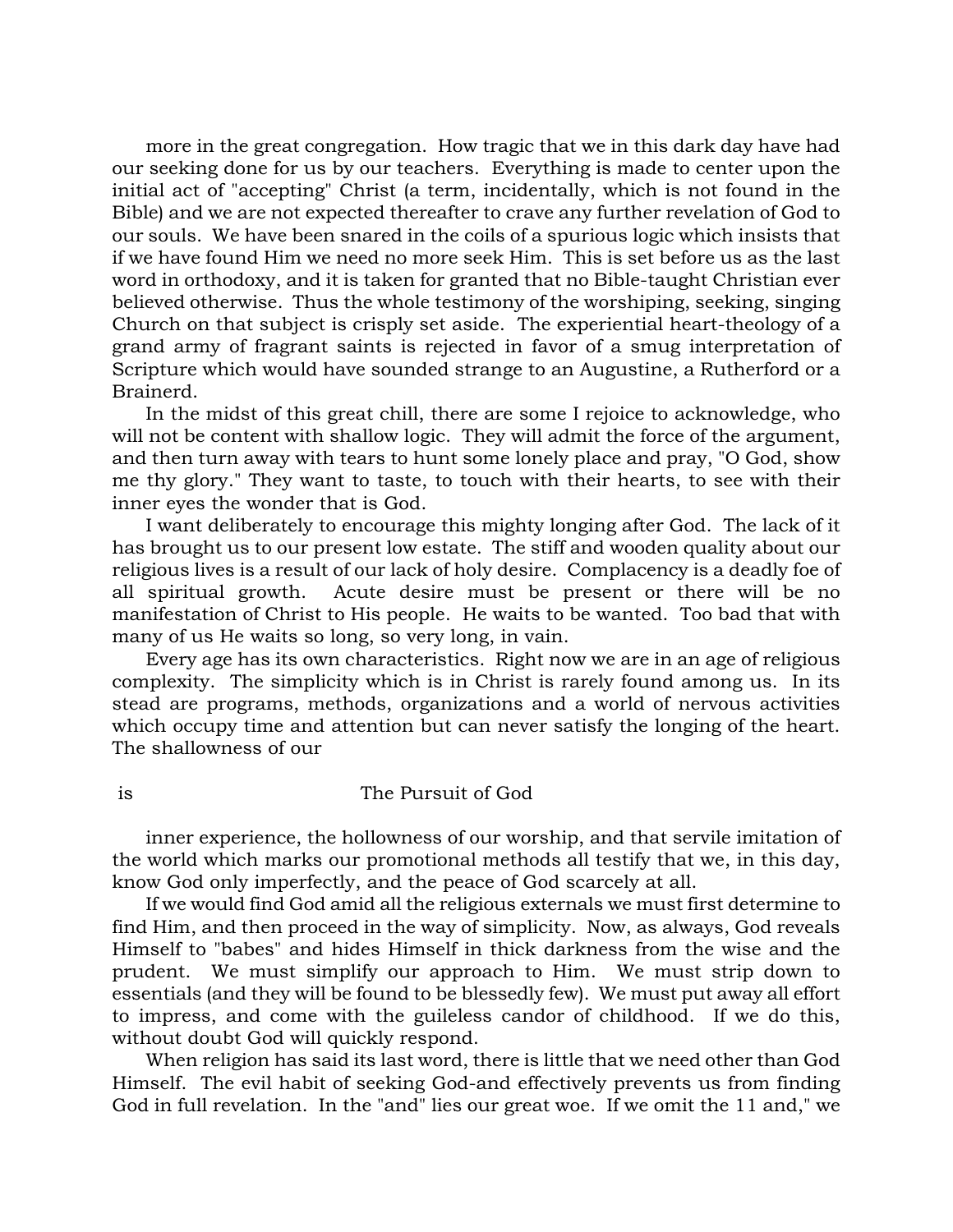shall soon find God, and in Him we shall find that for which we have all our lives been secretly longing.

We need not fear that in seeking God only we may narrow our lives or restrict the motions of our expanding hearts. The opposite is true. We can well afford to make God our All, to concentrate, to sacrifice the many for the

#### One.

The author of the quaint old English classic, The Cloud of Unknowing, teaches us how to do this. "Lift up thine heart unto God with a meek stirring of love; and mean Himself, and none of His goods. And thereto, look thee loath to think on aught but God Himself. So that nought work in thy wit, nor in thy will, but only God Himself. This is the work of the soul that most pleaseth God."

Again, he recommends that in prayer we practice a further stripping down of everything, even of our theology. "For it sufficeth enough, a naked intent direct unto God without any other cause than Himself." Yet underneath all his thinking lay the broad foundation of New Testament truth, for he explains that by "Himself" he means "God

The Pursuit of God 19

that made thee, and bought thee, and that graciously called thee to thy degree." And he is all for simplicity: If we would have religion "lapped and folden in one word, for that thou shouldst have better hold thereupon, take thee but a little word of one syllable: for so it is better than of two, for even the shorter it is the better it accordeth with the work of the Spirit. And such a word is this word GOD or this word LOVE."

When the Lord divided Canaan among the tribes of Israel, Levi received no share of the land. God said to him simply, "I am thy part and thine inheritance," and by those words made him richer than all his brethren, richer than all the kings and rajas who have ever lived in the world. And there is a spiritual principle here, a principle still valid for every priest of the Most High God.

The man who has God for his treasure has all things in One. Many ordinary treasures may be denied him, or if he is allowed to have them, the enjoyment of them will be so tempered that they will never be necessary to his happiness. Or if he must see them go, one after one, he will scarcely feel a sense of loss, for having the Source of all things he has in One all satisfaction, all pleasure, all delight. Whatever he may lose, he has actually lost nothing, for he now has it all in One, and he has it purely, legitimately and forever.

0 God, I have tasted Thy goodness, and it has both satisfied me and made me thirsty for more. I am painfully conscious of my need of further grace. I am ashamed of my lack of desire. 0 God, the Triune God, I want to want Thee; I long to be filled with longing; I thirst to be made more thirsty still. Show me Thy glory,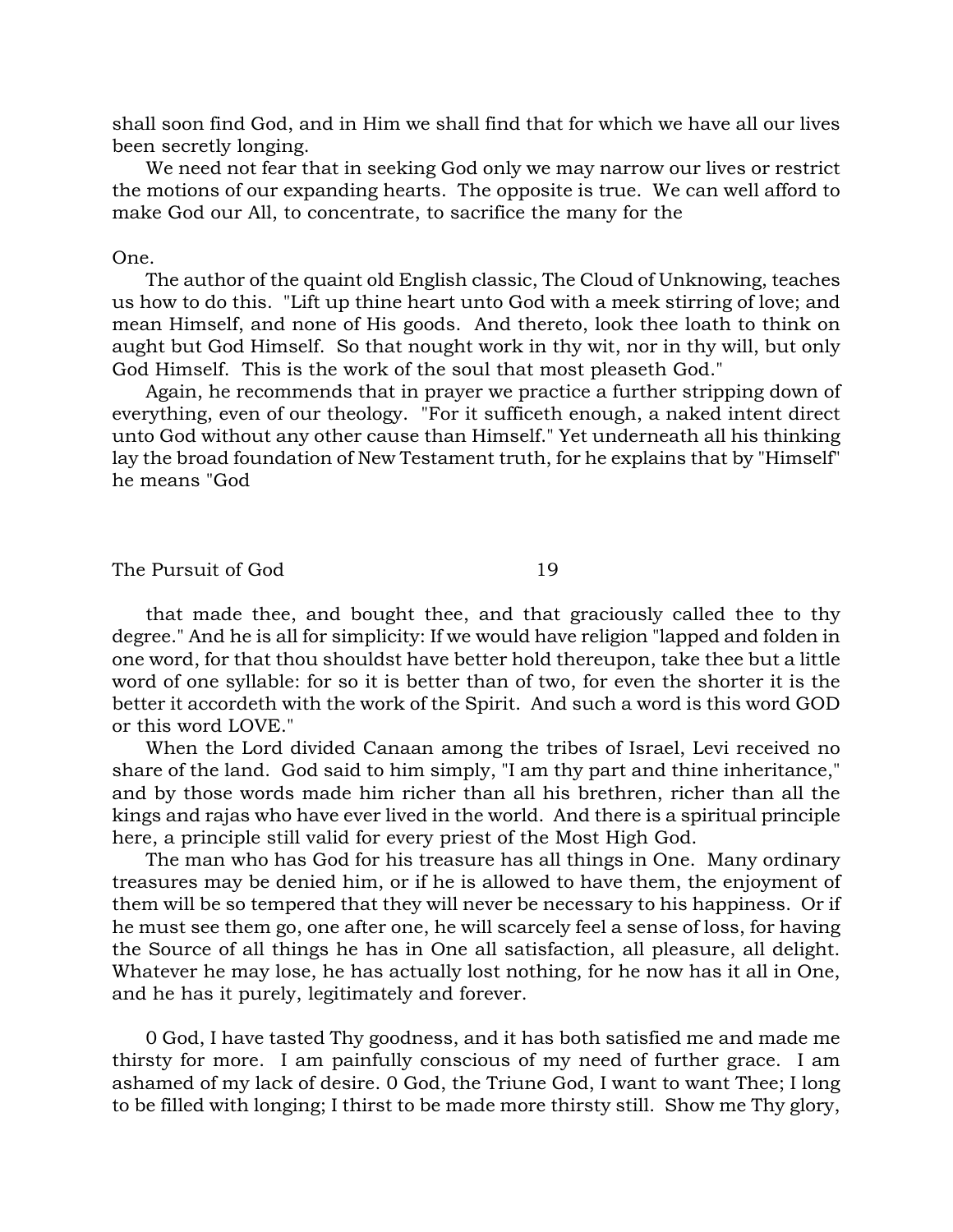I pray Thee, that so I may know Thee indeed. Begin in mercy a new work of love within me. Say to my soul, "Rise up, my love, my fair one, and come away." Then give me grace to rise and follow Thee up from this misty lowland where I have wandered so long. In Jesus' Name, Amen.

20

2

### The Speaking Voice

In the beginning was the Word, and the Word was with God, and the Word was God.

# John 1:1

An intelligent plain man, untaught in the truths of Christianity, coming upon this text, would likely conclude that John meant to teach that it is the nature of God to speak, to communicate His thoughts to others. And he would be right. A word is a medium by which thoughts are expressed, and the application of the term to the Eternal Son leads us to believe that self-expression is inherent in the Godhead, that God is forever seeking to speak Himself out to His creation. The whole Bible supports the idea. God is speaking. Not God spoke, but God is speaking. He is by His nature continuously articulate. He fills the world with His speaking Voice.

One of the great realities with which we have to deal is the Voice of God in His world. The briefest and only satisfying cosmogony is this: "He spake and it was done." The why of natural law is the living Voice of God immanent in His creation. And this word of God which brought all worlds into being cannot be understood to mean the Bible, for it is not a written or printed word at all, but the expression of the will of God spoken into the structure of all things. This word of God is the breath of God filling the world with living potentiality. The Voice of God is the most powerful force in nature, indeed the only force in nature, for all energy is here only because the power-filled Word is being spoken.

The Bible is the written word of God, and because it is

The Pursuit of God 21

written it is confined and limited by the necessities of ink and paper and leather. The Voice of God, however, is alive and free as the sovereign God is free. "The words that I speak unto you, they are spirit, and they are life." The life is in the speaking words. God's word in the Bible can have power only because it corresponds to God's word in the universe. It is the present Voice which makes the written Word all-powerful. Otherwise it would lie locked in slumber within the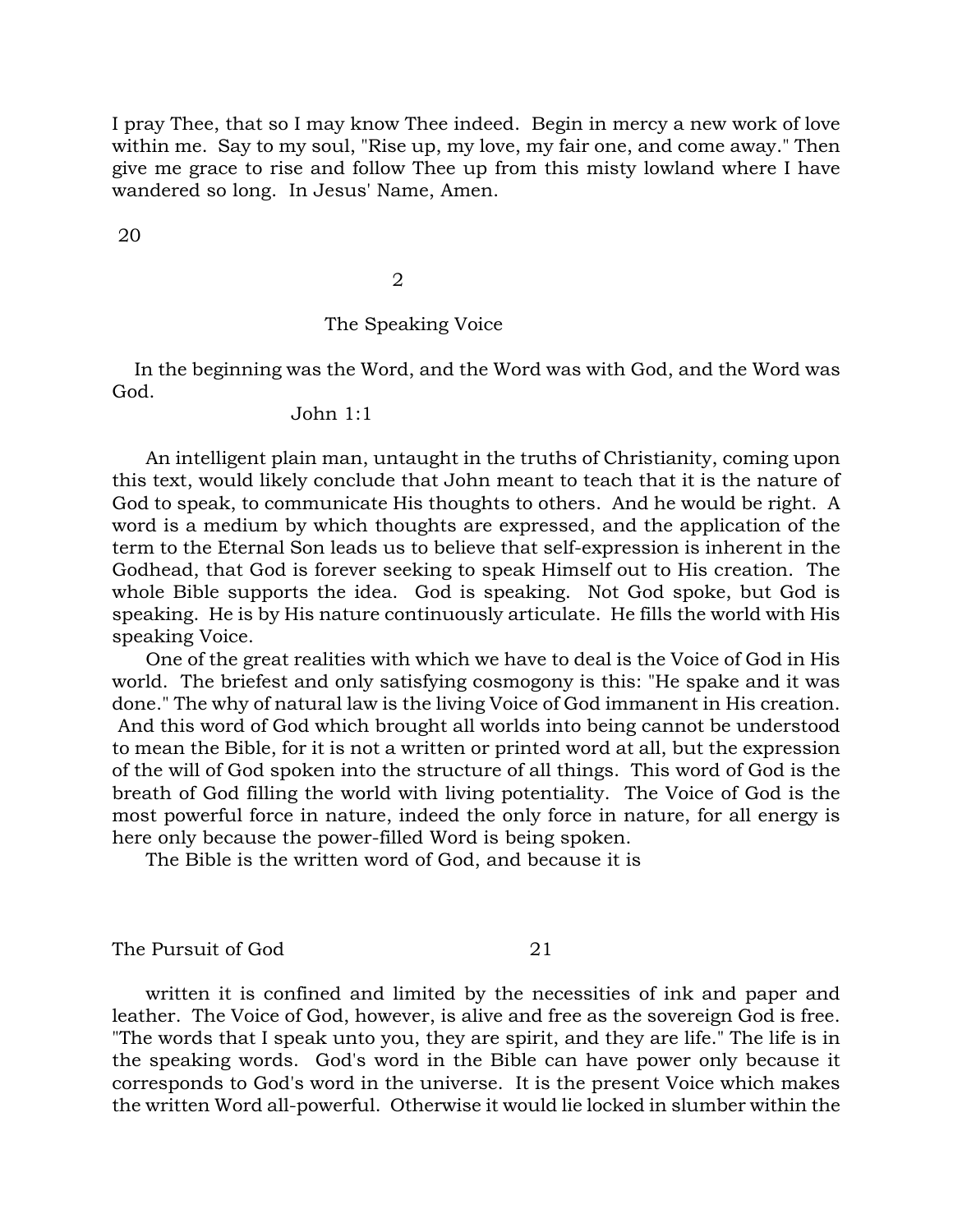covers of a book.

We take a low and primitive view of things when we conceive of God at the creation coming into physical contact with things, shaping and fitting and building like a carpenter. The Bible teaches otherwise: "By the word of the Lord were the heavens made; and all the host of them by the breath of his mouth.... For he spake, and it was done; he commanded, and it stood fast." "Through faith we understand that the worlds were framed by the word of God." Again we must remember that God is referring here not to His written Word, but to His speaking Voice. His world-filling Voice is meant, that Voice which antedates the Bible by uncounted centuries, that Voice which has not been silent since the dawn of creation, but is sounding still throughout the full far reaches of the universe.

The Word of God is quick and powerful. In the beginning He spoke to nothing, and it became something. Chaos heard it and became order, darkness heard it and became light. "And God said-and it was so." These twin phrases, as cause and effect, occur throughout the Genesis story of the creation. The said accounts for the so. The so is the said put into the continuous present.

That God is here and that He is speaking-these truths are back of all other Bible truths; without them there could be no revelation at all. God did not write a book and send it by messenger to be read at a distance by unaided minds. He spoke a Book and lives in His spoken words, constantly speaking His words and causing the power of

22 The Pursuit of God

them to persist across the years. God breathed on clay and it became a man; He breathes on men and they become clay. "Return ye children of men," was the word spoken at the Fall by which God decreed the death of every man, and no added word has He needed to speak. The sad procession of mankind across the face of the earth from birth to the grave is proof that His original Word was enough.

We have not given sufficient attention to that deep utterance in the Book of John, "That was the true Light, which lighteth every man that cometh into the world." Shift the punctuation around as we will and the truth is still there: the Word of God aff ects the hearts of all men as light in the soul. In the hearts of all men the light shines, the Word sounds, and there is no escaping them. Something like this would of necessity be so if God is alive and in His world. And John says that it is so. Even those persons who have never heard of the Bible have still been preached to with sufficient clarity to remove every excuse from their hearts forever. "Which show the work of the law written in their hearts, their conscience also bearing witness, and their thoughts the meanwhile either accusing or else excusing one another." "For the invisible things of him from the creation of the world are clearly seen, being understood by the things that are made, even his eternal power and Godhead; so that they are without excuse."

This universal Voice of God was by the ancient Hebrews often called Wisdom, and was said to be everywhere sounding and searching throughout the earth,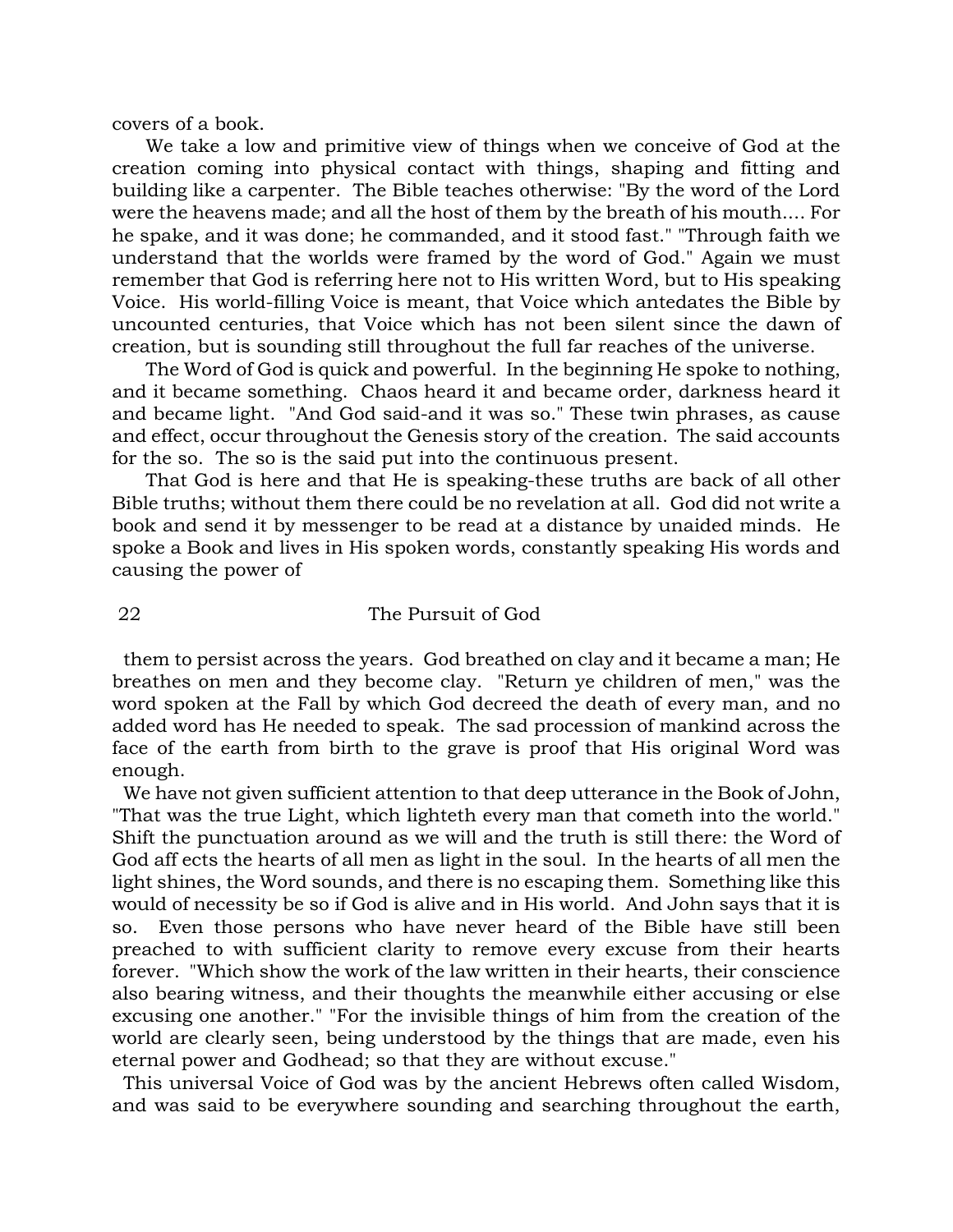seeking some response from the sons of men. The eighth chapter of the Book of Proverbs begins, "Doth not wisdom cry? and -understanding put forth her voice?" The writer then pictures wisdom as a beautiful woman standing "in the top of the high places, by the way in the places of the paths." She sounds her voice from every quarter so that no one may miss hearing it. "Unto you, 0 men, I call; and my voice is to the sons of men." Then she

#### The Pursuit of God 23

pleads for the simple and the f oolish to give ear to her words. It is spiritual response for which this Wisdom of God is pleading, a response which she has always sought and is but rarely able to secure. The tragedy is that our eternal welfare depends upon our hearing, and we have trained our ears not to hear.

This universal Voice has ever sounded, and it has often troubled men even when they did not understand the source of their fears. Could it be that this Voice distilling like a living mist upon the hearts of men has been the undiscovered cause of the troubled conscience and the longing for immortality confessed by millions since the dawn of recorded history? We need not fear to face up to this. The speaking Voice is a fact. How men have reacted to it is for any observer to note.

When God spoke out of heaven to our Lord, self-centered men who heard it explained it by natural causes: they said, "It thundered." This habit of explaining the Voice by appeals to natural law is at the very root of modern science. In the living, breathing cosmos there is a mysterious Something, too wonderful, too awful for any mind to understand. The believing man does not claim to understand. He falls to his knees and whispers, "God." The man of earth kneels also, but not to worship. He kneels to examine, to search, to find the cause and the how of things. Just now we happen to be living in a secular age. Our thought habits are those of the scientist, not those of the worshiper. We are more likely to explain than to adore. "It thundered," we exclaim, and go our earthly way. But still the Voice sounds and searches. The order and life of the world depend upon that Voice, but men are mostly too busy or too stubborn to give attention.

Everyone of us has had experiences which we have not been able to explain: a sudden sense of loneliness, or a feeling of wonder or awe in the face of the universal vastness. Or we have had a fleeting visitation of light like an illumination from some other sun, giving us in a quick

### 24 The Pursuit of God

flash an assurance that we are from another world, that our origins are divine. What we saw there, or felt, or heard, may have been contrary to all that we had been taught in the schools and at wide variance with all our former beliefs and opinions. We were forced to suspend our acquired doubts while, for a moment,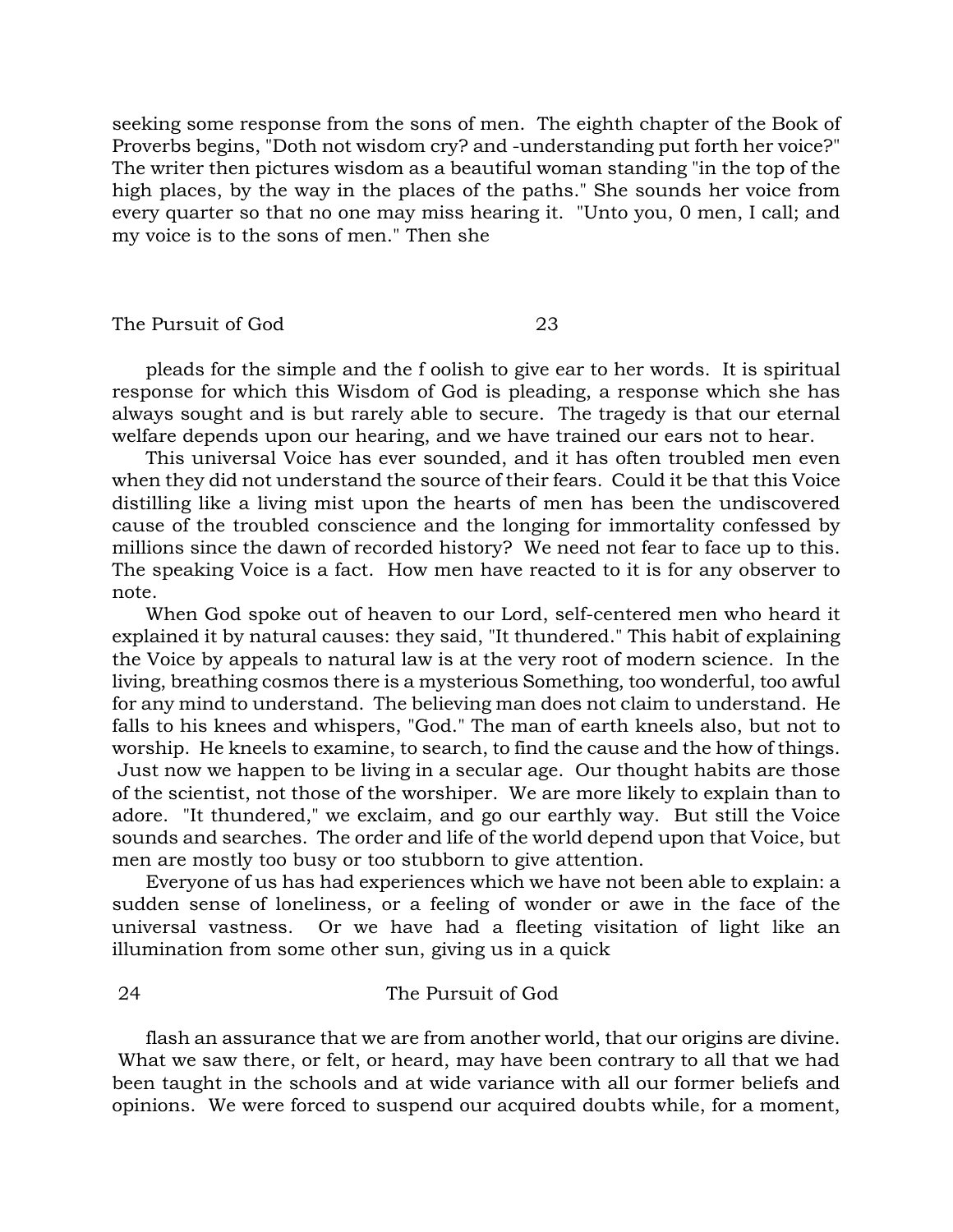the clouds were rolled back and we saw and heard for ourselves. Explain such things as we will, I think we have not been fair to the facts until we allow at least the possibility that such experiences may arise from the Presence of God in the world and His persistent effort to communicate with mankind. Let us not dismiss such an hypothesis too flippantly.

It is my own belief (and here I shall not feel bad if no one follows me) that every good and beautiful thing which man has produced in the world has been the result of his faulty and sin-blocked response to the creative Voice sounding over the earth. The moral philosophers who dreamed their high dreams of virtue, the religious thinkers who speculated about God and immortality, the poets and artists who created out of common stuff pure and lasting beauty: how can we explain them? It is not enough to say

simply, "It was genius." What then is genius? Could it be

that a genius is a man haunted by the speaking Voice, laboring and striving like one possessed to achieve ends which he only vaguely understands? That the great man may have missed God in his labors, that he may even have spoken or written against God does not destroy the idea I am advancing. God's redemptive revelation in the Holy Scriptures is necessary to saving faith and peace with God. Faith in a risen Saviour is necessary if the vague stirrings toward immortality are to bring us to restful and satisfying communion with God. To me this is a plausible explanation of all that is best out of Christ. But you can be a good Christian and not accept my thesis.

The Voice of God is a friendly Voice. No one need fear to listen to it unless he has already made up his mind to resist it. The blood of Jesus has covered not only the hu-

The Pursuit of God 25

man race but all creation as well. "And having made peace through the blood of his cross, by him to reconcile all things unto himself; by him, I say, whether they be, things in earth, or things in heaven." We may safely preach a friendly Heaven. The heaven as well as the earth are filled with the good will of Him that dwelt in the bush. The perfect blood of atonement secures this forever.

Whoever will listen will hear the speaking Heaven. This is definitely not the hour when men take kindly to an exhortation to listen, for listening is not today a part of popular religion. We are at the opposite end of the pole from there. Religion has accepted the monstrous heresy that noise, size, activity and bluster make a man dear to God. But we may take heart. To a people caught in the tempest of the last great conflict God says, "Be still, and know that I am God," and still He says it, as if He means to tell us that our strength and safety lie not in noise but in silence.

It is important that we get still to wait on God. And it is best that we get alone,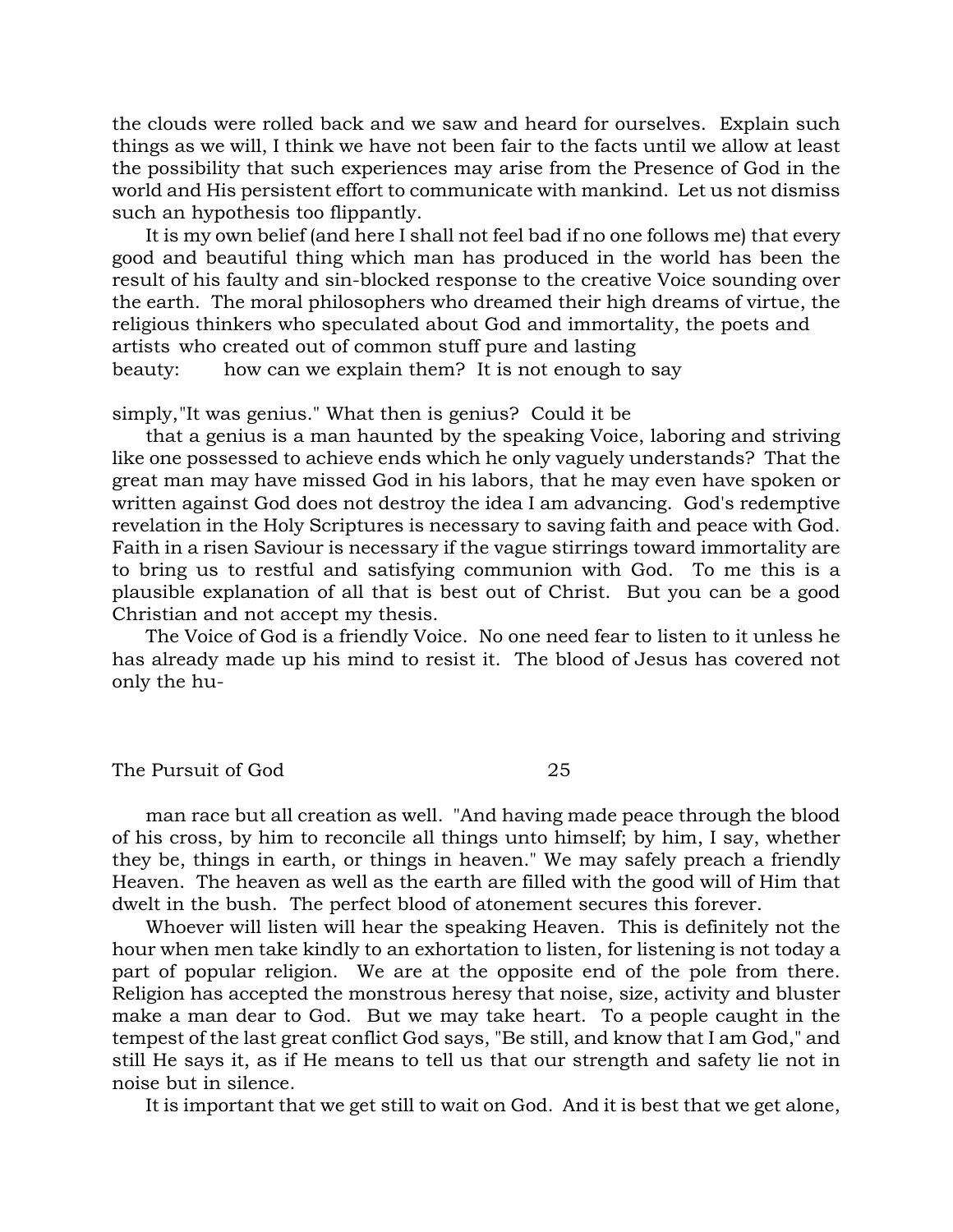preferably with our Bible outspread before us. Then if we will we may draw near to God and begin to hear Him speak to us in our hearts. I think for the average person the progression will be something like this: First a sound as of a Presence walking in the garden. Then a voice, more intelligible, but still far from clear. Then the happy moment when the Spirit begins to illuminate the Scriptures, and that which had been only a sound, or at best a voice, now becomes an intelligible word, warm and intimate and clear as the word of a dear friend. Then will come life and light, and best of all, ability to see and rest in and embrace Jesus Christ as Saviour and Lord and All.

The Bible will never be a living Book to us until we are convinced that God is articulate in His universe. To jump from a dead, impersonal world to a dogmatic Bible is too much for most people. They may admit that they should accept the Bible as the Word of God, and they may try to think of it as such, but they find it impossible to believe

### 26 The Pursuit of God

that the words there on the page are actually for them. A man may say, "These words are addressed to me," and yet in his heart not feel and know that they are. He is the victim of a divided psychology. He tries to think of God as mute everywhere else and vocal only in a book.

I believe that much of our religious unbelief is due to a wrong conception of and a wrong feeling for the Scriptures of Truth. A silent God suddenly began to speak in a book and when the book was finished lapsed back into silence again forever. Now we read the book as the record of what God said when He was for a brief time in a speaking mood. With notions like that in our heads how can we believe? The facts are that God is not Silent, has never been silent. It is the nature of God to speak. The second Person of the Holy Trinity is called the Word. The Bible is the inevitable outcome of God's continuous speech. It is the infallible declaration of His mind-for us put into our familiar human words.

I think a new world will arise out of the religious mists when we approach our Bible with the idea that it is not only a book which was once spoken, but a book which is now speaking. The prophets habitually said, "Thus saith the Lord." They meant their hearers to understand that God's speaking is in the continuous present. We may use the past tense properly to indicate that at a certain time a certain word of God was spoken, but a word of God once spoken continues to be spoken, as a child once born continues to be alive, or a world once created continues to exist. And those are but imperfect illustrations, for children die and worlds burn out, but the Word of our God endureth forever.

If you would follow on to know'the Lord, come at once to the open Bible expecting it to speak to you. Do not come with the notion that it is a thing which you may push around at your convenience. It is more than a thing, it is a voice, a word, the very Word of the living God.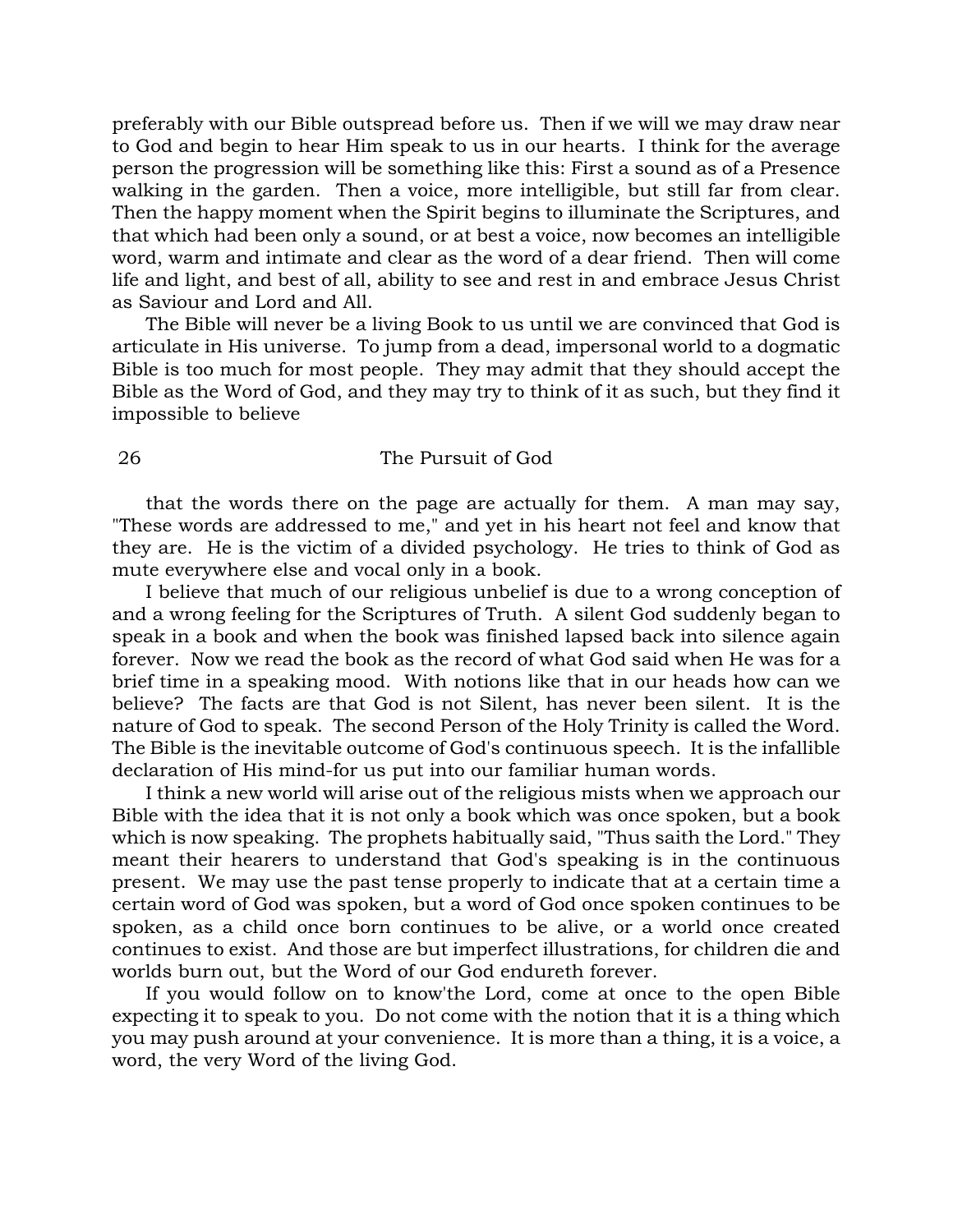The Pursuit of God 27

Lord, teach me to listen. The times are noisy and my ears are weary with the thousand raucous sounds which continuously assault them. Give me the spirit of the boy Samuel when he said to Thee, "Speak, for thy servant heareth." Let me hear Thee speaking in my heart. Let me get used to the sound of Thy Voice, that its tones may be familiar when the sounds of earth die away and the only sound will be the music of Thy speaking Voice. Amen.

28

3

### Meekness and Rest

Blessed are the meek: for they shall inherit the earth.

### Matt. 5:5

A fairly accurate description of the human race might be furnished one unacquainted with it by taking the Beatitudes, turning them wrong side out and saying, "Here is your human race." For the exact opposite of the virtues in the Beatitudes are the very qualities which distinguish human life and conduct.

In the world of men we find nothing approaching the virtues of which Jesus spoke in the opening words of the famous Sermon on the Mount. Instead of poverty of spirit we find the rankest kind of pride; instead of mourners we find pleasure seekers; instead of meekness, arrogance; instead of hunger after righteousness we hear men saying, "I am rich and increased with goods and have need of nothing"; instead of mercy we find cruelty; instead of purity of heart, corrupt imaginings; instead of peacemakers we find men quarrelsome and resentful; instead of rejoicing in mistreatment we find them fighting back with every weapon at their command.

Of this kind of moral stuff civilized society is composed. The atmosphere is charged with it; we breathe it with every breath and drink it with our mother's milk. Culture and education refine these things slightly but leave them basically untouched. A whole world of literature has been created to justify this kind of life as the only normal one. And this is the more to be wondered at, seeing that these are the evils which make life the bitter struggle it is for all

The Pursuit of God 29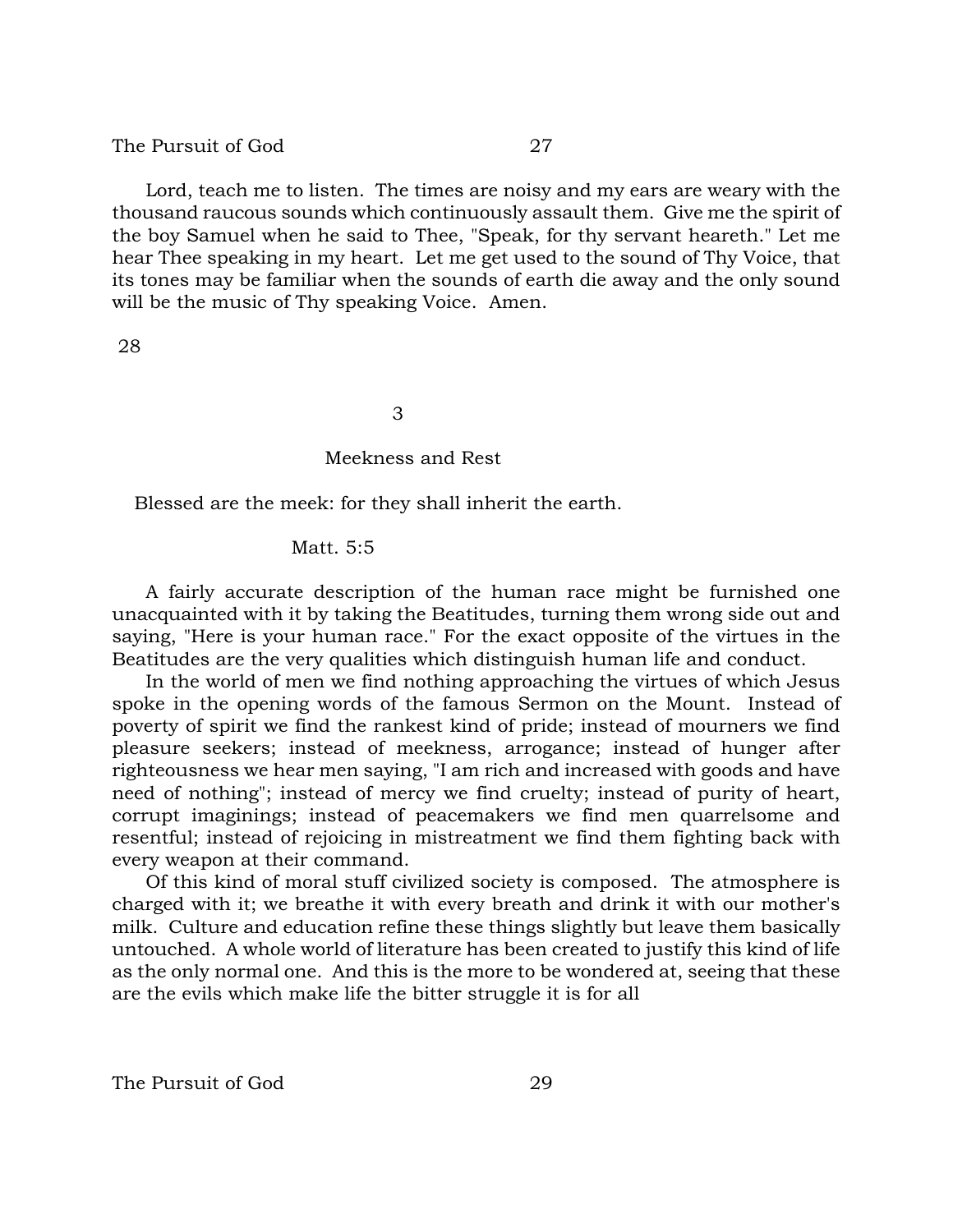of us. All our heartaches and a great many of our physical ills spring directly out of our sins. Pride, arrogance, resentfulness, evil imaginings, malice, greed: these are the sources of more human pain than all the diseases that ever afflicted mortal flesh.

Into a world like this the sound of Jesus' words comes wonderful and strange, a visitation from above. It is well that He spoke, for no one else could have done it as well; and it is good that we listen. His words are the essence of truth. He is not offering an opinion; Jesus never uttered opinions. He never guessed; He knew, and He knows. His words are not as Soloman's were, the sum of sound wisdom or the results of keen observation. He spoke out of the fulness of His Godhead, and His words are very Truth itself. He is the only one who could say "blessed" with complete authority, for He is the Blessed One come from the world above to confer blessedness upon mankind. And His words were supported by deeds mightier than any performed on'this earth by any other man. It is wisdom for us to listen.

As was often so with Jesus, He used this word "meek" in a brief crisp sentence, and not till some time later did He go on to explain it. In the same book of Matthew He tells us more about it and applies it to our lives. "Come unto me, all ye that labour and are heavy laden, and I will give you rest. Take my yoke upon you, and learn of me; for I am meek and lowly in heart: and ye shall find rest unto your souls. For my yoke is easy, and my burden is light." Here we have two things standing in contrast to each other, a burden and a rest. The burden is not a local one, peculiar to those first hearers, but one which is borne by the whole human race. It consists not of political oppression or poverty or hard work. It is far deeper than that. It is felt by the rich as well as the poor for it is something from which wealth and idleness can never deliver us.

The burden borne by mankind is a heavy and a crush-

### 30 The Pursuit of God

ing thing. The word Jesus used means a load carried or toil borne to the point of exhaustion. Rest is simply release from that burden. It is not something we do, it is what comes to us when we cease to do. His own meekness, that is the rest.

Let us examine our burden. It is altogether an interior one. It attacks the heart and the mind and reaches the body only from within. First, there is the burden of pride. The labor of self-love is a heavy one indeed. Think for yourself whether much of your sorrow has not arisen from someone speaking slightingly of you. As long as you set yourself up as a little god to which you must be loyal there will be those who will delight to offer affront to your idol. How then can you hope to have inward peace? The heart's fierce effort to protect itself from every slight, to shield its touchy honor from the bad opinion of friend and enemy, will never let the mind have rest. Continue this fight through the years and the burden will become intolerable. Yet the sons of earth are carrying this burden continually, challenging every word spoken against them, cringing under every criticism, smarting under each fancied slight, tossing sleepless if another is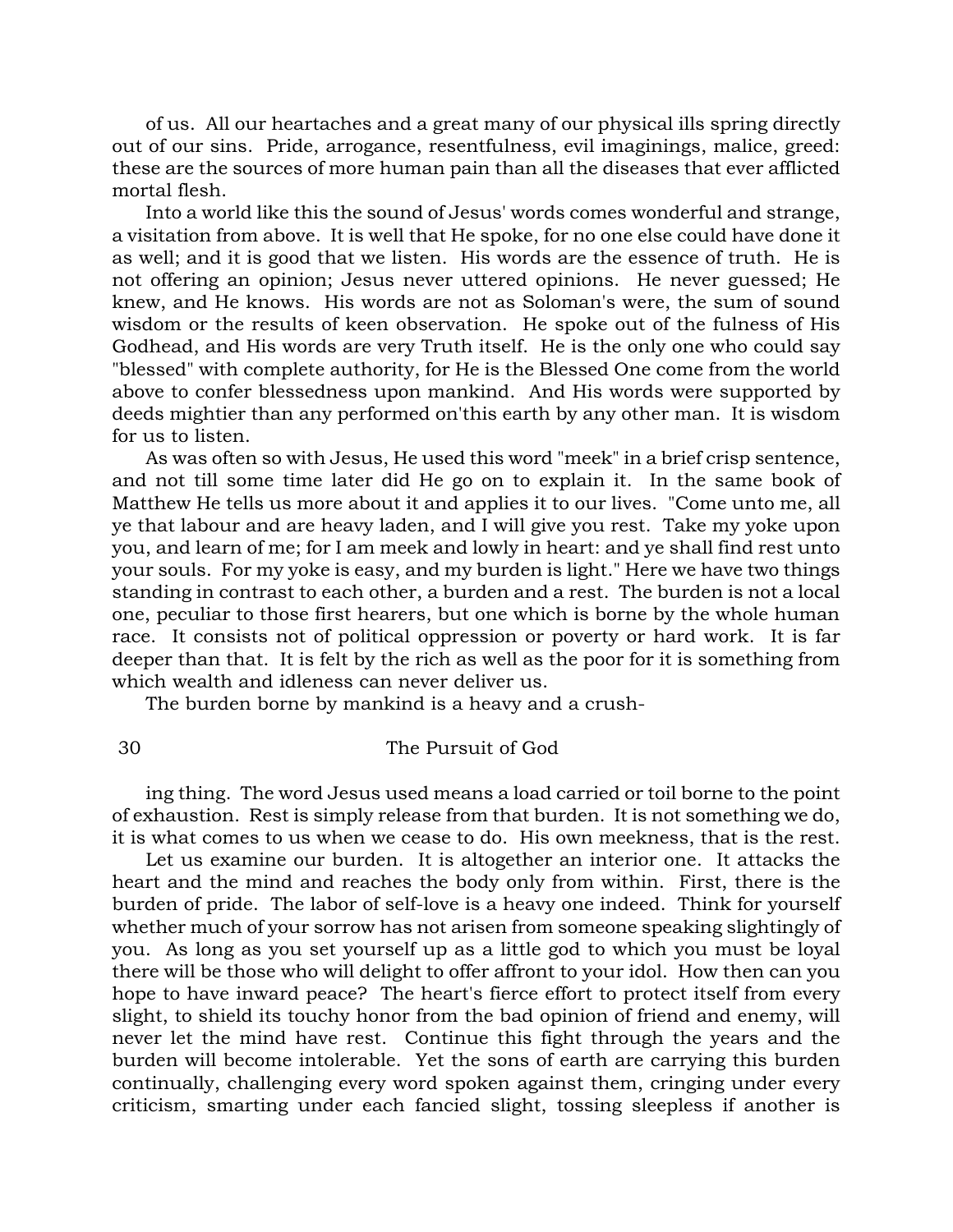preferred before them.

Such a burden as this is not necessary to bear. Jesus calls us to His rest, and meekness is His method. The meek man cares not at all who is greater than he, for he has long ago decided that the esteem of the world is not worth the effort. He develops toward himself a kindly sense of humor and learns to say, "Oh, so you have been overlooked? They have placed someone else before you? They have whispered that you are pretty small stuff after all? And now you feel hurt because the world is saying about you the very things you have been saying about yourself? Only yesterday you were telling God that you were nothing, a mere worm of the dust. Where is your consistency? Come on, humble yourself, and cease to care what men think."

### The Pursuit of God 31

The meek man is not a human mouse afflicted with a sense of his own inferiority. Rather he may be in his moral life as bold as a lion and as strong as Samson; but

he has stopped being fooled about himself. He has accepted God's estimate of his own life. He knows he is as weak and helpless as God has declared him to be, but paradoxically, he knows at the same time that he is in the sight of God of more importance than angels. In himself, nothing; in Gcd, everything. That is his motto. He knows well that the world will never see him as God sees him and he has stopped caring. He rests perfectly content to allow God to place His own values. He will be patient to wait for the day when everything will get its own price tag and real worth will come into its own. Then the righteous shall shine forth in the Kingdom of their Father. He is willing to wait for that day.

In the meantime he will have attained a place of soul rest. As he walks on in meekness he will be happy to let God defend him. The old struggle to defend himself is over. He has found the peace which meekness brings.

Then also he will get deliverance from the burden of pretense. By this I mean not hypocrisy, but the common human desire to put the best foot forward and hide from the world our real inward poverty. For sin has played many evil tricks upon us, and one has been the infusing into us a false sense of shame. There is hardly a man or woman who dares to be just what he or she is without doctoring up the impression. The fear of being found out gnaws like rodents within their hearts. The man of culture is haunted by the fear that he will some day come upon a man more cultured than himself. The learned man fears to meet a man more learned than he. The rich man sweats under the fear that his clothes or his car or his house will sometime be made to look cheap by comparison with those of another rich man. So-called "society" runs by a motivation not higher than this, and the poorer classes on their level are little better.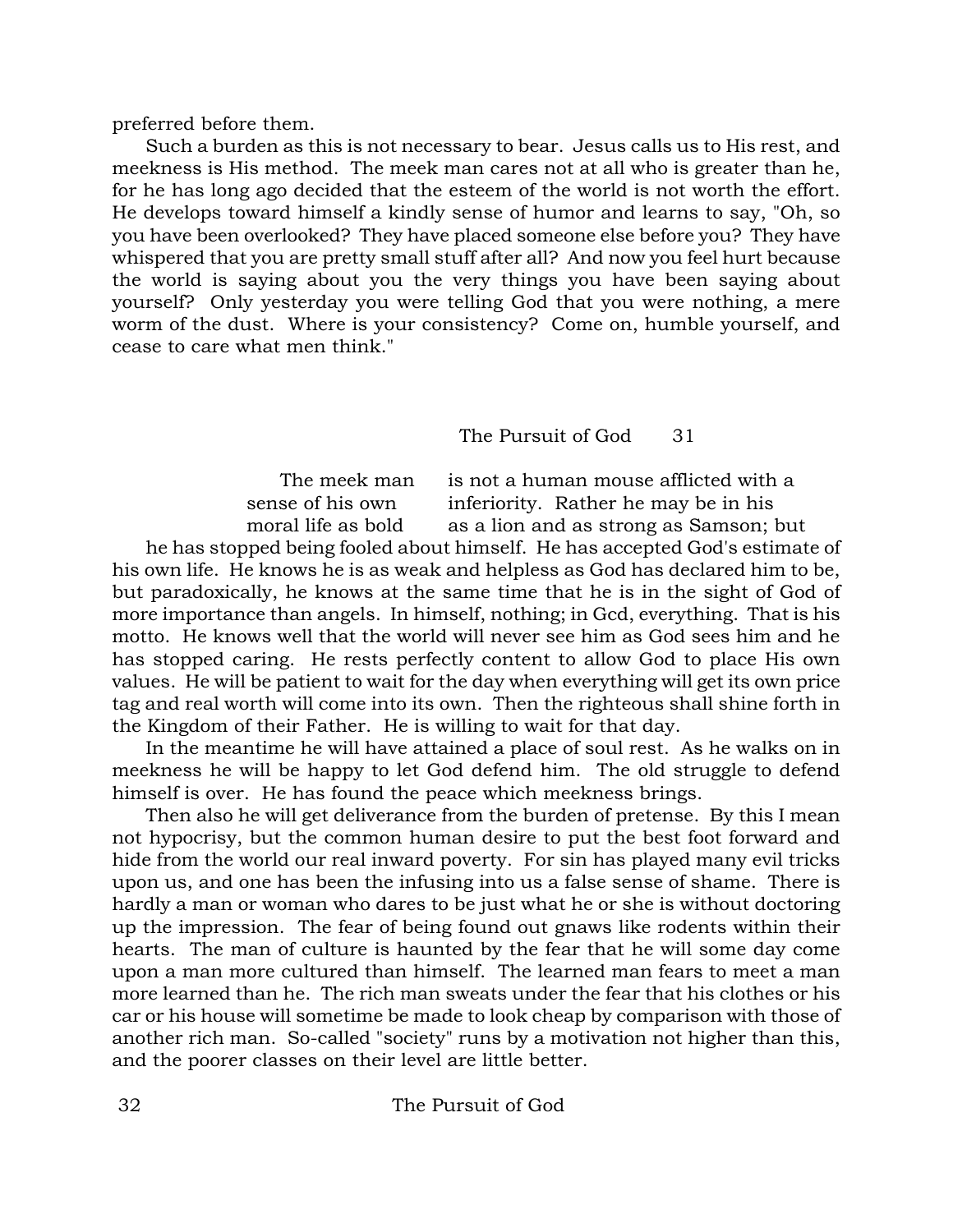Let no one smile this off. These burdens are real, and little by little they kill the victims of this evil and unnatural way of life. And the psychology created by years of this kind of thing makes true meekness seem as unreal as a dream, as aloof as a star. To all the victims of the gnawing disease Jesus says, "Ye must become as little children." For little children do not compare; they receive direct enjoyment from what they have without relating it to something else or someone else. Only as they get older and sin begins to stir within their hearts do jealousy and envy appear. Then they are unable to enjoy what they have if someone else has something larger or better. At that early age, the galling burden comes down upon their tender souls, and it never leaves them till Jesus sets them free.

Another source of burden is artificiality. I am sure that most people live in secret fear that some day they will be careless and by chance an enemy or friend will be allowed to peep into their poor empty souls. So they are never relaxed. Bright people are tense and alert in fear that they may be trapped into saying something common or stupid. Traveled people are afraid that they may meet some Marco Polo who is able to describe some remote place where they have never been.

This unnatural condition is part of our sad heritage of sin, but in our day it is aggravated by our whole way of life. Advertising is largely based upon this habit of pretense. "Courses" are offered in this or that field of human learning frankly appealing to the victim's desire to shine at a party. Books are sold, clothes and cosmetics are peddled, by playing continually upon this desire to appear what we are not. Artificiality is one curse that will drop away the moment we kneel at Jesus' feet and surrender ourselves to His meekness. Then we will not care what people think of us so long as God is pleased. Then what we are will be everything; what we appear will take its place far down the scale of interest for us. Apart from sin

### The Pursuit of God 33

we have nothing of which to be ashamed. Only an evil desire to shine makes us want to appear other than we are.

The heart of the world is breaking under this load of pride and pretense. There is no release from our burden apart from the meekness of Christ. Good, keen reasoning may help slightly, but so strong is this vice that if we push it down one place it will come up somewhere else. To men and women everywhere Jesus says, "Come unto me, and I will give you rest." The rest He offers is the rest of meekness, the blessed relief which comes when we accept ourselves for what we are and cease to pretend. It will take some courage at first, but the needed grace will come as we learn that we are sharing this new and easy yoke with the strong Son of God Himself. He calls it "my yoke," and He walks at one end while we walk at the other.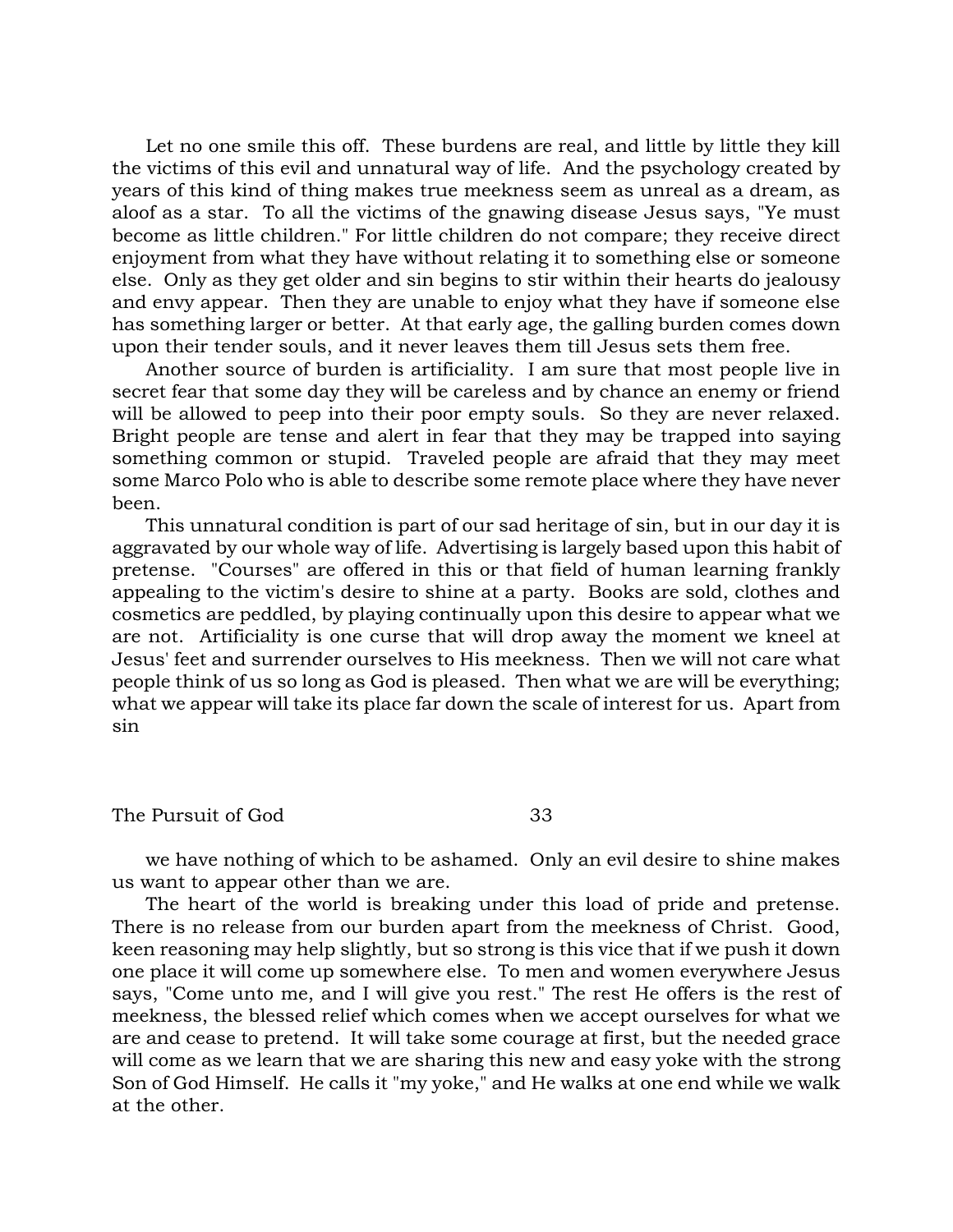Lord, make me childlike. Deliver me from the urge to compete with another for place or prestige or position. I would be simple and artless as a little child. Deliver me from pose and pretense. Forgive me for thinking of myself. Help me to forget myself and find my true peace in beholding Thee. That Thou mayest answer this prayer, I humble myself before Thee. Lay upon me Thy easy yoke of selfforgetfulness that through it I may find rest. Amen.

I

# Excerpts from Born After Midnight

Born After Midnight The Erotic vs. the Spiritual To Be Right, We Must Think Right Faith Dares to Fail The Value of a Sanctified Imagination Nearness Is Likeness Why We Are Lukewarm About Christ's Return

is a contract of the contract of the contract of  $\mathbf i$ 

i

I I

I i I I I i I

I

37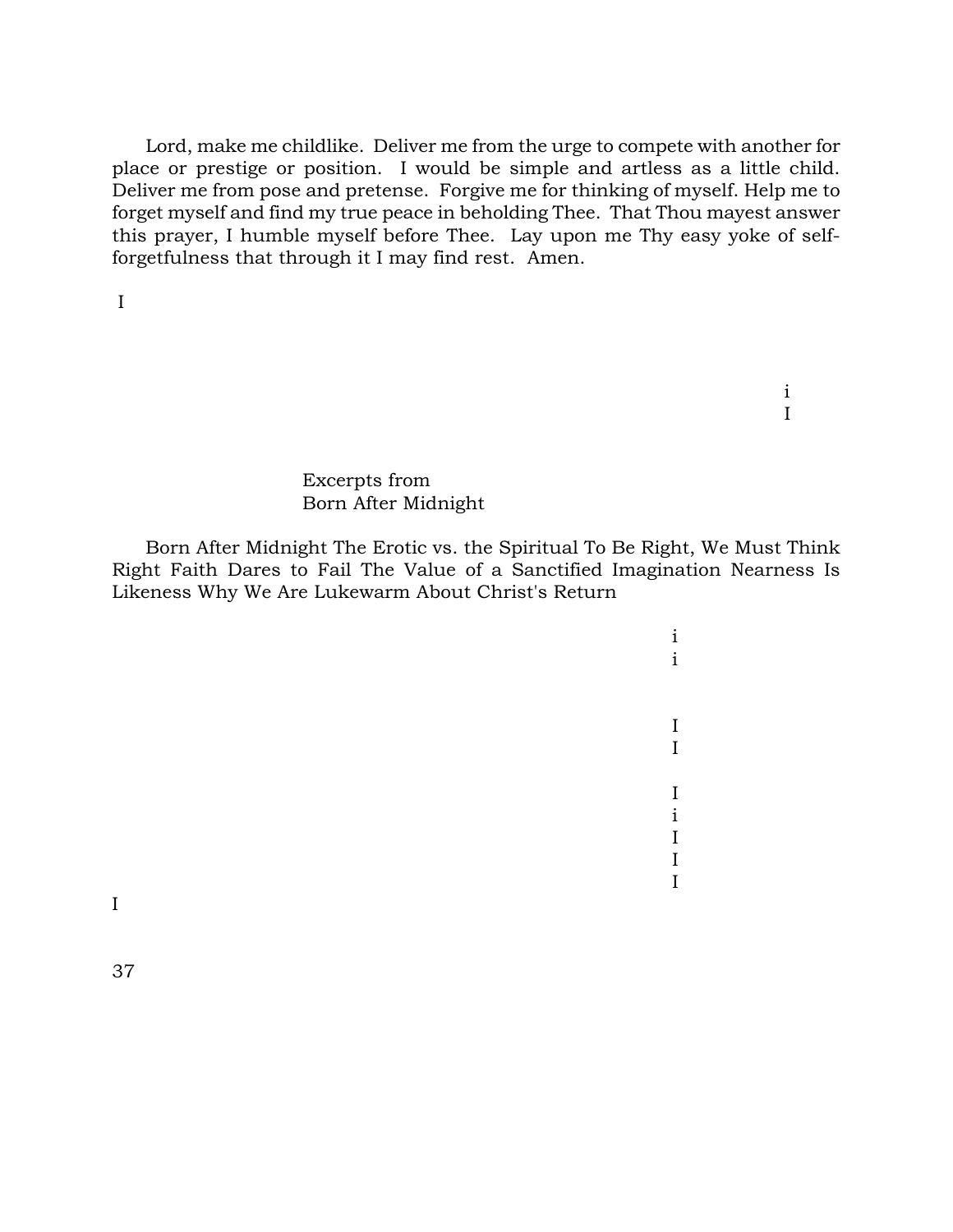#### Born After Midnight

Among revival-minded Christians I have heard the saying, "Revivals are born after midnight."

This is one of those proverbs which, while not quite literally true, yet points to something very true.

If we understand the saying to mean that God does not hear our prayer for revival made in the daytime, it is of course not true. If we take it to mean that prayer offered when we are tired and worn-out has greater power than prayer made when we are rested and fresh, again it is not true. God would need to be very austere indeed to require us to turn our prayer into penance, or to enjoy seeing us punish ourselves by intercession. Traces of such ascetical notions are still found among some gospel Christians, and while these brethren are to be commended for their zeal, they are not to be excused for unconsciously attributing to God a streak of sadism unworthy of fallen men.

Yet there is considerable truth in the idea that revivals are born after midnight, for revivals (or any other spiritual gifts and graces) come only to those who want them badly enough. It may be said without qualification that every man is as holy and as full of the Spirit as he wants to be. He may not be as full as he wishes he were, but he is most certainly as full as he wants to be.

Our Lord placed this beyond dispute when He said, "Blessed are they which do hunger and thirst after righ-

teousness: for they shall be filled." Hunger and thirst are

#### 38 Born After Midnight

physical sensations which, in their acute stages, may become real pain. It has been the experience of countless seekers after God that when their desires became a pain they were suddenly and wonderfully filled. The problem is not to persuade God to fill us, but to want God sufficiently to permit Him to do so. The average Christian is so cold and so contented with His wretched condition that there is no vacuum of desire into which the blessed Spirit can rush in satisfying fullness.

Occasionally there will appear on the religious scene a man whose unsatisfied spiritual longings become so big and important in his life that they crowd out every other interest. Such a man refuses to be content with the safe and conventional prayers of the frost-bound brethren who "lead in prayer" week after week and year after year in the local assemblies. His yearnings carry him away and often make something of a nuisance out of him. His puzzled fellow Christians shake their heads and look knowingly at each other, but like the blind man who cried after his sight and was rebuked by the disciples, he "cries the more a great deal." And if he has not yet met the conditions or there is something hindering the answer to his prayer, he may pray on into the late hours. Not the hour of night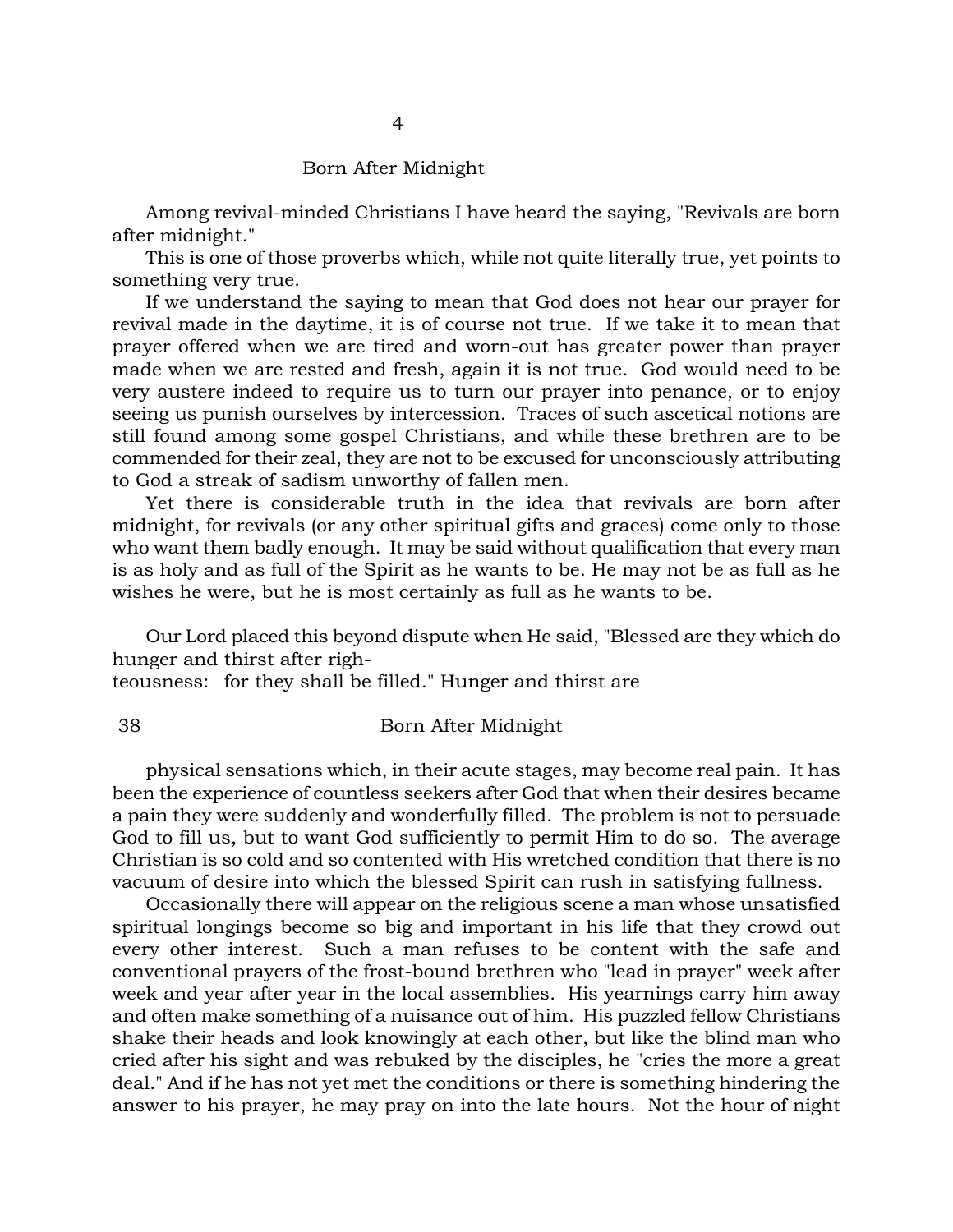but the state of his heart decides the time of his visitation. For him it may well be that revival comes after midnight.

It is very important, however, that we understand that long prayer vigils, or even strong crying and tears, are not in themselves meritorious acts. Every blessing flows out of the goodness of God as from a fountain. Even those rewards for good works about which certain teachers talk so fulsomely, and which they always set in sharp contrast to the benefits received by grace alone, are at bottom as certainly of grace as is the forgiveness of sin itself. The holiest apostle can claim no more than that he is an unprofitable servant. The very angels exist out of the pure goodness of God. No creature can "earn" anything in the

#### Born After Midnight 39

usual meaning of the word. All things are by and of the sovereign goodness of God.

Lady Julian summed it up quaintly when she wrote, "It is more honor to God, and more very delight, that we faithfully pray to Himself of His goodness and cleave thereunto by His grace, and with true understanding, and steadfast by love, than if we took all the means that heart can think. For if we took all those means it is too little, and not full honor to God. But in His goodness is all the whole, and there faileth right nought . . . For the goodness of God is the highest prayer, and it cometh down to the lowest part of our need."

Yet for all God's good will toward us, He is unable to grant us our heart's desires till all our desires have been reduced to one. When we have dealt with our carnal ambitions; when we have trodden upon the lion and adder of the flesh, have trampled the dragon of self-love under our feet and have truly reckoned ourselves to have died unto sin, then and only then can God raise us to newness of life and fill us with His blessed Holy Spirit.

It is easy to learn the doctrine of personal revival and victorious living; it is quite another thing to take our cross and plod on to the dark and bitter hill of selfrenunciation. Here many are called and few are chosen. For every one that actually crosses over into the Promised Land there are many who stand for a while and look longingly across the river and then turn sadly back to the comparative safety of the sandy wastes of the old life.

No, there is no merit in late hour prayers, but it requires a serious mind and a determined heart to pray past the ordinary into the unusual. Most Christians never do. And it is more than possible that the rare soul who presses on into the unusual experience reaches there after midnight.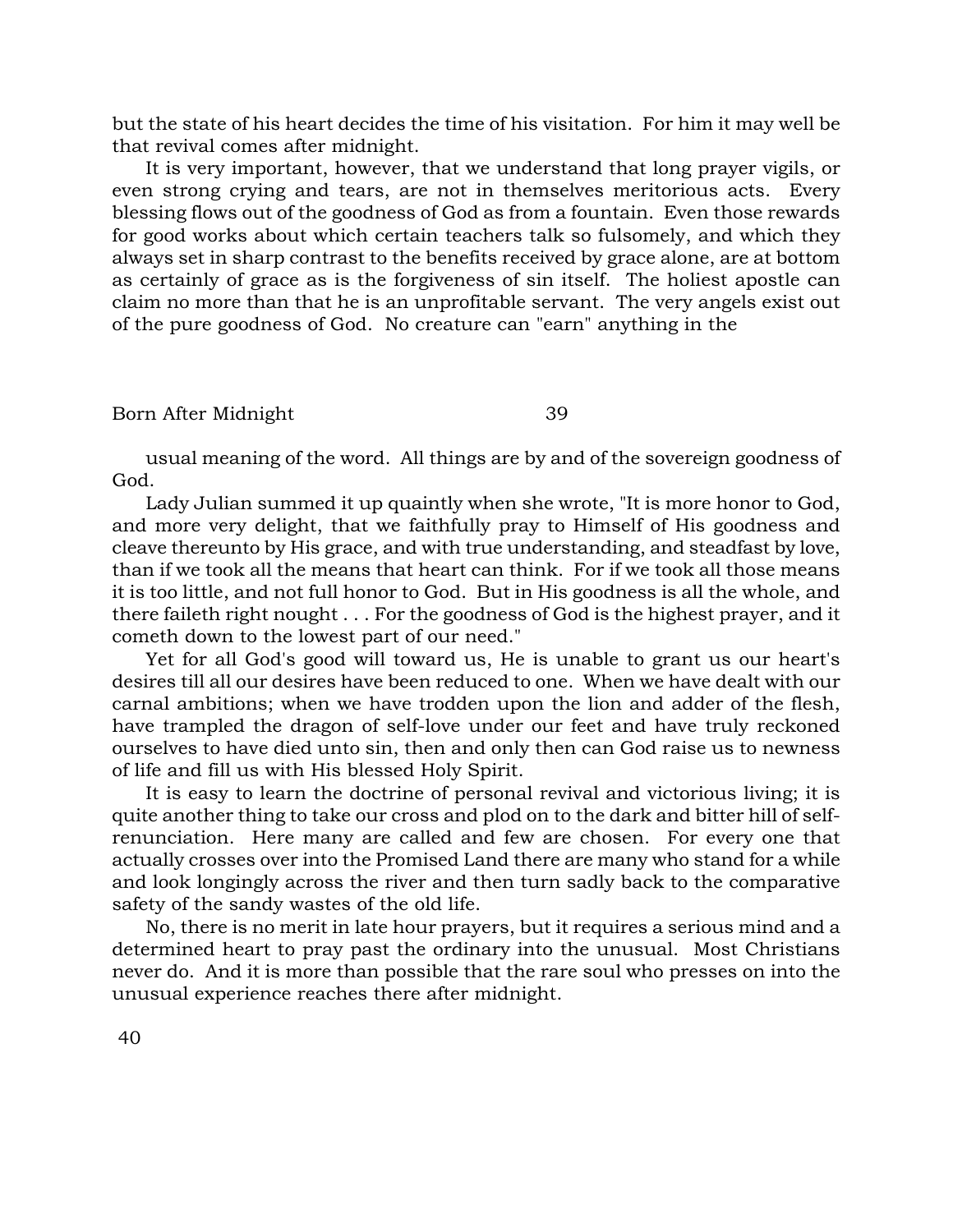#### The Erotic vs. the Spiritual

The period in which we now live may well go down in history as the Erotic Age. Sex love has been elevated into a cult. Eros has more worshipers among civilized men today than any other god. For millions the erotic has completely displaced the spiritual.

How the world got into this state is not difficult to trace. Contributing factors are the phonograph and radio, which can spread a love song from coast to coast within a matter of days; the motion picture and television, which enable a whole population to feast their eyes on sensuous women and amorous young men locked in passionate embrace (and this in the living rooms of "Christian" homes and before the eyes of innocent children!); shorter working hours and a multiplicity of mechanical gadgets with the resultant increased leisure for everyone. Add to these the scores of shrewdly contrived advertising campaigns which make sex the not too slyly concealed bait to attract buyers for almost every imaginable product; the degraded columnists who have consecrated their lives to the task of the publicizing of soft, slinky nobodies with the faces of angels and the morals of alley cats; conscienceless novelists who win a doubtful fame and grow rich at the inglorious chore of dredging up literary putridities from the sewers of their souls to provide entertainment for the masses. These tell us something about how Eros has achieved his triumph over the civilized world.

Born After Midnight 41

Now if this god would let us Christians alone, I for one would let his cult alone. The whole spongy, fetid mess will sink some day under its own weight and become excellent fuel for the fires of hell, ajust recompense which is meet, and it becomes us to feel compassion for those who have been caught in its tragic collapse. Tears and silence might be better than words if things were slightly otherwise than they are. But the cult of Eros is seriously affecting the Church. The pure religion of Christ that flows like a crystal river from the heart of God is being polluted by the unclean waters that trickle from behind the altars of abomination that appear on every high hill and under every green tree from New York to Los Angeles.

The influence of the erotic spirit is felt almost everywhere in evangelical circles. Much of the singing in certain types of meetings has in it more of romance than it has of the Holy Ghost. Both words and music are designed to rouse the libidinous. Christ is courted with a familiarity that reveals a total ignorance of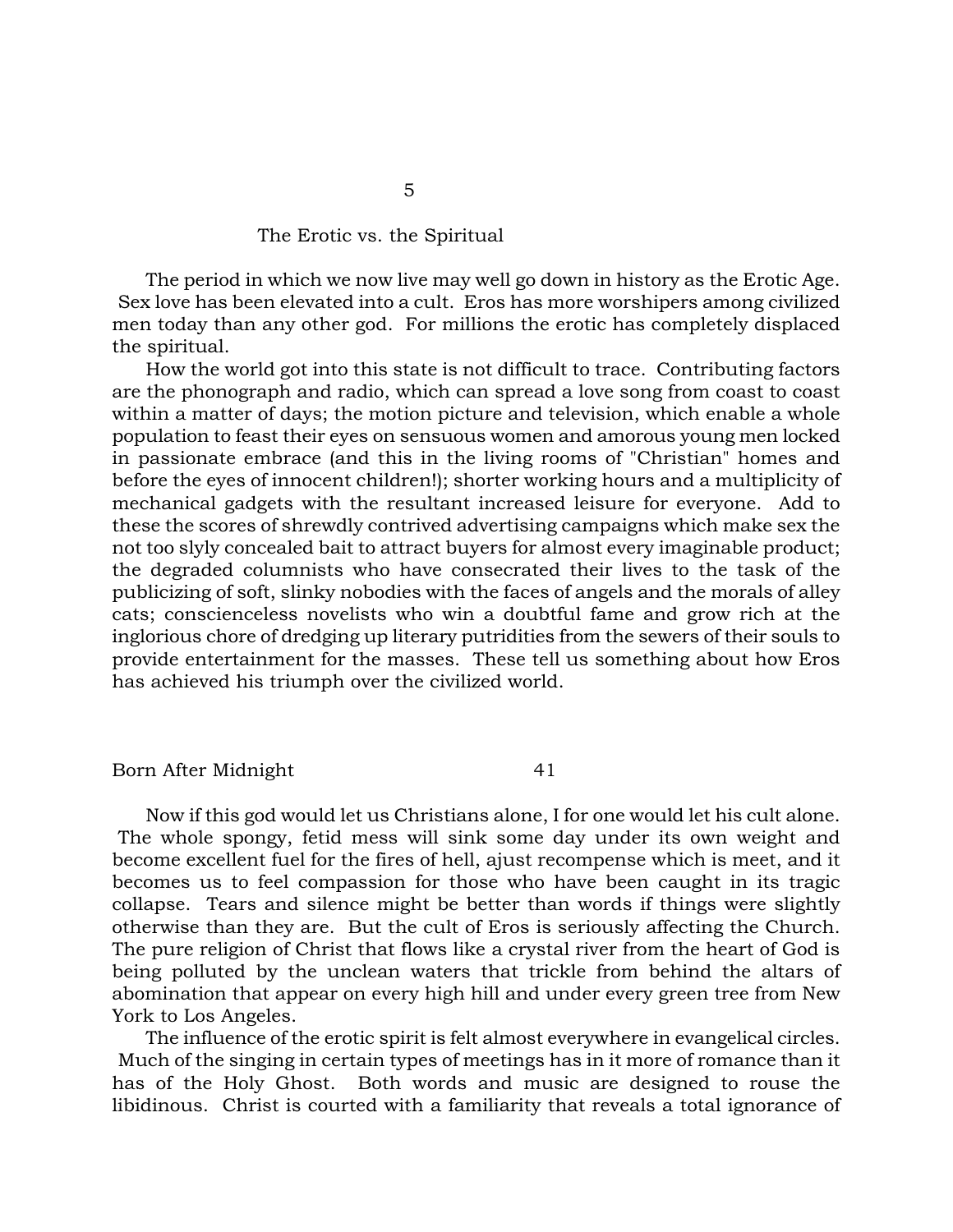who He is. It is not the reverent intimacy of the adoring saint but the impudent familiarity of the carnal lover.

Religious fiction also makes use of sex to interest the reading public, the paper-thin excuse being that if romance and religion are woven into a story the average person who would not read a purely religious book will read the story and thus be exposed to the gospel. Leaving aside the fact that most modern religious novelists are home-talent amateurs, scarcely one of whom is capable of writing a single line of even fair literature, the whole concept behind the religio-romantic novel is unsound. The libidinous impulses and the sweet, deep movings of the Holy Spirit are diametrically opposed to each other. The notion that Eros can be made to serve as an assistant of the Lord of glory is outrageous. The "Christian" film that seeks to draw customers by picturing amorous love scenes in its advertising is completely false to the religion of Christ. Only the spiritually blind will be

42 Born After Midnight

taken in by it.

The current vogue of physical beauty and sparkling persQ-nalities in religious promoti - on is a f - urther manifestation of the influence of the romantic spirit in the Church. The rhythmic sway, the synthetic smile and the too, too cheerful voice betray the religious worldling. He has learned his technique from the TV screen but not learned it well enough to succeed in the professional field, so he brings this inept production to the holy place and peddles it to--the ailing and undersized Christians who are looking for Igmething to amuse them while staying within the bounds \\_gLJbe current religious mores.

If my language should seem severe, let it be remembered that it is not directed at any individual. Toward the lost world of men I feel only a great compassion and a desire that all should come to repentance. For the Christians whose vigorous but mistaken leadership has wooed the modern church from the altar of Jehovah to the altars of error I feel genuine love and sympathy. I want to be the last to injure them and the first to forgive them, remembering my past sins and my need for mercy, as well as my own weakness and natural bent toward sin and error. Balaam's ass was used of God to rebuke a prophet. It would seem from this that God does not require perfection in the instrument He uses to warn and exhort His people.

When God's sheep are in danger, the shepherd must not gaze at the stars and meditate on "inspirational" themes. He is morally obliged to grab his weapon and run to their defense. When the circumstances call for it, love can use the sword, though by her nature she would rather bind up the broken heart and minister to the wounded. It is time for the prophet and the seer to make themselves heard and felt again. For the last three decades timidity disguised as humility has crouched in her corner while the spiritual quality of evangelical Christianity has become progressively worse year by year. How long, 0 Lord, how long?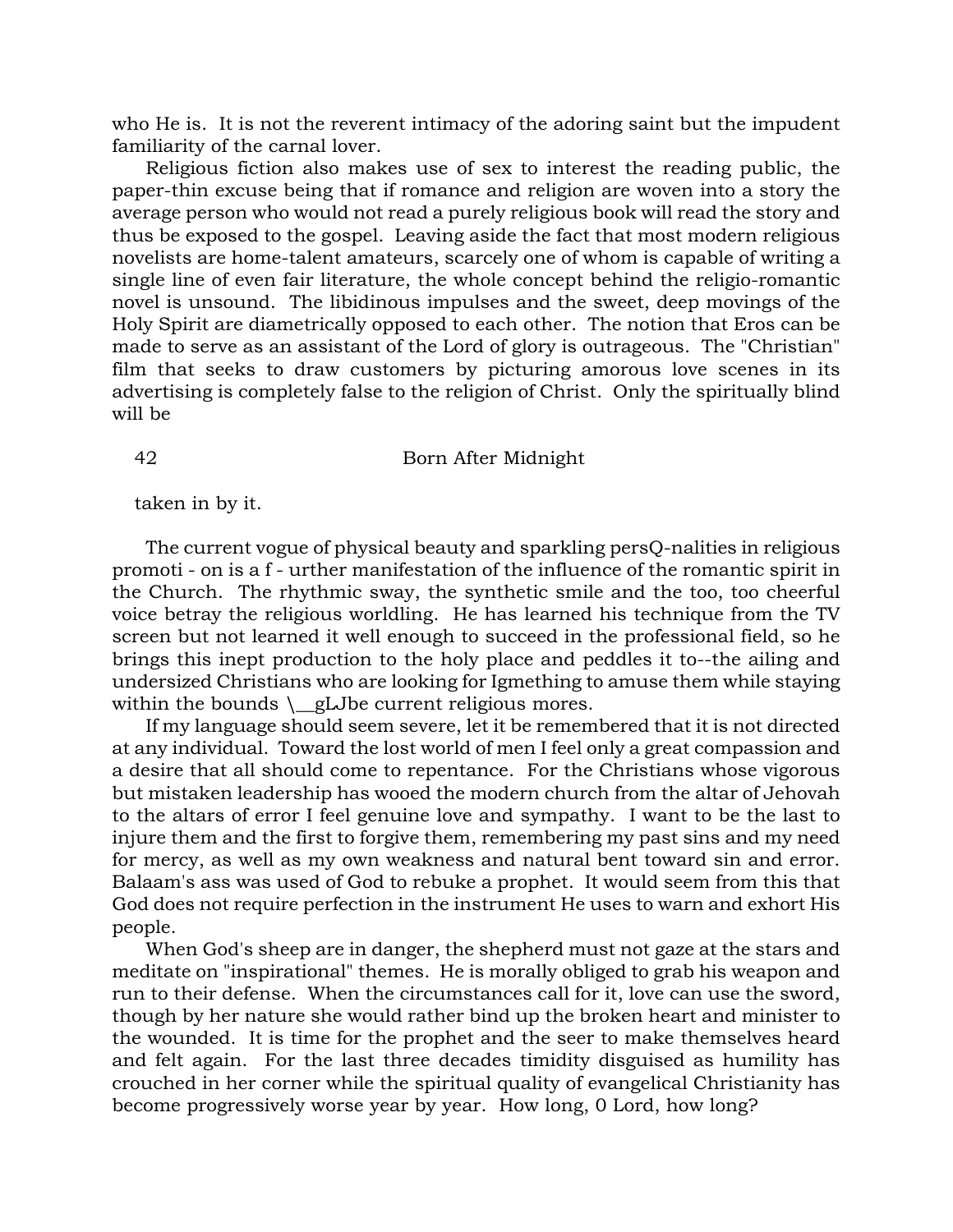6

### To Be Right, We Must Think Right

What wethink about when we a ree-J&.1hink-About what we will-that is whatw@ A-t

The Bible has a great deal to say about our thoughts; current evangelicalism has practically nothing to say about them. The reason the Bible says so much is that our thoughts are so vitally important to us; the reason evangelicalism says so little is that we are over-reacting from the "thought" cults, such as New Thought, Unity, Christian Science and their like. These cults make our thoughts to be very nearly everything and we counter by making them very nearly nothing. Both positions are wrong.

Our voluntary thoughts not only reveal what we are, they predict what we will become. Except for that conduct which springs from our basic natural instincts, all conscious behavior is preceded by and arises out of our thoughts. The will can become a servant of the thoughts, and to a large degree even our emotions follow our thinking. "The more I think about it the madder I get" is the way the average man states it, and in so doing not only reports accurately on his own mental processes but pays as well an unconscious tribute to the power of thought. T4baki".,s-tlu-fe&ling-and-&eling Irig"e -s-a-aLm. That is the way we are made and we may as well accept it.

The Psalms and Prophets contain numerous references to the power of right thinking to raise religious feeling and incite to right conduct. "I thought on my ways, and

#### 44 Born After Midnight

turned my feet unto thy testimonies." "While I was musing the fire burned: then spake I with my tongue." Over and over the Old Testament writers exhort us to get quiet and think about high and holy things as a preliminary to amendment of life or a good deed or a courageous act.

The Old Testament is not alone in its respect for the Cod-given power of human thought. Christ taught that men defile themselves by evil thinking and even went so far as to equate a thought with an act: "Whosoever looketh on a woman to lust after her hath committed adultery with her already in his heart."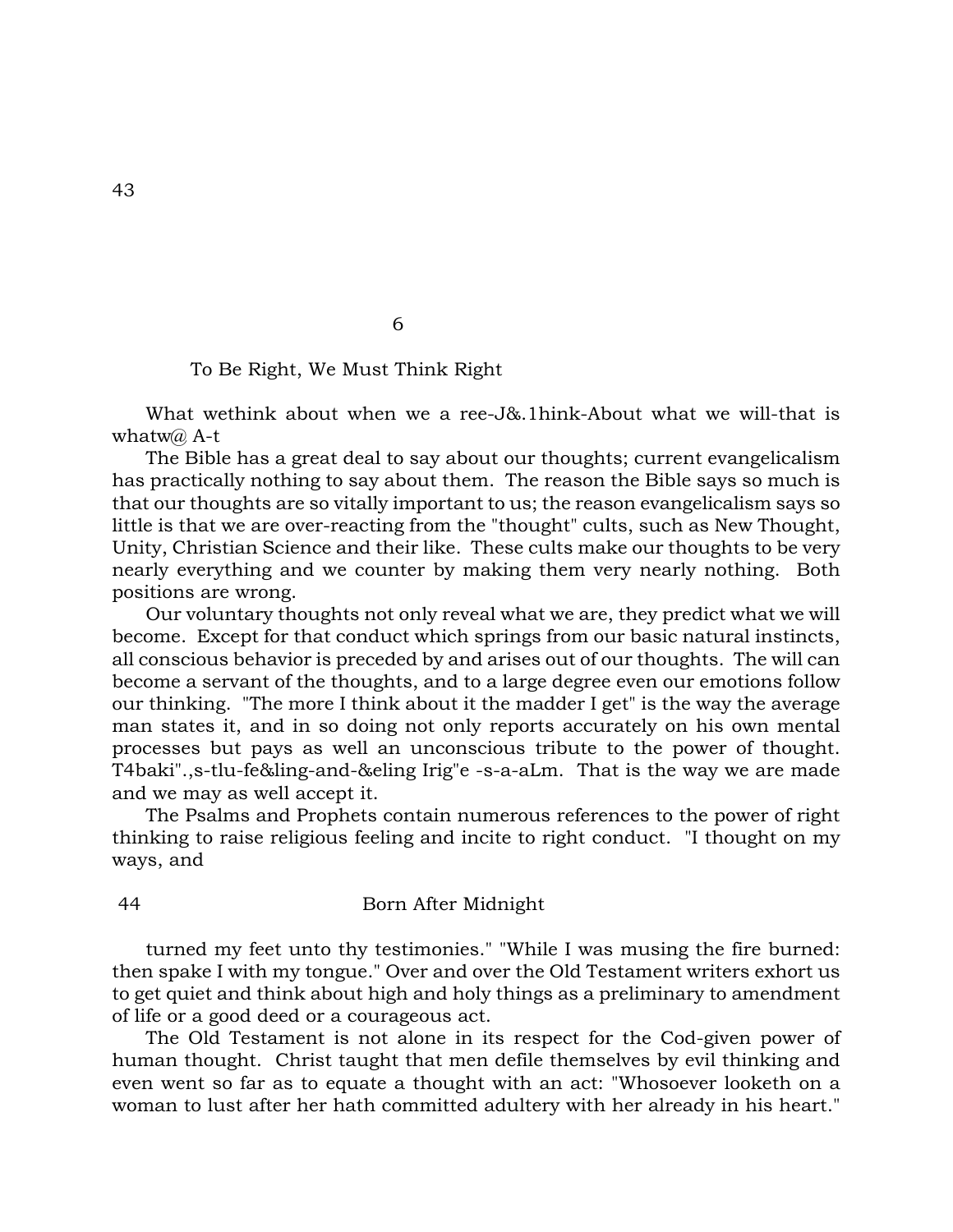Paul recited a list of shining virtues and commanded, "Think on these things."

These quotations are but four out of hundreds that could be cited from the Scriptures. Thinking about God and holy things creates a moral climate favorable to the growth of faith and love and humility and reverence. We cannot by thinking regenerate our hearts, nor take our sins away nor change the leopard's spots. Neither can we by thinking add one cubit to our stature or make evil good or darkness light. So to teach is to misrepresent a scriptural truth and to use it to our own undoing. But we can by Spirit-inspired thinking help to make our minds pure sanctuaries in which God will be pleased to dwell.

I referred in a previous paragraph to "our voluntary thoughts" and I used the words advisedly. In our journey through this evil and hostile world, many thoughts will be forced upon us which we do not like and for which we have no moral sympathy. The necessity to make a living may compel us for days on end to entertain thoughts in no sense elevating. Ordinary awareness of the doings of our fellow men will bring thoughts repugnant to our Christian soul. These need affect us but little. For them we are not responsible and they may pass through our minds like a bird through the air, without leaving a trace. They have no lasting effect upon us because they are not our own. They are unwelcome intruders for which we have no love

Born After Midnight 45

and which we get rid of as quickly as possible.

Anyone who wishes to check on his true spiritual condition may do so by noting what his voluntary thoughts have been over the last hours or days. What has he thought about when free to think of what he pleased? Toward what has his inner heart turned when it was free to turn where it would? When the bird of thought was let go, did it fly out like the raven to settle upon floating carcasses or did it like the dove circle and return again to the ark of God? Such a test is easy to run, and if we are honest with ourselves we can discover not only what we are but what we are going to become. We'll soon be the sum of our voluntary thoughts.

While our thoughts stir our feelings, and thus strongly influence our wills, it is yet true that the will can be and should be master of our thoughts. Every normal person can determine what he will think about. Of course the troubled or tempted man may find his thoughts somewhat difficult to control and even while he is concentrating upon a worthy object, wild and fugitive thoughts may play over his mind like heat lightning on a summer evening. These are likely to be more bothersome than harmful and in the long run do not make much difference one way or another.

The best way to control our thoughts is to offer the mind to God in complete surrender. The Holy Spirit will accept it and take control of it immediately. Then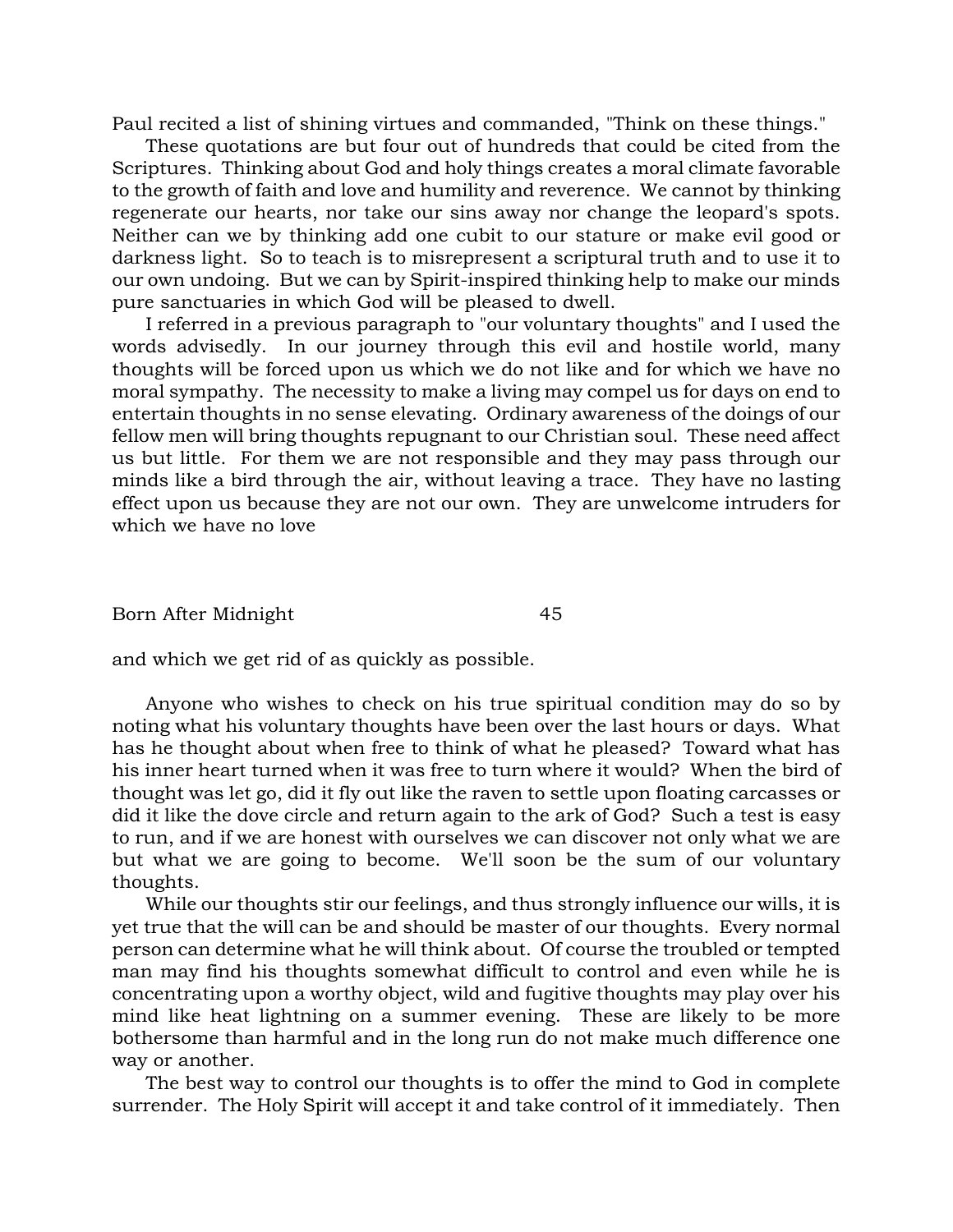it will be relatively easy to think on spiritual things, especially if we train our thought by long periods of daily prayer. Long practice in the art of mental prayer (that is, talking to God inwardly as we work or travel) will help to form the habit of holy thought.

46

7

Faith Dares to Fail

In this world men are judged by their ability to do.

They are rated according to the distance they have come up the hill of achievement. At the bottom is utter failure; at the top complete success, and between these two extremes the majority of civilized men sweat and struggle from youth to old age.

A few give up, slide to the bottom and become inhabitants of Skid Row. There, with ambition gone and will broken, they subsist on handouts till nature forecloses on them and death takes them away.

At the top are the few who by a combination of talent, hard work and good fortune manage to reach the peak and all the luxury, fame, and power that are found there.

But in all of this there is no happiness. The eff ort to succeed puts too much strain on the nerves. Excessive preoccupation with the struggle to win narrows the mind, hardens the heart, and shuts out a thousand bright visions which might be enjoyed if there were only leisure to notice them.

The man who reaches the pinnacle is seldom happy for very long. He soon becomes eaten by fears that he may slip back a peg and be forced to surrender his place to another. Examples of t@is are found in the feverish way the TV star watches his rating and the politician his mail.

Let an elected official learn that a poll shows him to be two per cent less popular in August than he was in March

Born After Midnight 47

and he begins to sweat like a man on his way to prison. The ball player lives by his averages, the businessman by his rising graph and the concert star by his applause meter. It is not uncommon for a challenger in the ring to weep openly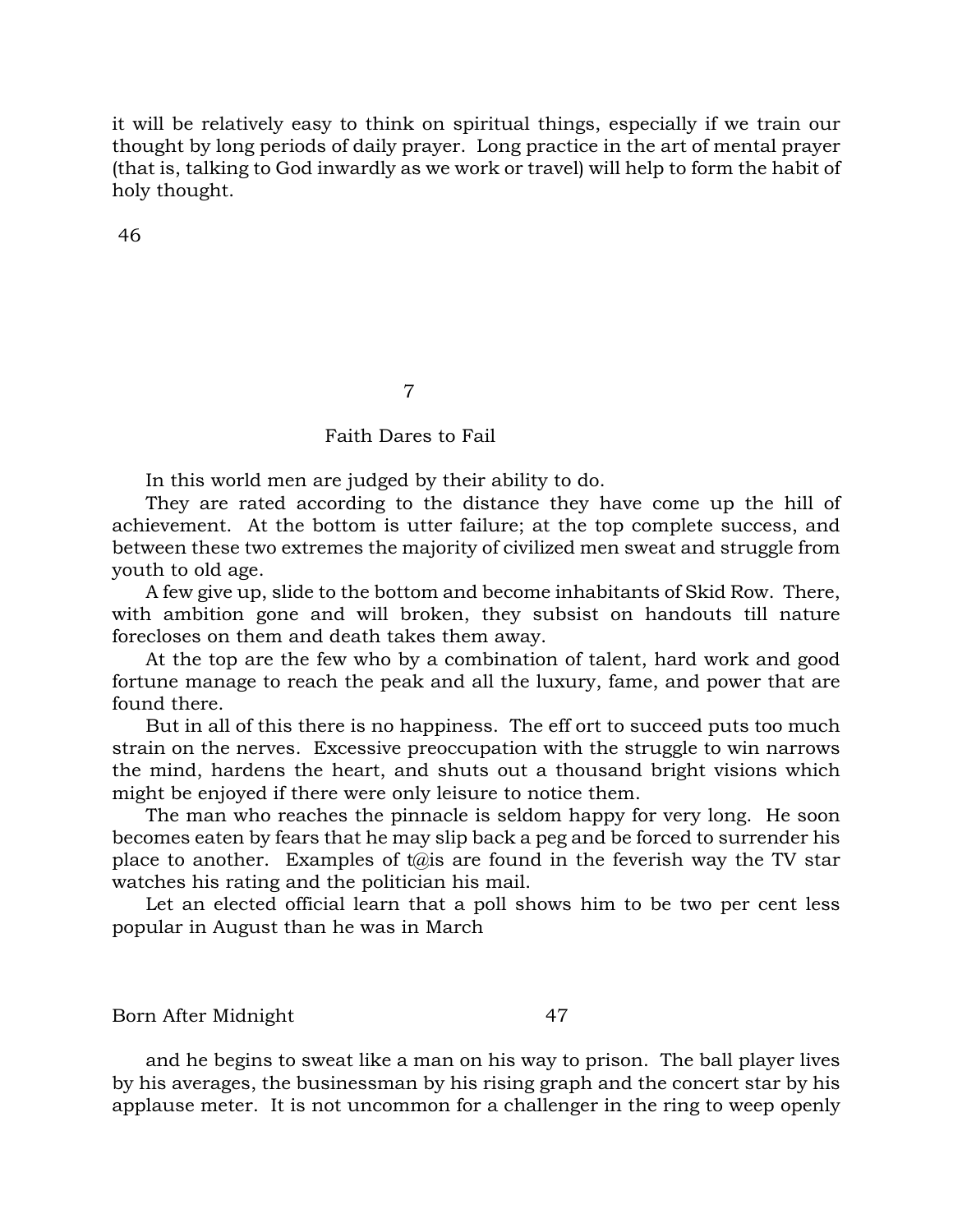when he fails to knock out the champion. To be second best leaves him completely disconsolate; he must be first to be happy.

This mania to succeed is a good thing perverted. The desire to fulfill the purpose for which we were created is of course a gift from God, but sin has twisted this impulse about and turned it into a selfish lust for first place and top honors. By this lust the whole world of mankind is driven as by a demon, and there is no escape.

When we come to Christ we enter a different world. The New Testament introduces us to a spiritual philosophy infinitely higher than and altogether contrary to that which motivates the world. According to the teaching of Christ the poor in spirit are blessed; the meek inherit the earth; the first are last and the last first; the greatest man is the one that best serves others; the one who loses everything is the only one that will have everything at last; the successful man of the world will see his hoarded treasures swept away by the tempest of judgment; the righteous beggar goes to Abraham's bosom and the rich man burns in the fires of hell.

Our Lord died an apparent failure, discredited by the leaders of established religion, rejected by society and forsaken by His friends. The man who ordered Him to the cross was the successful statesman whose hand the ambitious hack politician kissed. It took the resurrection to demonstrate how gloriously Christ had triumphed and how tragically the governor had failed.

Yet today the professed church seems to have learned nothing. We are still seeing as men see and judging after the manner of man's judgment. How much eager-beaver religious work is done out of a carnal desire to make good? How many hours of prayer are wasted beseeching God to

### 48 Born After Midnight

bless projects that are geared to the glorification of little men? How much sacred money is poured out upon men who, in spite of their tear-in-the-voice appeals, nevertheless seek only to make a fair show in the flesh?

The true Christian should turn away from all this. Especially should ministers of the gospel search their own hearts and look deep into their inner motives. No man is worthy to succeed until he is willing to fail. No man is morally worthy of success in religious activities until he is willing that the honor of succeeding should go to another if God so wills.

God may allow His servant to succeed when He has disciplined him to a point where he does not need to succeed to be happy. The man who is elated by success and cast down by failure is still a carnal man. At best his fruit will have a worm in it.

God will allow His servant to succeed when he has learned that success does not make him dearer to God nor more valuable in the total scheme of things. We cannot buy God's favor with crowds or converts or new missionaries sent out or Bibles distributed. All these things can be accomplished without the help of the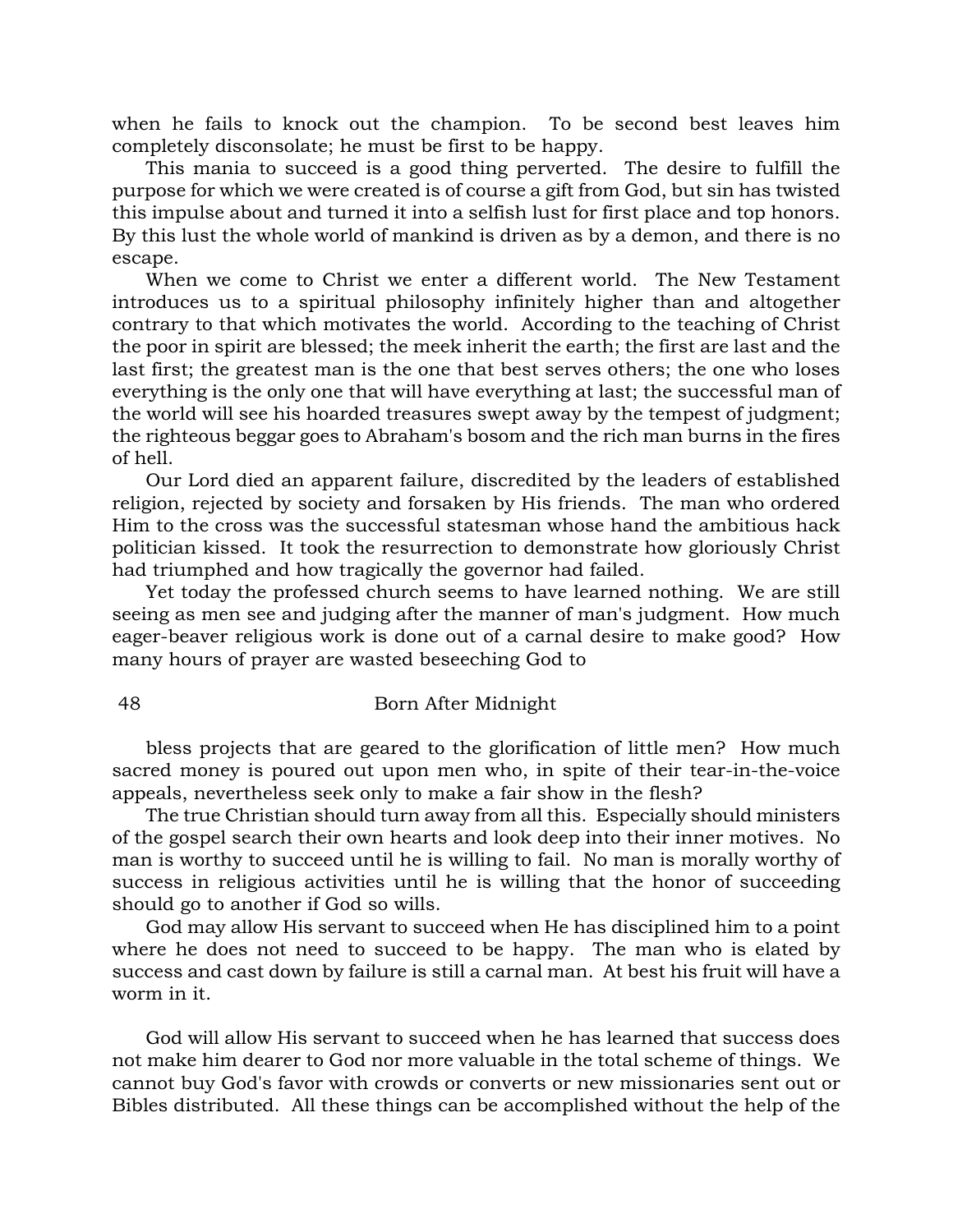Holy Spirit. A good personality and a shrewd knowledge of human nature is all that any man needs to be a success in religious circles today.

Our great honor lies in being just what Jesus was and is. To be accepted by those who accept Him, rejected by all who reject Him, loved by those who love Him and hated by everyone that hates Him. What greater glory could come to any man?

We can afford to follow Him to failure. Faith dares to fail. The resurrection and the judgment will demonstrate before all worlds who won and who lost. We can wait.

49

8

The Value of a Sanctified Imagination

Like every other power belonging to us, theimagination may be either a blessing or a curse, \_depending altogether --uppn how it is used and how well it. isdisciplined.

We all have to some degree the power to imagine. This gift enables us to see meanings in material objects, to observe similarities between things which at first appear wholly unlike each other. It permits us to know that which the senses can never tell us, for by it we are able to see through sense impressions to the reality that lies behind things.

Every advance made by mankind in any field began as an idea to which nothing for the time corresponded. The mind of the inventor simply took, bits of familiar ideas and made out of them something which was not only wholly unfamiliar but which up to that time was altogether nonexistent. Thus we "create" things and by so doing prove ourselves to have been made in the image of the Creator. That fallen man has often used his creative powers in the service of evil does not invalidate our argument. Any talent may be used for evil as well as for good, but every talent comes from God nevertheless.

That the imagination is of great value in the service of God may be denied by some persons who have erroneously confused the word "imaginative" with the word "imaginary."

The gospel of Jesus Christ has no truck with things

50 Born After Midnight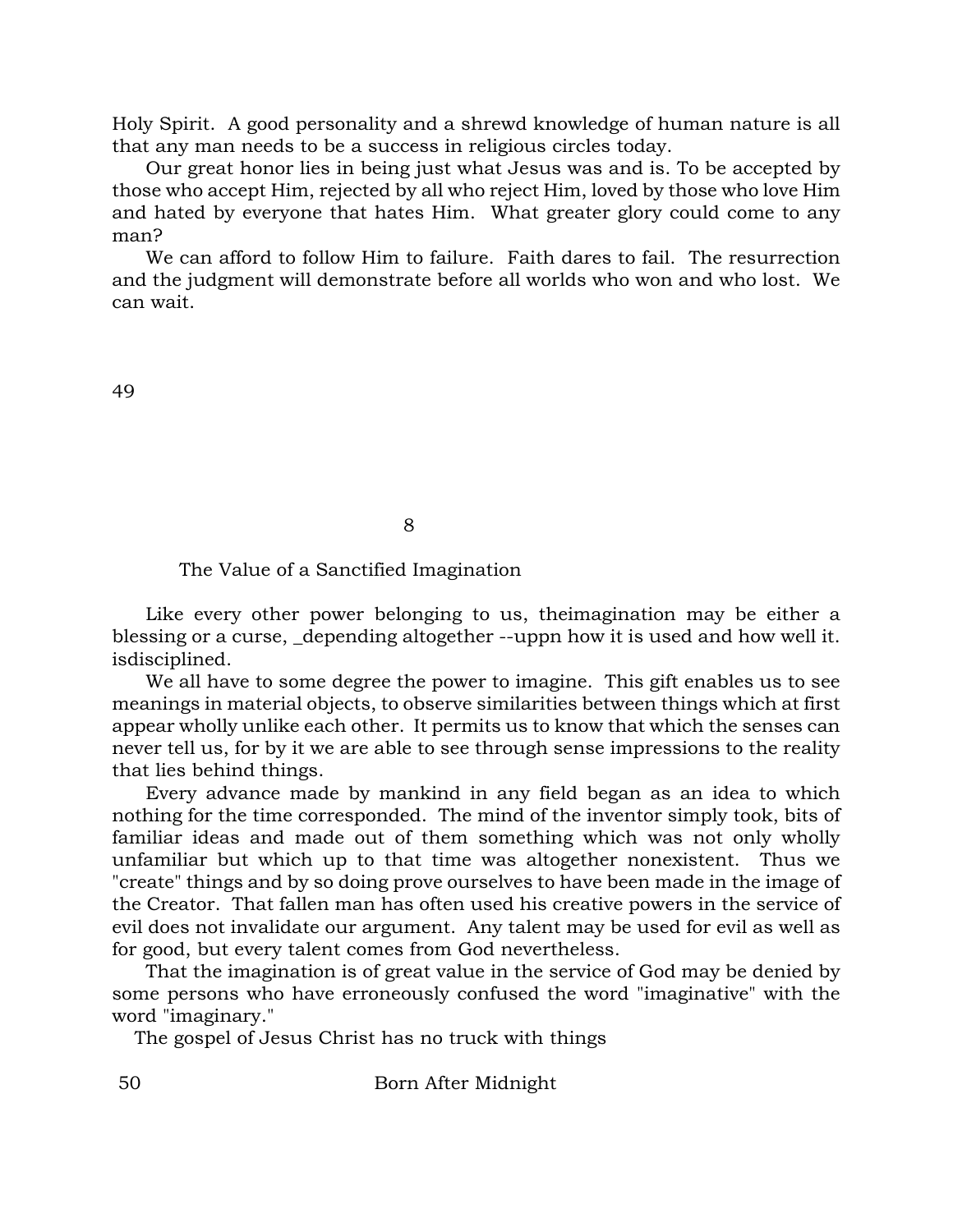imaginary. The most realistic book in the world is the Bible. God is real, men are real and so is sin and so are death and hell, toward which sin inevitably leads. The presence of God is not imaginary, neither is prayer the indulgence of a delightful fancy. The objects that engage the praying man's attention, while not material, are nevertheless completely real; more certainly real, it will at last be admitted than any earthly object.

The value of the cleansed imagination in the sphere of religion lies in its power to perceive in natural things ,shadows of things spiritual. It enables the reverent man to

> See the world in a grain of sand And eternity in an hour.

The weakness of the Pharisee in days of old was his lack of imagination, or what amounted to the same thing, his refusal to let it enter the field of religion. He saw the text with its carefully guarded theological definition and he saw nothing beyond.

A primrose by the river's brim A yellow primrose was to him, And it was nothing more.

When Christ came with His blazing spiritual penetration and His fine moral sensitivity, He appeared to the Pharisee to be a devotee of another kind of religion, which indeed He was if the world had only understood. He could see the soul of the text while the Pharisee could see only the body, and he could always prove Christ wrong by an appeal to the letter of the law or to an interpretation hallowed by tradition. The breach between them was too great to permit them to coexist; so the Pharisee, who was in a position to do it, had the young Seer put to death. So it has always been, and so I suppose it will always be till the earth is filled with the knowledge of the Lord as the waters cover the sea.

#### Born After Midnight 51

The imagination, since it is a faculty of the natural mind, must necessarily suffer both from its intrinsic limitations and from an inherent bent toward evil. While the word as found in the King James Bible usually means not imagination at all, but merely the reasonings of sinful men, I yet do not write to excuse the unsanctified imagination. I well know that from such have flowed as from a polluted fountain streams of evil ideas which have throughout the years led to lawless and destructive conduct on the part of men.

A purified and Spirit-controlled imagination is, however, quite another thing, and it is this I have in mind here. I long to see the imagination released from its prison and given to its proper place among the sons of the new creation. What I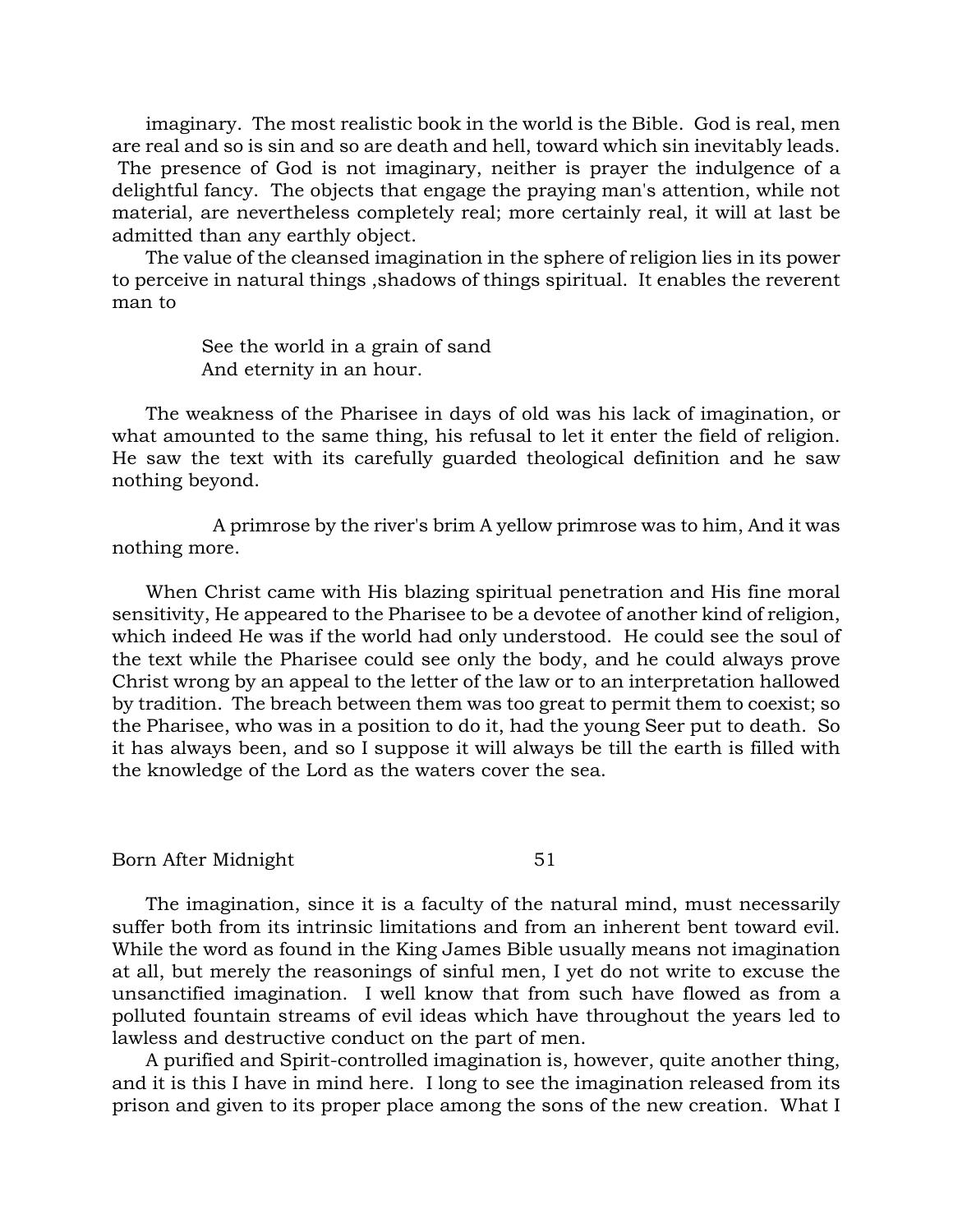am trying to describe here is the sacred gift of seeing, the ability to peer beyond the veil and gaze with astonished wonder upon the beauties and mysteries of things holy and eternal.

The stodgy pedestrian mind does no credit to Christianity. Let it dominate the church long enough and it will force her to take one of two directions: either toward liberalism, where she will find relief in a false freedom, or toward the world, where she will find an enjoyable but fatal pleasure.

But I wonder whether this is not all included in the words of our Lord as recorded in the Gospel of John: "Howbeit when he, the Spirit of truth, is come, he will guide you into all truth: for he shall not speak of himself; but whatsoever he shall hear, that shall he speak: and he will shew you things to come. He shall glorify me: for he shall receive of mine, and shall shew it unto you" (16:13, 14).

.To possess a 5pirit-indwelt mind is the Christian's pkivilege-under grace, and this embraces all I have been trying to say here.

52

#### 9

### Nearness Is Likeness

Omt\_aeriQus\_ansL -of ftm Ai5tr\_esp in&, \_p rRb I ein for many Ch\_n@5,t\_iarvs\_is their feeling hat God is far from them, or

Are If m -from. God M4@h is the same thing.

It is liard--to-iejoice -im-the Lord when we are suffering freim thi&.- $@@e$  ofreMakertes - s. It is like trying to have a warm, bright summer without the sun. The chief trouble here is of course not intellectual and cannot be cured by intellectual means; yet truth must enter the mind before it can enter the heart, so let us reason together about this. In spiritual matters we think correctly only when we boldly rule out the concept of space. God is spirit, and spirit dwells not in space. Space has to do with matter and spirit is independent of it. By the concept of space we account for the relation of material bodies to each other.

 $Wp@sh$  uld nev r. think of God, as-being spatially near or lWote, for He is not here or there but carries here and there in His heart. Space is not infinite, as some have thought; only God is infinite and in His infinitude He swallows up all space. "Do not I fill heaven and earth? saith the Lord." He fills heaven and earth as the ocean fills the bucket that is submerged in it, and as the ocean surrounds the bucket so does God in the universe He fills. "TEeJiea-yen--QLheaye-Rs@\_@:annot contain thee." God is not W itained: He contains.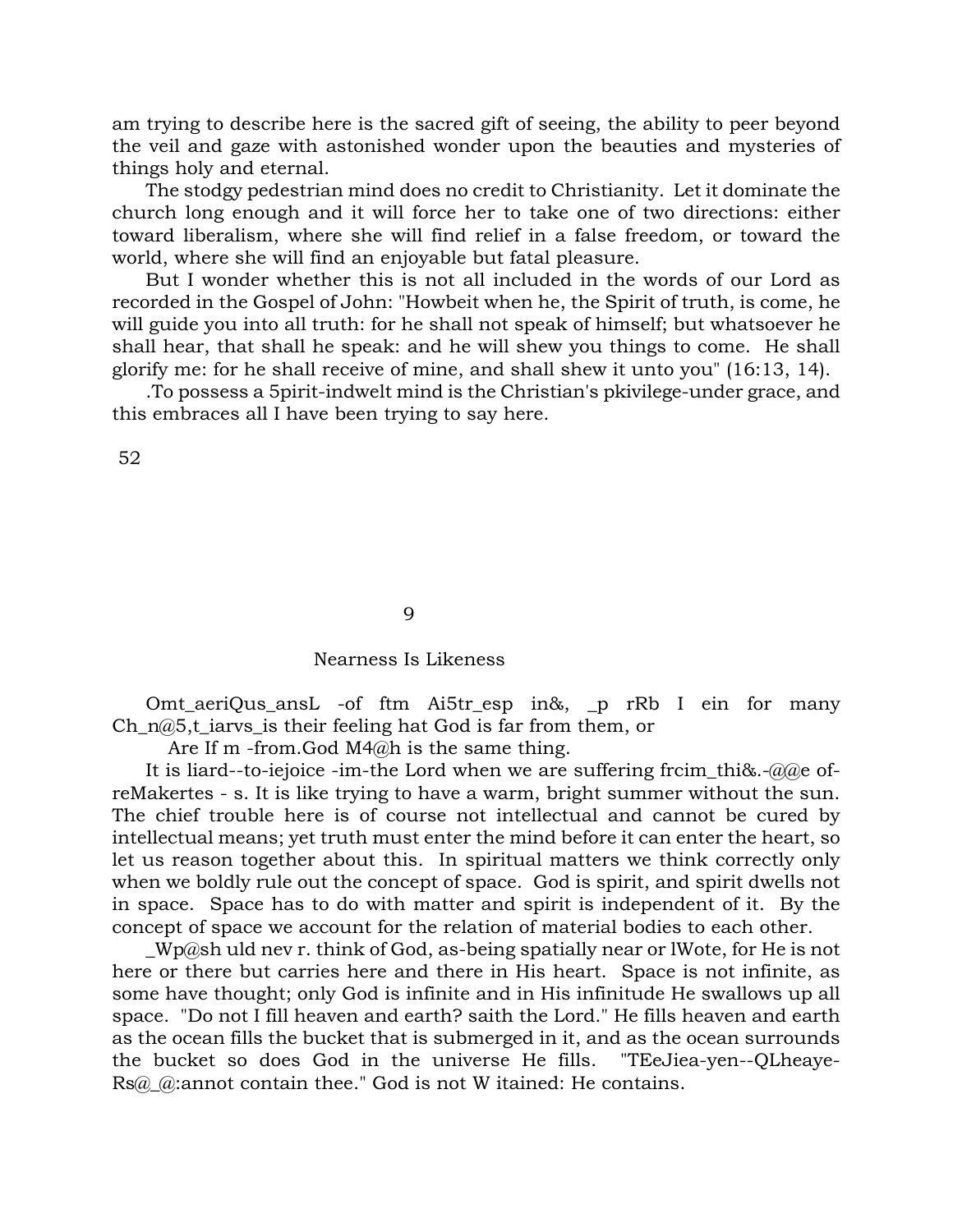$\mathbf{L}$ 

As earthborn. creatures- we naturally tend-to hink by

 $--$  t earthly analogies. "He-fliat.is ofthe earth is earthly, and

Born After Midnight 53

sp-ea-keth-of-theearth." God created us living souls and gave us bodies through which we can experience the world around us and communicate with one another. JN\_herL@\_MzLn felAhromgh-sin bt-hezaa to tbwk of himself as h-av'n \_Wul instead of beinR one. It makes a lot of difference whether a man believes that he is a body having a soul or a soul having a body.

The soul is inward and hidden, while the body is always present to the senses; consequently we tend to be bodyconscious, and the concept of near and remote, which attaches to material things, seems quite natural to us. But it is valid only when it applies to, moral creatures. When we try to apply it to God it no longer retains its validity.

Yet when we speak of men being "far" from God we speak truly. The Lord said of Israel, "Their heart is far from me," and there we have the-1efin;tiozx\_\_o"ar\_\_and near in our relatiori, tD,-God. Thejmorda\_xvfcLmatAa\_physica I 4:1 s t 4nc e. Wt LQB k e sets s,

That God is equally near to all parts of His universe is plainly taught in the Scriptures (Ps. 139:1-18), yet some beings experience His nearness and others do not, depending upon their mpxAUj1Leness\_ to Him. It is i LhaL=eates--the -sense of re=QL--ness betwgga-ggatures and Irimeen men and God.

Two creatures may be so close physically that they touch, yet because of dissimilarity of nature be millions of miles apart. An angel and an ape might conceivably be in the same room, but the radical difference between their natures would make communion impossible. They would be "far" from each other in fact.

For the moral unlikeness between man and God the Bible has a word, alienation, and the Holy Spirit presents a frightful picture of this alienation as it works itself out in human character. UUm-hurnan. -nature is --precisely op- wsitg tvAh-e-Aature of God\_as revealed in Jesus Christ. Bezause--th-em-is-na $mar@al$ -Iikgrigs@s there 0

is no communion,

he=\_\_th-e\_\_aewe W-physical Aisuam-the-fm Ling\_ that, God

54 Born After Midnight

 $\lambda$  is Q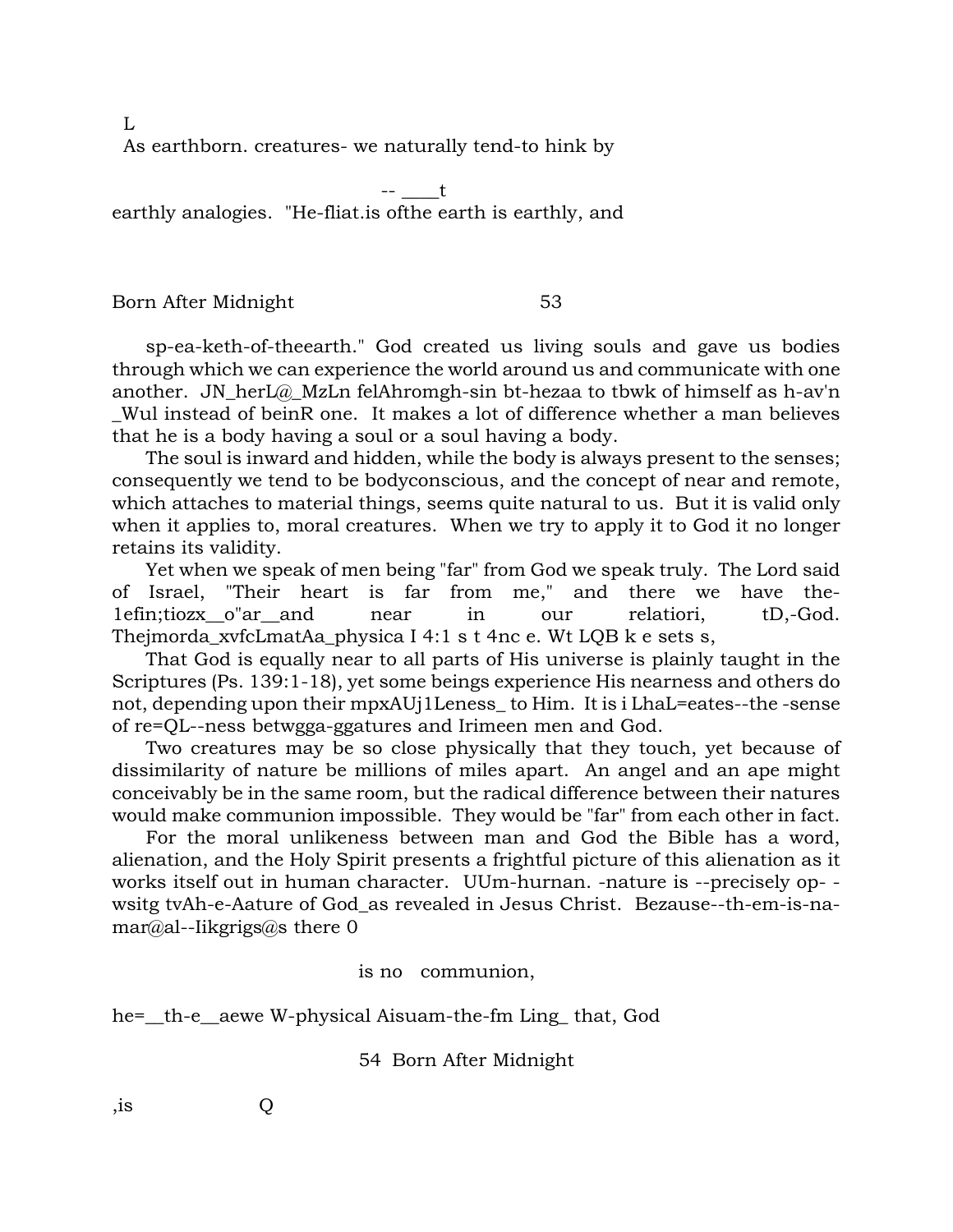- far away in space. This erroneous notion discourages prayer and prevents many a sinner from believing unto Afe.

Paul encouraged the Athenians by reminding them that God was not far from any one of them, that it was He in whom they lived and moved and had their being. Yet men think of Him as farther away than the farthest star. The truth is that He is nearer to us than we are to ourselves.

But how can the conscious sinner bridge the mighty gulf that separates him from God in living experience? The answer is that he cannot, but the glory of the Christian message is that Christ did. Through the blood of His cross He made peace that He might reconcile all things unto Himself. "And you, that were sometime alienated and enemies in your mind by wicked works, yet now hath he reconciled in the body of his flesh through death, to present you holy and unblarneable and unreproveable in his sight" (Col. 1:21, 22).

The new birth makes us partakers of the divine nature. There the work of undoing the dissimilarity between us and God begins. From there it progresses by the sanctifying operation of the Holy Spirit till God is satisfied.

That is the theology of it, but as I said, even the regenerated ' soul may sometimes suffer from the feeling that God is far from Him. What then should he do?

First, the trouble may be no more than a temporary break in God-conscious communion due to any one of half a hundred causes. The cure is faith. Trust God in the dark till the light returns.

Second, should the sense of remoteness persist in spite of prayer and what you believe is faith, look to your inner life for evidences of wrong attitudes, evil thoughts or dispositional flaws. These are unlike God and create a psychological gulf between you and Him. Put away the evil from you, believe, and the sense of nearness will be restored. God was never away in the first place.

55

Why We Are Lukewarm About Christ's Return

Shortly after the close of the first World War, I heard a great Southern

<sup>10</sup>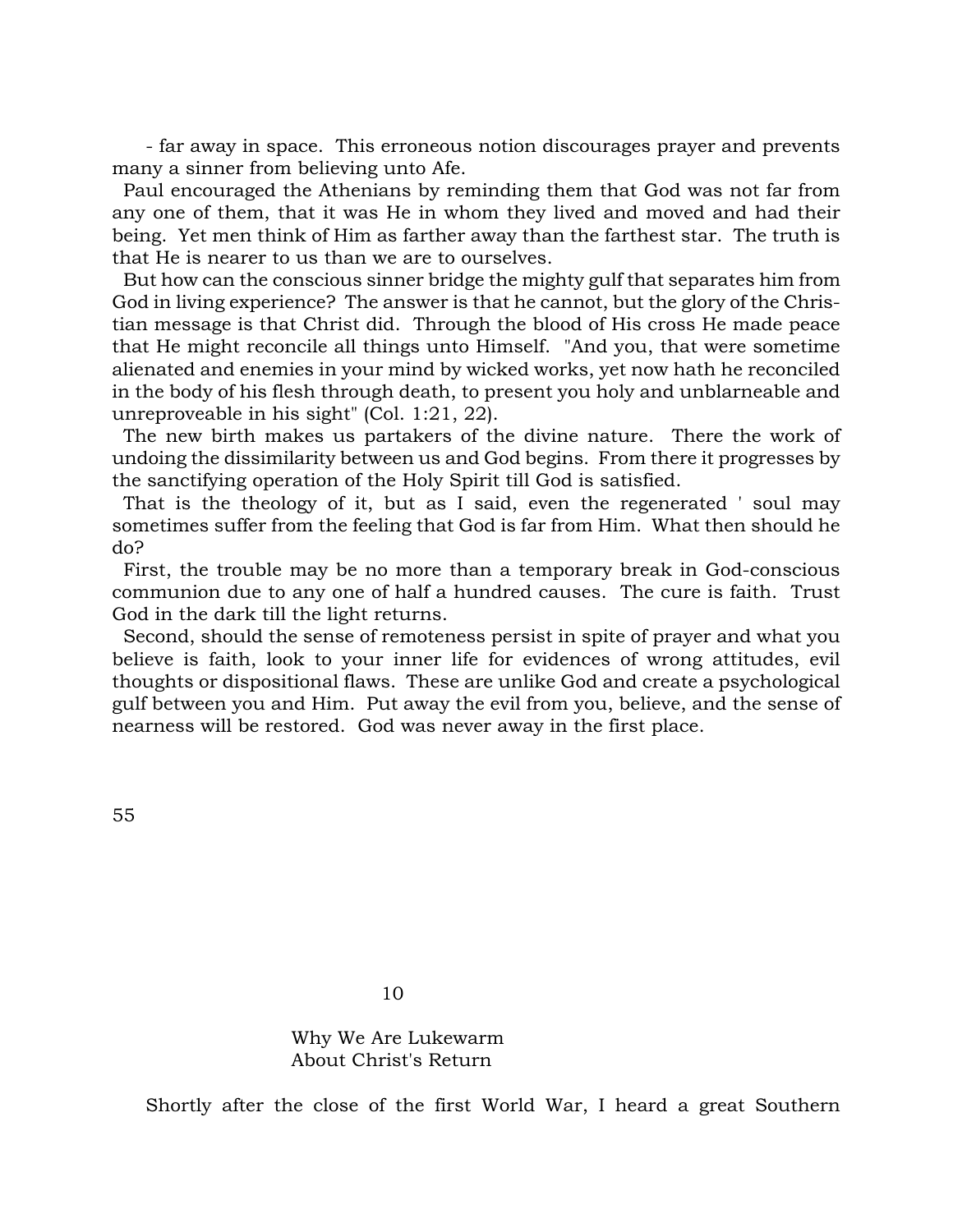preacher say that he feared the intense interest in prophecy current at that time would result in a dying out of the blessed hope when events had proved the excited interpreters wrong.

The man was a prophet, or at least a remarkably shrewd student of human nature, for exactly what he predicted has come to pass. The hope of Christ's coming is today all but dead among evangelicals.

I do not mean that Bible Christians have given up the doctrine of the second advent. By no means. There has been, as every informed person knows, an adjustment among some of the lesser tenets of our prophetic credo, but the vast majority of evangelicals continue to hold to the belief that Jesus Christ will sometime actually come back to the earth in person. The ultimate triumph of Christ is accepted as one of the unshakable doctrines of Holy Scripture.

It is true that in some quarters the prophecies of the Bible are occasionally expounded. This is especially so among Hebrew Christians who, for reasons well understood, seem to feel closer to the prophets of the Old Testament than do Gentile believers. Their love for their own people naturally leads them to grasp at every hope of the conversion and ultimate restoration of Israel. To many of them the return of Christ represents a quick and happy

### 56 Born After Midnight

solution of the "Jewish problem." The long centuries of wandering will end when He comes and God will at that time "restore again the kingdom to Israel." We dare not allow our deep love for our Hebrew Christian brethren to blind us to the obvious political implications of this aspect of their Messianic hope. We do not blame them for this. We merely call attention to it.

Yet the return of Christ as a blessed hope is, as I have said, all but dead among us. The truth touching the second advent, where it is presented today, is for the most part either academic or political. The joyful personal element is altogether missing. Where are they who

Yearn for the sign, 0 Christ, of Thy fulfilling, Faint for the flaming of Thine advent feet?

The longing to see Christ that burned in the breasts of those first Christians seems to have burned itself out. All we have left are the ashes. It is precisely the "yearning" and the "fainting" for the return of Christ that has distinguished the personal hope from the theological one. Mere acquaintance with correct doctrine is a poor substitute for Christ and familiarity with New Testament eschatology will never take the place of a love-inflamed desire to look on His face.

If the tender yearning is gone from the advent hope today, there must be a reason for it; and I think I know what it is, or what they are, for there are a number of them. One is simply that popular fundamentalist theology has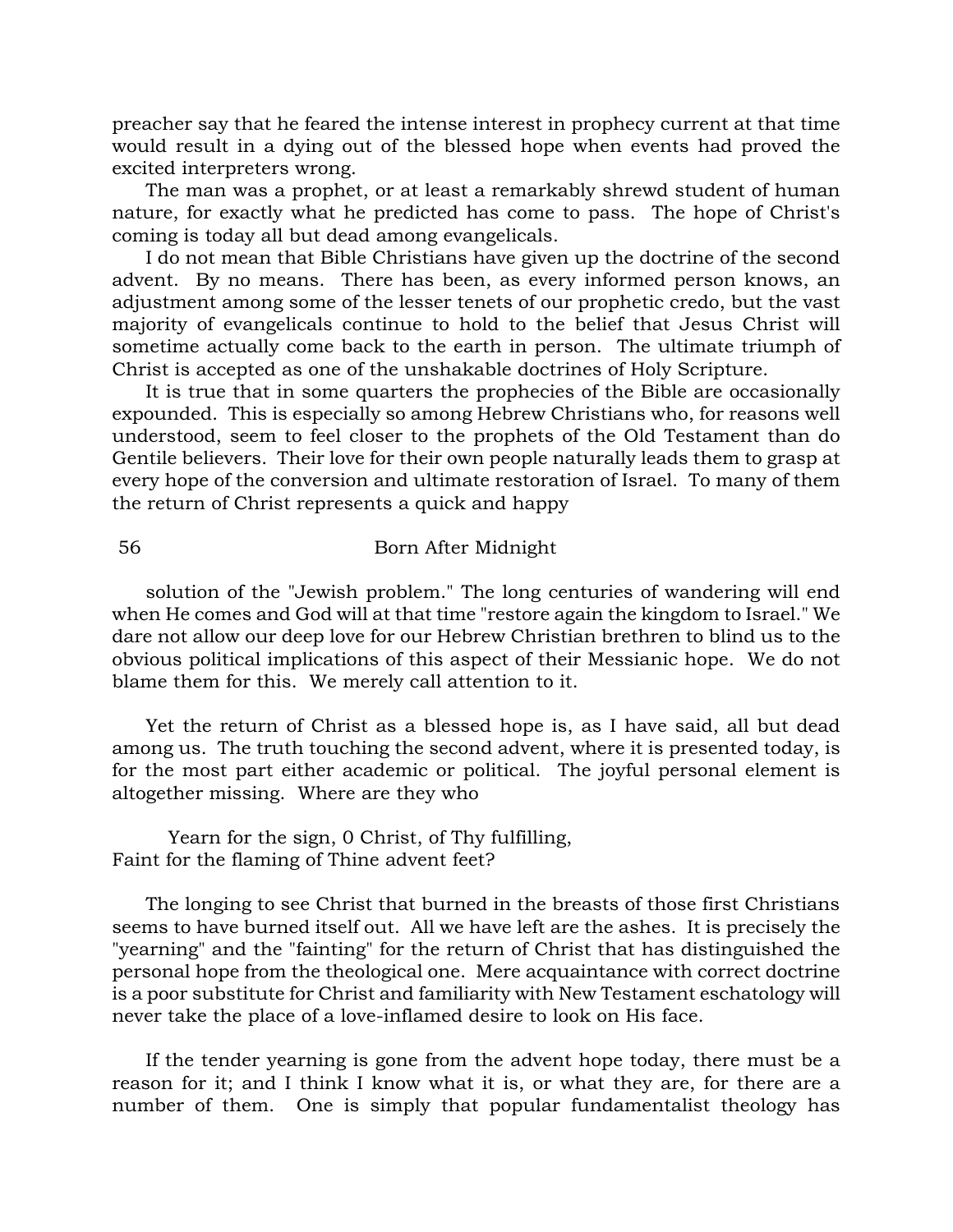emphasized the utility of the cross rather than the beauty of the One who died on it. The saved man's relation to Christ has been made contractual instead of personal. The 11 work" of Christ has been stressed until it has eclipsed

the person of Christ. Substitution has been allowed to supersede identification. What He did for me seems to be more important than what He is to me. Redemption is seen as an across-the-counter transaction which we "ac-

#### Born After Midnight 57

cept," and the whole thing lacks emotional content. We must love someone very much to stay awake and long for his coming, and that may explain the absence of power in the advent hope even among those who still believe in it.

Another reason for the absence of real yearning for Christ's return is that Christians are so comfortable in this world that they have little desire to leave it. For those leaders who set the pace of religion and determine its content and quality, Christianity has become of late remarkably lucrative. The streets of gold do not have too great an appeal for those who find it so easy to pile up gold and silver in the service of the Lord here on earth. We all want to reserve the hope of heaven as a kind of insurance against the day of death, but as long as we are healthy and comfortable, why change a familiar good for something about which we actually know very little? So reasons the carnal mind, and so subtly that we are scarcely aware of it.

Again, in these times rpligion has become jolly good fun right here in this present world, and what's the hurry about heaven anyway? Christianity, contrary to what some had thought, is another and higher form of entertainment. Christ has done all the suffering. He has shed all the tears and carried all the crosses; we have but to enjoy the benefits of His heartbreak in the form of religious pleasures modeled after the world but carried on in the name of Jesus. So say the same people who claim to believe in Christ's second coming.

History reveals that times of suffering for the Church have also been times of looking upward. Tribulation has always sobered God's people and encouraged them to look for and yearn after the return of their Lord. Our present preoccupation with this world may be a warning of bitter days to come. God will wean us from the earth some way-the easy way if possible, the hard way if necessary. 4..iEw to us.

> Excerpts from God Tells the Man Who Cares

God Tells the Man Who Cares The Vital Place of the Church Organization: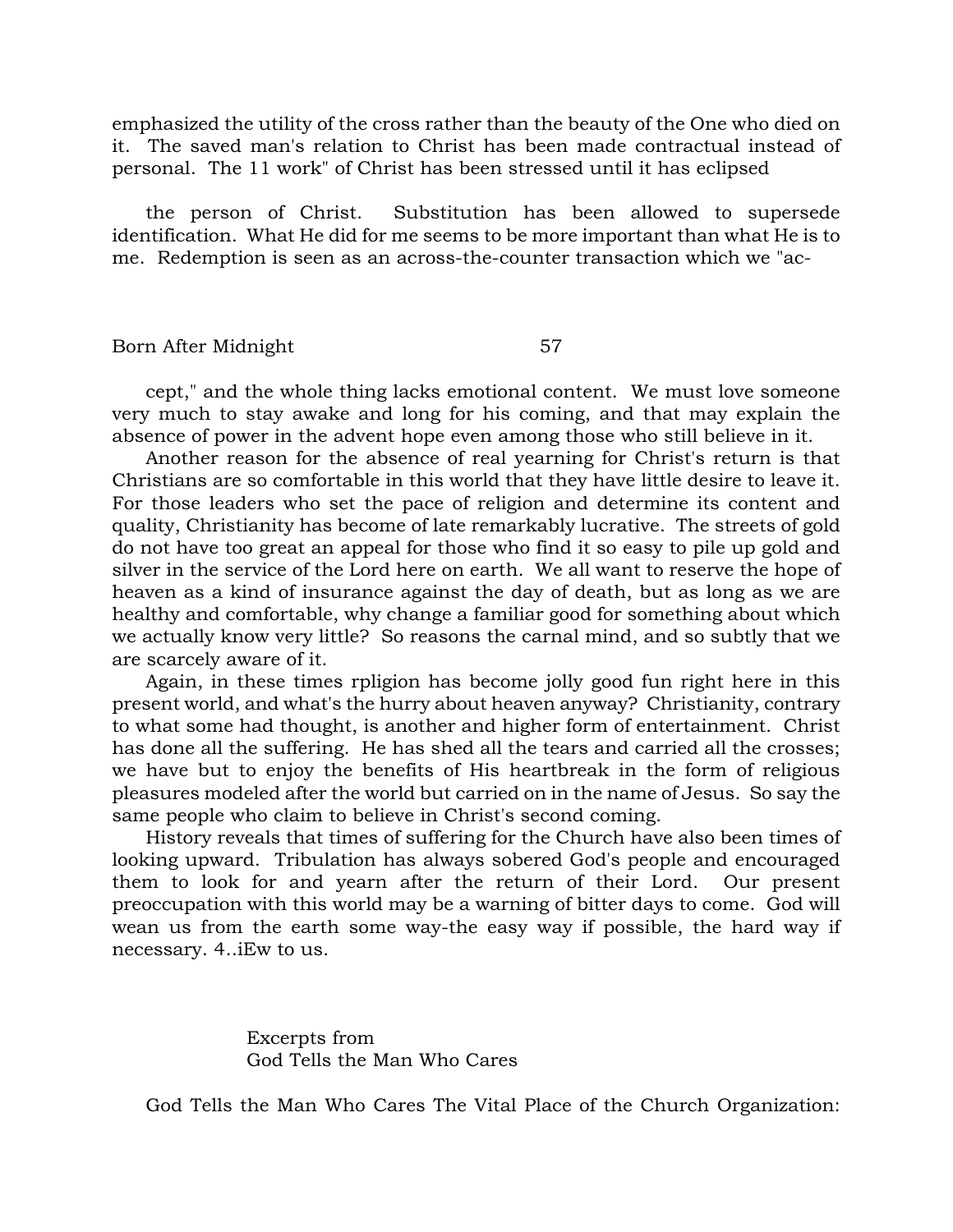Necessary and Dangerous Divisions Are Not Always Bad The Responsibility of Leadership The Prayer of a Minor Prophet Wanted: Courage with Moderation This World: Playground or Battleground? The Waning Authority of Christ in the Churches

61

### God Tells the Man Who Cares

The Bible was written in tears and to tears it will yield its best treasures. God has nothing to say to the frivolous man.

It was to Moses, a trembling man, that God spoke on the mount, and that same man later saved the nation when he threw himself before God with the offer to have himself blotted out of God's book for Israel's sake. Daniel's long season of fasting and prayer brought Gabriel from heaven to tell him the secret of the centuries. When the beloved John wept much because no one could be found worthy to open the seven-sealed book, one of the elders comforted him with the joyous news that the Lion of the tribe of Judah had prevailed.

The psalmists often wrote in tears, the prophets could hardly conceal their heavyheartedness, and the apostle Paul in his otherwise joyous epistle to the Philippians broke into tears when he thought of the many who were enemies of the cross of Christ and whose end was destruction. Those Christian leaders who shook the world were one and all men of sorrows whose witness to mankind welled out of heavy hearts: There is no power in tears per se, but tears and power ever lie close together in the Church of the First-born.

It is not a reassuring thought that the writings of the grief-stricken prophets are often pored over by persons whose interests are merely curious and who never shed

### 62 God Tells the Man Who Cares

one tear for the woes of the world. They have a prying inquisitiveness about the schedule of future events, forgetting that the whole purpose of Bible prophecy is to prepare us morally and spiritually for the time to come.

The doctrine of Christ's return has fallen into neglect, on the North American continent at least, and as far as I can detect, today exercises no power whatever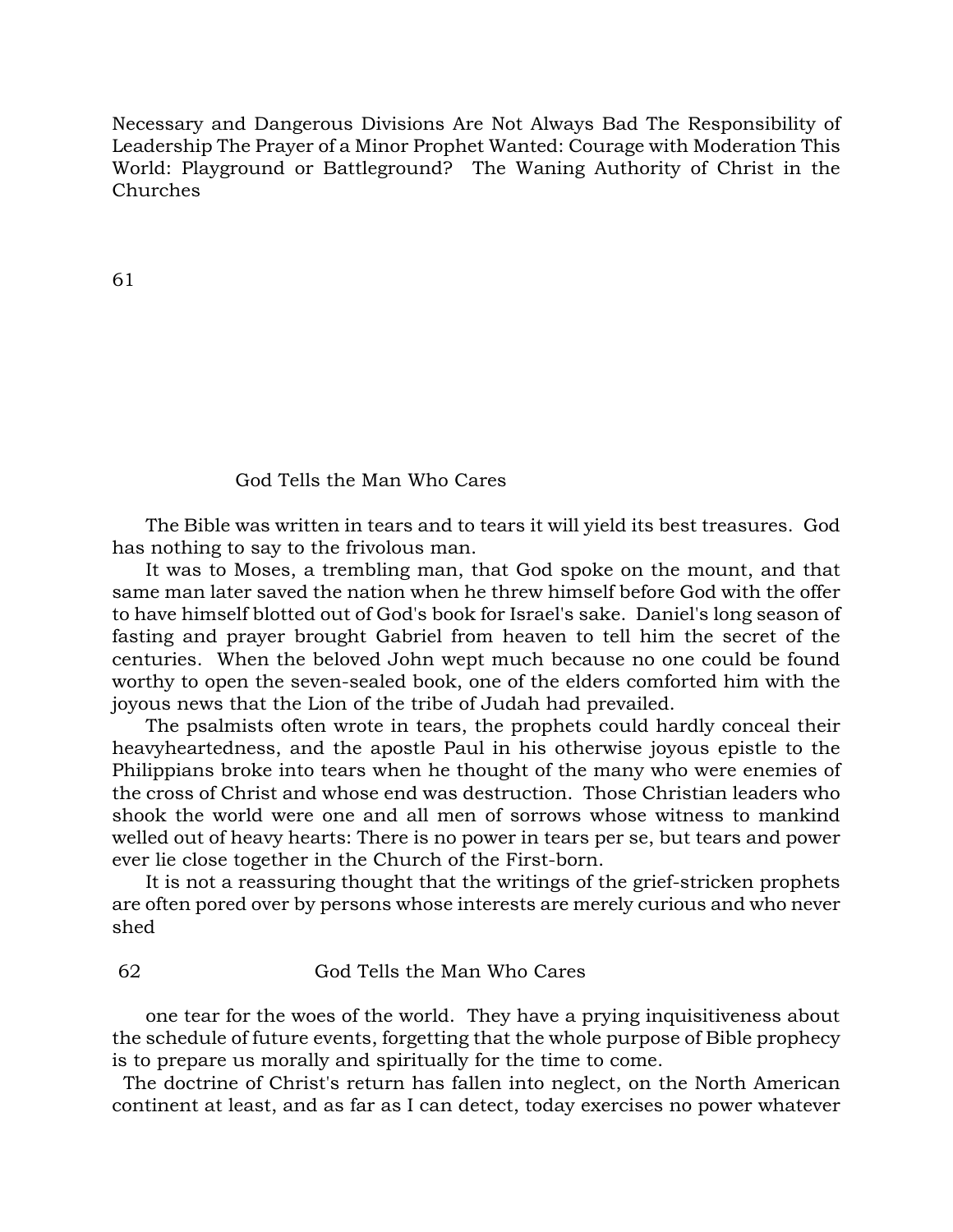over the rank and file of Bible-believing Christians. For this there may be a number of contributing factors; but the chief one is, I believe, the misfortune suffered by prophetic truth between the two world wars when men without tears undertook to instruct us in the writings of the tearstained prophets. Big crowds and big offerings resulted until event proved the teachers wrong on too many points; then the reaction set in and prophecy lost favor with the masses. This was a neat trick of the devil and it worked too well. We should and must learn that we cannot handle holy things carelessly without suffering serious consequences.

Another field where tearless men have done us untold harm is in prayer for the sick. There have always been reverent, serious men who felt it their sacred duty to pray for the sick that they might be healed in the will of God. It was said of Spurgeon that his prayers raised up more sick persons than the ministrations of any doctor in London. When tearless promoters took up the doctrine it was turned into a lucrative racket. Smooth, persuasive men used superior salesmanship methods to make impressive fortunes out of their campaigns. Their big ranches and heavy financial investments prove how successful they have been in separating the sick and suffering from their money. And this in the name of the Man of Sorrows who had not where to lay His head!

Whatever is done without heart is done in the dark no matter how scriptural it may appear to be. By the law of just compensation the heart of the religious trifler will be destroyed by the exceeding brightness of the truth he

God Tells the Man Who Cares 63

touches. Tearless eyes are finally blinded by the light at which they gaze.

We of the nonliturgical churches tend to look with some disdain upon those churches that follow a carefully prescribed form of service, and certainly there must be a good deal in such services that has little or no meaning for the average participant-this not because it is carefully prescribed but because the average participant is what he is. But I have observed that our familiar impromptu service, planned by the leader twenty minutes before, often tends to follow a ragged and tired order almost as standardized as the Mass. The liturgical service is at least beautiful; ours is often ugly. Theirs has been carefully worked out through the centuries to capture as much of beauty as possible and to preserve a spirit of reverence among the worshipers. Ours is often an off-the-cuff makeshift with nothing to recommend it. Its so-called liberty is often not liberty at all but sheer slovenliness.

The theory is that if the meeting is unplanned the Holy Spirit will work freely, and that would be true if all the worshipers were reverent and Spirit-filled. But mostly there is neither order nor Spirit, just a routine prayer that is, except for minor variations, the same week after week, and a few songs that were never much to start with and have long ago lost all significance by meaningless repetition.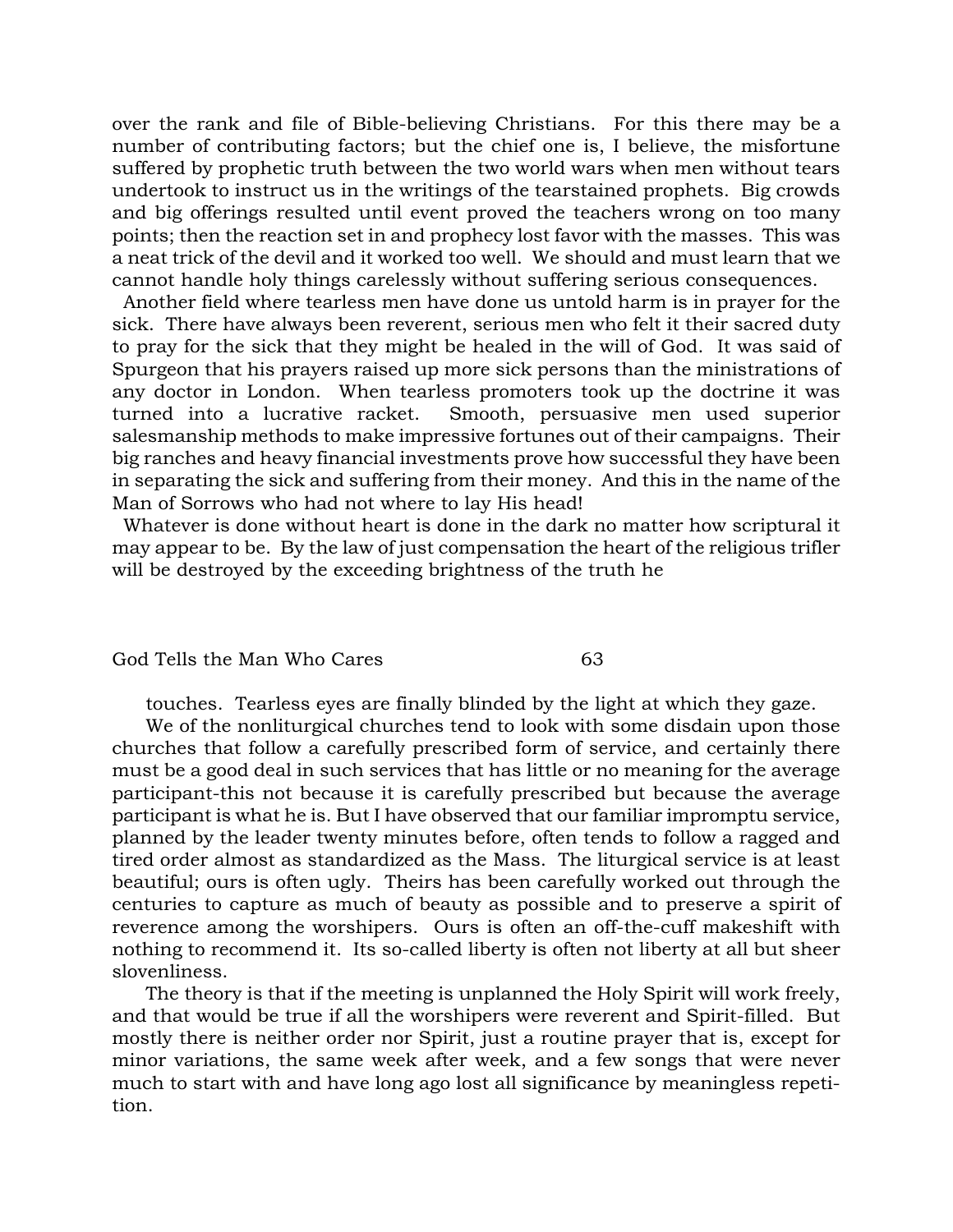In the majority of our meetings there is scarcely a trace of reverent thought, no recognition of the unity of the body, little sense of the divine Presence, no moment of stillness, no solemnity, no wonder, no holy fear. But so often there is a dull or a breezy song leader full of awkward jokes, as well as a chairman announcing each "number" with the old radio continuity patter in an effort to make everything hang together.

The whole Christian family stands desperately in need of a restoration of penitence, humility and tears. May God send them soon.

64

#### 12

#### The Vital Place of the Church

The highest expression of the will of God in this age is the church which He purchased with His own blood. To be scripturally valid any religious activity must be part of the church. Let it be clearly stated that there can be no service acceptable to God in this age that does not center in and spring out of the church. Bible schools, tract societies, Christian business men's committees, seminaries, and the many independent groups working at one or another phase of religion need to check themselves reverently and courageously, for they have no true spiritual significance outside of or apart from the church.

According to the Scriptures the church is the habitation of God through the Spirit, and as such is the most important organism beneath the sun. She is not one more good institution along with the home, the state, and the school; she is the most vital of all institutions-the only one that can claim a heavenly origin.

The cynic may inquire which church we mean, and may remind us that the Christian church is so divided that it is impossible to tell which is the true one, even if such a one exists. But we are not too much troubled by the suppressed smile of the doubter. Being inside the church we are probably as well aware of her faults as any person on the outside could possibly be. And we believe in her nevertheless wherever she manifests herself in a world of darkness and unbelief.

God Tells the Man Who Cares 65

The church is found wherever the Holy Spirit has drawn together a few persons who trust Christ for their salvation, worship God in spirit and have no dealings with the world and the flesh. The members may by necessity be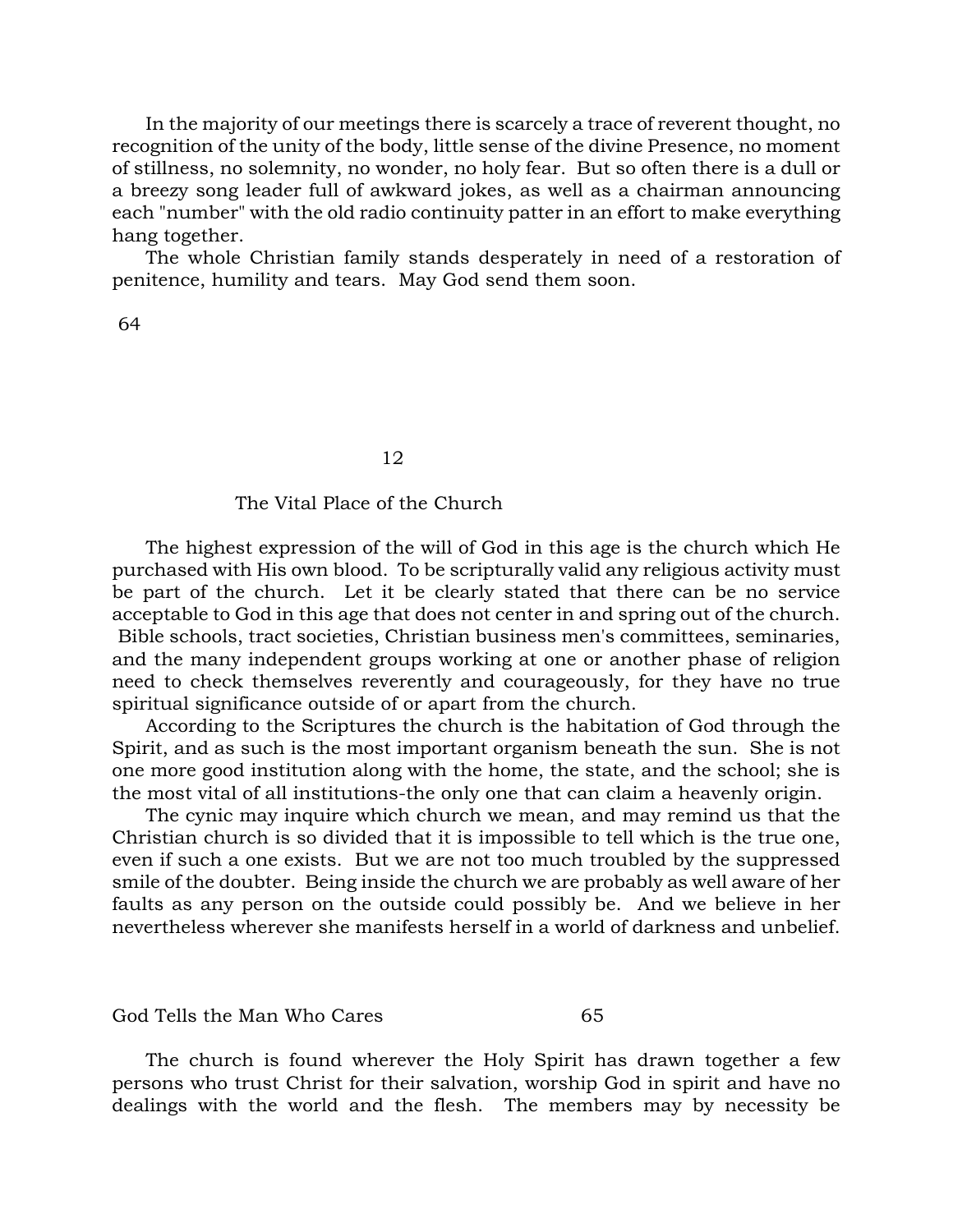scattered over the surface of the earth and separated by distance and circumstances, but in every true member of the church is the homing instinct and the longing of the sheep for the fold and the shepherd. Give a few real Christians half a chance and they will get together and organize and plan regular meetings for prayer and worship. In these meetings they will hear the Scriptures expounded, break bread together in one form or another according to their light, and try as far as possible to spread the saving gospel to the lost world.

Such groups are cells in the Body of Christ, and each one is a true church, a real part of the greater church. It is in and through these cells that the Spirit does His work on earth. Whoever scorns the local church scorns the Body of Christ.

The church is still to be reckoned with. "The gates of hell shall not prevail against her."

66

13

#### OrganLation: Necessary and Dangerous

Basically, organization-is-the-4dacing--of -several parts, of a whole in Mc -i rp ation eacL\_other\_.that\_,,a\_Aesired. end m#y be achieved. This may be by consent or compulsion, depending upon the circumstances.

A certain amount of organization is necessary everywhere throughout the created universe and in all human society. Without it there could be no science, no government, no family unit, no art, no music, no literature, no creative activity of any kind.

Life requires organization. There is no such thing as life apart from the medium through which it expresses itself. It cannot exist as a thing in itself independent of an organized body. It is found only where there is some body, some form in which it may reside. And where there is body and form there is organization. A man, for instance, is the sum of his organized and coordinated parts and in these and through these the mystery of life is afforded expression. When, for any cause, the parts become disorganized life departs and the man dies.

Society requires organization. If men are to live together in the world they must be organized in some manner. This has been recognized in all times and places and is seen on all levels of human society from the jungle tribe to the world empire. Ideally the object of government is to achieve order with a minimum of restraint while permitting a maximum of freedom to the individual.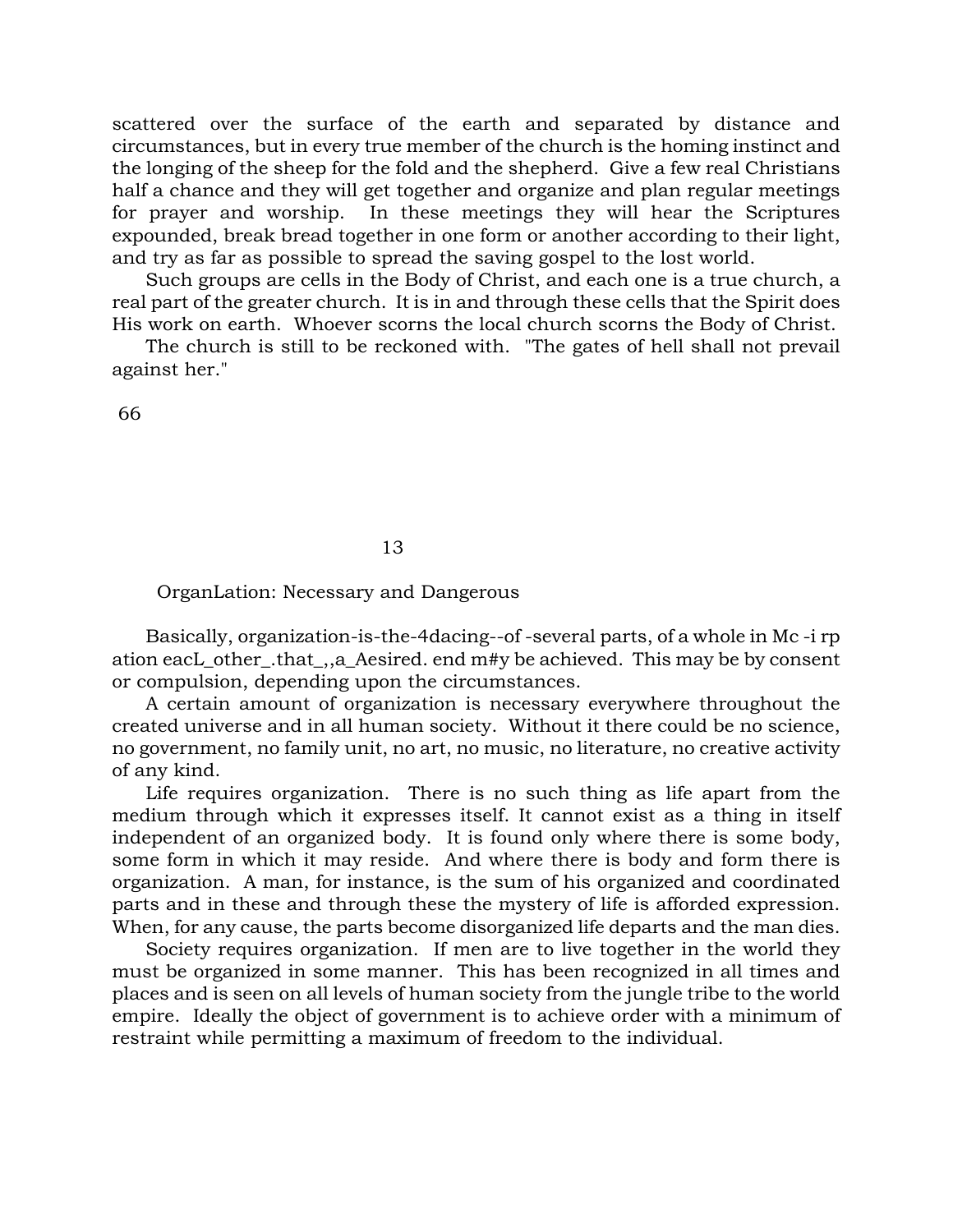That some restraint of individual liberty is good and necessary is admitted by all intelligent persons; that too much restraint is bad is also admitted by everyone. Disagreement arises when we try to define "some" and "too much." just how much

is too much? and how little is some? If this could be settled peace would descend upon Congress and Parliament, the Democrat and the liberal would lie down with the Republican and the conservative, and a little child should lead them.

The difference between the slave state and the free is one of degree only. Even the totalitarian countries enjoy some freedom, and the citizens of the free nations must endure a certain amount of restraint. It is the balance between the two that decides whether a given country is slave or free. No informed citizen believes he is absolutely free. He knows his liberty must be curtailed somewhat for the benefit of all. The best he can hope for is that the curtailment will be kept at a minimum. This minimum of curtailment he calls "freedom," and so precious is it that he is willing to risk his life for it. The Western world fought two major wars within twenty-five years to preserve this balance of liberty and escape the tighter restrictions that Nazism and Facism would have imposed upon it.

Being Christ-centered and church-oriented in his thinking, this writer of course relates everything to the Christian religion. I am and have been for years much distressed about the tendency to over-organize the Christian community, and I have for that reason had it charged against me that I do not believe in organization. The truth is quite otherwise.

The man who would oppose all organization in the church must needs be ignorant of the facts of life. Art is organized beauty; music is organized sound; philosophy is organized thought; science is organized knowledge; government is merely society organized. And what is the true church of Christ but organized mystery?

The throbbing heart of the church is life-in the happy

## 68 God Tells the Man Who Cares

phrase of Henry Scougal, "the life of God in the soul of man." This life, together with the actual presence of Christ within her, constitutes the church a divine thing, a mystery, a miracle. Yet without substance, form and order this divine life would have no dwelling place, and no way to express itself to the community.

For this reason there is much in the New Testament about organization. Paul's pastoral epistles and his letters to the Corinthian Christians reveal that the great apostle was an organizer. He reminded Titus that he had left him in Crete to set in order the things that were wanting and to ordain elders in every city. Surely this can only mean that Titus was commissioned by the apostle to impose some kind of-order upon the various companies of believers living in the island, and order can only be achieved through organization.

Christians have tended to err in one of several directions because they have not understood the purpose of organization or the dangers that attend it if it is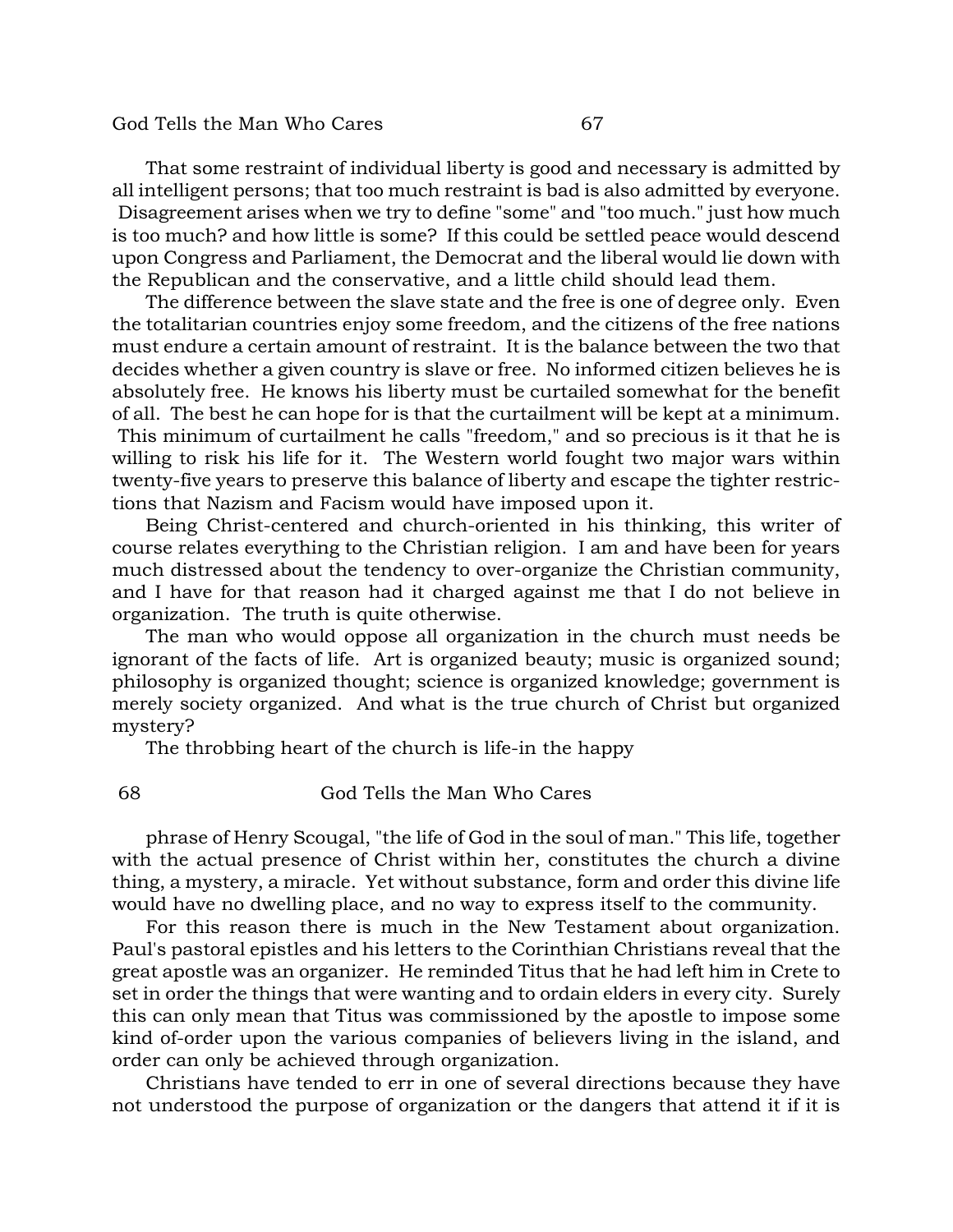allowed to get out of hand. Some will have no organization at all, and of course the results are confusion and disorder, and these can never help mankind or bring glory to our Lord. Others substitute organization for life, and while having a name to live they are dead. Still others become so enamored of rules and regulations that they multiply them beyond all reason, and soon the spontaneity is smothered within the church and the life squeezed out of it.

It is with the latter error that I am mainly concerned. Many church groups have perished from too much organization, even as others from too little. Wise church leaders will watch out for both extremes. A man may die as a result of having too low blood pressure as certainly as from having too high, and it matters little which takes him off. He is equally dead either way. The important thing in church organization is to discover the scriptural balance between two extremes and avoid both.

It is painful to see a happy group of Christians, born in

God Tells the Man Who Cares 69

simplicity and held together by the bonds of heavenly love, slowly lose their simple character, begin to try to regulate every sweet impulse of the Spirit and slowly die from within. Yet that is the direction almost all Christian denominations have taken throughout history, and in spite of the warnings set out by the Holy Spirit and the Scriptures of truth it is the direction almost all church groups are taking today.

While there is some danger that our present-day evangelical groups may suffer front want of proper organization, the real peril surely lies on the other side. Churches run toward complexity as ducks take to water. What is back of this?

First, I think it arises from a natural but carnal desire on the part of a gifted minority to bring the less gifted majority to heel and get them where they will not stand in the way of their soaring ambitions. The oftquoted (and usually misquoted) saying is true in religion as well as in politics: "Power tends to corrupt and absolute power tends to corrupt absolutely." The itch to have the preeminence is one disease for which no natural cure has ever been found.

Another cause back of our top-heavy and ugly Qxerorganization is fear. Churghesand societies fou ' ndgd by saintly men with courage, faith and sanctified imagination appear\_@qnqble A\_o\_vrovAgat!@\_@kqmselves on the samt5 hJtua e gr i@atioRs. The spiritual fa-

JjmLhey=&w\_tW9\_&q@qe  $\_\_$  thers were not able to sire others with courage and faith equal to their own. The -

fathers Little se, buLAheir\_ rlpqrpnrlan@ lore--thgir vision and look to methods and  $a\hat{a}a\hat{a}b$  itufions for the power their hearts tell them they lack. Then rules-and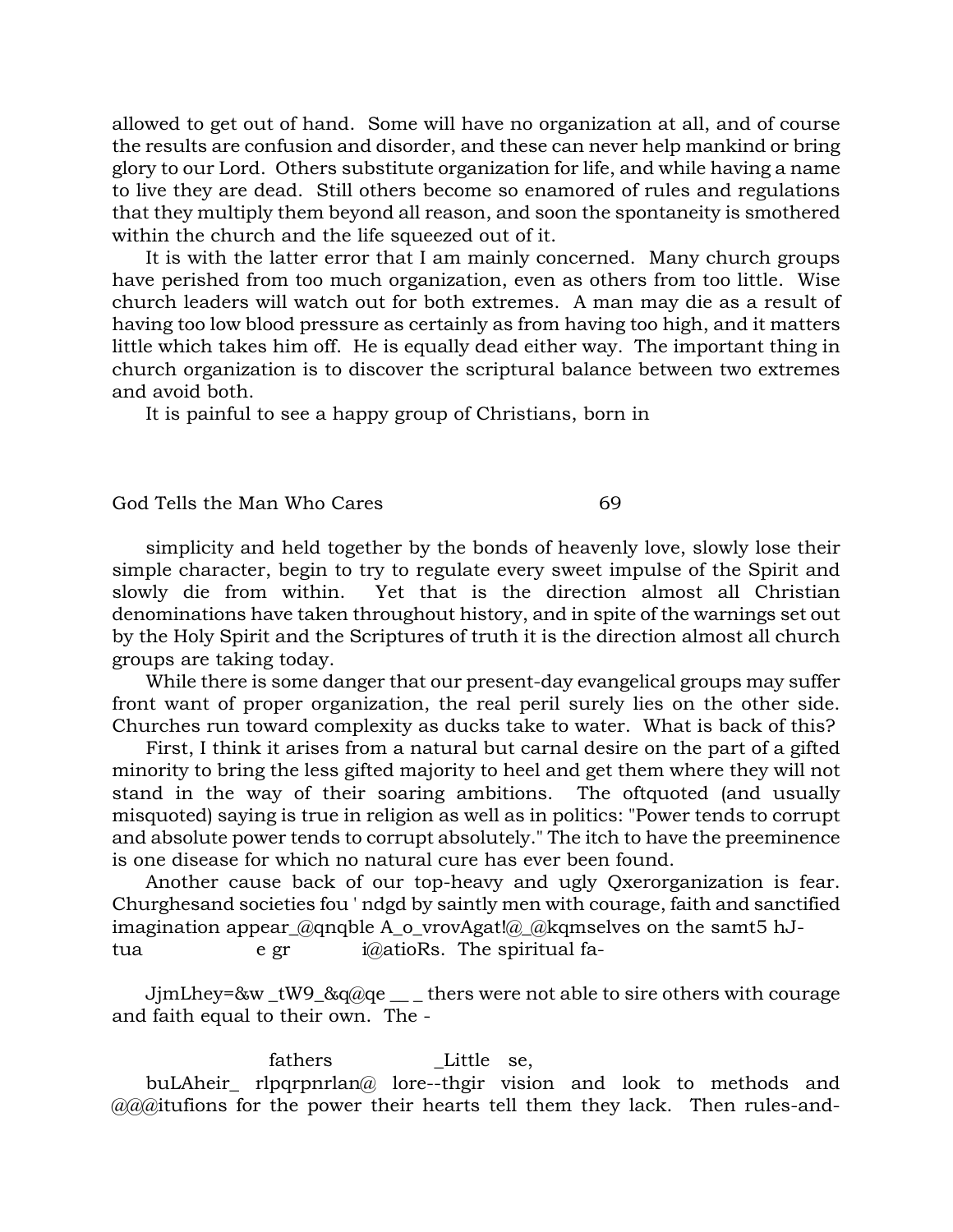piecedents-harden--int6 a vwtcgive\_sh $a\hat{a}a\hat{a}a$ captake itfuag rom trou It is always easier and safer to pull in our necks than to fight things out on the field of battle.

In all our fallen life there is a strong gravitational pull toward complexity and away from things simple and real.

70 God Tells the Man Who Cares

There seems to be a kind of sad inevitability back of our morbid urge toward spiritual suicide. Only by prophetic insight, watchful prayer and hard work can we reverse the trend and recover the departed glory.

In the old cemetery near historic Plymouth Rock where sleep the Pilgrim Fathers, there is a stone into which has been carved these solemn words (I quote from memory): "That which our fathers at such a great price secured, let us not lightly cast away."

We mid-century evangelicals might be wise to apply these words to our own religious situation. We are still Protestants. We must protest the light casting away of our religious freedom. The simple liberty of early Christianity is being lost to us. One by one we are surrendering those rights purchased for us by the blood of the everlasting covenant-the right to be ourselves, the right to obey the Holy Spirit, the right to think our own private thoughts, the right to do what we will with our lives, the right to determine under God what we shall do with our money.

And remember, our dangers for the moment come not from without, but from within.

I

71

Divisions Are Not Always Bad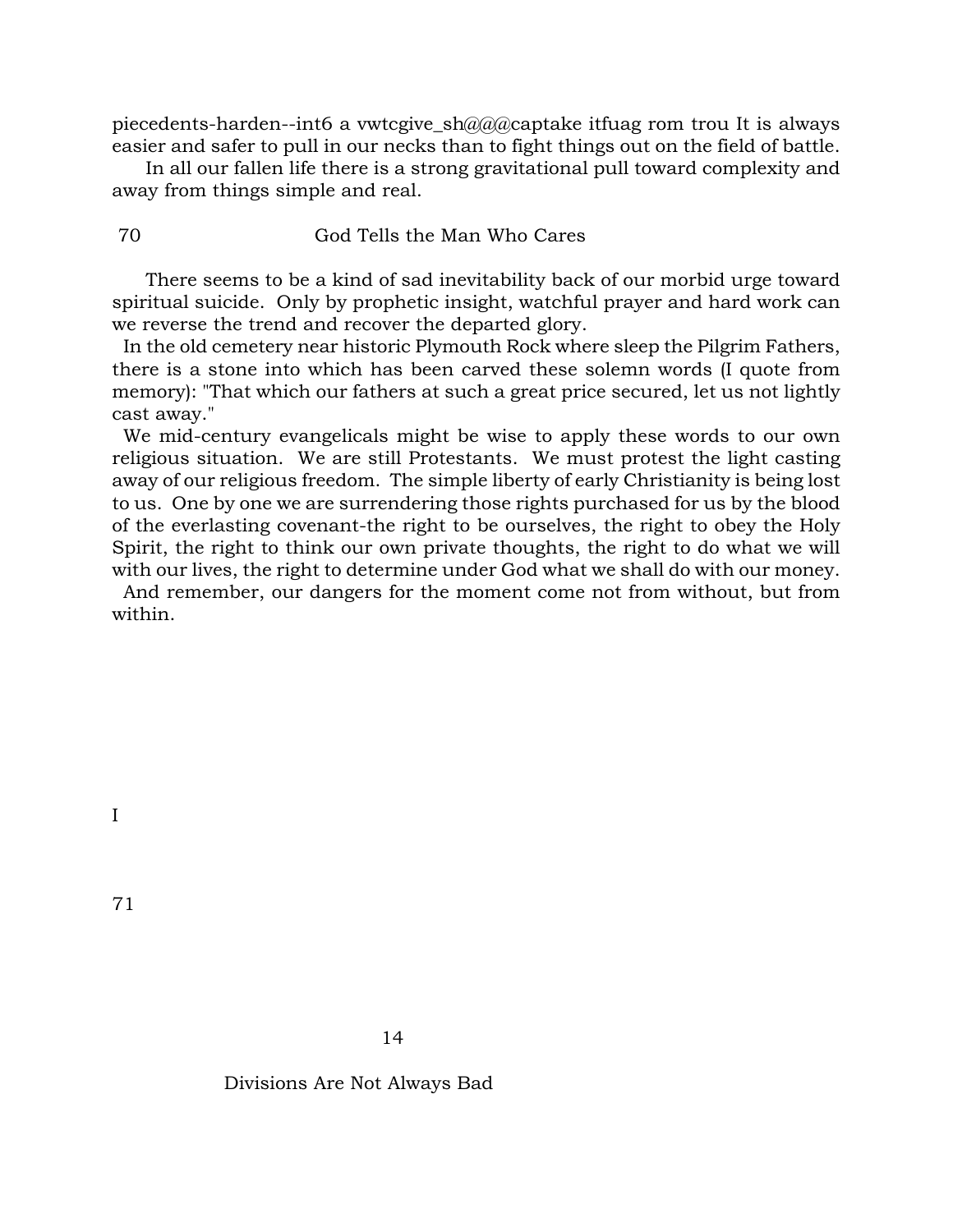When to unite and when to divide,  $-th#$  - is the question,  $\Box$  ini a\_ns'w-er\_r'\_e- $\_$  -  $\.$   $\_$  - th -  $\_$ 

and a ri quires, I e wisdom of a Solomon.

Some settle the problem by rule of thumb: All union is good and all division bad. It's that easy. But obviously this effortless way of dealing with the matter ignores the lessons of history and overlooks some of the deep spiritual laws by which men live.

If good men were all for union and bad men for division, or vice versa, that would simplify things for us. Or if it could be shown that God always unites and the devil always divides it would be easy to find our way around in this confused and confusing world. But that is not how things are.

To divide what should be divided and unite what should be united is the part of wisdom. Union of dissimilar elements is never good even where it is possible, nor is the arbitrary division of elements that are alike; and this is as certainly true of things moral and religious as of things political or scientific.

The first divider was God who at the creation divided the light from the darkness. This division set the direction for all God's dealings in nature and in grace. Light and darkness are incompatible; to try to have both in the same place at once is to try the impossible and end by having neither the one nor the other, but dimness rather, and obscurity.

72 God Tells the Man Who Cares

In the world of men there are at present scarcely any sharp outlines. The race is fallen. Sin has brought confusion. The wheat grows with the tares, the sheep and the goats coexist, the farms of the just and the unjust lie side by side'in the landscape, the mission is next door to the saloon.

But things will not always be so. The hour is coming when the sheep will be divided from the goats and the tares separated from the wheat. God will again divide the light from the darkness and all things will run to their kind. Tares will go into the fire with tares and wheat into the garner with wheat. The dimness will lift like a fog and all outlines will appear. Hell will be seen to be hell all the way through, and heaven revealed as the one home of all who bear the nature of the one God.

For that time we with patience wait. In the meanwhile for each of us, and for the church wherever she appears in human society, the constantly recurring question must be: What shall we unite with and from what shall we separate? The question of coexistence does not enter here, but the question of union and fellowship does. The wheat grows in the same field with the tares, but shall the two cross-pollinate? The sheep graze near the goats, but shall they seek to interbreed? The unjust and the just enjoy the same rain and sunshine, but shall they forget their deep moral differences and intermarry?

To these questions the popular answer is yes. Union for union's sake, and men shall brothers be for a' that. Unity is so devoutly to be desired that no price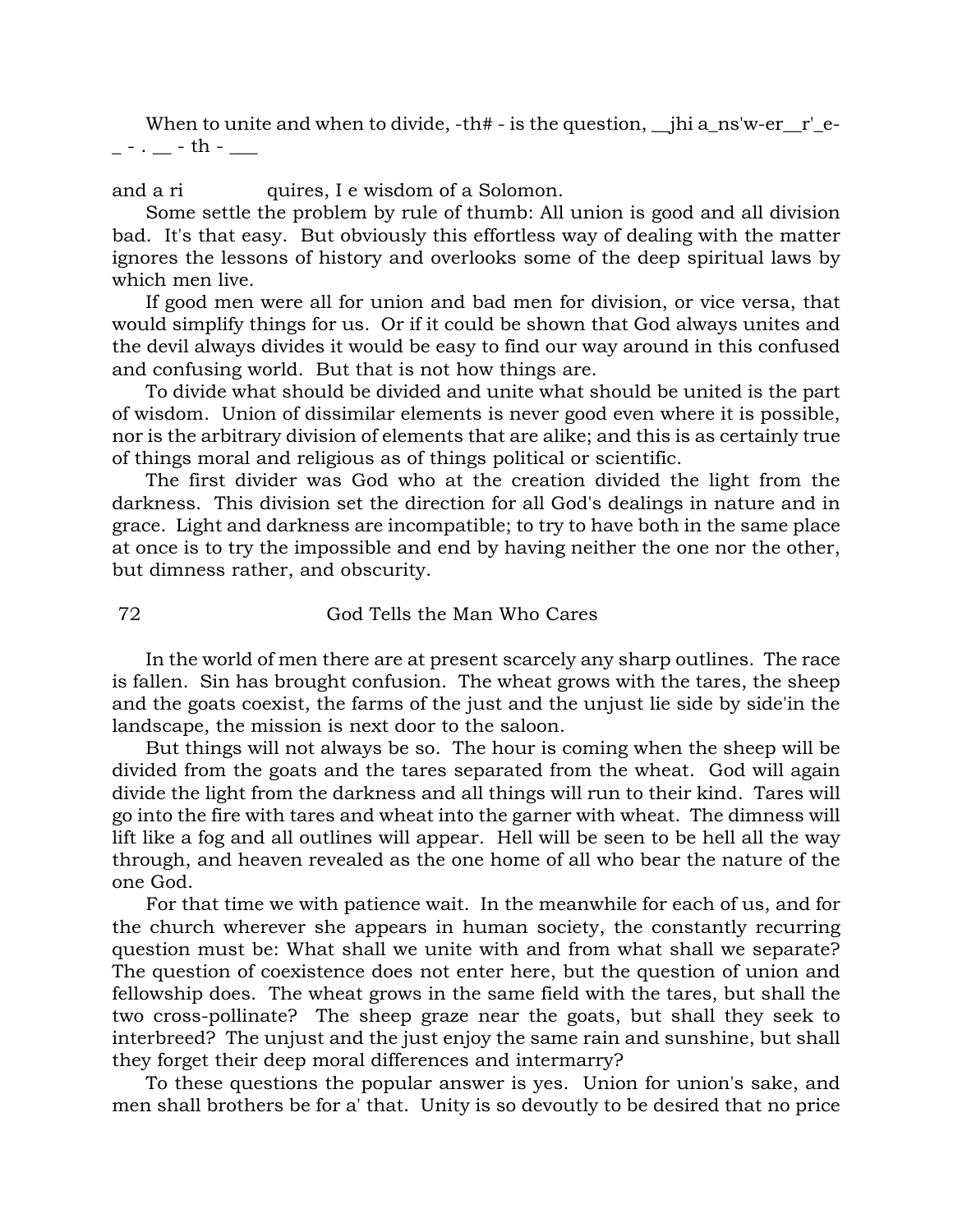is too high to pay for it and nothing is important enough to keep us apart. Truth is slain to provide a feast to celebrate the marriage of heaven and hell, and all to support a concept of unity whicla has no basis in the Word of God.

The Spirit-illuminated church will have none of this. In a fallen world like ours-unity is no Ireasure-to be, purchased at-!he rice of compromise. Loyalty  $\alpha$ <sub>2</sub>@  $\alpha$  - to God, faith fulness to truth and the preservation of a- good conscience

## God Tells the Man Who Cares 73

are jewels more precious than gold of Ophir or diamonds  $J(\hat{a})$  ionthe -n $\hat{a}$  in-e. F-o-r-th-ese' jewels men have suffered the loss of property, imprisonment and even death; for them, even in recent times, behind the various curtains, followers of Christ have paid the last full measure of devotion and quietly died, unknown to and unsung by the great world, but known to God and dear to His Father heart. In the day that shall declare the secrets of all souls these shall come forth to receive the deeds done in the body. Surely such as these are wiser philosophers than the religious camp followers of meaningless unity who have not the courage to stand against current vogues and who bleat for brotherhood only because it happens to be for the time popular.

"Divide and conquer" is the cynical slogan of Machiavellian political leaders, but Satan knows also how to unite and conquer. To bring a nation to its knees the aspiring dictator must unite it. By repeated appeals to national pride or to the need to avenge some past or present wrong the demagogue succeeds in uniting the populace behind him. It is easy after that to take control of the military and to beat the legislature into submission. Then follows almost perfect unity indeed, but it is the unity of the stockyards and the concentration camp. We have seen this happen several times in this century, and the world will see it at least once more when the nations of the earth are united under Antichrist.

When confused sheep start over a cliff the individual sheep can save himself only by separating from the flock. Perfect unity at such a time can only mean total destruction for all. The wise sheep to save his own hide disaffiliates.

Power lies in the union of thin-zs similar and the-diviaLqn ojLthing@ dissimilar. Maybe what we need in religious cir@les @tda@ not more union but some wise and coura&@@division. EjtKyone be that,

rev val-mall-follaw-thesamord.

I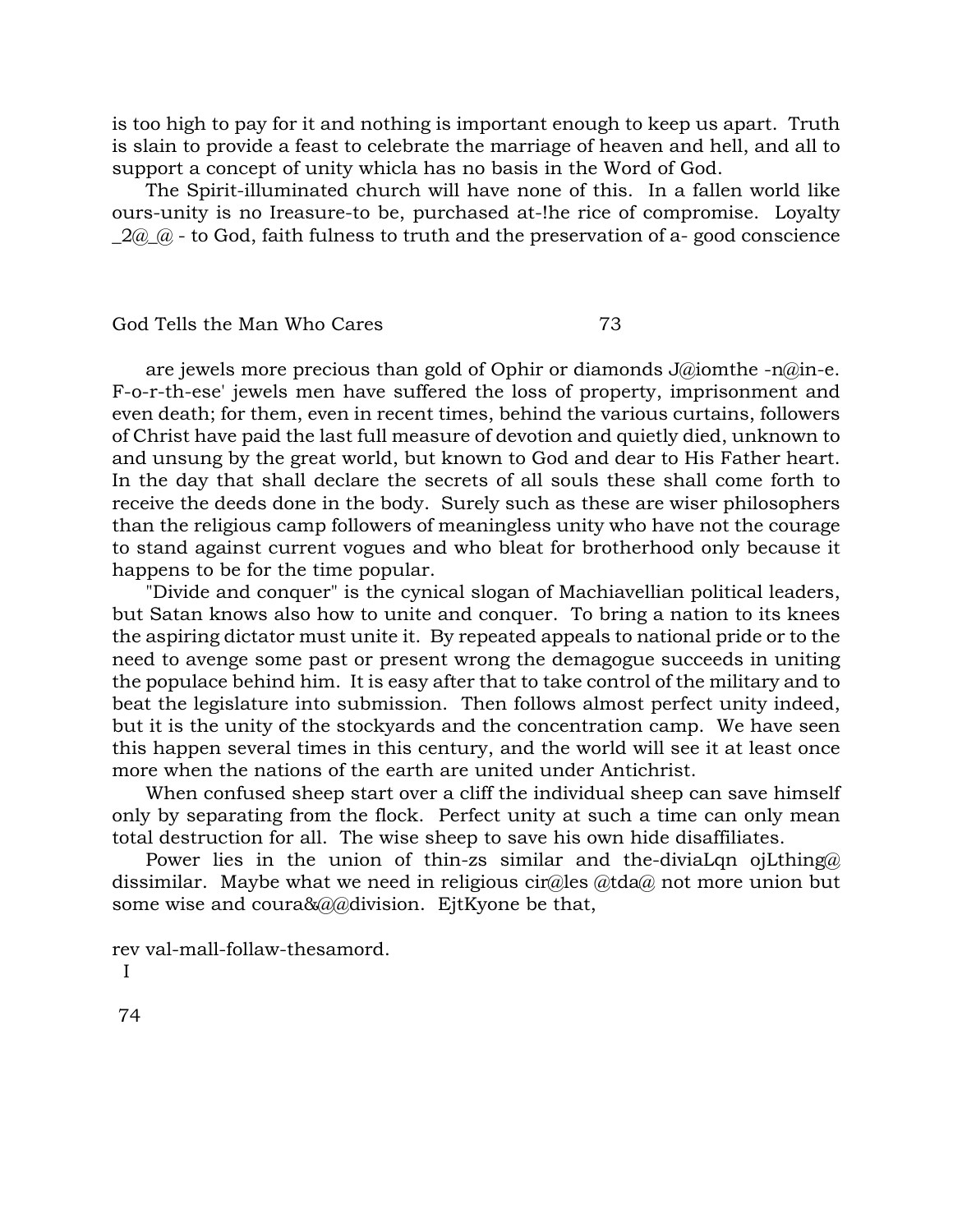#### The Responsibility of Leadership

The history of Israel and Judah points up a truth taught clearly enough by all history, viz., that the masses are or soon will be what their leaders are. The kings set the moral pace for the people.

The public is never capable of acti e rn  $\aleph a$ e. W@thqut  $-Ln\&-,-p$  ,  $\_aS$ 

a leader it is headless and a headless bQdy\_.is\_\_pjowpXless. Always someone must lead. Even the mob engaged in pillage and murder is not the disorganized thing it appears to be. Somewhere behind the violence is a leader whose ideas it is simply putting into effect.

Israel sometimes rebelled against her leaders, it is true, but the rebellions were not spontaneous. The people merely switched to a new leader and followed him. The point is, they always had to have a leader.

Whatever sort of man the king turned out to be, the people were soon following his leadership. They followed David in the worship of Jehovah, Solomon in the building of the Temple, Jeroboam in the making of a calf and Hezekiah in the restoration of the temple worship.

It is not complimentary to the masses that they are so easily led, but we are not interested in praising or blaming; we are concerned for truth, and the truth is that for better or for worse religious people follow leaders. A good man may change the moral complexion of a whole nation; or a corrupt and worldly clergy may lead a nation into bondage. The transposed proverb, "Like priest, like

God Tells the Man Who Cares 75

people," sums up in four words a truth taught plainly in the Scriptures and demonstrated again and again in religious history.

Today Christianity in the Western world is what its leaders were in the recent past and is becoming what its present leaders are. The local church soon becomes like its pastor, and this is true even of those groups who do not believe in pastors. The true pastor of such a group is not hard to identify; he is usually the one who can present the strongest argument against any church having a pastor. The strong-minded leader of the local group who succeeds in influencing the flock through Bible teaching or frequent impromptu talks in the public gatherings is the pastor, no matter how earnestly he may deny it.

The poor condition of the churches today may be traced straight to their leaders. When, as sometimes happens, the members of a local church rise up and turn their pastor out for preaching the truth, they are still following a leader.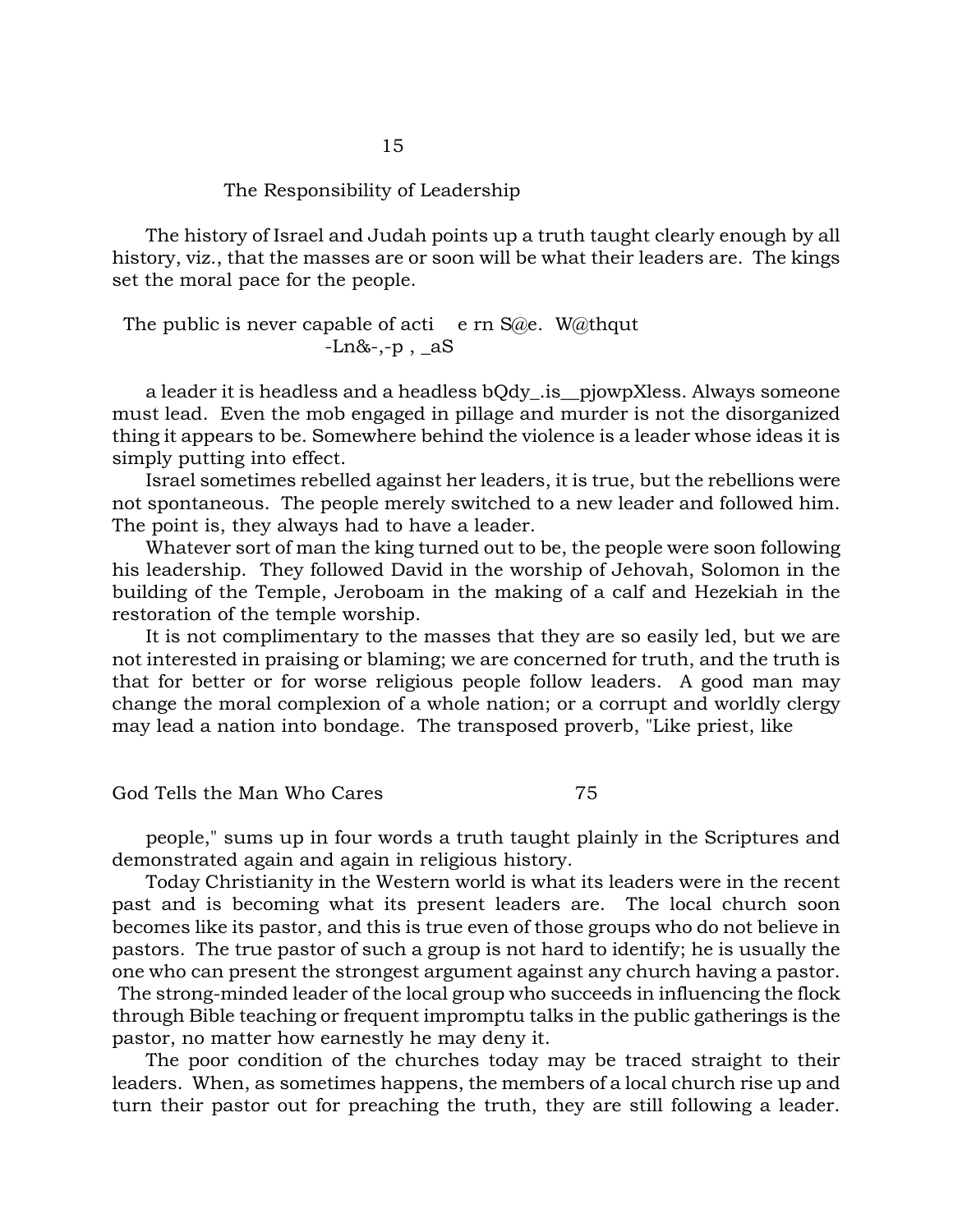Behind their act is sure to be found a carnal (and often well-to-do) deacon or elder who usurps the right to determine who the pastor shall be and what he shall say twice each Sunday. In such cases the pastor is unable to lead the flock. He merely works for the leader; a pitiful situation indeed.

A number of factors contribute to bad spiritual leadership. Here are a few:

Th earj e wish-t-G-.he,.Iiked--And-.--admira 5 St-Long

j\_\_

even among the clergy, so rather than risk public disapprovaI the pastor is tempted simply to sit on his hands and smile ingratiatingly at the people. ':jhe\_fear of man \_ju\_in&e\_th\_a.\_snare," says the Holy Spirit, and nowhere more than in the ministry.

-TWi e-'

r conomic squef@z

,7Z@ e\_\_\_\_d\_ \_\_ \_g@)The Protestant ministry is notoriously u d rpai and the pastor's family is often large.

Put these two facts together and you have a situation ready-made to bring trouble and temptation to the man of God. The ability of the congregation to turn off the flow

76 God Tells the Man Who Cares

of money to the church when the man in the pulpit gets on their toes is well known. The average pastor lives from year to year, barely making ends meet. To give vigorous moral leadership to the church is often to invite economic strangulation, so such leadership is withheld. But the evil thing is that leadership it -old

hh Asin.facta.kind-of i-nuert  $e@$  le"d ns $@h$ . The man who will not lead hi, fl ck up the

down without knowing it. -Am

3. bftio?j@:,When Christ is not all in all to the minister he is t4zi mself, and ple

p2te4 to seek Place for --asing

 $A-$  \_\_ \_\_ tb $\&$ \_cr@@ @-med yvay to get o ,n in --church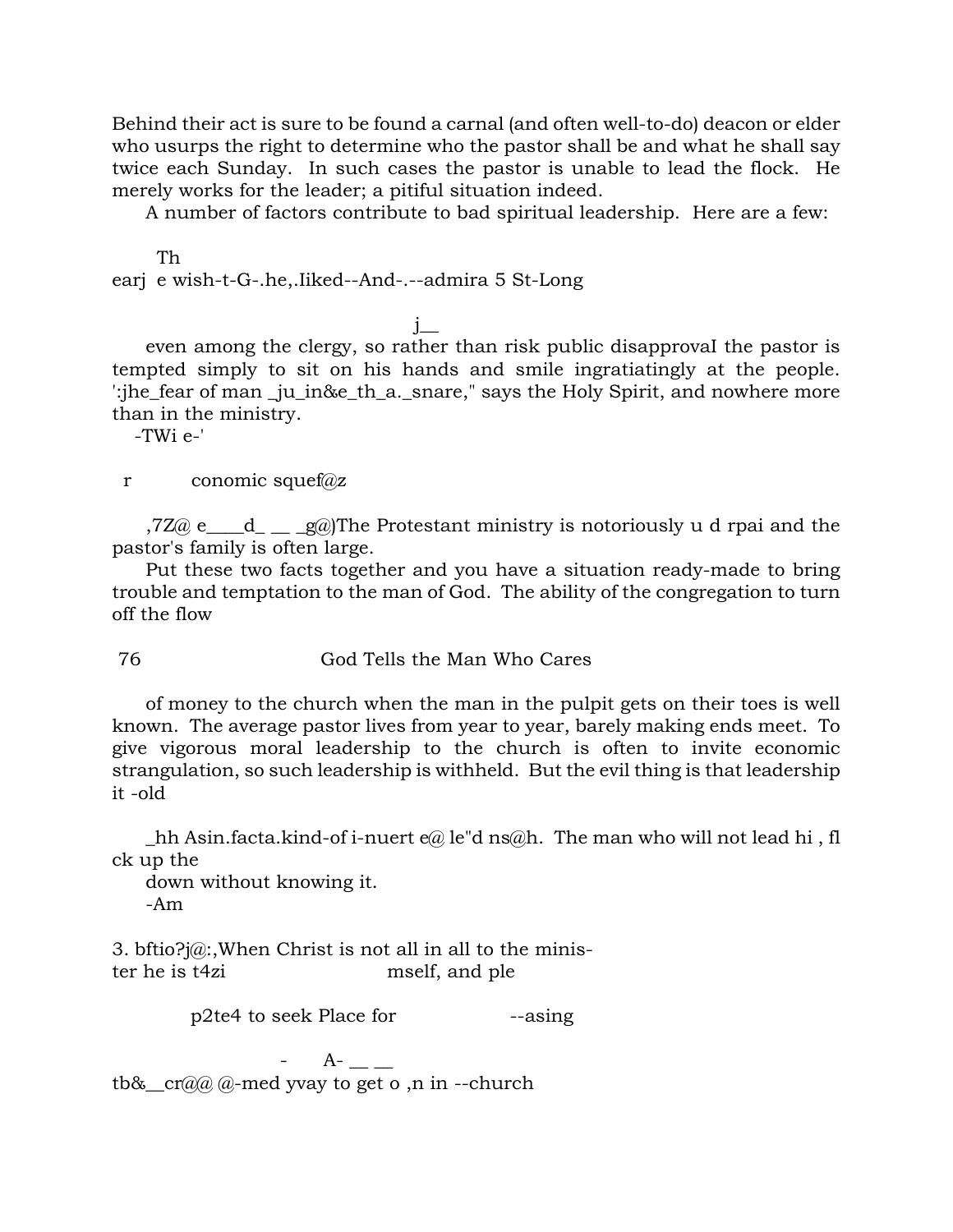circles. Instead

.qf leadin hi eople where thy lit to

 $S_p$ 

p\_he !@killfullyleadsthemvN@h-eKe-h@@ k@o@ysAligm-want to go. In this way he gives the appearance of being a bold leader of men, but avoids offending anyone, and thus assures ecclesiastical preferment when the big church or the high office is open.

<@4. @Intel@@ec\_\_\_

Luatjzr@i& Unfortunately there is in religious circles a cult of the intelligentsia which, in my opinion, is merely beatnikism turned wrong side out. As the beatnik, in spite of his loud protestations of individualism, is in reality one of the most slavish of conformists, so the young intellectual in the pulpit shakes in his carefully polished Oxfords lest he be guilty of saying something trite or common. The people look to him to lead them into green pastures but instead he leads them to a sandy desert.

 $(a)$ . @Absen@ceo true @sirit@uale @\_No one caijje@d another Ear

1her th he himself has gone. Fqr  $ni(a)$ , n minisy

ters this explains the  $\omega$ ir failure tojg ALTJiP\_y\_simp1y do not know wbgmle go.

The churches are cluttered ,6.@adeq@ual

wiih religious amateurs culturally unfit to minister at the altar, and the people suffer as a consequence. They are led astray and are not aware of it.

The rewards of godly leadership are so great and the responsibilities of the leader so heavy that no one can afford to take the matter lightly.

77

The Prayer of a Minor Prophet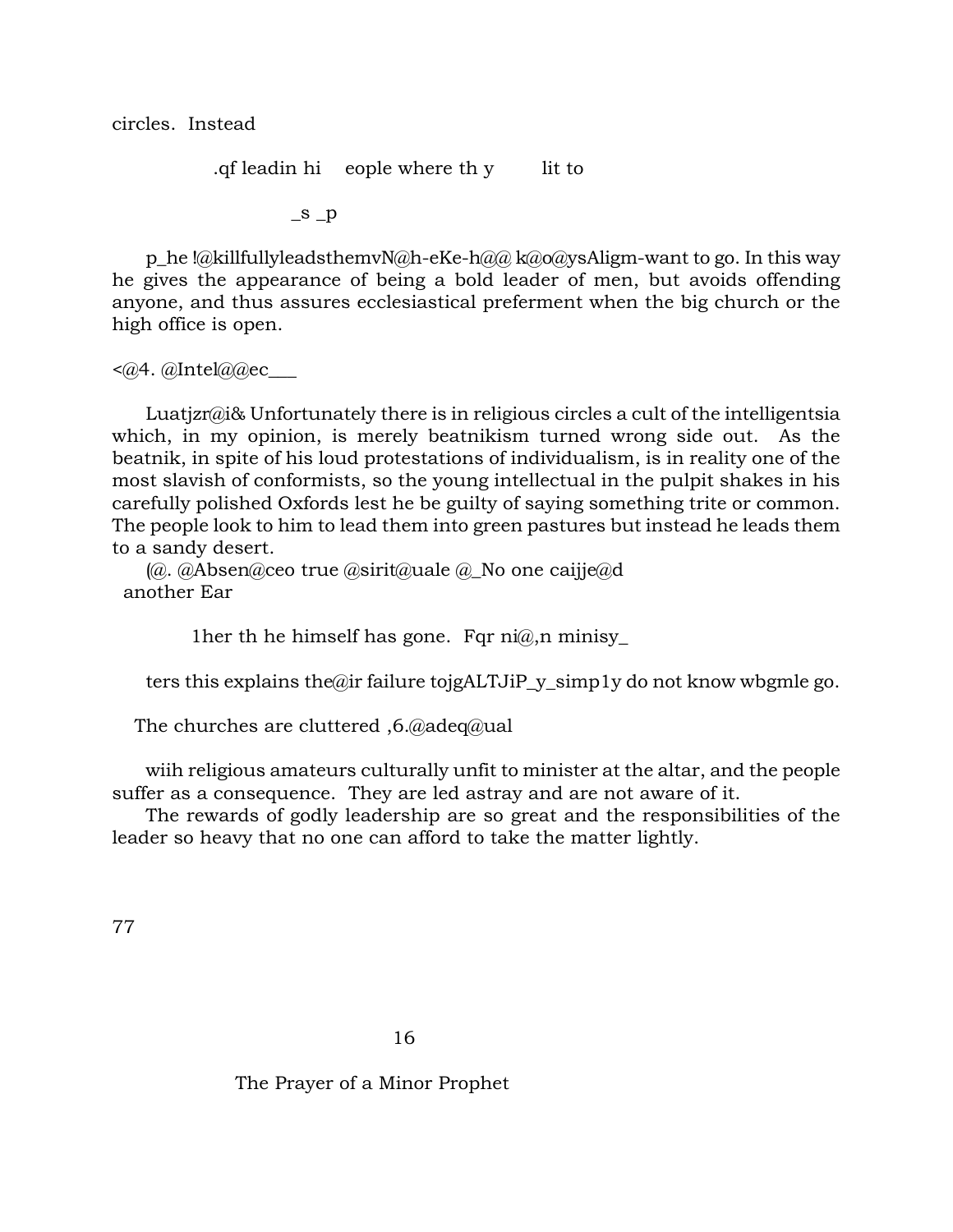This is the prayer of a man called to be a witness to the nations. This is what he said to his Lord on the day of his ordination. After the elders and ministers had prayed and laid their hands on him he withdrew to meet his Saviour in the secret place and in the silence, farther in than his well-meaning brethren could take him.

And he said: 0 Lord, I have heard Thy voice and was afraid. Thou hast called me to an awesome task in a grave and perilous hour. Thou art about to shake all nations and the earth and also heaven, that the things that cannot be shaken may remain. 0 Lord, my Lord, Thou hast stooped to honor me to be Thy servant. No man taketh this honor upon himself save he that is called of God as was Aaron. Thou hast ordained me Thy messenger to them that are stubborn of heart and hard of hearing. They have rejected Thee, the Master, and it is not to be expected that they will receive me, the servant.

My God, I shall not waste time deploring my weakness nor my unfittedness for the work. The responsibility is not mine, but Thine. Thou hast said, "I knew thee-I ordained thee-I sanctified thee," and Thou hast also said, "Thou shalt go to all that I shall send thee, and whatsoever I command thee thou shalt speak." Who am I to argue with Thee or to call into question Thy sovereign choice? The decision is not mine but Thine. So be it, Lord. Thy will, not mine, be done.

## 78 God Tells the Man Who Cares

Well do I know, Thou God of the prophets and the apostles, that as long as I honor Thee Thou wilt honor me. Help me therefore to take this solemn vow to honor Thee in all my future life and labors, whether by gain or by loss, by life or by death, and then to keep that vow unbroken while I live.

It is time, 0 God, for Thee to work, for the enemy has entered into Thy pastures and the sheep are torn and scattered. And false shepherds abound who deny the danger and laugh at the perils which surround Thy flock. The sheep are deceived by these hirelings and follow them with touching loyalty while the wolf closes in to kill and destroy. I beseech Thee, give me sharp eyes to detect the presence of the enemy; give me understanding to see and courage to report what I see faithfully. Make my voice so like Thine own that even the sick sheep will recognize it and follow Thee.

Lord Jesus, I come to Thee for spiritual preparation. Lay Thy hand upon me. Anoint me with the oil of the New Testament prophet. Forbid that I should become a religious scribe and thus lose my prophetic calling. Save me from the curse that lies dark across the face of the modern clergy, the curse of compromise, of imitation, of professionalism. Save me from the error of judging a church by its size, its popularity or the amount of its yearly offering. Help me to remember that I am a prophet-not a promoter, not a religious manager, but a prophet. Let me never become a slave to crowds. Heal my soul of carnal ambitions and -deliver me from the itch for publicity. Save me from bondage to things. Let me not waste my days puttering around the house. Lay Thy terror upon me, 0 God, and drive me to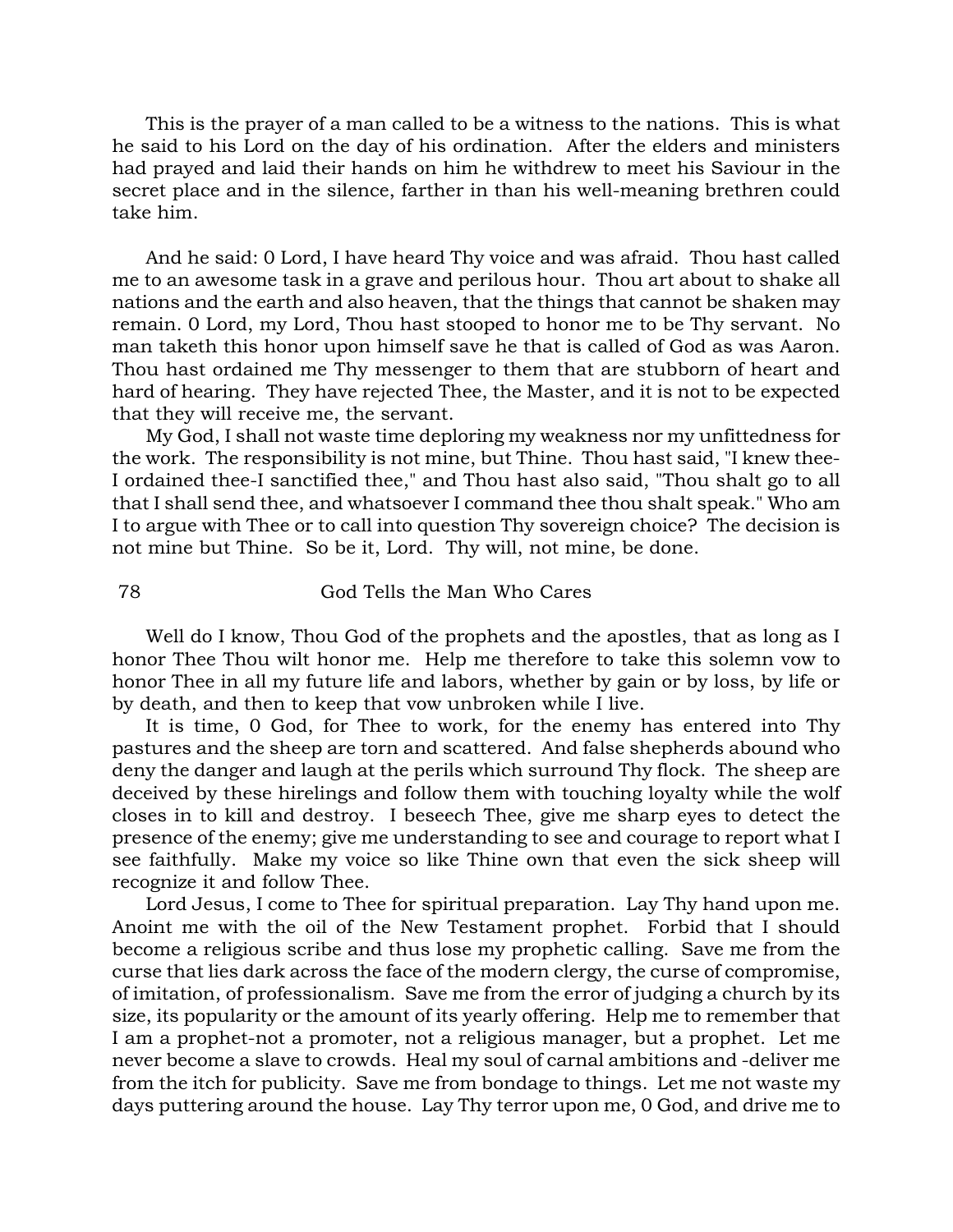the place of prayer where I may wrestle with principalities and powers and the rulers of the darkness of this world. Deliver me from overeating and late sleeping. Teach me self-discipline that I may be a good soldier of Jesus Christ.

I accept hard work and small rewards in this life. I ask

#### God Tells the Man Who Cares 79

for no easy place. I shall try to be blind to the little ways that could make life easier. If others seek the smoother path I shall try to take the hard way without judging them too harshly. I shall expect opposition and try to take it quietly when it comes. Or if, as sometimes it falleth out to Thy servants, I should have grateful gifts pressed upon me by Thy kindly people, stand by me then and save me from the blight that often follows. Teach me to use whatever I receive in such manner that will not injure my soul nor diminish my spiritual power. And if in Thy permissive providence honor should come to me from Thy church, let me not forget in that hour that I am unworthy of the least of Thy mercies, and that if men knew me as intimately as I know myself they would withhold their honors or bestow them upon others more worthy to receive them.

And now, 0 Lord of heaven and earth, I consecrate my remaining days to Thee; let them be many or few, as Thou wilt. Let me stand before the great or minister to the poor and lowly; that choice is not mine, and I would not influence it if I could. I am Thy servant to do Thy will, and that will is sweeter to me than position or riches or fame and I choose it above all things on earth or in heaven.

Though I am chosen of Thee and honored by a high and holy calling, let me never forget that I am but a man of dust and ashes, a man with all the natural faults and passions that plague the race of men. I pray Thee, therefore, my Lord and Redeemer, save me from myself and from all the injuries I may do myself while trying to be a blessing to others. Fill me with Thy power by the Holy Spirit, and I will go in Thy strength and tell of Thy righteousness, even Thine only. I will spread abroad the message of redeeming love while my normal powers endure.

Then, dear Lord, when I am old and weary and too tired to go on, have a place ready for me above, and make me to be numbered with Thy saints in glory everlasting. Amen. AMEN.

80

## 17

Wanted: Courage with Moderation

Sin has done a pretty complete job of ruining us and the process of restoration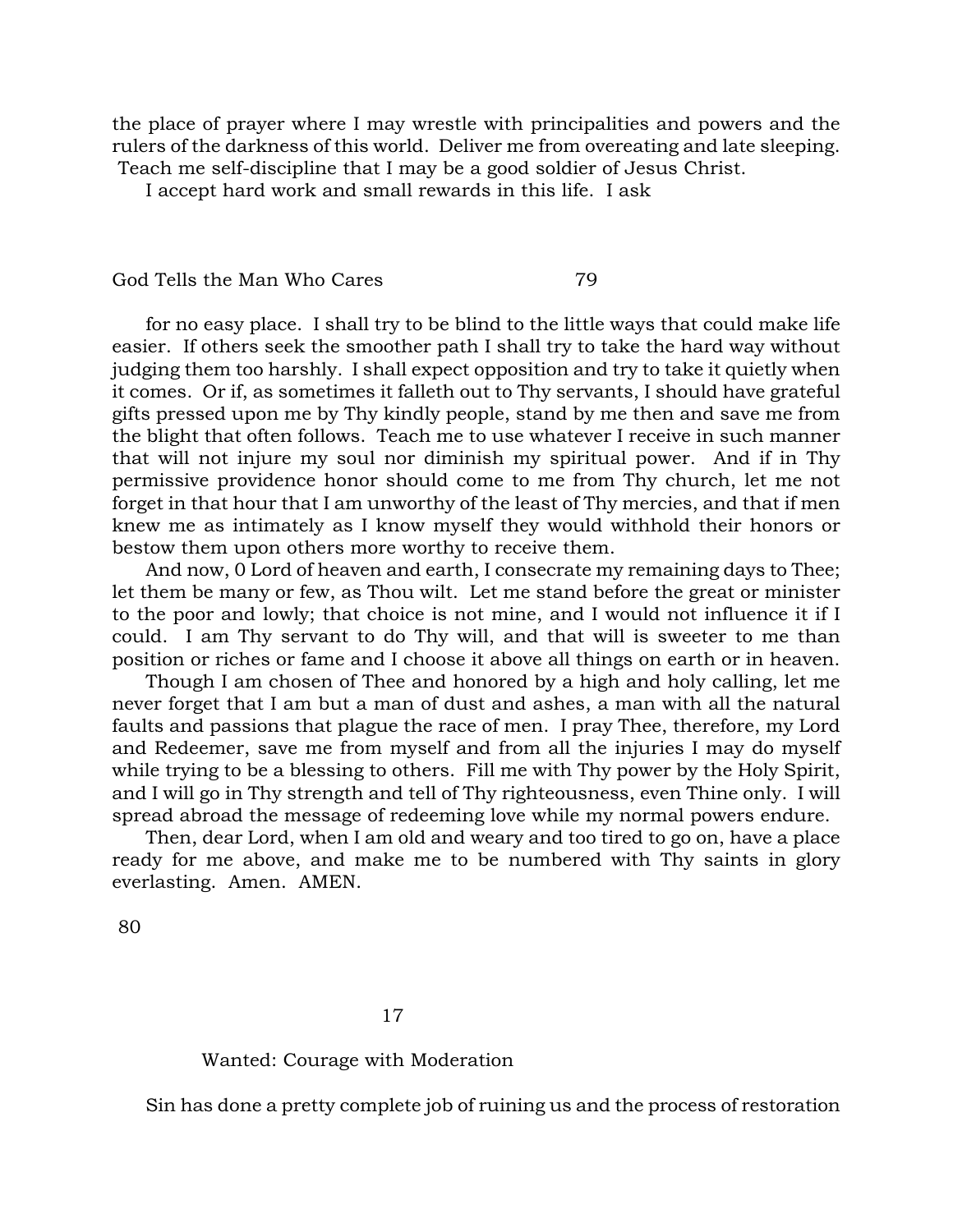is long and slow.

The works of grace in the individual life may be never so clear and definite, but it is indeed the labor of a God to bring the once fallen heart back into the divine likeness again. In nothing is this seen more plainly than in the great difficulty we experience in achieving spiritual symmetry in our lives. The inability of even the most devout souls to show forth the Christian virtues in equal proportion and without admixture of unChristlike qualities has been the source of heartache to many of God's believing people.

The virtues before us, courage and moderation, when held in correct proportion, make for a well-balanced life and one of great usefulness in the kingdom of God. Where one is missing or present only in minute degree, the result is a life out of balance and powers wasted.

Almost any sincere writing, if examined closely, will be found to be autobiographic. We know best what we have ourselves experienced. This article is not an exception. I may as well admit frankly that it is autobiographic, for the discerning reader will discover the truth no matter how hard I may try to conceal it.

Briefly, I have seldom been called a coward, even by my most cordial enemies, but my want of moderation has sometimes caused grief to my dearest friends. An extreme

This chapter appeared in The Alliance Witness (then Weekly) in July, 1946.

God Tells the Man Who Cares 61

disposition is not easy to tame, and the temptation to bring severe, immoderate methods to the aid of the Lord is one not easily resisted. The temptation is further strengthened by the knowledge that it is next to impossible to pin a preacher down and make him eat his words. There is a ministerial immunity accorded a man of God which may lead Boanerges into extravagant and irresponsible language unless he uses heroic measures to bring his nature under the sway of the Spirit of love. This I have sometimes failed to do, and always to my own real sorrow.

Here again the contrast between the ways of God and the ways of man is seen. Apart from such wisdom as painful experience may give, we are prone to try to secure our ends by direct attack, to rush the field and win by assault. That was Samson's way, and it worked well except for one minor oversight: it slew the victor along with the vanquished! There is a wisdom in the flank attack, but a wisdom which the rash spirit is likely to reject.

Of Christ it was said, "He shall not strive, nor cry; neither shall any man hear his voice in the streets. A bruised reed shall he not break, and smoking flax shall he not quench, till he send forth judgment into victory." He achieved His tremendous purposes without undue physical exertion and altogether without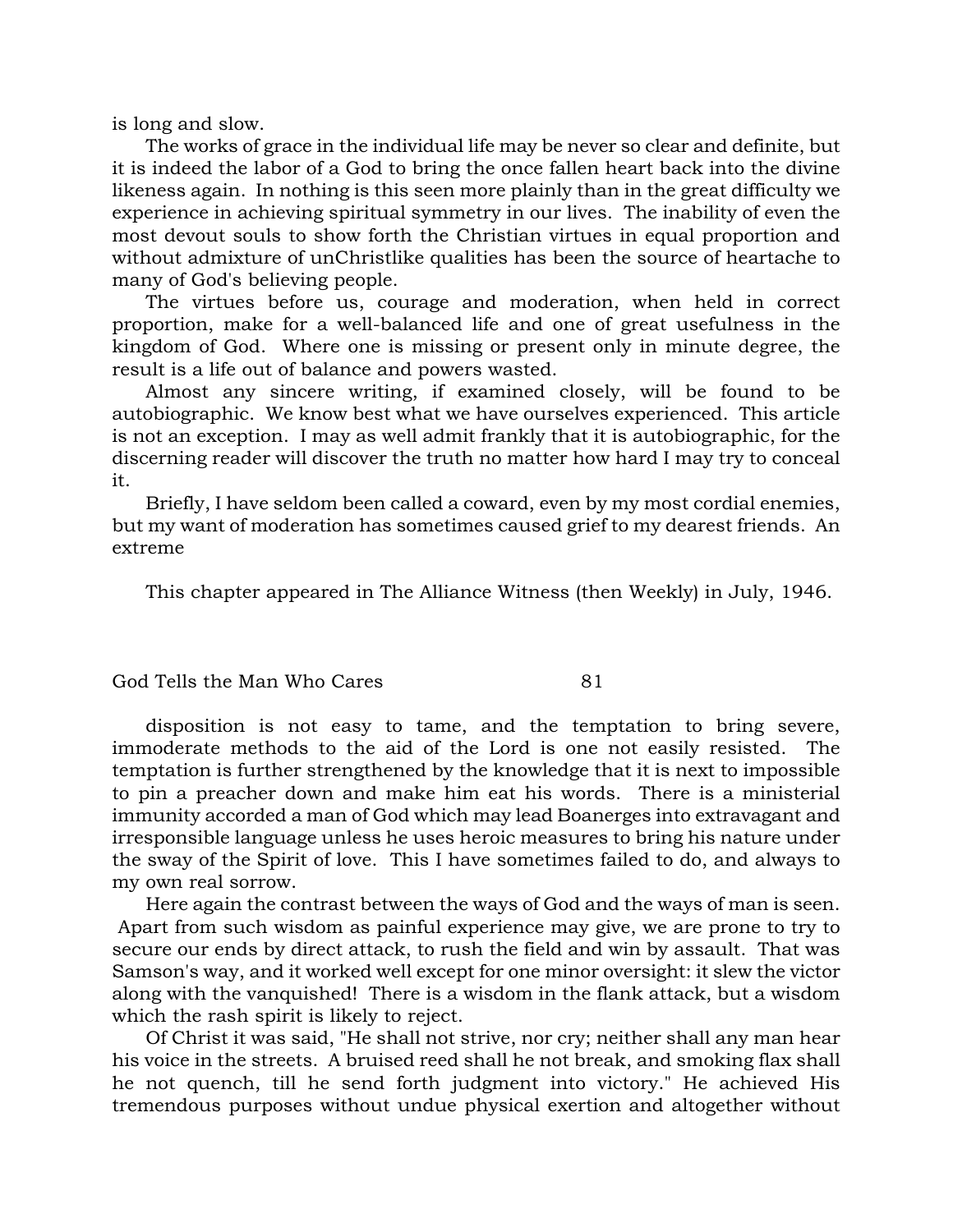violence. His whole life was marked by moderation; yet He was of all men the most utterly courageous. He could send back word to Herod who had threatened Him, "Go ye, and tell that fox, Behold, I cast out devils, and I do cures today and tomorrow, and the third day I shall be perfected." There is consummate courage here, but no defiance, no sign of contempt, no extravagance of word or act. He had courage with moderation. '

The failure to achieve balance between these virtues has caused much evil in the church through the years, and the injury is all the greater when church leaders are involved. Lack of courage is a grave fault and may be a real sin

82 God Tells the Man Who Cares

whier, leads to Pr sit -zompromisse-In doctrine or- actice. TQ --- backfor &Ace -allow the enemy-U carry

-the sak"f p -and off the sacred vessels from the temple is never the part-of a true manof God. Moderation-to the point-af--si=Dder where holy things are concerned is certainly not-a-Adrtue; but pugnacity never yet won when the b4ttle- -was $@$  4 heavenly one. The fury of man neyler-furthere&-the-, glory of God. There is a right way to do things, and it is never the violent way. The Greeks had a famous saying: "Moderation is best"; and the homely proverb of the American farmer, "Easy does it," has in it a wealth of profound phi-

losophy.

God has used, and undoubtedly will yet use men in spite of their failure to hold these qualities in proper balance. E14ah-was a an of cour4gq; no one could doubt that, but neither would anyone be so rash as to claim that he was a man of patience or moderation. He carrie& the day-b-y assault, by Lhallen Ze, and was not above satire and abuse when he thought it would help things; but when the enemy was confounded he went into a tailspin and sank into the depths of despair. That is the way of the extreme nature, of the man of courage witho4t moderation.

Eli, on the other hand, was Ainan of moderation. He coulA-nol-say  $2q_0 \ddot{\omega}$ evgn to his\_ own family. He loved a weak peace, and stark\_tr i tdy-wasAhe- pricQJae-4midJor his cowardice. Both these men were good men, but they could not find the happy mean. Of the two, the fiery Elijah was certainly the greater man. It is painful to think what Eli would have done in Elijah's circumstances. And I could pity even Hophni and Phinehas if Elijah had been their f ather!

This leads us logically to think of Paul, the apostle. Here is a man whom we need never take at a discount. He seems to have had an almost perfect courage along with a patient disposition and a forbearance truly Godlike. What he might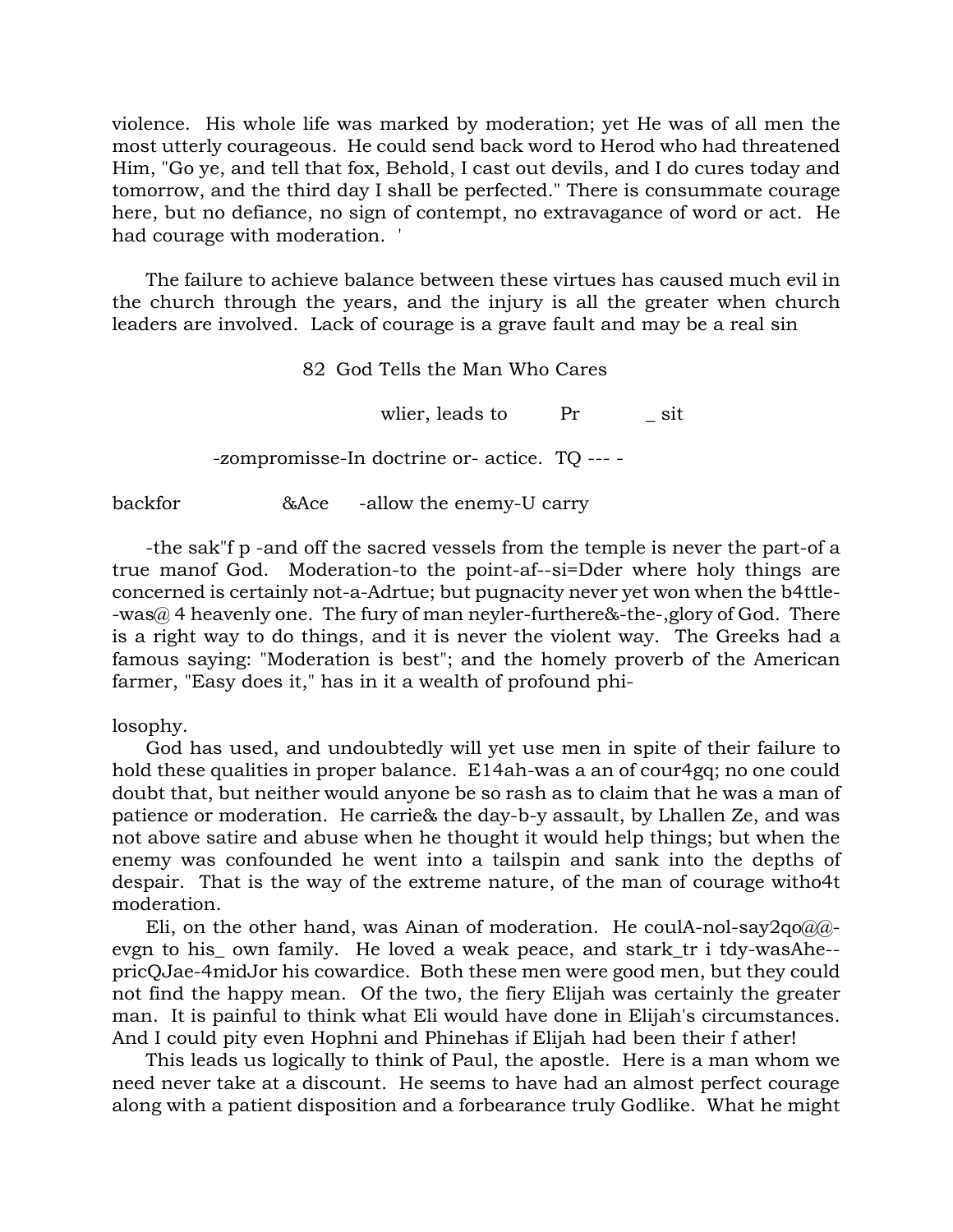have been apart from grace is seen in the brief description given of him before his conversion. After he

## God Tells the Man Who Cares 63

had helped to stone Stephen to death, he went out Christian hunting, "breathing out threatenings and slaughter." Even after his conversion he was capable of summary judgments when he felt strongly on a question. His curt rejection of Mark after he had gone back from the work was an example of his short way of dealing with men in whom he had lost confidence. But time and suffering and an increasing intimacy with the patient Saviour seems to have cured this fault in the man of God. His later days were sweet with love and fragrant with forbearance and charity. So should it be with all of us.

that the Bible gives no record of a coward ever being cured of his malady. No "timid soul" ever grew into a man of courage. Peter is sometimes cited as an exception, but there is nothing in his record that would mark him as a timid man either before or after Pentecost. He did touch the borderline once or twice, it is true, but for the most part he was a man of such explosive courage that he was forever in trouble by his boldness.

Haw-LesapffAtely- the -ch-qrs1i attblis moment needs men oLsDura&e is too well known to need repetition. Fear broods over the church like some ancient curse. Fear for our living, fear of our jobs, fear of losing popularity, fear of each other: these are the ghosts that haunt the men who stand today in places of church leadership. Many of them, however, win a reputation for courage by repeating safe and expected things with comical daring.

Yet self-conscious courage is not the cure. To cultivate the habit of "calling a spade a spade" may merely result in our making a nuisance of ourselves and doing a lot of damage in the process. The ideal seems to be a quiet courage that is not aware of its own presence. It draws its strength each moment from the indwelling Spirit and is hardly aware of self at all. Such a courage will be patient also and well-balanced and safe from extremes. May God send a baptism of such courage upon us.

84

This World: Playground or Battleground?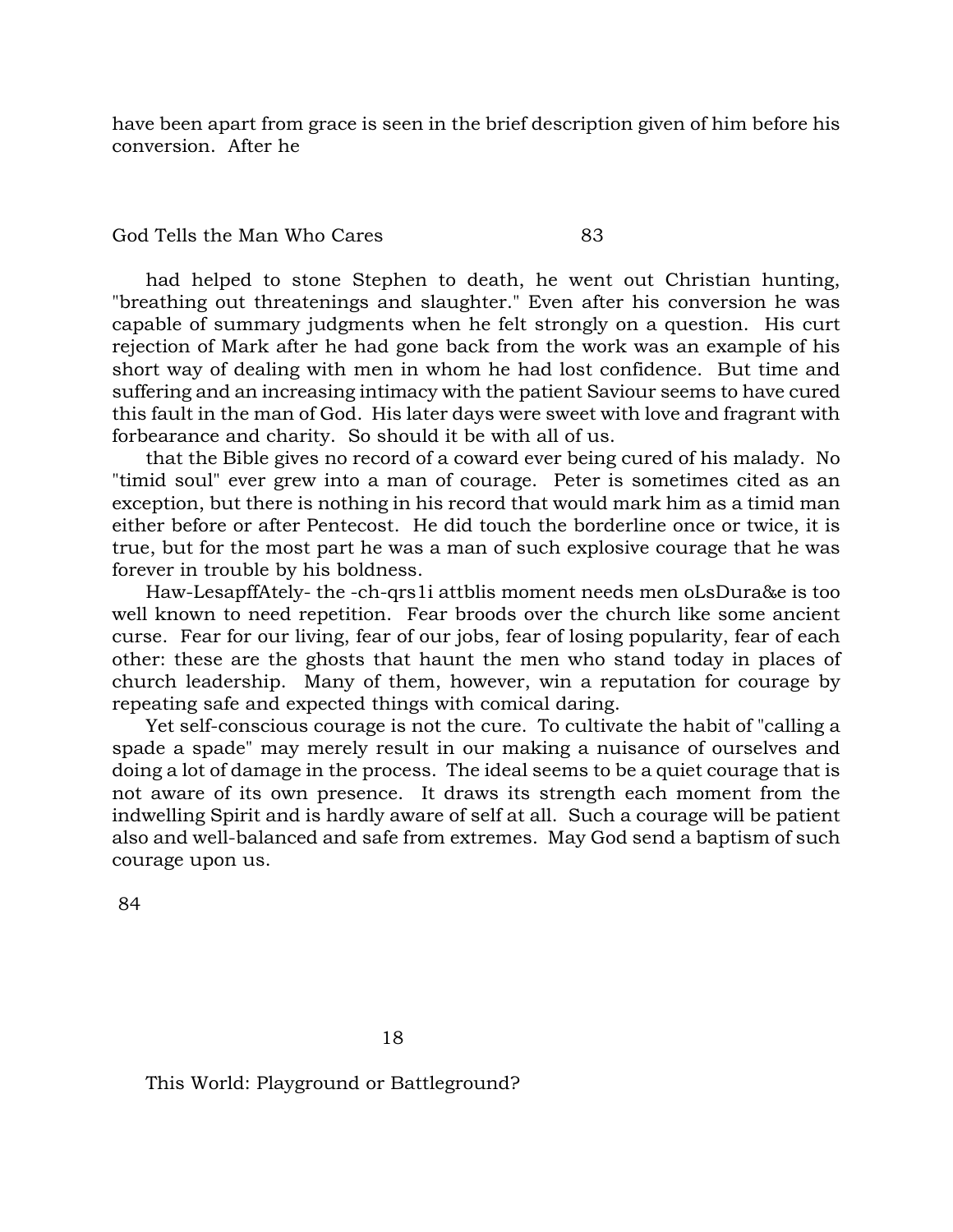Things are for us not only what they are; they are what we hold them to be. Which is to say that our attitude toward things is likely in the long run to be more important than the things themselves.

This is a common coin of knowledge, like an old dime, worn smooth by use. Yet it bears upon it the stamp of truth and must not be rejected because it is familiar.

It is strange how a fact may remain fixed, while our interpretation of the fact changes with the generations and the years.

One such fact is the world in which we live. It is here, and has been here through the centuries. It is a stable fact, quite unchanged by the passing of time, but how different is modern man's view of it from the view our fathers held. Here we see plainly how great is the power of interpretation. The world is for all of us not only what it is; it is what we believe it to be. And a tremendous load of woe or weal rides on the soundness of our interpretation.

Going no further back than the times of the founding and early development of our country we are able to see the wide gulf between our modern attitudes and those of our fathers. In the early days, when Christianity exercised a dominant influence over American thinking, men conceived the world to be a battleground. Our fathers believed in sin and the devil and hell as constituting one force; and they believed in God and righteousness and

God Tells the Man Who Cares 65

heaven as the other. These were opposed to each other in the nature of them forever in deep, grave, irreconcilable hostility. Man, so our fathers held, had to choose sides; he could not be neutral. For him it must be life or death, heaven or hell, and if he chose to come out on God's side he could expect open war with God's enemies. The fight would be real and deadly and would last as long as life continued here below. Men looked forward to heaven as a return from the wars, a laying down of the sword to enjoy in peace the home prepared for them.

Sermons and songs in those days often had a martial quality about them, or perhaps a trace of homesickness. The Christian soldier thought of home and rest and reunion, and his voice grew plaintive as he sang of battle ended and victory won. But whether he was charging into enemy guns or dreaming of war's end and the Father's welcome home, he never forgot what kind of world he lived in. It was a battleground, and many were the wounded and the slain.

That view of things is unquestionably the scriptural one. Allowing for the figures and metaphors with which the Scriptures abound, it still is a solid Bible doctrine that tremendous spiritual forces are present in the world, and man, because of his spiritual nature, is caught in the middle. The evil powers are bent upon destroying him, while Christ is present to save him through the power of the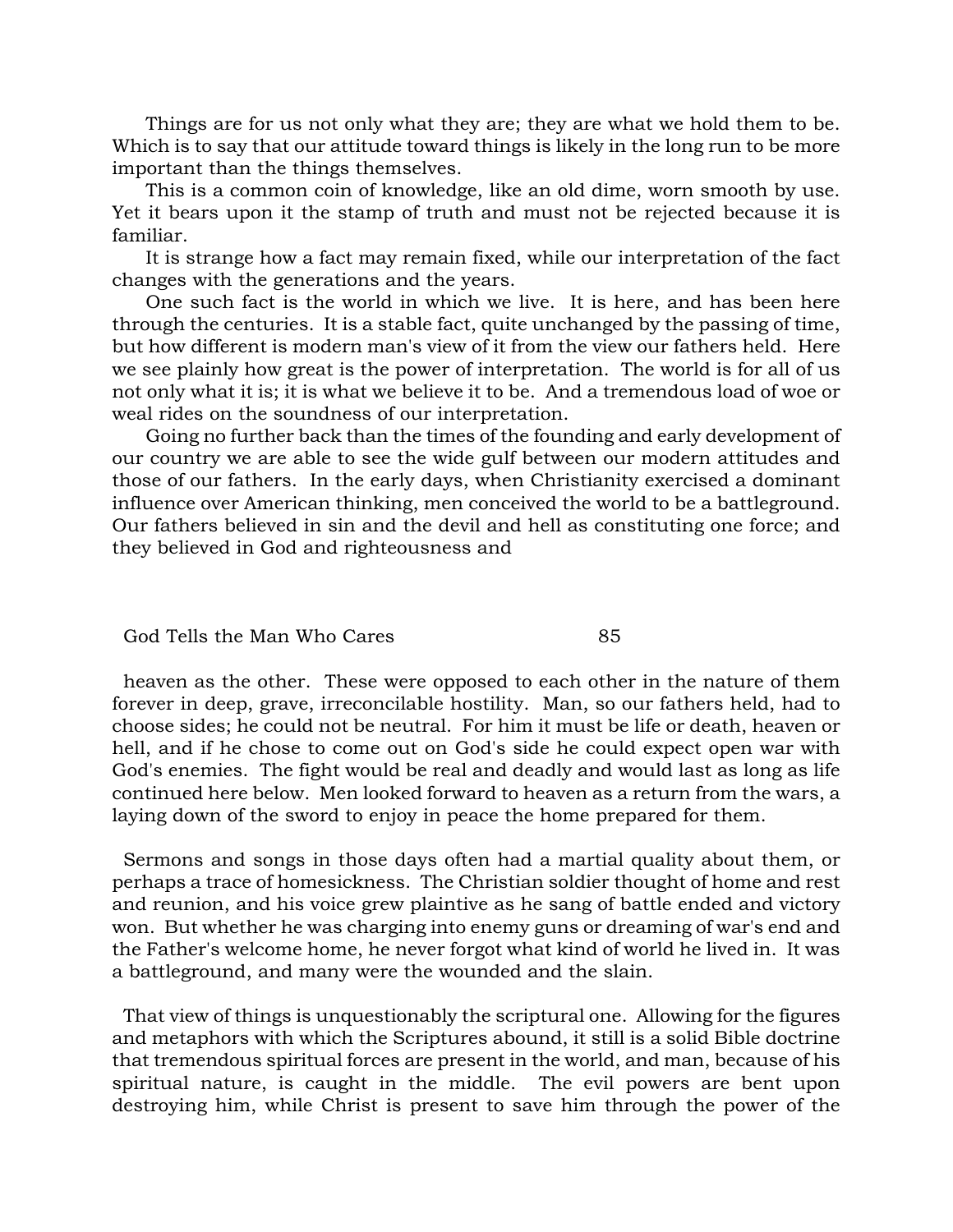gospel. To obtain deliverance he must come out on God's side in faith and obedience. That in brief is what our fathers thought; and that, we believe, is what the Bible teaches.

How different today: the fact remains the same but the interpretation has changed completely. Men think of the world, not as a battleground but as a playground. We are not here to fight, we are here to frolic. We are not in a foreign land, we are at home. We are not getting ready to live, we are already living, and the best we can do is to rid ourselves of our inhibitions and our frustrations and live

# 86 God Tells the Man Who Cares

this life to the full. This, we believe, is a fair summary of the religious philosophy of modern man, openly professed by millions and tacitly held by more multiplied millions who live out that philosophy without having given verbal expression to it.

This changed attitude toward the world has had and is having its effect upon Christians, even gospel Christians who profess the faith of the Bible. By a curious juggling of the figures they manage to add up the column wrong and yet claim to have the right answer. It sounds fantastic

but it is true.

That this world is a playground instead of a battle-/ ground has now been accepted in practice by the vast majority of evangelical Christians. They might hedge around the question if they were asked bluntly to declare their position, but their conduct gives them away. They are facing both ways, enjoying Christ and the world too, and gleefully telling everyone that accepting Jesus does not require them to give up their fun, and that Christianity is just the jolliest thing imaginable.

The "worship" growing out of such a view of life is as far off center as the view itself, a sort of sanctified night clubbing without the champagne and the dressedup drunks.

This whole thing has grown to be so serious of late that it now becomes the bounden duty of every Christian to reexamine his spiritual philosophy in the light of the Bible, and having discovered the scriptural way to follow it, even if to do so he must separate himself from much that he formerly accepted as real but which now in the light of truth he knows to be false.

A right view of God and the world to come requires that we have also a right view of the world in which we live and our relation to it. So much depends upon this that we cannot afford to be careless about it.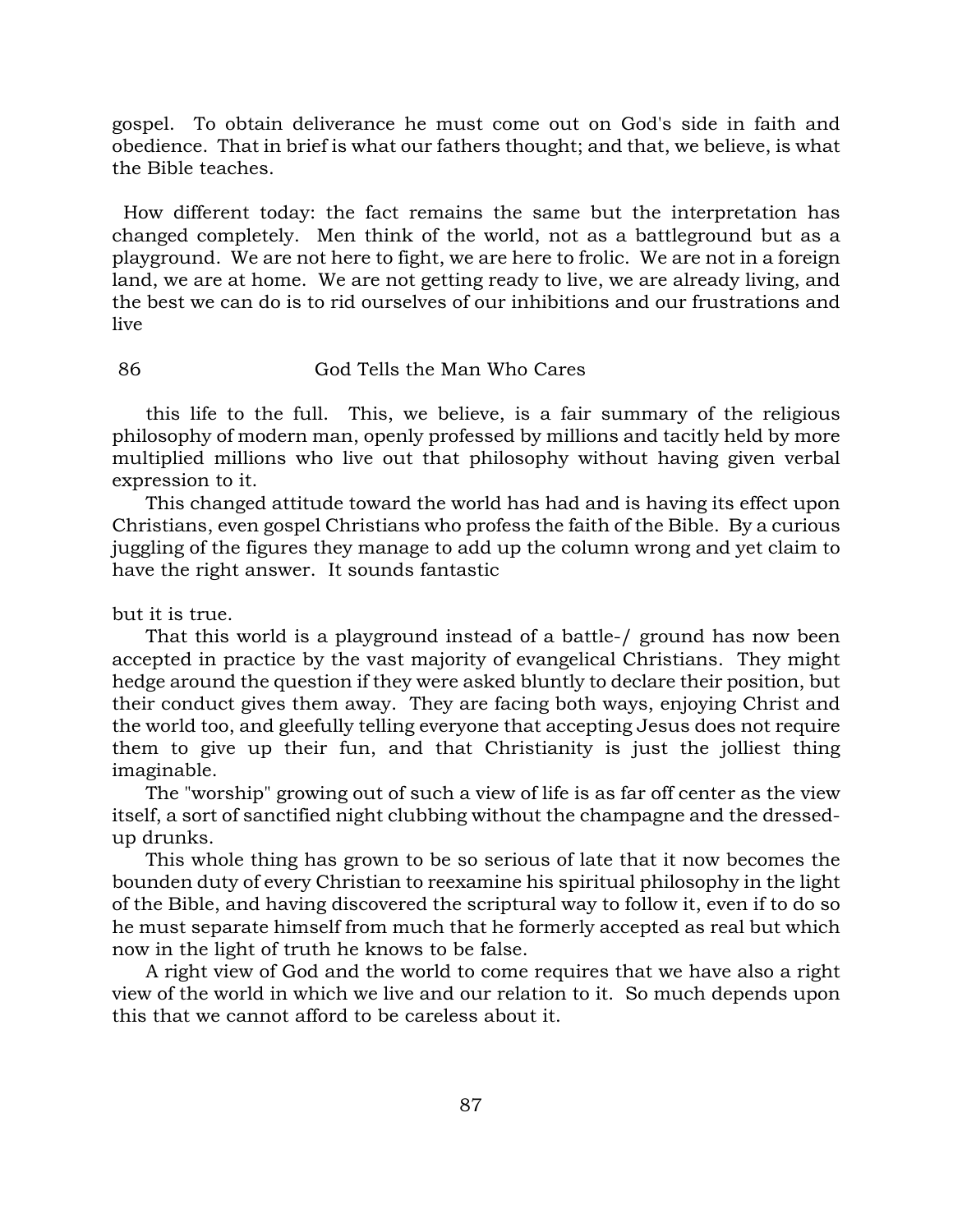## 19 The Waning Authority of Christ in the Churches

Here is the burden of my heart; and while I claim for myself no special inspiration I yet feel that this is also the burden of the Spirit.

If I know my own heart it is love alone that moves me to write this. What I write here is not the sour ferment of a mind agitated by contentions with my fellow Christians. There have been no such contentions. I have not been abused, mistreated or attacked by anyone. Nor have these observations grown out of any unpleasant experiences that I have had in my association with others. My relations with my own church as well as with Christians of other denominations have been friendly, courteous and pleasant. My grief is simply the result of a condition which I believe to be almost universally prevalent among the churches.

I think also that I should acknowledge that I am myself very much involved in the situation I here deplore. As Ezra in his mighty prayer of intercession included himself among the wrongdoers, so do 1. "O my God, I am ashamed and blush to lift up my face to thee, my God: for our iniquities are increased over our head, and our trespass is grown up unto the heavens." Any hard word spoken here against others must in simple honesty return upon my own head. I too have been guilty. This is written. with the hope that we all may turn unto the Lord our God and sin no more against Him.

This article first appeared in The Alliance Witness on May 15, 1963, just two days after the death of Dr. Tozer. In a sense it was his valedictory, for it expressed the concern of his heart.

## God Tells the Man Who Cares

Let me state the cause of my burden. It is this: Jesus Christ has today almost no authority at all among the groups that call themselves by His name. By these I mean not the Roman Catholics nor the liberals, nor the various quasi-Christian cults. I do mean Protestant churches generally, and I include those that protest the loudest that they are in spiritual descent from our Lord and His apostles, namely, the evangelicals.

It is a basic doctrine of the New Testament that after His resurrection the Man Jesus was declared by God to be both Lord and Christ, and that He was invested by the Father with absolute Lordship over the church which is His Body. All authority is His in heaven and in earth. In His own proper time He will exert it to the full, but during this period in history He allows this authority to be challenged or ignored. And just now it is being challenged by the world and ignored by the church.

The present position of Christ in the gospel churches may be likened to that of a king in a limited, constitutional monarchy. The king (sometimes depersonalized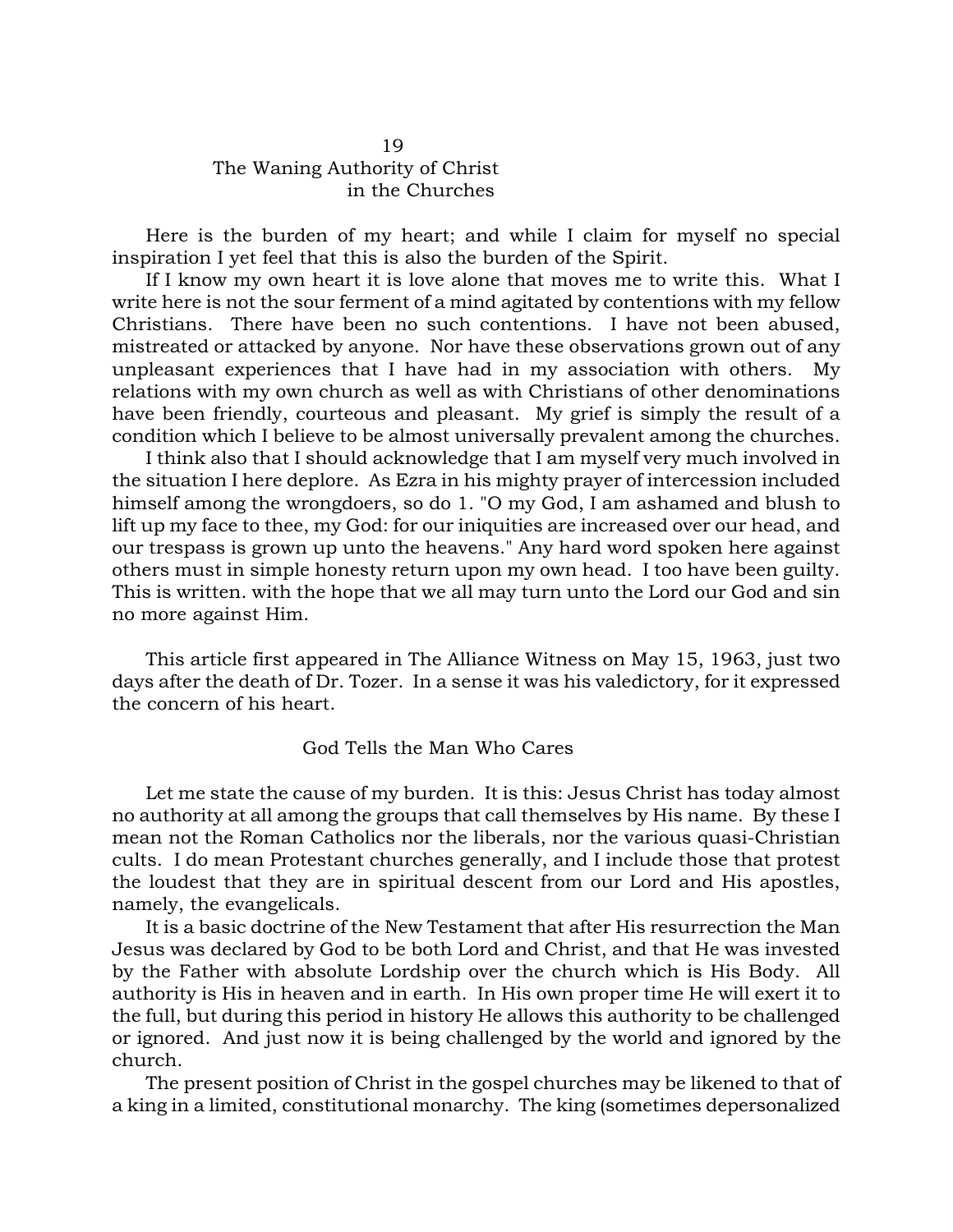by the term "the Crown") is in such a country no more than a traditional rallying point, a pleasant symbol of unity and loyalty much like a flag or a national anthem. He is lauded, feted and supported, but his real authority is small. Nominally he is head over all, but in every crisis someone else makes the decisions. On formal occasions he appears in his royal attire to deliver the tame, colorless speech put into his mouth by the real rulers of the country. The whole thing may be no more than good-natured make-believe, but it is rooted in antiquity-it is a lot of fun and no one wants to give it up.

Among the gospel churches Christ is now in fact little more than a beloved symbol. "All Hail the Power of Jesus' Name" is the church's national anthem and the cross is her official flag, but in the week-by-week services of the church and the day-by-day conduct of her members someone else, not Christ, makes the decisions. Under proper

#### God Tells the Man Who Cares 69

circumstances Christ is allowed to say "Come unto me, all ye that labour and are heavy laden" or "Let not your heart be troubled," but when the speech is finished someone else takes over. Those in actual authority decide the moral standards of the church, as well as all objectives and all methods employed to achieve them. Because of long and meticulous organization it is now possible for the youngest pastor just out of seminary to have more actual authority in a church than Jesus Christ has.

Not only does Christ have little or no authority; His influence also is becoming less and less. I would not say that He has none, only that it is small and diminishing. A fair parallel would be the influence of Abraham Lincoln over the American people. Honest Abe is still the idol of the country. The likeness of his kind, rugged face, so homely that it is beautiful, appears everywhere. It is easy to grow misty-eyed over him. Children are brought up on stories of his love, his honesty and his humility.

But after we have gotten control over our tender emotions what have we left? No more than a good example which, as it recedes into the past, becomes more and more unreal and exercises less and less real influence. Every scoundrel is ready to wrap Lincoln's long, black coat around him. In the cold light of political facts in the United States the constant appeal to Lincoln by the politicians is a cynical joke.

The Lordship of Jesus is not quite forgotten among Christians, but it has been relegated to the hymnal where all responsibility toward it may be comfortably discharged in a glow of pleasant religious emotion. Or if it is taught as a theory in the classroom it is rarely applied to practical living. The idea that the Man Christ Jesus has absolute and final authority over the whole church and over all of its members in every detail of their lives is simply not now accepted as true by the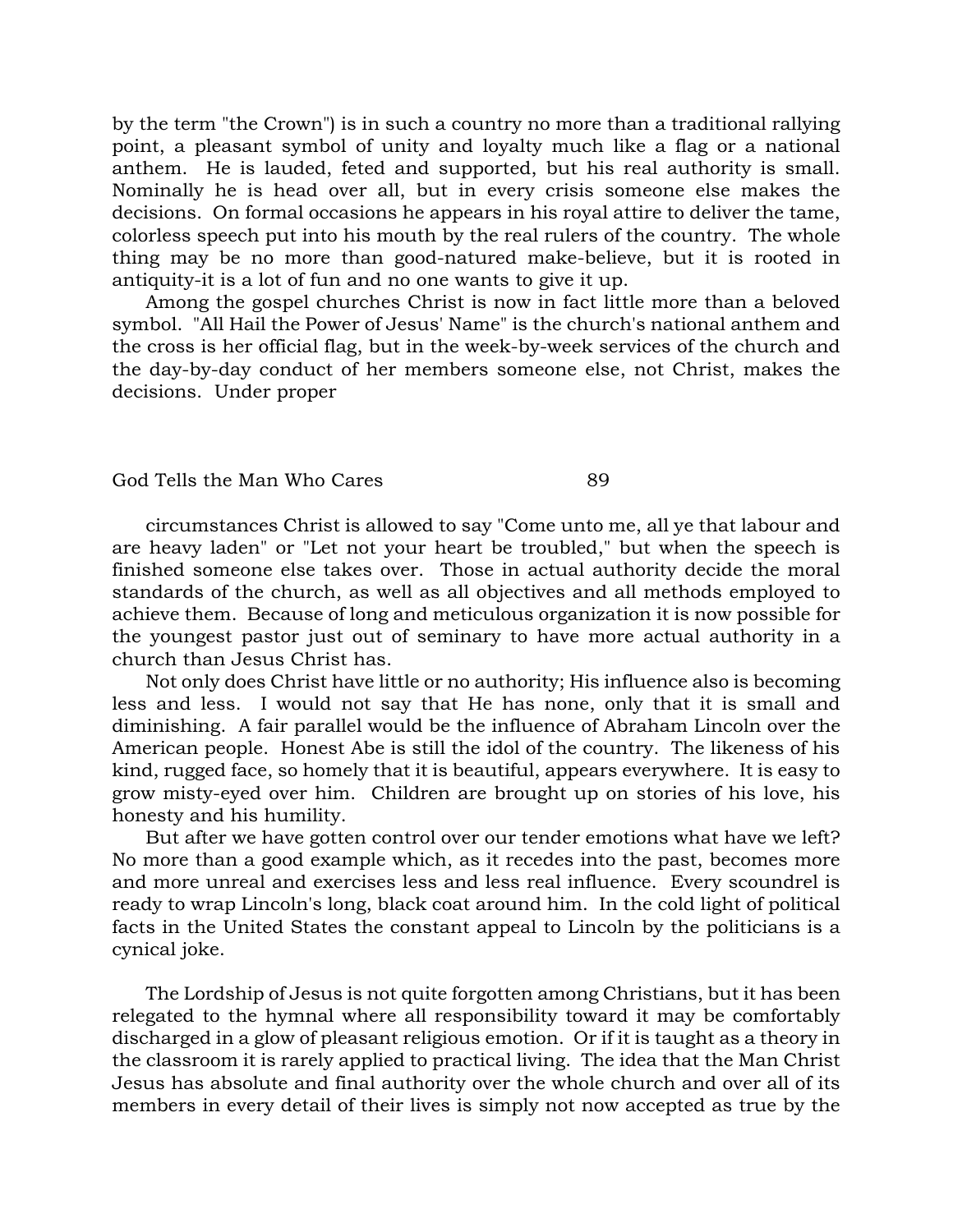rank and file of evangelical Christians.

What we do is this: We accept the Christianity of our

## 90 God Tells the Man Who Cares

group as being identical with that of Christ and His apostles. The beliefs, the practices, the ethics, the activities of our group are equated with the Christianity of the New Testament. Whatever the group thinks or says or does is scriptural, no questions asked. It is assumed that all our Lord expects of us is that we busy ourselves with the activities of the group. In so doing we are keeping the commandments of Christ.

To avoid the hard necessity of either obeying or rejecting the plain instructions of our Lord in the New Testament we take refuge in a liberal interpretation of them. Casuistry is not the possession of Roman Catholic theologians alone. We evangelicals also know how to avoid the sharp point of obedience by means of fine and intricate explanations. These are tailor-made for the flesh. They excuse disobedience, comfort carnality and make the words of Christ of none effect. And the essence of it all is that Christ simply could not have meant what He said. His teachings are accepted even theoretically only after they have been weakened by interpretation.

Yet Christ is consulted by increasing numbers of persons with "problems" and sought after by those who long for peace of mind. He is widely recommended as a kind of spiritual psychiatrist with remarkable powers to straighten people out. He is able to deliver them from their guilt complexes and to help them to avoid serious psychic traumas by making a smooth and easy adjustment to society and to their own ids. Of course this strange Christ has no relation whatever to the Christ of the New Testament. The true Christ is also Lord, but this accommodating Christ is little more than the servant of the people.

But I suppose I should offer some concrete proof to support my charge that Christ has little or no authority today among the churches. Well, let me put a few questions and let the answers be the evidence.

What church board consults our Lord's words to decide matters under discussion? Let anyone reading this who

God Tells the Man Who Cares 61

has had experience on a church board try to recall the times or time when any board member read from the Scriptures to make a point, or when any chairman suggested that the brethren should see what instructions the Lord had for them on a particular question. Board meetings are habitually opened with a formal prayer or "a season of prayer"; after that the Head of the Church is respectfully silent while the real rulers take over. Let anyone who denies this bring forth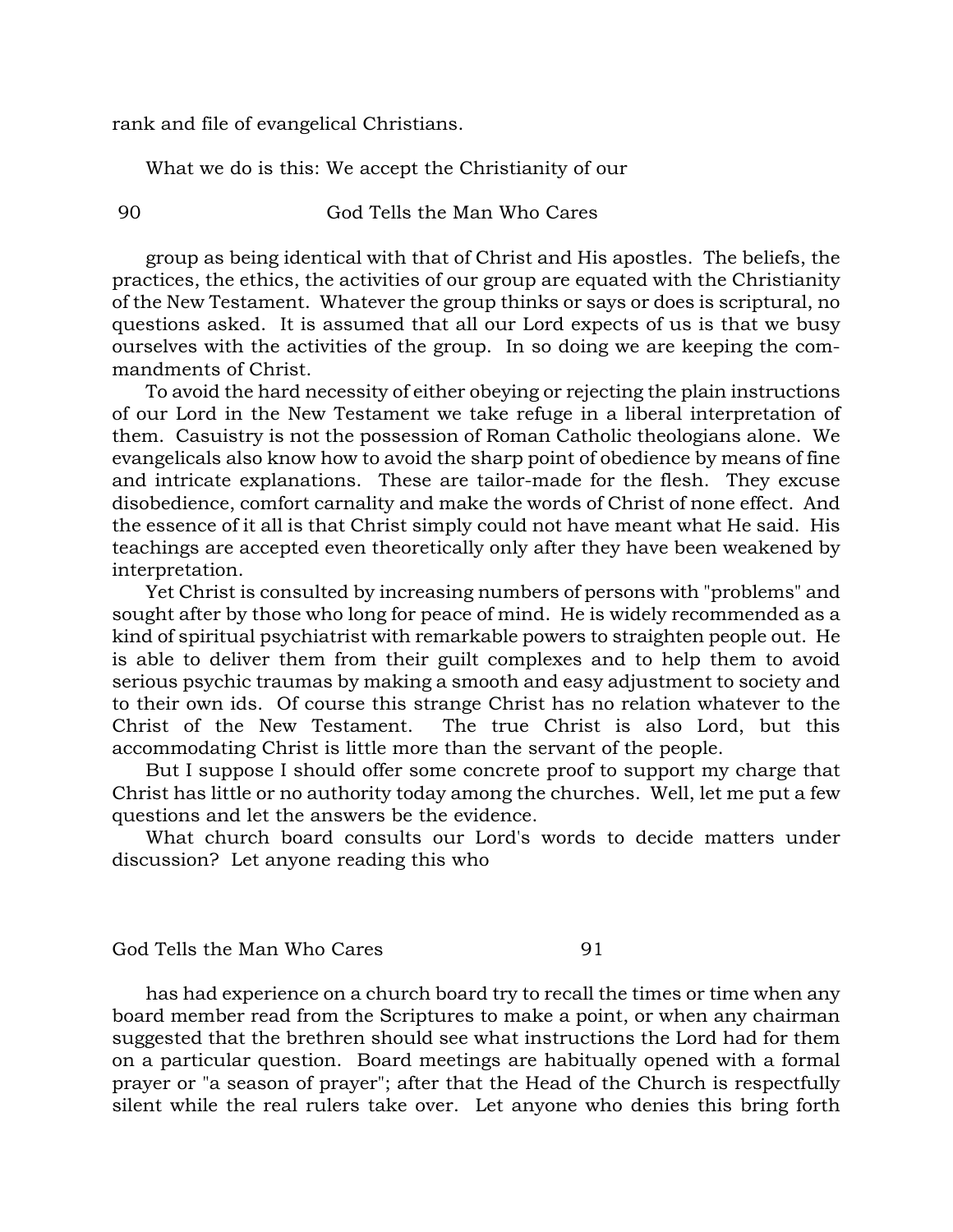evidence to refute it. I for one will be glad to hear it.

What Sunday school committee goes to the Word for directions? Do not the members invariably assume that they already know what they are supposed to do and that their only problem is to find eff ective means to get it done? Plans, rules, "operations" and new methodological techniques absorb all their time and attention. The prayer before the meeting is for divine help to carry out their plans. Apparently the idea that the Lord n-dght have some instructions for them never so much as enters their heads.

Who remembers when a conference chairman brought his Bible to the table with him for the purpose of using it? Minutes, regulations, rules of order, yes. The sacred commandments of the Lord, no. An absolute dichotomy exists between the devotional period and the business session. The first has no relation to the second.

What foreign mission board actually seeks to follow the guidance of the Lord as provided by His Word and His Spirit? They all think they do, but what they do in fact is to assume the scripturalness of their ends and then ask for help to find ways to achieve them. They may pray all night for God to give success to their enterprises, but Christ is desired as their helper, not as their Lord. Human means are devised to achieve ends assumed to be divine. These harden into policy, and thereafter the Lord doesn't even have a vote.

In the conduct of our public worship where is the authority of Christ to be found? The truth is that today the

92 God Tells the Man Who Cares

Lord rarely controls a service, and the influence He exerts is very small. We sing of Him and preach about Him, but He must not interfere; we worship our way, and it must be right because we have always done it that way, as have the other churches in our group.

What Christian when faced with a moral problem goes straight to the Sermon on the Mount or other New Testament Scripture for the authoritative answer? Who lets the words of Christ be final on giving, birth control, the bringing up of a family, personal habits, tithing, entertainment, buying, selling and other such important matters?

What theological school, from the lowly Bible institute up, could continue to operate if it were to make Christ Lord of its every policy? There may be some, and I hope there are, but I believe I am right when I say that most such schools to stay in business are forced to adopt procedures which find no justification in the Bible they profess to teach. So we have this strange anomaly: the authority of Christ is ignored in order to maintain a school to teach among other things the authority of Christ.

The causes back of the decline in our Lord's authority are many. I name only two.

One is the power of custom, precedent and tradition within the older religious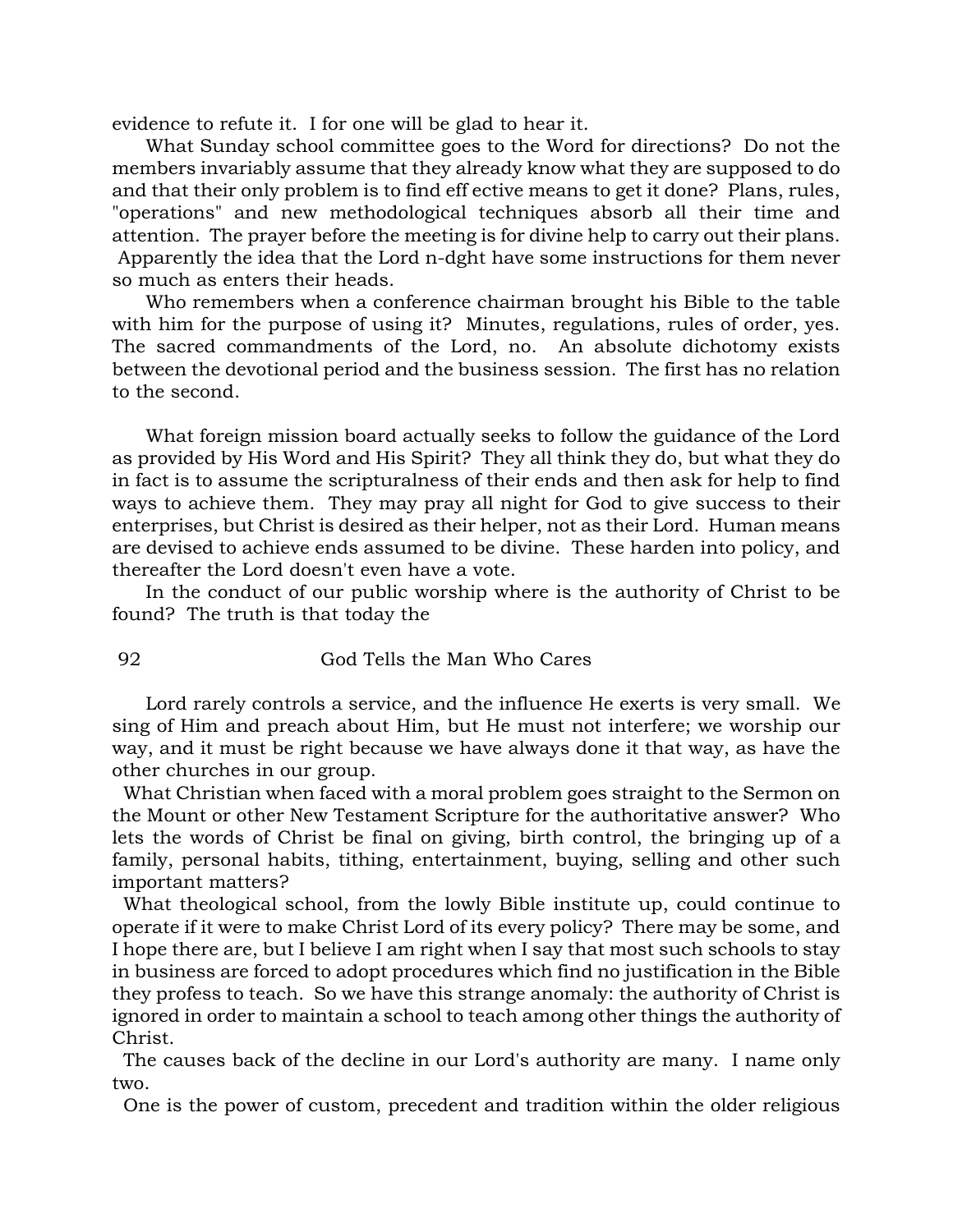groups. These like gravitation affect every particle of religious practice within the group, exerting a steady and constant pressure in one direction. Of course that direction is toward conformity to the status quo. Not Christ but custom is lord in this situation. And the same thing has passed over (possibly to a slightly lesser degree) into the other groups such as the full gospel tabernacles, the holiness churches, the Pentecostal and fundamental churches and the many independent and undenominational churches found everywhere throughout the North American continent.

The second cause is the revival of intellectualism among the evangelicals. This, if I sense the situation correctly, is not so much a thirst for learning as a desire for a reputa-

## God Tells the Man Who Cares 93

tion of being learned. Because of it good men who ought to know better are being put in the position of collaborating with the enemy. I'll explain.

Our evangelical faith (which I believe to be the true faith of Christ and His apostles) is being attacked these days from many different directions. In the Western world the enemy has forsworn violence. He comes against us no more with sword and fagot; he now comes smiling, bearing gifts. He raises his eyes to heaven and swears that he too believes in the faith of our fathers, but his real purpose is to destroy that faith, or at least to modify it to such an extent that it is no longer the supernatural thing it once was. He comes in the name of philosophy or psychology or anthropology, and with sweet reasonableness urges us to rethink our historic position, to be less rigid, more tolerant, more broadly understanding.

He speaks in the sacred jargon of the schools, and many of our half-educated evangelicals run to fawn on him. He tosses academic degrees to the scrambling sons of the prophets as Rockefeller used to toss dimes to the children of the peasants. The evangelicals who, with some justification, have been accused of lacking true scholarship, now grab for these status symbols with shining eyes, and when they get them they are scarcely able to believe their eyes. They walk about in a kind of ecstatic unbelief, much as the soloist of the neighborhood church choir might were she to be invited to sing at La Scala.

For the true Christian the one supreme test for the present soundness and ultimate worth of everything religious must be the place our Lord occupies in it. Is He Lord or symbol? Is He in charge of the project or merely one of the crew? Does He decide things or only help to carry out the plans of others? All religious activities, from the simplest act of an individual Christian to the ponderous and expensive operations of a whole denomination, may be proved by the answer to the question, Is Jesus Christ Lord in this act? Whether our works prove to be wood, hay and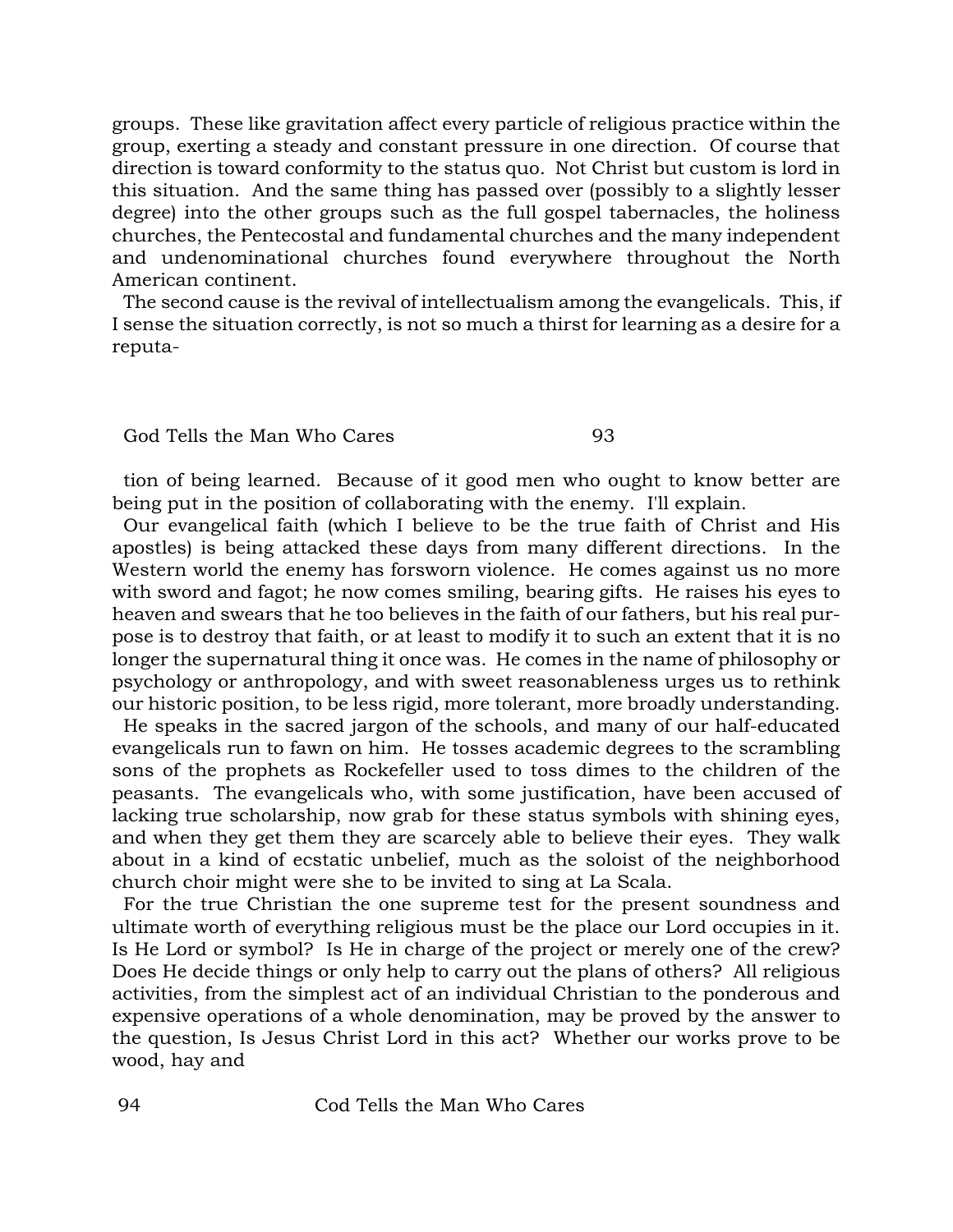stubble or gold and silver and precious stones in that great day will depend upon the right answer to that question.

Mat, then, are we to do? Each one of us must decide, and there are at least three possible choices. One is to rise up in shocked indignation and accuse me of irresponsible reporting. Another is to nod general agreement with what is written here but take comfort in the fact that there are exceptions and we are among the exceptions. The other is to go down in meek humility and confess that we have grieved the Spirit and dishonored our Lord in failing to give Him the place His Father has given Him as Head and

## Lord of the Church.

Either the first or the second will but confirm the wrong. The third if carried out to its conclusion can remove the curse. The decisions lies with us.

> Excerpts from That Incredible Christian

That Incredible Christian What It Means to Accept Christ The Inadequacy of "Instant Christianity" There I's No Substitute for Theology The Importance of Selfjudgment Marks of the Spiritual Man

97

#### 20

## That Incredible Christian

The current effort of so many religious leaders to harmonize Christianity with science, philosophy and every natural and reasonable thing is, I believe, the result of failure to understand Christianity and, judging from what I have heard and read, failure to understand science and philosophy as well.

At the heart of the Christian system lies the cross of Christ with its divine paradox. The power of Christianity appears in its antipathy toward, never in its agreement with, the ways of fallen men. The truth of the cross is revealed in its contradictions. The witness of the church is most effective when she declares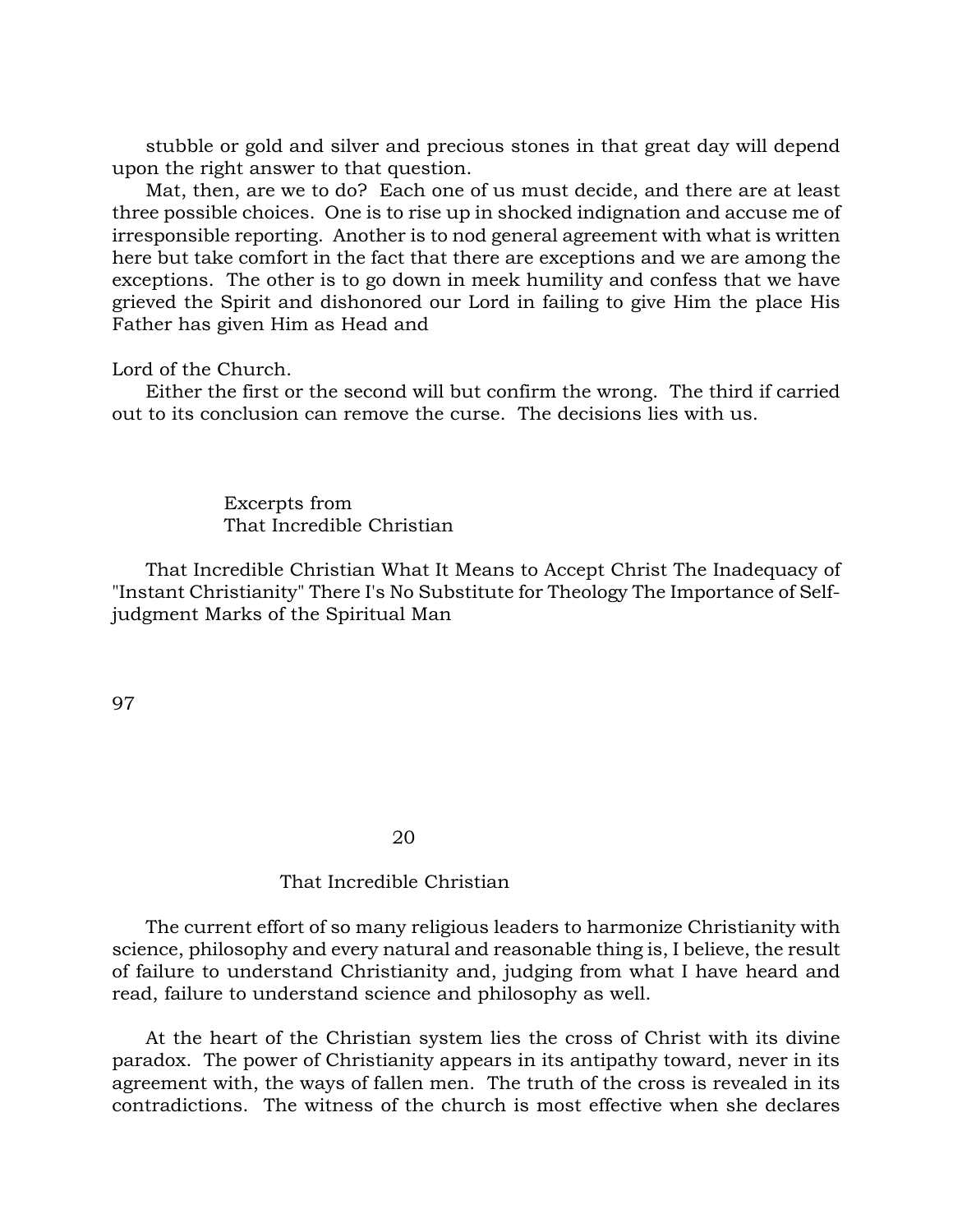rather than explains, for the gospel is addressed not to reason but to faith. What can be proved requires no faith to accept. Faith rests upon the character of God, not upon the demonstrations of laboratory or logic.

The cross stands in bold opposition to the natural man. Its philosophy runs contrary to the processes of the unregenerate mind, so that Paul could say bluntly that the preaching of the cross is to them that perish foolishness. To try to find a common ground between the message of the cross and man's fallen reason is to try the impossible, and if persisted in must result in an impaired reason, a meaningless cross and a powerless Christianity.

But let us bring the whole matter down from the uplands of theory and simply observe the true Christian

## 98 That Incredible Christian

as he puts into practice the teachings of Christ and His apostles. Note the contradictions:

The Christian believes that in Christ he has died, yet he is more alive than before and he fully expects to live forever. He walks on earth while seated in heaven and though born on earth he finds that after his conversion he is not at home here. Like the nighthawk, which in the air is the essence of grace and beauty but on the ground is awkward and ugly, so the Christian appears at his best in the heavenly places but does not fit well into the ways of the very society into which he was born.

The Christian soon learns that if he would be victorious as a son of heaven among men on earth he must not follow the common pattern of mankind, but rather the contrary. That he may be safe he puts himself in jeopardy; he loses his life to save it and is in danger of losing it if he attempts to preserve it. He goes down to get up. If he refuses to go down he is already down, but when he starts down he is on his way up.

He is strongest when he is weakest and weakest when he is strong. Though poor he has the power to make others rich, but when he becomes rich his ability to enrich others vanishes. He has most after he has given most away and has least when he possesses most.

He may be and often is highest when he feels lowest and most sinless when he is most conscious of sin. He is wisest when he knows that he knows not and knows least when he has acquired the greatest amount of knowledge. He sometimes does most by doing nothing and goes furthest when standing still. In heaviness he manages to rejoice and keeps his heart glad even in sorrow.

The paradoxical character of the Christian is revealed constantly. For instance, he believes that he is saved now, nevertheless he expects to be saved later and looks forward joyfully to future salvation. He fears God but is not afraid of Him. In God's presence he feels overwhelmed and undone, yet there is nowhere he would rather be than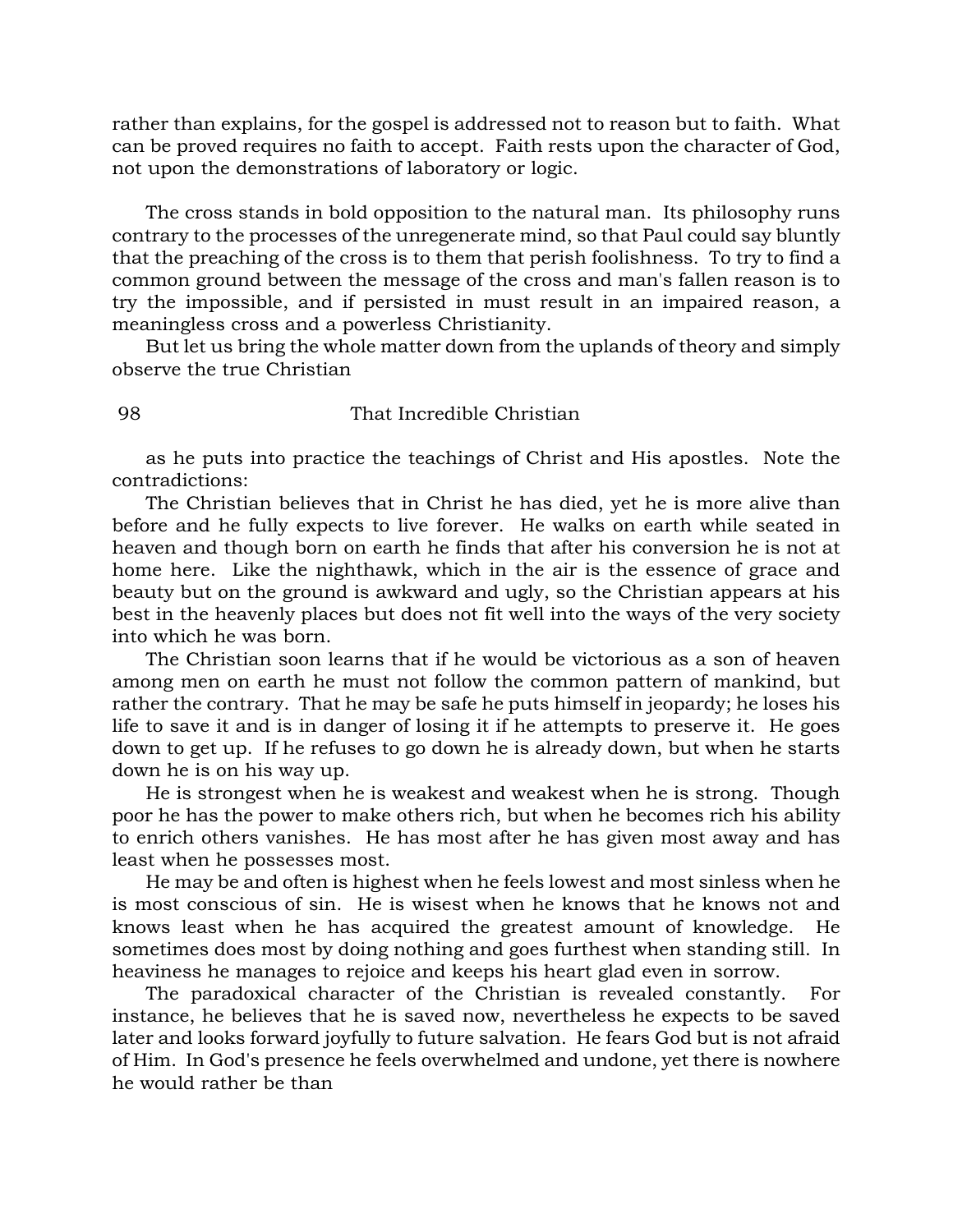That Incredible Christian . 99

in that presence. He knows that he has been cleansed from his sin, yet he is painfully conscious that in his flesh dwells no good thing.

He loves supremely One whom he has never seen, and though himself poor and lowly he talks familiarly with One who is King of all kings and Lord of all lords, and is aware of no incongruity in so doing. He feels that he is in his own right altogether less than nothing, yet he believes without question that he is the apple of God's eye and that for him the Eternal Son became flesh and died on the cross of shame.

The Christian is a citizen of heaven and to that sacred citizenship he acknowledges first allegiance; yet he may love his earthly country with that intensity of devotion that caused John Knox to pray "O God, give me Scotland or I die."

He cheerfully expects before long to enter that bright world above, but he is in no hurry to leave this world and is quite willing to await the summons of his Heavenly Father. And he is unable to understand why the critical unbeliever should condemn him for this; it all seems so natural and right in the circumstances that he sees nothing inconsistent about it.

The cross-carrying Christian, furthermore, is both a confirmed pessimist and an optimist the like of which is to be found nowhere else on earth.

When he looks at the cross he is a pessimist, for he knows that the same judgment that fell on the Lord of glory condemns in that one act all nature and all the world of men. He rejects every human hope out of Christ because he knows that man's noblest effort is only dust building on dust.

Yet he is calmly, restfully optimistic. If the cross condemns the world the resurrection of Christ guarantees the ultimate triumph of good throughout the universe. Through Christ all will be well at last and the Christian waits the consummation. Incredible Christian!

100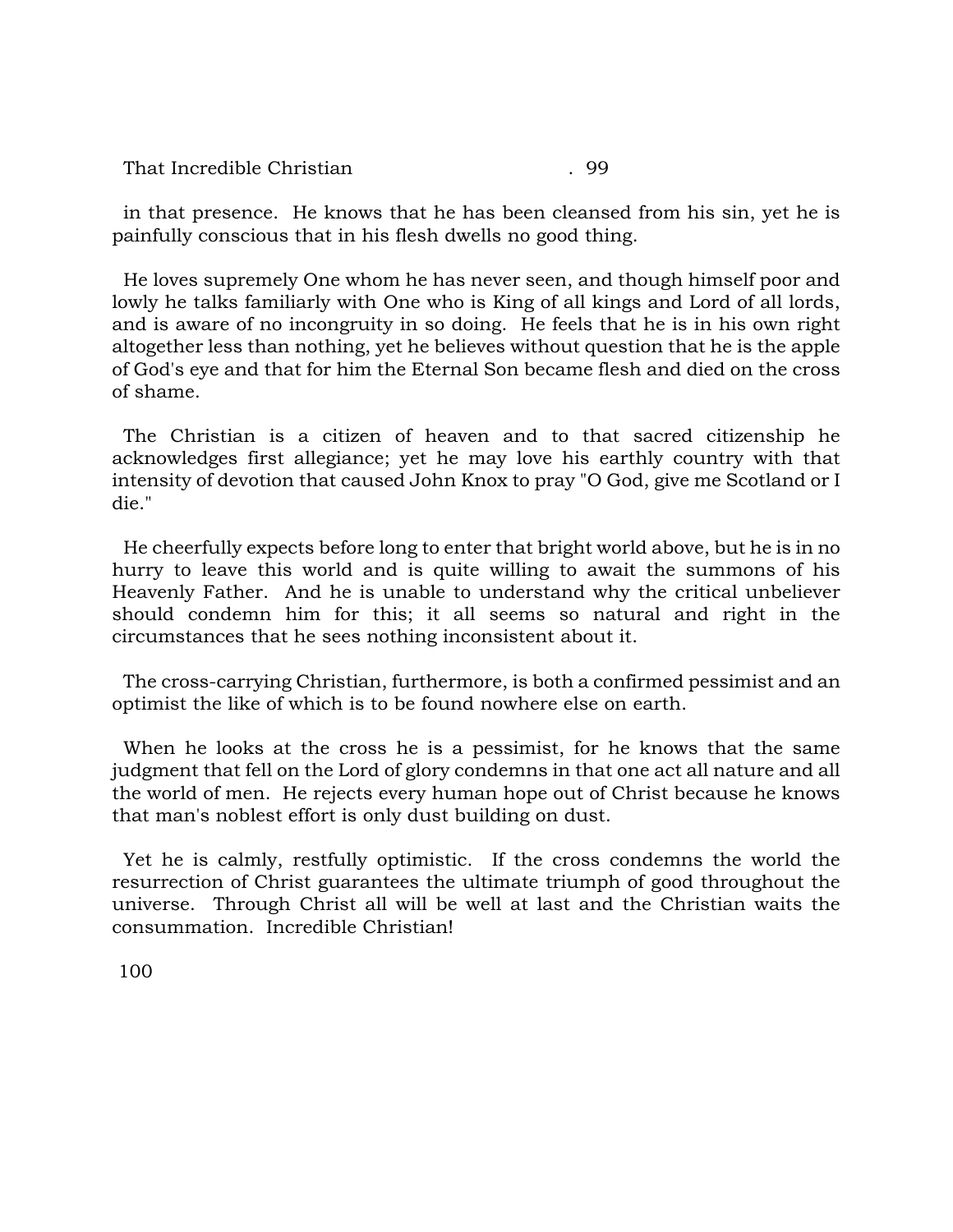#### What It Means to Accept Christ

A few things, fortunately only a few, are matters of life and death, such as a compass for a sea voyage or a guide for a journey across the desert. To ignore these vital things is not to gamble or take a chance; it is to commit suicide. Here it is: either be right or be dead.

Our relation to Christ is such a matter of life or death and on a much higher plane. The Bible-instructed mai knows that Jesus Christ came into the world to save sinners and that men are saved by Christ alone altogether apart from any works of merit.

That much is true and is known, but obviously the death and resurrection of Christ do not automatically save everyone. How does the individual man come into saving relation to Christ? That some do, we know, but that others do not is evident. How is the gulf bridged between redemption objectively provided and salvation subjectively received? How does that which Christ did for me become operative within me? To the question "What must I do to be saved?" we must learn the correct answer. To fail here is not to gamble with our souls; it is to guarantee eternal banishment from the face of God. Here we must be right or be finally lost.

To this anxious question evangelical Christians provide three answers, "Believe on the Lord Jesus Christ...... Receive Christ as your personal Saviour," and "Accept Christ." Two of the answers are drawn almost verbatim

That Incredible Christian 101

from the Scriptures (Acts 16:31, John 1:12), while the third is a kind of paraphrase meant to sum up the other two. They are therefore not three but one.

Being spiritually lazy we naturally tend to gravitate toward the easiest way of settling our religious questions for ourselves and others; hence the formula "Accept Christ" has become a panacea of universal application, and I believe it has been fatal to many. Though undoubtedly an occasional serious-minded penitent may find in it all the instruction he needs to bring him into living contact with Christ, I fear that too many seekers use it as a short cut to the Promised Land, only to find that it has led them instead to "a land of darkness, as darkness itself; and of the shadow of death, without any order, and where the light is as darkness."

The trouble is that the whole "Accept Christ" attitude is likely to be wrong. It shows Christ applying to us rather than us to Him. It makes Him stand hat-inhand awaiting our verdict on Him, instead of our kneeling with troubled hearts awaiting His verdict on us. It may even permit us to accept Christ by an impulse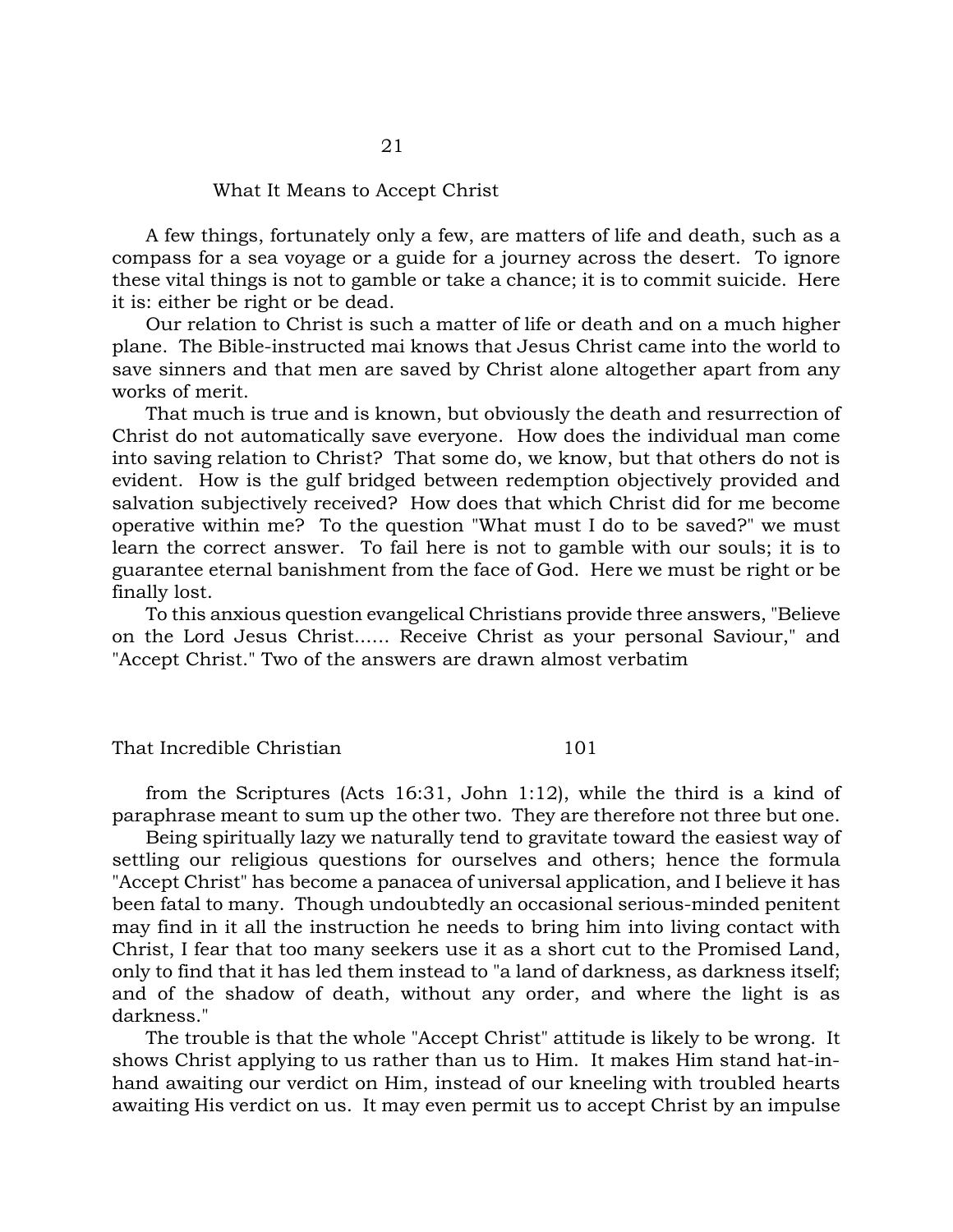of mind or emotions, painlessly, at no loss to our ego and no inconvenience to our usual way of life.

For this ineffectual manner of dealing with a vital matter we might imagine some parallels; as if, for instance, Israel in Egypt had "accepted" the blood of the Passover but continued to live in bondage, or the prodigal son had "accepted" his father's forgiveness and stayed on among the swine in the far country. Is it not plain that if accepting Christ is to mean anything there must be moral action that' accords with it?

Allowing the expression "Accept Christ" to stand as an honest effort to say in short what could not be so well said any other way, let us see what we mean or should mean when we use it.

To accept Christ is to form an attachment to the Person of our Lord Jesus altogether unique in human experience.

# 102 That Incredible Christian

The attachment is intellectual, volitional and emotional. The believer is intellectually convinced that Jesus is both Lord and Christ; he has set his will to follow Him at any cost and soon his heart is enjoying the exquisite sweetness

## of His fellowship.

This attachment is all-inclusive in that it joyfully accepts Christ for all that He is. There is no craven division of offices whereby we may acknowledge His Saviourhood today and withhold decision on His Lordship till tomorrow. The true believer owns Christ as his All in All without reservation. He includes all of himself, leaving no part of his being unaffected by the revolutionary transaction.

Further, his attachment to Christ is all-exclusive. The Lord becomes to him not one of several rival interests, but the one exclusive attraction forever. He orbits around Christ as the earth around the sun, held in thrall by the magnetism of His love, drawing all his life and light and warmth from Him. In this happy state he is given other interests, it is true, but these are all determined by his relation to his Lord.

That we accept Christ in this all-inclusive, all-exclusive way is a divine imperative. Here faith makes its leap into God through the Person and work of Christ, but it never divides the work from the Person. It believes on the Lord Jesus Christ, the whole Christ without modification or reservation, and thus it receives and enjoys all that He did in His work of redemption, all that He is now doing in heaven for His own and all that He does in and through them.

To accept Christ is to know the meaning of the words "as he is, so are we in this world" (I John 4:17). We accept His friends as our friends, His enemies as our enemies, His ways as our ways, His rejection as our rejection, His cross as our cross, His life as our life and His future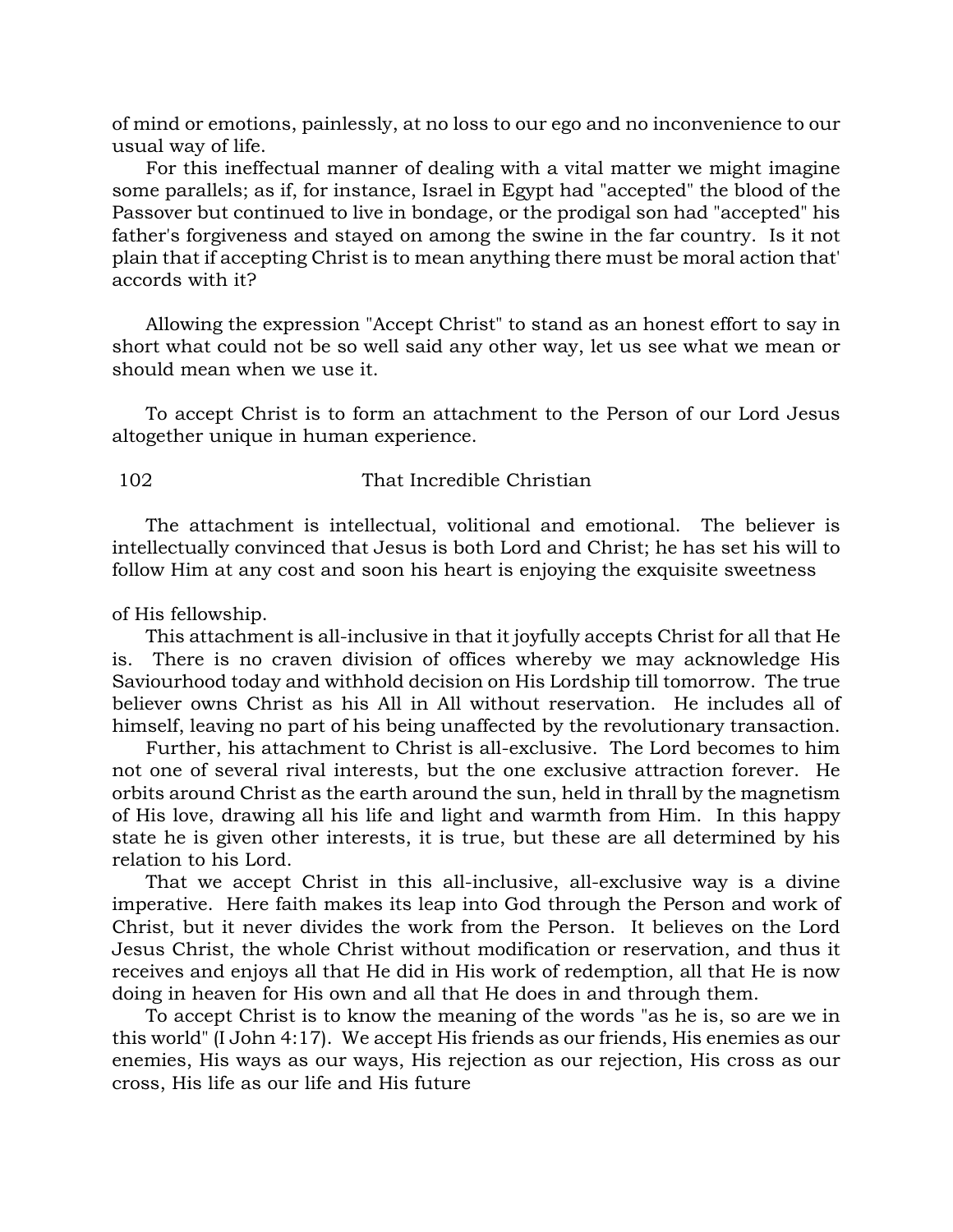as our future.

If this is what we mean when we advise the seeker to accept Christ, we had better explain it to him. He may get into deep spiritual trouble unless we do.

103

22

The Inadequacy of "Instant Christianity"

It is hardly a matter of wonder that the country that gave the world instant tea and instant coffee should be the one to give it instant Christianity. If these two beverages were not actually invented in the United States, it was certainly here that they received the advertising impetus that has made them known to most of the civilized world. And it cannot be denied that it was American Fundamentalism that brought instant Christianity to the gospel churches.

Ignoring for the moment Romanism, and Liberalism in its various disguises, and focusing our attention upon the great body of evangelical believers, we see at once how deeply the religion of Christ has suffered in the house of its friends. The American genius for getting things done quickly and easily with little concern for quality or permanence has bred a virus that has infected the whole evangelical church in the United States and, through our literature, our evangelists and our missionaries, has spread all over the world.

Instant Christianity came in with the machine age. Men invented machines for two purposes. They wanted to get important work done more quickly and easily than they could do it by hand, and they wanted to get the work over with so they could give their time to pursuits more to their liking, such as loafing or enjoying the pleasures of the world. Instant Christianity now serves the same purposes in religion. It disposes of the past, guarantees the

# 104 That Incredible Christian

future and sets the Christian free to follow the more refined lusts of the flesh in all good conscience and with a minimum of restraint.

By "instant Christianity" I mean the kind found almost everywhere in gospel circles and which is born of the notion that we may discharge our total obligation to our own souls by one act of faith, or at most by two, and be relieved thereafter of all anxiety about our spiritual condition that we may discharge our total obligation to our own and we are permitted to infer from this that there is no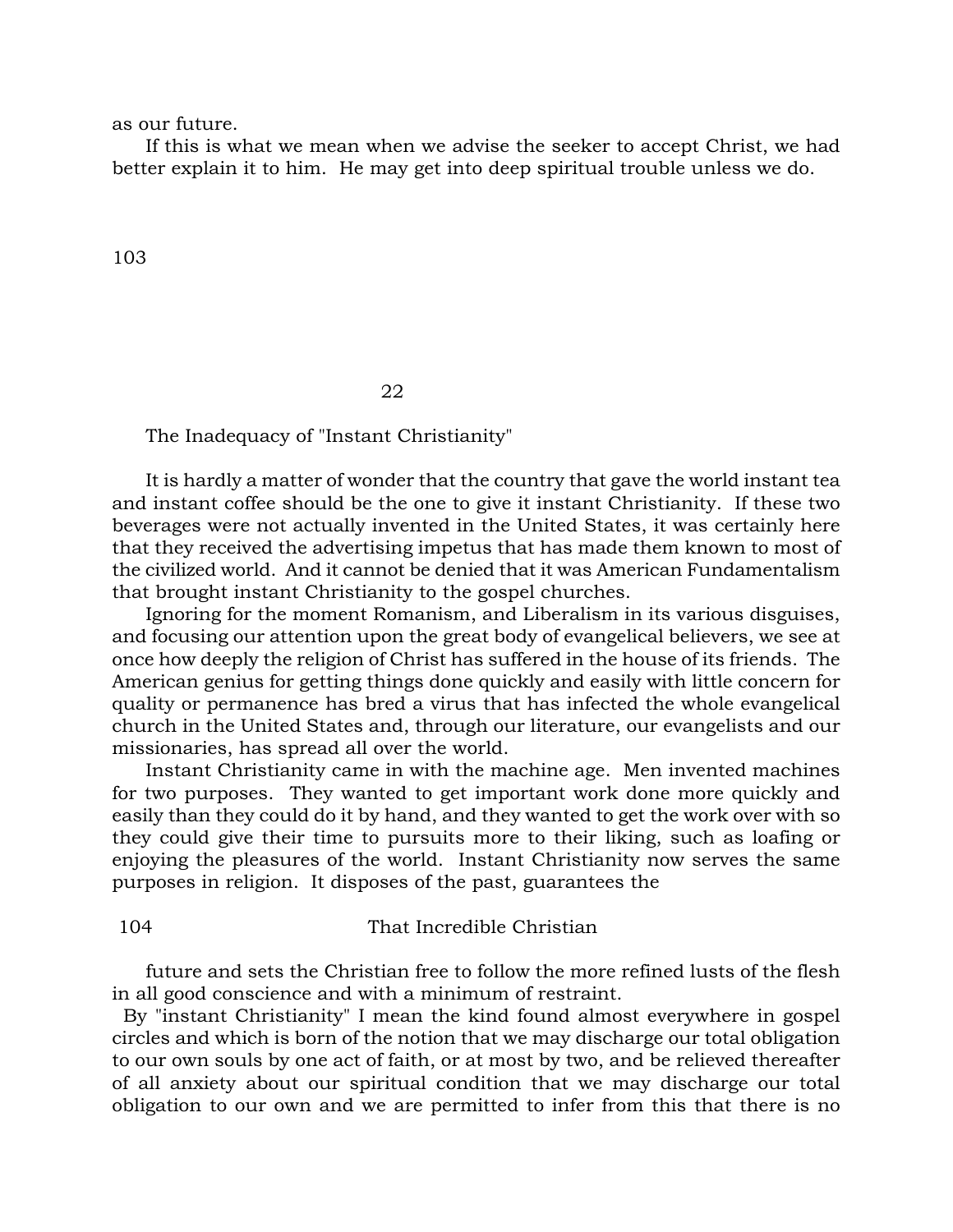reason to seek to be saints by character. An automatic, once-for-all quality is present here that is completely out of mode with the faith of the New Testament.

In this error, as in most others, there lies a certain amount of truth imperfectly understood. It is true that conversion to Christ may be and often is sudden. Where the burden of sin has been heavy the sense of forgiveness is usually clear and joyful. The delight experienced in forgiveness is equal to the degree of moral repugnance left in repentance. The true Christian has met God. He knows he has eternal life and he is likely to know where and when he received it. And those also who have been filled with the Holy Spirit subsequent to their regeneration have a clear-cut experience of being filled. The Spirit is self-announcing, and the renewed heart has no difficulty identifying His presence as He floods in over the soul.

But the trouble is that we tend to put our trust in our experiences and as a consequence misread the entire New Testament. We are constantly being exhorted to make the decision, to settle the matter now, to get the whole thing taken care of at once and those who exhort us are right in doing so. There are decisions that can be and should be made once and for all. There are personal matters that can be settled instantaneously by a determined act of the will in response to Bible-grounded faith. No one would want to deny this; certainly not I.

The question before us is, just how much can be accom-

#### That Incredible Christian 105

plished in that one act of faith? How much yet remains to be done and how far can a single decision take us? , Instant Christianity tends to make the faith act terminal and so smothers the desire for spiritual advance. It fails to understand the true nature of the Christian life, which is not static but dynamic and expanding. It overlooks the fact that a new Christian is a living organism as certainly as a new baby is, and must have nourishment and exercise to assure normal growth. It does not consider that the act of faith in Christ sets up a personal relationship between two intelligent moral beings, God and the reconciled man, and no single encounter between God and a creature made in His image could ever be sufficient to establish an intimate friendship between them.

By trying to pack all of salvation into one experience, or two, the advocates of instant Christianity flaunt the law of development which runs through all nature. They ignore the sanctifying effects of suffering, cross carrying and practical obedience. They pass by the need for spiritual training, the necessity of forming right religious habits and the need to wrestle against the world, the devil and the flesh.

Undue preoccupation with the initial act of believing has created in some a psychology of contentment, or at least of non-expectation. To many it has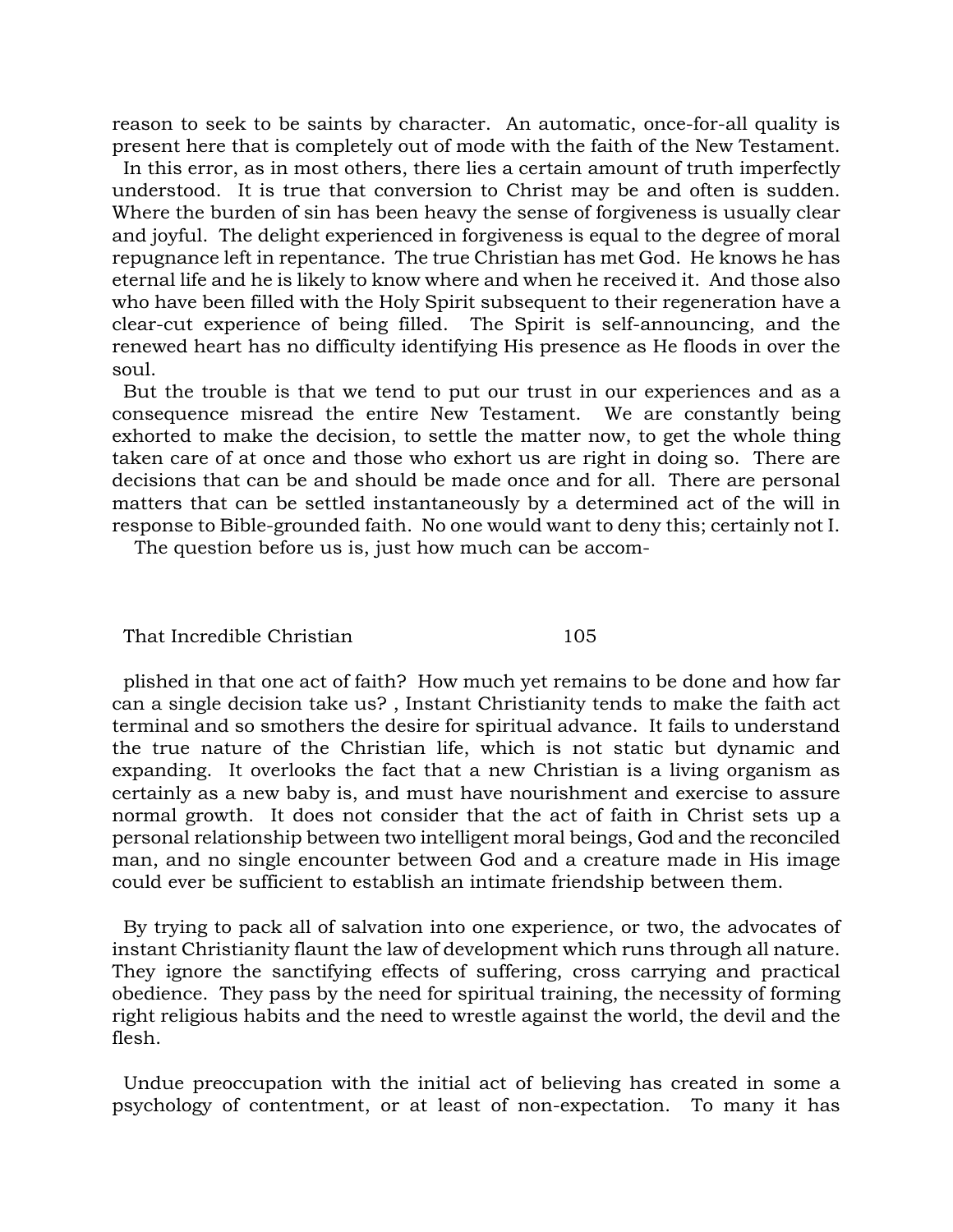imparted a mood of disappointment with the Christian faith. God seems too far away, the world is too near, and the flesh too powerful to resist. Others are glad to accept the assurance of automatic blessedness. It relieves them of the need to watch and fight and pray, and sees them free to enjoy this world while waiting for the next.

Instant Christianity is twentieth-century orthodoxy. I wonder whether the man who wrote Philippians 3:7-16 would recognize it as the faith for which he finally died. I am afraid he would not.

106

23

There Is No Substitute for Theology

We being what we are and all things else being what they are, the most important and profitable study any of us can engage in is without question the study of theology.

That theology probably receives less attention than any other subject tells us nothing about its importance or lack of it. It indicates rather that men are still hiding from the presence of God among the trees of the garden and feel acutely uncomfortable when the matter of their relation to God is brought up. They sense their deep alienation from God and only manage to live at peace with themselves by forgetting that they are not at peace with God.

If there were no God things would be quite otherwise Nith us. Were there no one to whom we must finally render up account, at least one big load would be gone from our minds. We would only need to live within the law, not too hard a task in most countries, and there would be nothing to fear. But if God indeed created the earth and placed man upon it in a state of moral probation, then the heavy obligation lies upon us to learn the will of God and

do it.

It has always seemed to me completely inconsistent that existentialism should deny the existence of God and then proceed to use the language of theism to persuade men to live right. The French writer, Jean-Paul Sartre, for instance, states frankly that he represents atheistic existentialism. "If God does not exist," he says, "we find no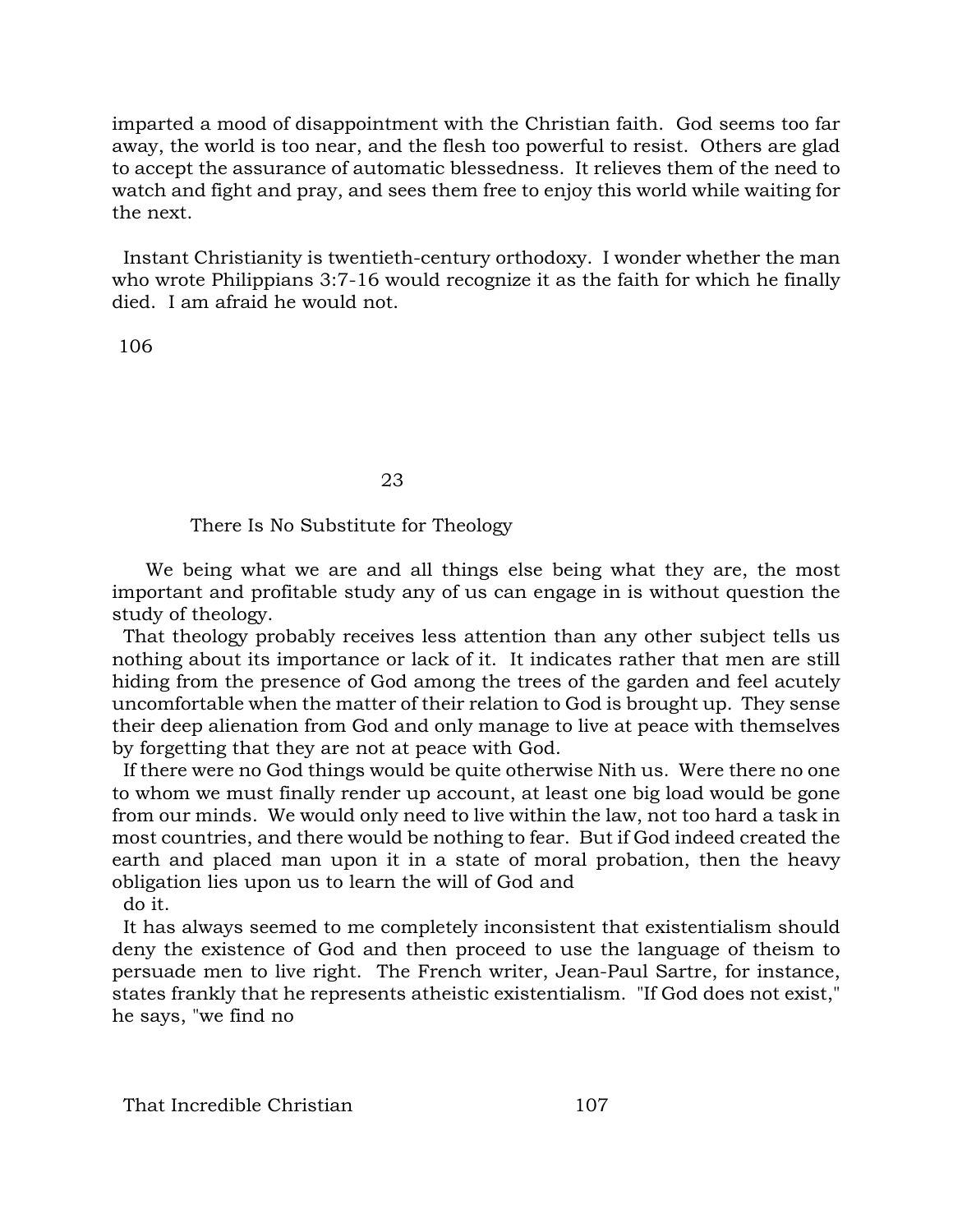values or commands to turn to which legitimize our conduct. So in the bright realm of values, we have no excuse behind us, nor justification before us. We are all alone, with no excuses." Yet in the next paragraph he states bluntly, "Man is responsible for his passion," and further on, "A coward is responsible for his cowardice." And such considerations as these, he says, fill the existentialist with anguish, forlornness and despair."

It seems to me that such reasoning must assume the truth of everything it seeks to deny. If there were no God there could be no such word as "responsible." No criminal need fear a judge who does not exist; nor would he need to worry about breaking a law that had not been passed. It is the knowledge that the law and the judge do in fact exist that strikes fear to the lawbreaker's heart. There is someone to whom he is accountable; otherwise the concept of responsibility could have no meaning.

It is precisely because God is, and because man is made in His image and is accountable to Him, that theology is so critically important. Christian revelation alone has the answer to life's unanswered questions about God and human destiny. To let these authoritative answers lie neglected while we search everywhere else for answers and find none is, it seems to me, nothing less than folly.

No motorist would be excused if he neglected to consult his road map and tried instead to find his way across the country by looking for moss on logs, or by observing the flight of wild bees or watching the movements of the heavenly bodies. If there were no map a man might find his way by the stars; but for a traveler trying to get home the stars would be a poor substitute for a map.

Without a map the Greeks did an admirable piece of navigating; but the Hebrews possessed the map and so had no need of human philosophy. As one not wholly unacquainted with Greek thought, it is my belief that but one of Isaiah's eloquent chapters or David's inspired psalms contains more real help for mankind than all the output of

# 108 That Incredible Christian

the finest minds of Greece during the centuries of her glory.

The present neglect of the inspired Scriptures by civilized man is a shame and a scandal; for those same Scriptures tell him all he wants to know, or should want to know, about God, his own soul and human destiny. It is ironic that men will spend vast amounts both of time and of money in an eff ort to uncover the secrets of their past when their own future is all that should really matter to

# them.

No man is responsible for his ancestors; and the only past he must account for is the relatively short one he himself has lived here on earth. To learn how I can escape the guilt of sins committed in my brief yesterdays, how I can live free from sin today and enter at last into the blessed presence of God in a happy tomorrow-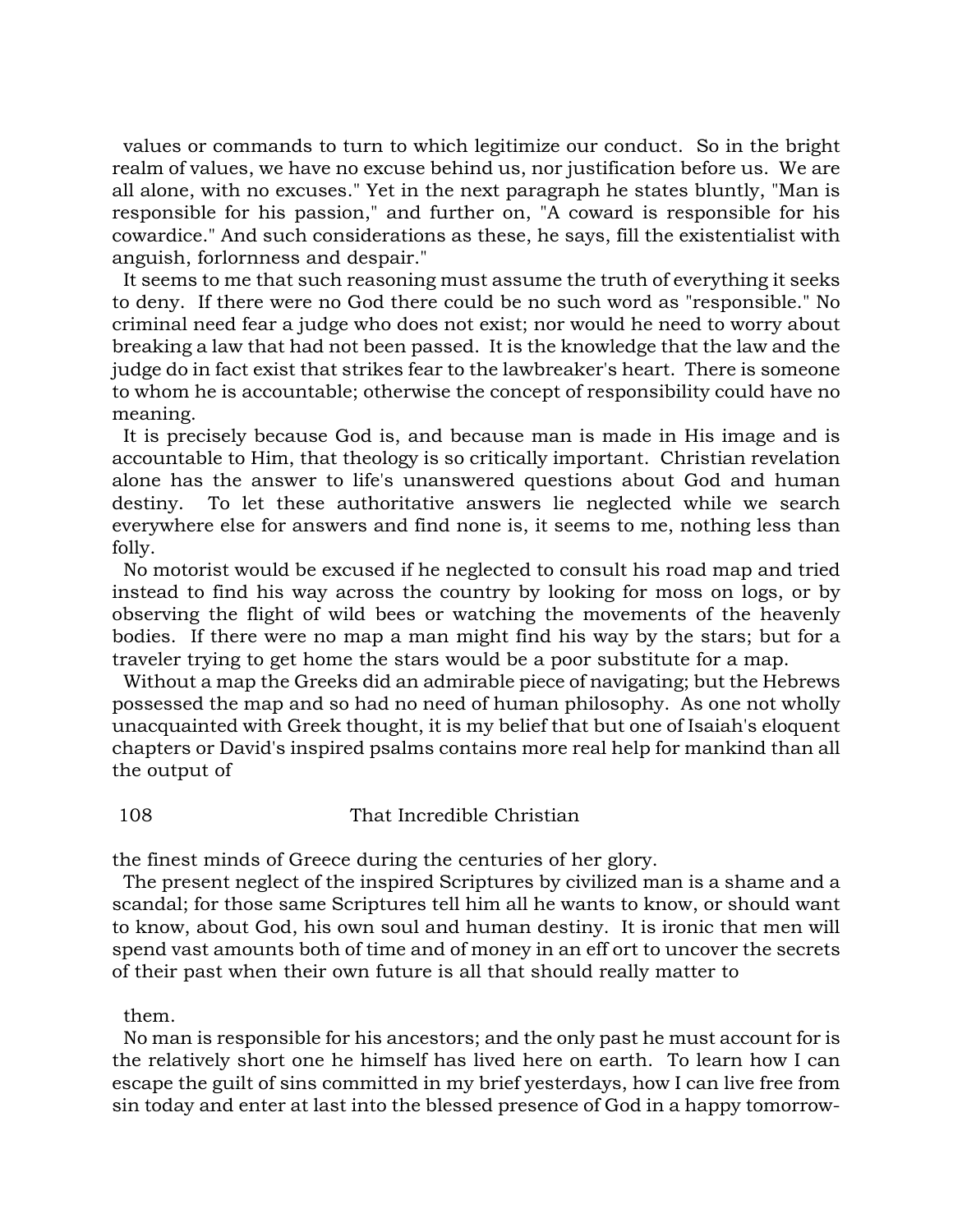that is more important to me than anything that can be discovered by the anthropologist. It appears to me to be a strange perversion of interest to gaze backward at the dust when we are equipped to look upward at the glory.

Whatever keeps me from the Bible is my enemy, however harmless it may appear to be. Whatever engages my attention when I should be meditating on God and things eternal does injury to my soul. Let the cares of life crowd out the Scriptures from my mind and I have suffered loss where I can least afford it. Let me accept anything else instead of the Scriptures and I have been cheated and

robbed to my eternal confusion.

The secret of life is theological and the key to heaven as well. We learn with difficulty, forget easily and suffer many distractions. Therefore we should set our hearts to study theology. We should preach it from our pulpits, sing it in our hymns, teach it to our children and make it the subject of conversation when we meet with Christian f riends.

109

#### 24

## The Importance of Self-judgment

Hardly anything else reveals so well the fear and uncertainty among men as the length to which they will go to hide their true selves from each other and even from their own eyes.

Almost all men live from childhood to death behind a semiopaque curtain, coming out briefly only when forced by some emotional shock and then retreating as quickly as possible into hiding again. The result of this lifelong dissimulation is that people rarely know their neighbors for what they really are, and worse than that, the camouflage is so successful that they do not know themselves either.

Self-knowledge is so critically important to us in our pursuit of God and His righteousness that we lie under heavy obligation to do immediately whatever is necessary to remove the disguise and permit our real selves to be known. It is one of the supreme tragedies in religion that so many of us think so highly of ourselves when the evidence lies all on the other side; and our self-admiration effectively blocks out any possible effort to discover a remedy for our condition. Only the man who knows he is sick will go to a physician.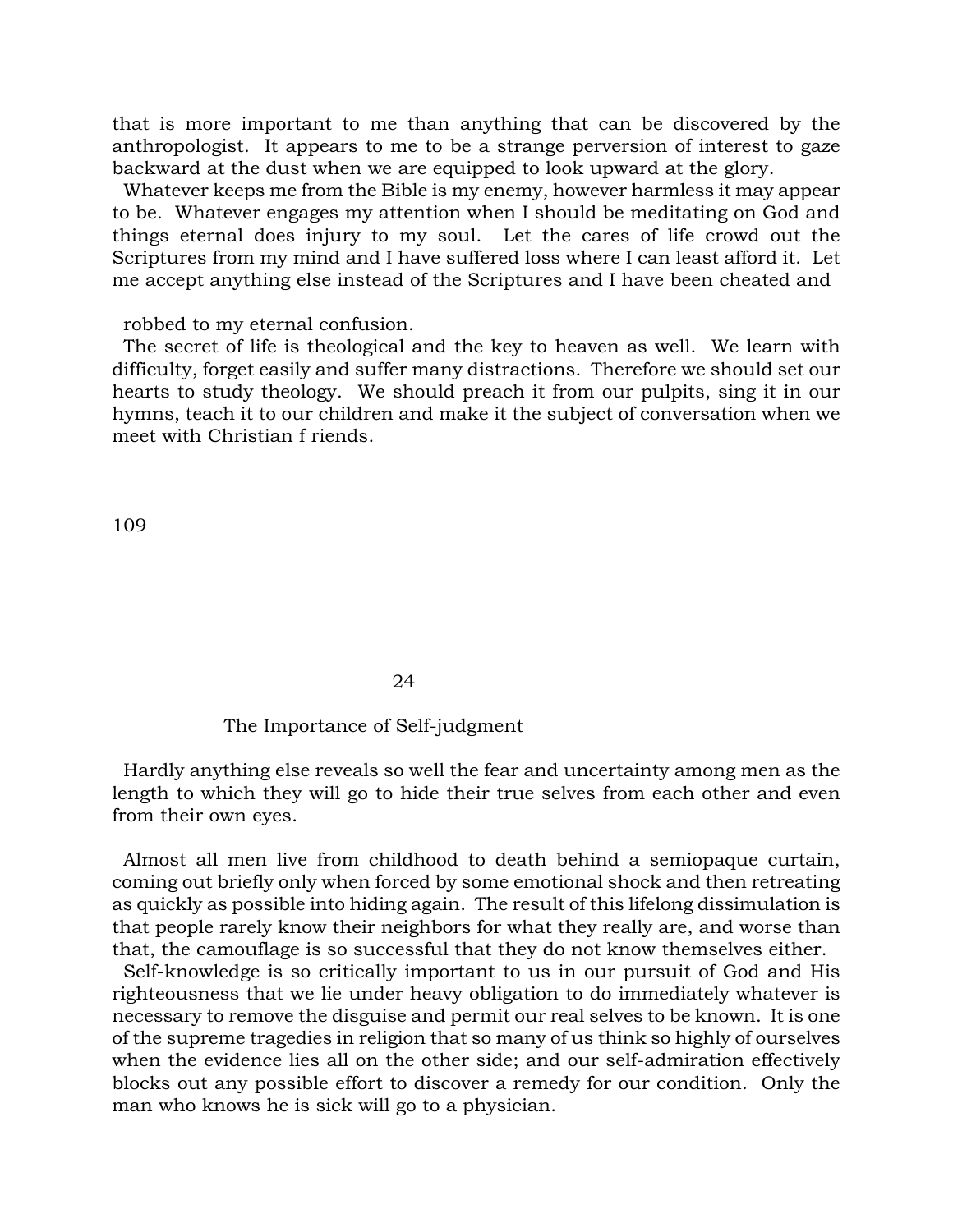Now, our true moral and spiritual state can be disclosed only by the Spirit and the Word. The final judgment of the heart is God's. There is a sense in which we dare not judge each other (Matt. 7:1-5), and in which we should

## 110 That Incredible Christian

not even try to judge ourselves (I Cor. 4:3). The ultimate judgment belongs to the One whose eyes are like a flame of fire and who sees quite through the deeds and thoughts of men. I am glad to leave the final word with Him.

There is, nevertheless, a place for self-judgment and a real need that we exercise it (I Cor. 11:31, 32). While our self-discovery is not likely to be complete and our selfjudgment is almost certain to be biased and imperfect, there is yet every good reason for us to work along with the Holy Spirit in His benign effort to locate us spiritually in order that we may make such amendments as the circumstances demand. That God already knows us thoroughly is certain (Ps. 139:1-6). It remains for us to know ourselves as accurately as possible. For this reason I offer some rules for self-discovery; and if the results are not all we could desire they may be at least better than none at all. We may be known by the following:

1. What we want most. We have but to get quiet, recollect our thoughts, wait for the mild excitement within us to subside, and then listen closely for the faint cry of desire. Ask your heart, What would you rather have than anything else in the world? Reject the conventional answer. Insist on the true one, and when you have heard it you will know the kind of person you are.

2. What we think about most. The necessities of life compel us to think about many things, but the true test is what we think about voluntarily. It is more than likely that our thoughts will cluster about our secret heart treasure, and whatever that is will reveal what we are. "Where your treasure is, there will your heart be also."

3. How we use our money. Again we must ignore those matters about which we are not altogether free. We must pay taxes and provide the necessities of life for ourselves and family, if any. That is routine, merely, and tells us little about ourselves. But whatever money is left to do with as we please-that will tell us a great deal indeed.

4. What we do with our leisure time. A large share of

# That Incredible Christian

illur time is already spoken for by the exigencies of civzed living, but we do have some free time. What we do with it is vital. Most people waste it staring at the television, listening to the radio, reading the cheap output of the press or engaging in idle chatter. What I do with mine reveals the kind of man I am.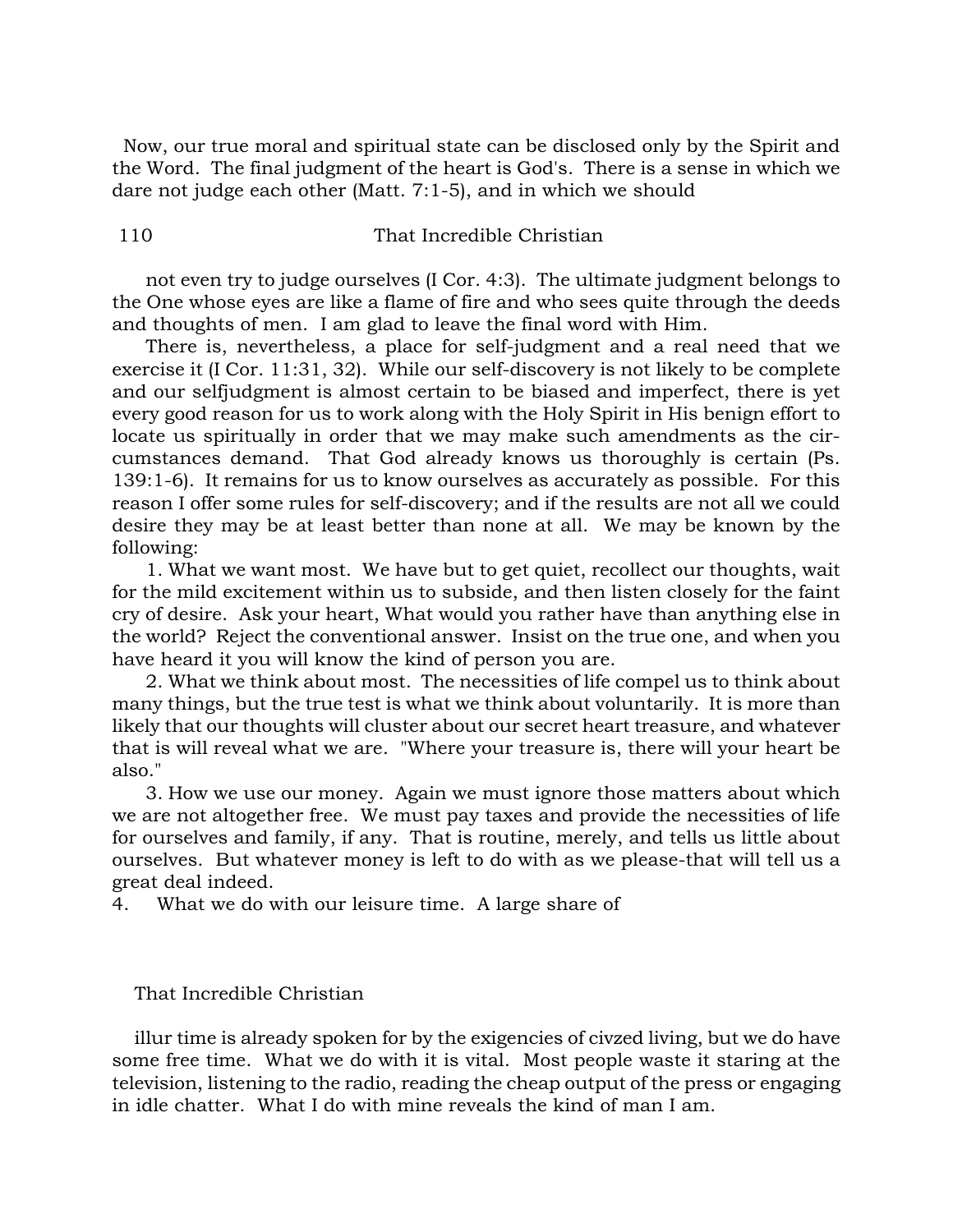5. The company we enjoy. There is a law of moral attraction that draws every man to the society most like himself. "Being let go, they went to their own company."

Where we go when we are free to go where we will is a near-infallible index of character.

6. Whom and what we admire. I have long suspected

that the great majority of evangelical Christians ' while kept somewhat in line by the pressure of group opinion,

nevertheless have a boundless, if perforce secret, admiration for the world. We can learn the true state of our minds by examining our unexpressed admirations. Israel often admired, even envied, the pagan nations around them, and so forgot the adoption and the glory and the covenants and the law and the promises and the fathers. Instead of blaming Israel let us look to ourselves.

7. What we laugh at. No one with a due regard for the wisdom of God would argue that there is anything wrong with laughter, since humor is a legitimate component of our complex nature. Lacking a sense of humor we fall that much short of healthy humanity.

But the test we are running here is not whether we laugh or not, but what we laugh at. Some things lie outside the field of pure humor. No reverent Christian, for instance, finds death funny, nor birth nor love. No Spiritfilled man can bring himself to laugh at the Holy Scriptures, or the Church which Christ purchased with His own blood, or prayer or righteousness or human grief or pain. And surely no one who has been in the presence of God could ever laugh at a story involving the Deity.

These are a few tests. The wise Christian will find others.

112

25

# Marks of the Spiritual Man

The concept of spirituality varies among different Christian groups. In some circles the highly vocal person who talks religion continually is thought to be very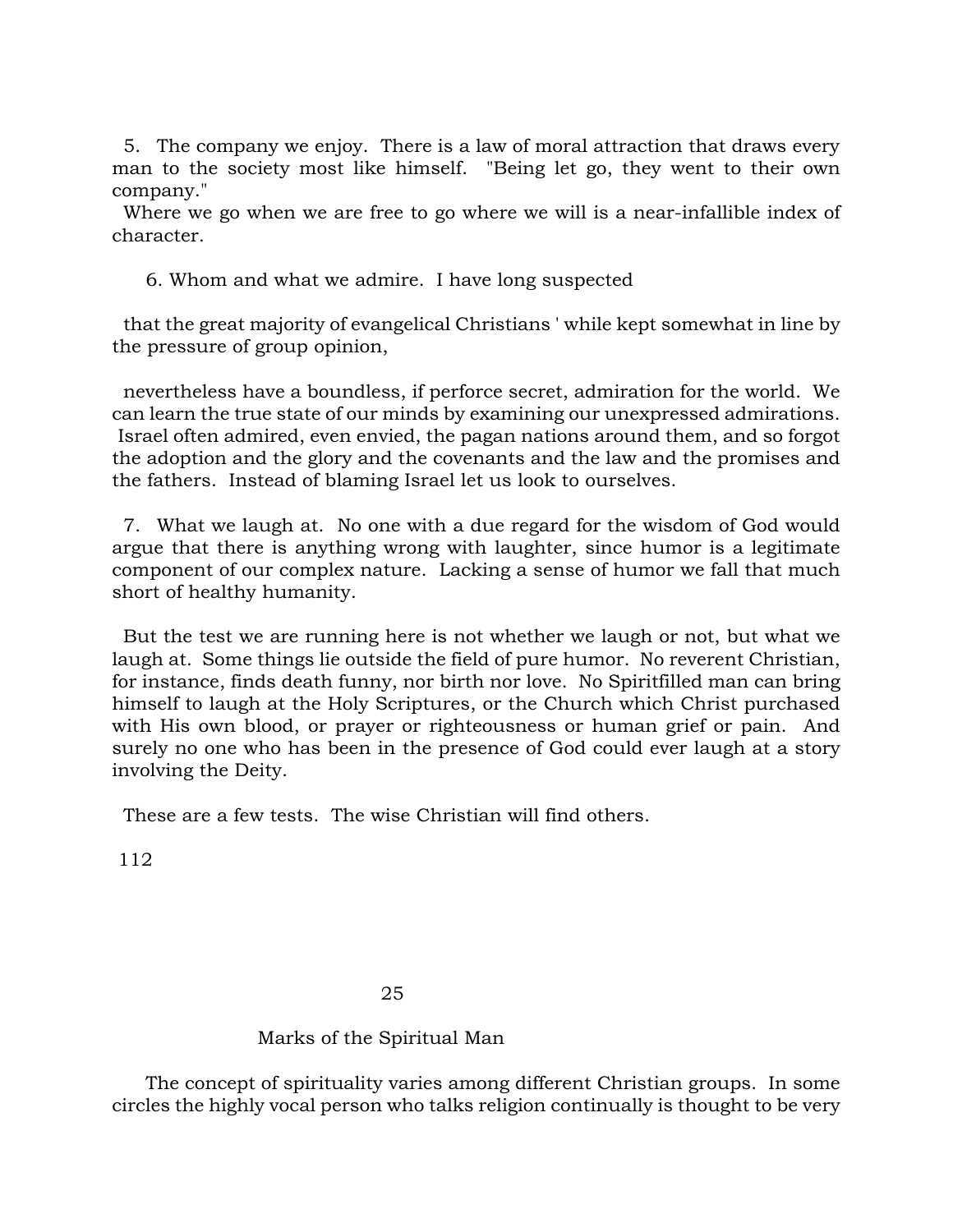spiritual; others accept noisy exuberance as a mark of spirituality, and in some churches the man who prays first, longest and loudest gets a reputation for being the most spiritual man

## in the assembly.

Now a vigorous testimony, frequent prayers and loud praise may be entirely consistent with spirituality, but it is important that we understand that they do not in themselves constitute it nor prove that it is present.

True spirituality manifests itself in certain dominant desires. These are everpresent, deep-settled wants sufficiently powerful to motivate and control the life. For convenience let me number them, though I make no effort to decide the order of their importance.

1. First is the desire to be holy rather than happy. The yearning after happiness found so widely among Christians professing a superior degree of sanctity is sufficient proof that such sanctity is not indeed present. The truly spiritual man knows that God will give abundance of joy after we have become able to receive it without injury to our souls, but he does not demand it at once. John Wesley said of the members of one of the early Methodist societies that he doubted that they had been made perfect in love because they came to church to enjoy religion instead

## That Incredible Christian 113

of to learn how they could become holy.

2. A man may be considered spiritual when he wants to see the honor of God advanced through his life even if it means that he himself must suffer temporary dishonor or loss. Such a man prays "Hallowed be Thy name," and silently adds, "at any cost to me, Lord." He lives for God's honor by a kind of spiritual reflex. Every choice involving the glory of God is for him already made before it presents itself. He does not need to debate the matter with his own heart; there is nothing to debate. The glory of God is necessary to him; he gasps for it as a suffocating man gasps for air.

3. The spiritual man wants to carry his cross. Many Christians accept adversity or tribulation with a sigh and call it their cross, forgetting that such things come alike to saint and sinner. The cross is that extra adversity that comes to us as a result of our obedience to Christ. This cross is not forced upon us; we voluntarily take it up with full knowledge of the consequences. We choose to obey Christ and by so doing choose to carry the cross.

Carrying a cross means to be attached to the Person of Christ, committed to the Lordship of Christ and obedient to the commandments of Christ. The man who is so attached, so committed, so obedient is a spiritual man.

4. Again, a Christian is spiritual when he sees everything from God's viewpoint. The ability to weigh all things in the divine scale and place the same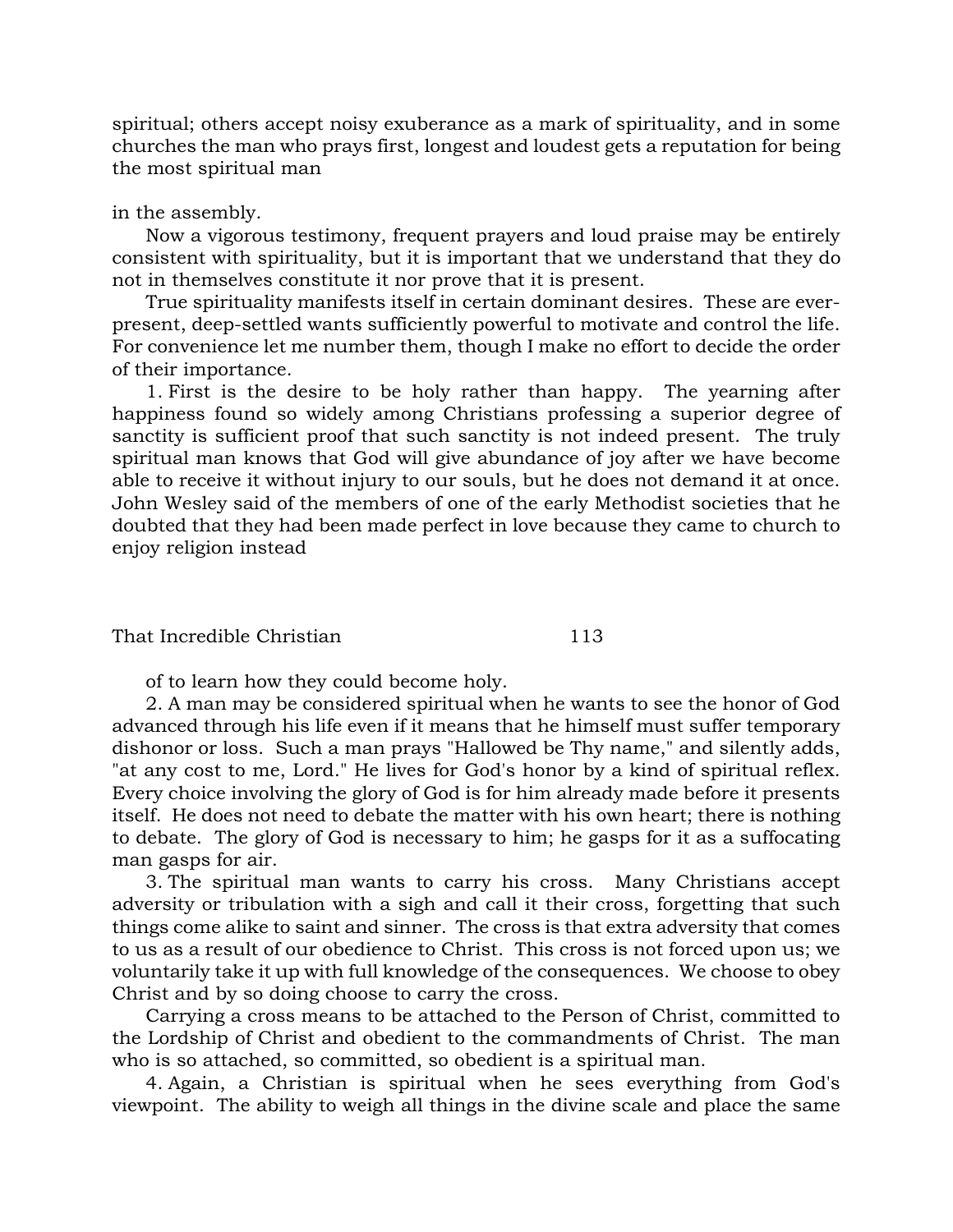value upon them as God does is the mark of a Spirit-filled life.

God looks at and through at the same time. His gaze does not rest on the surface but penetrates to the true meaning of things. The carnal Christian looks at an object or a situation, but because he does not see through it he is elated or cast down by what he sees. The spiritual man is able to look through things as God looks and think of them as God thinks. He insists on seeing all things as God sees them even if it humbles him and exposes his ignorance to the point of real pain.

# 114 That Incredible Christian

5. Another desire of the spiritual man is to die right rather than to live wrong. A sure mark of the mature man of God is his nonchalance about living. The earth-loving, body-conscious Christian looks upon death with numb terror in his heart; but as he goes on to live in the Spirit he becomes increasingly indifferent to the number of his years here below, and at the same time increasingly careful of the kind of life he lives while he is here. He will not purchase a few extra days of life at the cost of cornpromise or failure. He wants most of all to be right, and he is happy to let God decide how long he shall live. He knows that he can aff ord to die now that he is in Christ, but he knows that he cannot afford to do wrong, and this knowledge becomes a gyroscope to stabilize his thinking

and his acting.

6. The desire to see others advance at his expense is another mark of the spiritual man. He wants to see other Christians above him and is happy when they are promoted and he is overlooked. There is no envy in his heart; when his brethren are honored he is pleased because such is the will of God and that will is his earthly heaven. If God is pleased, he is pleased for that reason, and if it pleases God to exalt another above him he is content to

have it so.

7. The spiritual man habitually makes eternity-judgments instead of timejudgments. By faith he rises above the tug of earth and the flow of time and learns to think and feel as one who has already left the world and gone to join the innumerable company of angels and the general assembly and church of the Firstborn which are written in heaven. Such a man would rather be useful than famous and would rather serve than be served.

And all this must  $@e$  by the operation of the Holy Spirit within him. No man can become spiritual by himself. Only the free Spirit can make a man spiritual.

Excerpts from The Root of the Righteous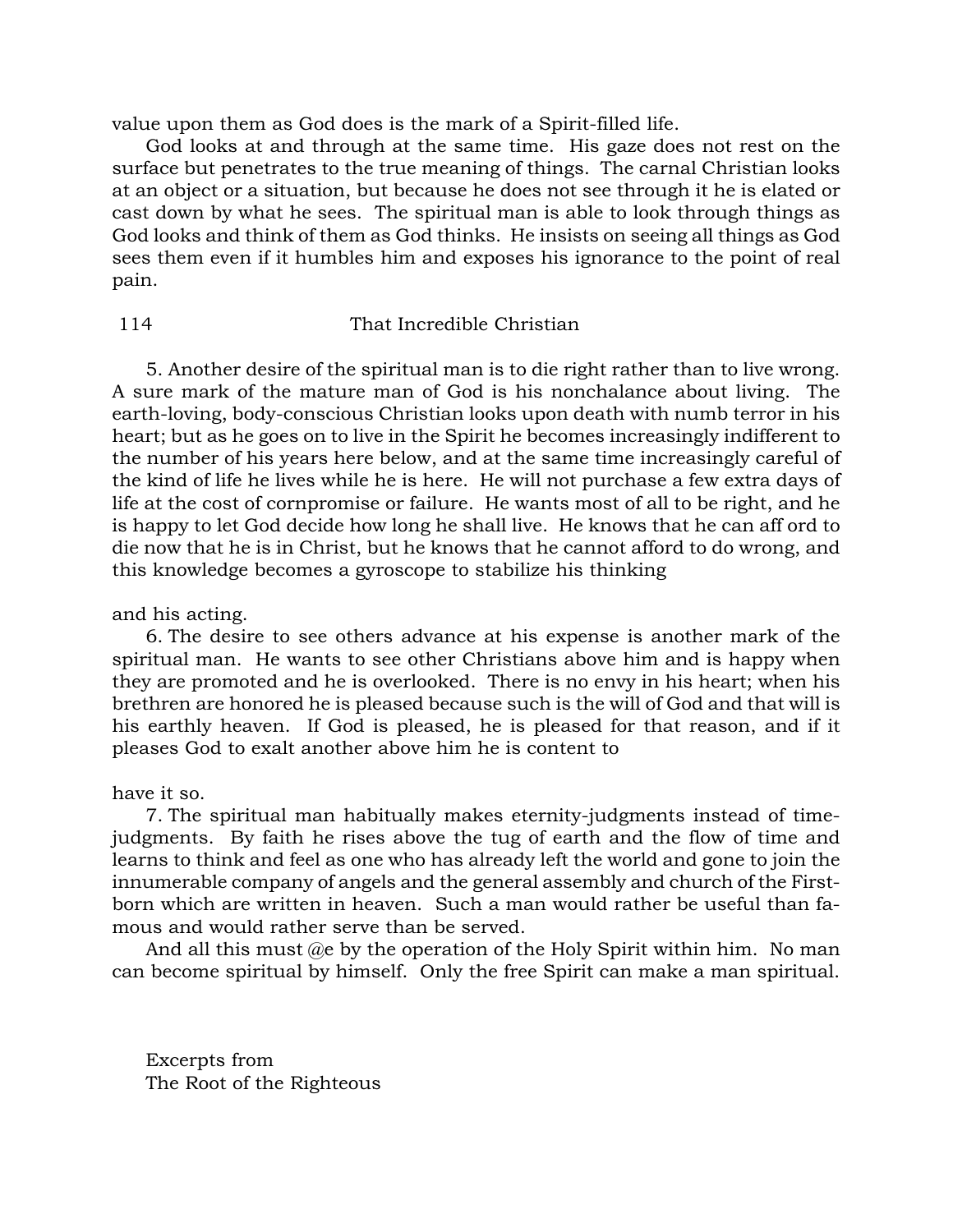The Root of the Righteous God Is Easy to Live With On Receiving Admonition The Great God Entertainment Bible Taught or Spirit Taught? The Cross Is a Radical Thing

117

#### 26

### The Root of the Righteous

One marked difference between the faith of our fathers as conceived by the fathers and the same faith as understood and lived by their children is that the fathers were concerned with the root of the matter, while their present-day descendants seem concerned only with the fruit.

This appears in our attitude toward certain great Christian souls whose names are honored among the churches, as, for instance, Augustine and Bernard in earlier times, or Luther and Wesley in times more recent. Today we write the biographies of such as these and celebrate their fruit, but the tendency is to ignore the root out of which the fruit sprang. "The root of the righteous yieldeth fruit," said the wise man in the Proverbs. Our fathers looked well to the root of the tree and were willing to wait with patience for the fruit to appear. We demand the fruit immediately even though the root may be weak and knobby or missing altogether. Impatient Christians today explain away the simple beliefs of the saints of other days and smile off their serious-minded approach to God and sacred things. They were victims of their own limited religious outlook, but great and sturdy souls withal who managed to achieve a satisfying spiritual experience and do a lot of good in the world in spite of their handicaps. So we'll imitate their fruit without accepting their theology or inconveniencing ourselves too greatly by adopting their all-or-nothing attitude toward religion.

118 The Root of the Righteous

So we say (or more likely think without saying), and every voice of wisdom, every datum of religious experience, every law of nature tells us how wrong we are. The bough that breaks off from the tree in a storm may bloom briefly and give to the unthinking passer-by the impression that it is a healthy and fruitful branch,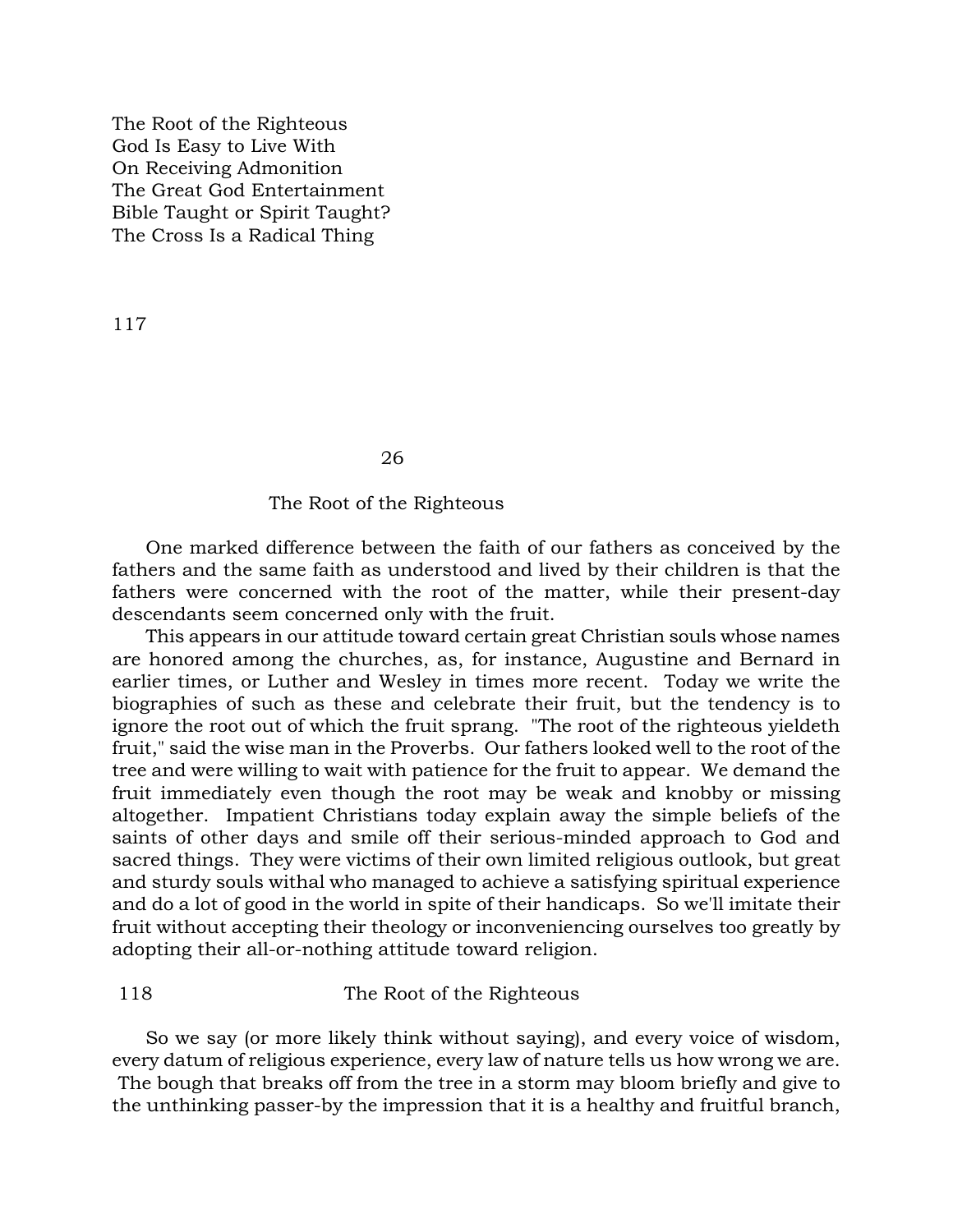but its tender blossoms will soon perish and the bough itself wither and die. There is no lasting life apart from the root.

Much that passes for Christianity today is the brief bright effort of the severed branch to bring forth its fruit in its season. But the deep laws of life are against it. Preoccupation with appearances and a corresponding neglect of the out-of-sight root of the true spiritual life are prophetic signs which go unheeded. Immediate "results" are all that matter, quick proofs of present success without a thought of next week or next year. Religious pragmatism is running wild among the orthodox. Truth is whatever works. If it gets results it is good. There is but one test for the religious leader: success. Everything is forgiven him except failure.

A tree can weather almost any storm if its root is sound, but when the fig tree which our Lord cursed "dried up from the roots" it immediately "withered away." A church that is soundly rooted cannot be destroyed, but nothing can save a church whose root is dried up. No stimulation, no advertising campaigns, no gifts of money and no beautiful edifice can bring back life to the rootless tree.

With a happy disregard for consistency of metaphor, the Apostle Paul exhorts us to look to our sources. "Rooted and grounded in love," he says in what is obviously a confusion of figure; and again he urges his readers to be 11 rooted and built up in him," which envisages the Chris-

tian both as a tree to be well rooted and as a temple to rise on a solid foundation.

The whole Bible and all the great saints of the past join to tell us the same thing. "Take nothing for granted," they

The Root of the Righteous 119

say to us. "Go back to the grass roots. Open your hearts and search the Scriptures. Bear your cross, follow your Lord and pay no heed to the passing religious vogue. The masses are always wrong. In every generation the number of the righteous is small. Be sure you are among them."

"A man shall not be established by wickedness: but the root of the righteous shall not be moved."

120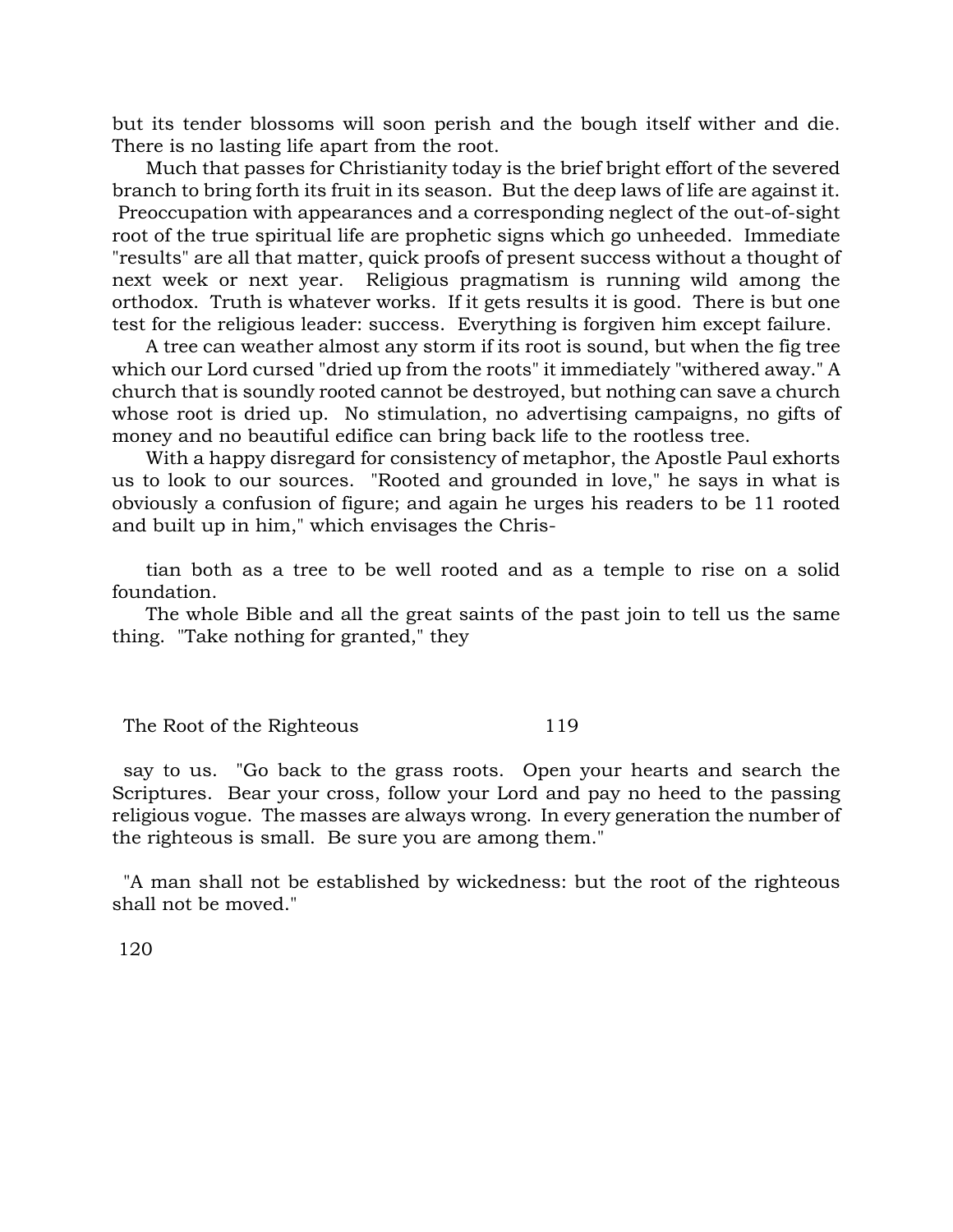#### God Is Easy to Live With

Satan's first attack upon the human race was his sly effort to destroy Eve's confidence in the kindness of God. Unfortunately for her and for us he succeeded too well. From that day, men have had a false conception of God, and it is exactly this that has cut out from under them the ground of righteousness and driven them to reckless and destructive living.

Nothing twists and deforms the soul more than a low or unworthy conception of God. Certain sects, such as the Pharisees, while they held that God was stern and austere, yet managed to maintain a fairly high level of external morality; but their righteousness was only outward. Inwardly they were "whited sepulchres," as our Lord Himself told them. Their wrong conception of God resulted in a wrong idea of worship. To a Pharisee, the service of God was a bondage which he did not love but from which he could not escape without a loss too great to bear. The God of the Pharisee was not a God easy to live with, so his religion became grim and hard and loveless. It had to be so, for our notion of God must always determine the quality of our religion.

Much Christianity since the days of Christ's flesh has also been grim and severe. And the cause has been the same an unworthy or an inadequate view of God. Instinctively we try to be like our God, and if He is conceived to be stern and exacting, so will we ourselves be.

#### The Root of the Righteous 121

From a failure properly to understand God comes a world of unhappiness among good Christians even today. The Christian life is thought to be a glum, unrelieved cross-carrying under the eye of a stern Father who expects much and excuses nothing. He is austere, peevish, highly temperamental and extremely hard to please. The kind of life which springs out of such libelous notions must of necessity be but a parody on the true life of Christ.

It is most important to our spiritual welfare that we hold in our minds always a right conception of God. If we think of Him as cold and exacting we shall find it impossible to love Him, and our lives will be ridden with servile fear. If, again, we hold Him to be kind and understanding our whole inner life will mirror that idea.

The truth is that God is the most winsome of all beings and His service one of unspeakable pleasure. He is all love, and those who trust Him need never know anything but that love. He is just, indeed, and He will not condone sin; but through the blood of the everlasting covenant He is able to act toward us exactly as if we had never sinned. Toward the trusting sons of men His mercy will always triumph over justice.

The fellowship of God is delightful beyond all telling. He communes with His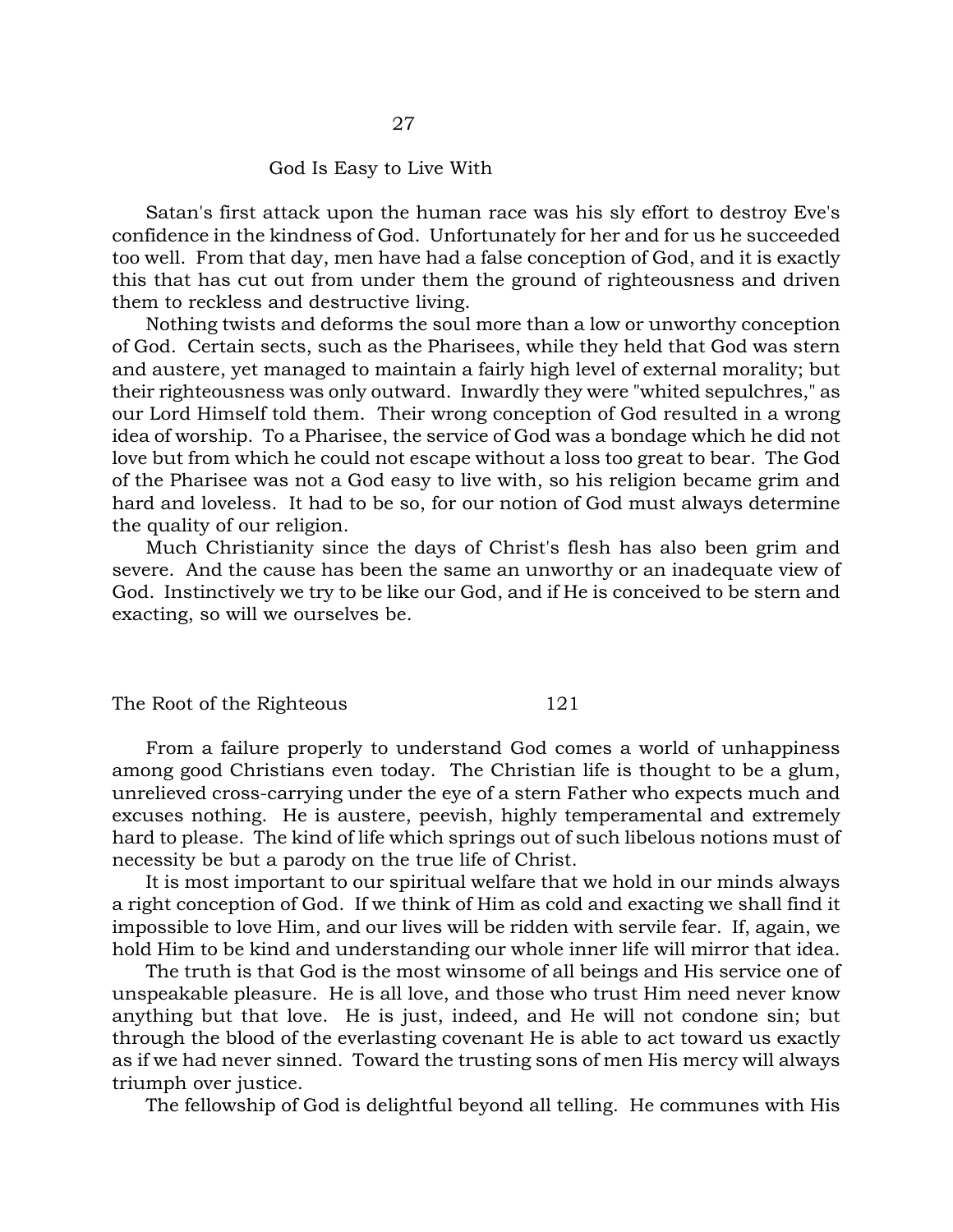redeemed ones in an easy, uninhibited fellowship that is restful and healing to the soul. He is not sensitive nor selfish nor temperamental. What He is today we shall find Him tomorrow and the next day and the next year. He is not hard to please, though He may be hard to satisfy. He expects of us only what He has Himself first supplied. He is quick to mark every simple effort to please Him, and just as quick to overlook imperfections when He knows we meant to do His will. He loves us for ourselves and values our love more than galaxies of new created worlds.

Unfortunately, many Christians cannot get free from their perverted notions of God, and these notions poison their hearts and destroy their inward freedom. These

# 122 The Root of the Righteous

friends serve God grimly, as the elder brother did, doing what is right without enthusiasm and without joy, and seem altogether unable t6 understand the buoyant, spirited celebration when the prodigal comes home. Their idea of God rules out the possibility of His being happy in His people, and they attribute the singing and shouting to sheer fanaticism. Unhappy souls, these, doomed to go heavily on their melancholy way, grimly determined to do right if the heavens fall and to be on the winning side in the day of judgment.

How good it would be if we could learn that God is easy to live with. He remembers our frame and knows that we are dust. He may sometimes chasten us, it is true, but even this He does with a smile, the proud, tender smile of a Father who is bursting with pleasure over an imperfect but promising son who is coming every day to look more and more like the One whose child he is.

Some of us are religiously jumpy and self-conscious because we know that God sees our every thought and is acquainted with all our ways. We need not be. God is the sum of all patience and the essence of kindly good will. We please Him most, not by frantically trying to make ourselves good, but by throwing ourselves into His arms with all our imperfections, and believing that He understands everything and loves us still.

123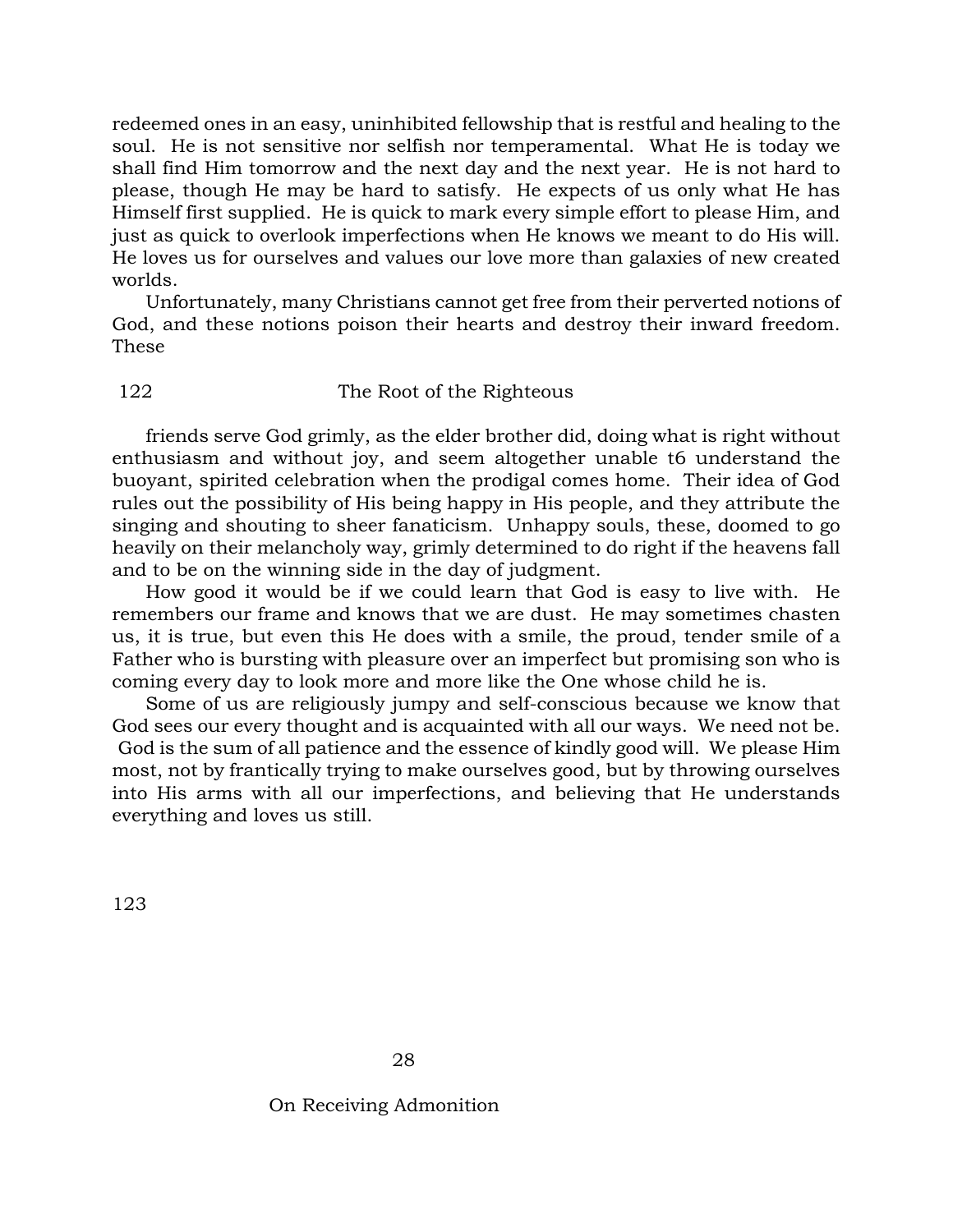An odd little passage in the Book of Ecclesiastes speaks of "an old and foolish king, who will no more be admonished."

It is not hard to understand why an old king, especially if he were a foolish one, would feel that he was beyond admonition. After he had for years given orders, he might easily build a self-confident psychology that simply could not entertain the notion that he should take advice from others. His word had long been law, and to him right had become synonymous with his will and wrong had come to mean anything that ran contrary to his wishes. Soon the idea that there was anyone wise enough or good enough to reprove him would not so much as enter his mind. He had to be a foolish king to let himself get caught in that kind of web, and an old king to give the web time to get so strong that he could not break it and to give him time to get used to it so that he was no longer aware of its existence.

Regardless of the moral process by which he arrived at his hardened state, the bell had already tolled for him. In every particular he was a lost man. His wizened old body still held together to provide a kind of movable tomb to house a soul already dead. Hope had long ago departed. God had left him to his fatal conceit. And soon he would die physically too, and he would die as a fool dieth.

A state of heart that rejected admonition was character-

# 124 The Root of the Righteous

istic of Israel at various periods in her history, and these periods were invariably followed by judgment. When Christ came to the fews He found them chuck full of that arrogant self-confidence that would not accept reproof. "We be Abraham's seed," they said coldly when He talked to them about their sins and their need of salvation. The common people heard Him and repented, but the Jewish priests had ruled the roost too long to be willing to surrender their privileged position. Like the old king, they had gotten accustomed to being right all the time. To reprove them was to insult them. They were beyond reproof.

Churches and Christian organizations have shown a tendency to fall into the same error that destroyed Israel: inability to receive admonition. After a time of growth and successful labor comes the deadly psychology of selfcongratulation. Success itself becomes the cause of later failure. The leaders come to accept themselves as the very chosen of God. They are special objects of the divine favor; their success is proof enough that this is so. They must therefore be right, and anyone who tries to call them to account is instantly written off as an unauthorized meddler who should be ashamed to dare to reprove his betters.

If anyone imagines that we are merely playing with words let him approach at random any religious leader and call attention to the weaknesses and sins in his organization. Such a one will be sure to get the quick brush off, and if he dares to persist he will be confronted with reports and statistics to prove that he is dead wrong and completely out of order. "We be the seed of Abraham" will be the burden of the defense. And who would dare find fault with Abraham's seed?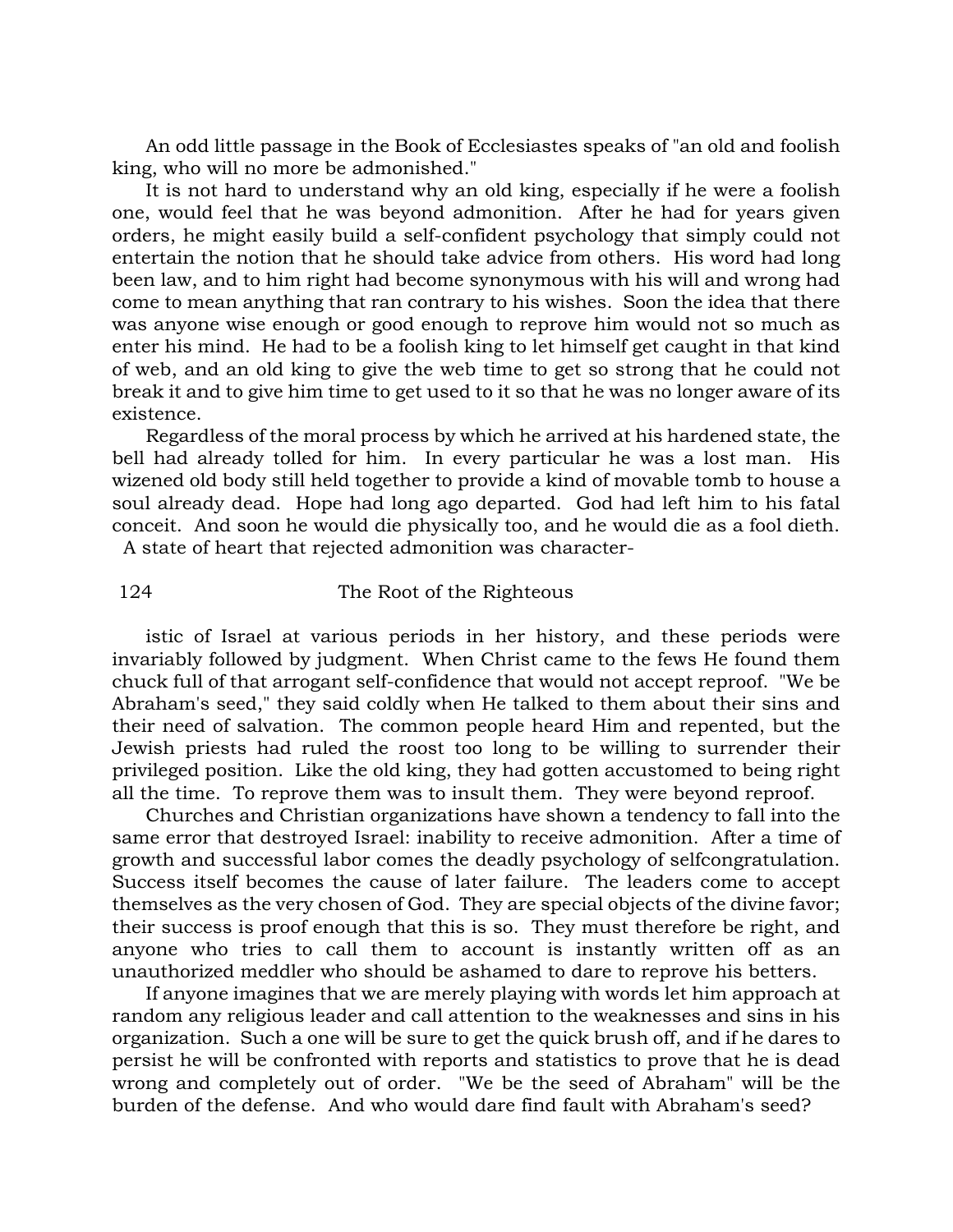Those who have already entered the state where they can no longer receive admonition are not likely to profit by this warning. After a man has gone over the precipice there is not much we can do for him; but we can place markers along the way to prevent the next traveler from going over. Here are a few:

The Root of the Righteous 125

1. Don't defend your church or your organization against criticism. If the criticism is false it can do no harm. If it is true you need to hear it and do something about it.

2. Be concerned not with what you have accomplished but over what you might have accomplished if you had followed the Lord completely. It is better to say (and feel), "We are unprofitable servants: we have done that which was our duty to do."

3. When reproved, pay no attention to the source. Do not ask whether it is a friend or an enemy that reproves you. An enemy is often of greater value to you than a friend because he is not influenced by sympathy.

4. Keep your heart open to the correction of the Lord and be ready to receive His chastisement regardless of who holds the whip. The great saints all learned to take a licking gracefully-and that may be one reason why they were great saints.

126

#### 29

# The Great God Entertainment

A German philosopher many years ago said something to the effect that the more a man has in his own heart the less he will require from the outside; excessive need for support from without is proof of the bankruptcy of the inner man.

If this is true (and I believe it is), then the present inordinate attachment to every form of entertainment is evidence that the inner life of modern man is in serious decline. The average man has no central core of moral assurance, no spring within his own breast, no inner strength to place him above the need for repeated psychological shots to give him the courage to go on living. He has become a parasite on the world, drawing his life from his environment, unable to live a day apart from the stimulation which society affords him.

Schleiermacher held that the feeling of dependence lies at the root of all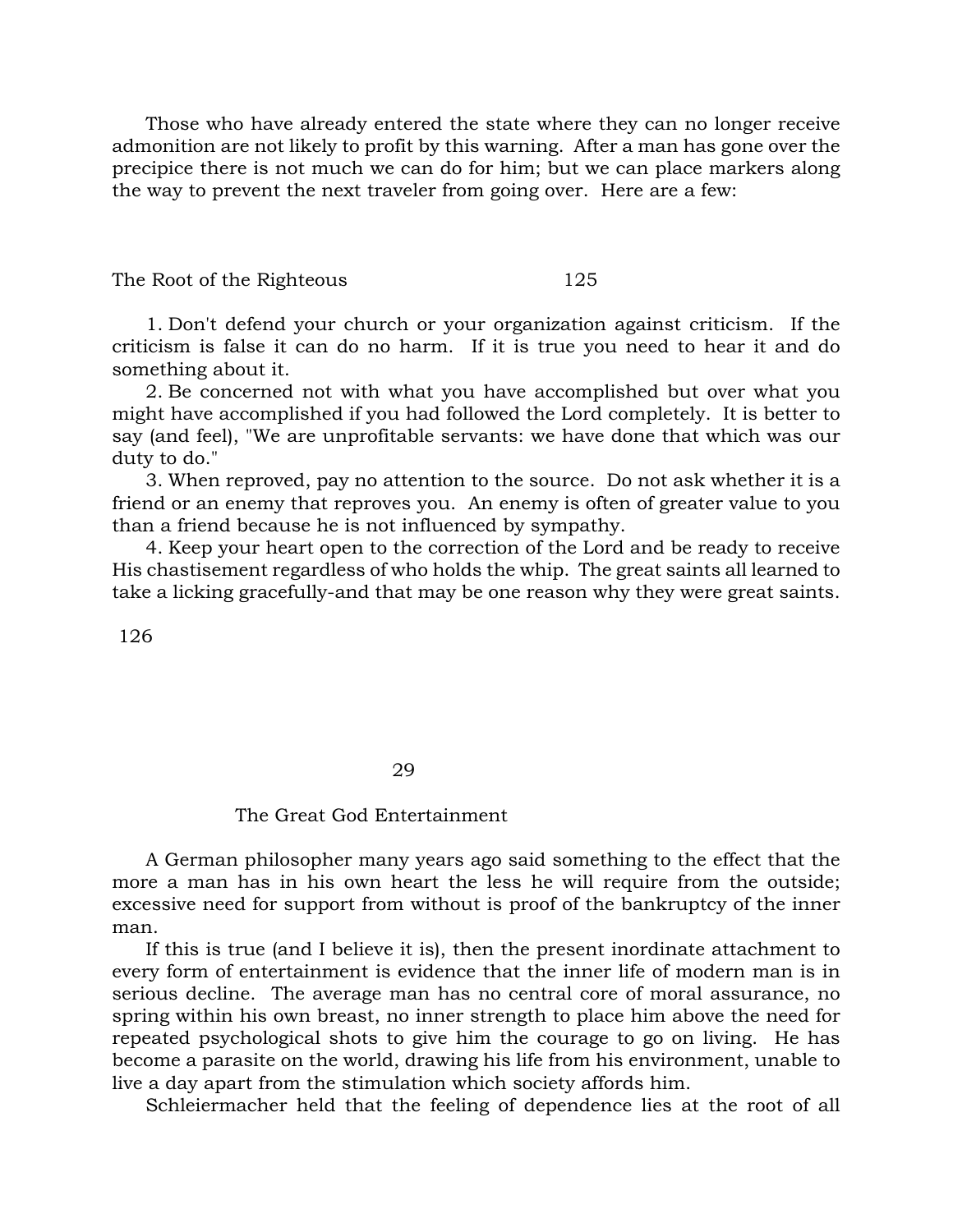religious worship, and that however high the spiritual life might rise it must always begin with a deep sense of a great need which only God could satisfy. If this sense of need and a feeling of dependence are at the root of natural religion it is not hard to see why the great god Entertainment is so ardently worshiped by so many. For there are millions who cannot live without amusement; life without some form of entertainment for them is simply intolerable; they look forward to the blessed relief afforded by professional entertainers and

The Root of the Righteous 127

other forms of psychological narcotics as a dope addict looks to his daily shot of heroin. Without them they could not summon courage to face existence.

No one with common human feeling will object to the simple pleasures of life, nor to such harmless forms of entertainment as may help to relax the nerves and refresh the mind exhausted by toil. Such things if used with discretion may be a blessing along the way. That is one thing. The all-out devotion to entertainment as a major activity for which and by which men live is definitely something else again. ,

The abuse of a harmless thing is the essence of sin. The growth of the amusement phase of human life to such fantastic proportions is a portent, a threat to the souls of modern men. It has been built into a multimillion dollar racket with greater power over human minds and human character than any other educational influence on earth. And the ominous thing is that its power is almost exclusively evil, rotting the inner life, crowding out the long eternal thoughts which would fill the souls of men if they were but worthy to entertain them. And the whole thing has grown into a veritable religion which holds its devotees with a strange fascination, and a religion, incidentally, against which it is now dangerous to speak.

For centuries the Church stood solidly against every form of worldly entertainment, recognizing it for what it was-a device for wasting time, a refuge from the disturbing voice of conscience, a scheme to divert attention from moral accountability. For this she got herself abused roundly by the sons of this world. But of late she has become tired of the abuse and has given over the struggle. She appears to have decided that if she cannot conquer the great god Entertainment she may as well join forces with him and make what use she can of his powers. So today we have the astonishing spectacle of millions of dollars being poured into the unholy job of providing earthly entertainment for the so-called sons of heaven. Religious

# 128 The Root of the Righteous

entertainment is in many places rapidly crowding out the serious things of God. Many churches these days have become little more than poor theatres where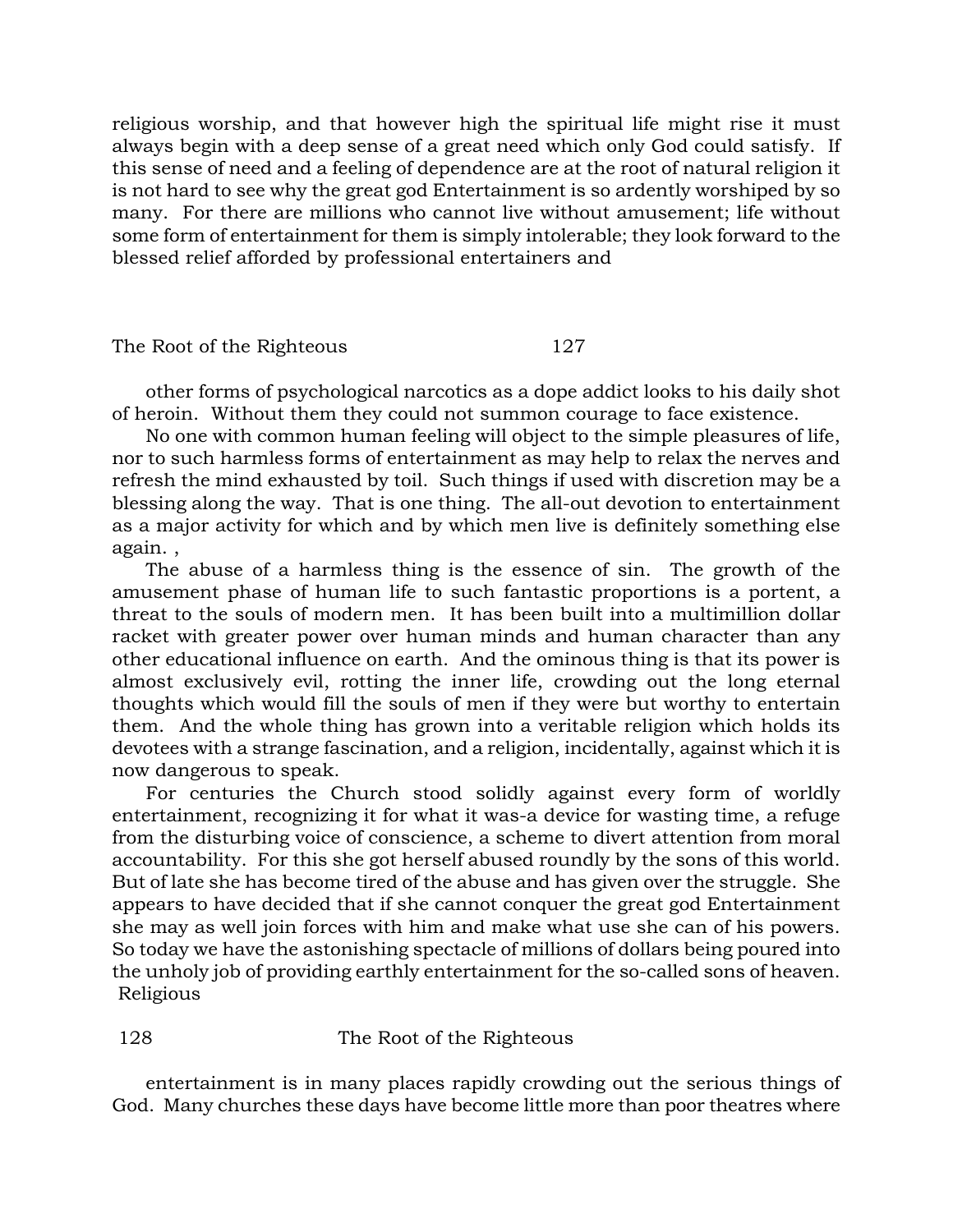fifth-rate "producers" peddle their shoddy wares with the full approval of evangelical leaders who can even quote a holy text in defense of their delinquency. And hardly a man dares raise his voice against it.

The great god Entertainment amuses his devotees mainly by telling them stories. The love of stories, which is a characteristic of childhood, has taken fast hold of the minds of the retarded saints of our day, so much so that not a few persons manage to make a comfortable living by spinning yarns and serving them up in various disguises to church people. What is natural and beautiful in a child may be shocking when it persists into adulthood, and more so when it appears in the sanctuary and seeks to pass for true religion.

Is it not a strange thing and a wonder that, with the shadow of atomic destruction hanging over the world and with the coming of Christ drawing near, the professed followers of the Lord should be giving themselves up to religious amusements? That in an hour when mature saints are so desperately needed vast numbers of believers should revert to spiritual childhood and clamor for religious toys?

"Remember, 0 Lord, what is come upon us: consider, and behold our reproach. . . . The crown is fallen from our head: woe unto us, that we have sinned! For this our heart is faint; for these things our eyes are dim." Amen. Amen.

129

# 30

# Bible Taught or Spirit Taught

It may shock some readers to suggest that there is a difference between being Bible taught and being Spirit taught. Nevertheless it is so.

It is altogether possible to be instructed in the rudiments of the faith and still have no real understanding of the whole thing. And it is possible to go on to become expert in Bible doctrine and not have spiritual illumination, with the result that a veil remains over the mind, preventing it from apprehending the truth in its spiritual essence.

Most of us are acquainted with churches that teach the Bible to their children from their tenderest years, give them long instruction in the catechism, drill them further in pastor's classes, and still never produce in them a living Christianity nor a virile godliness. Their members show no evidence of having passed from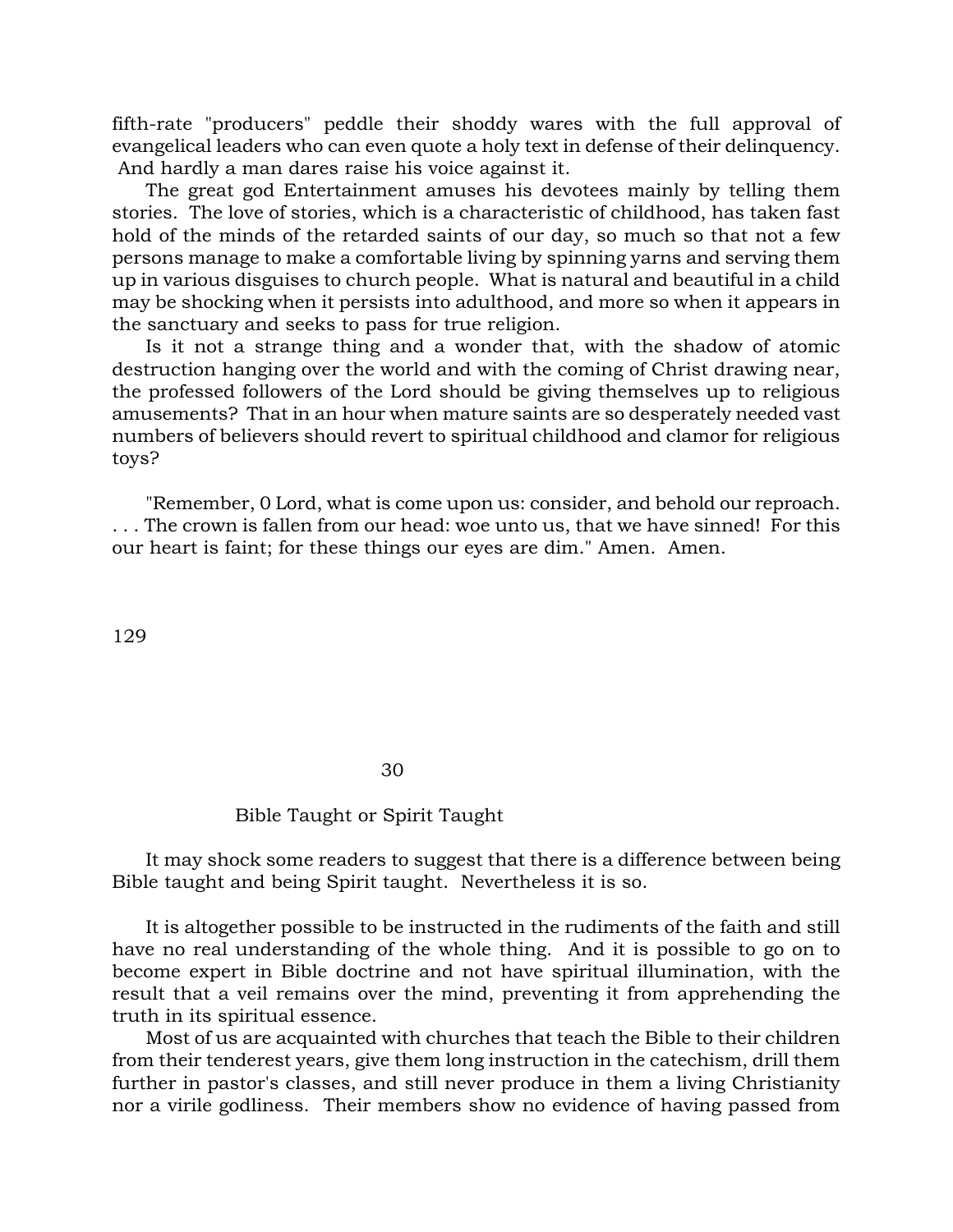death unto life. None of the earmarks of salvation so plainly indicated in the Scriptures are found among them. Their religious lives are correct and reasonably moral, but wholly mechanical and altogether lacking in radiance. They wear their faith as persons in mourning once wore black arm bands to show their love and respect for the departed.

Such persons cannot be dismissed as hypocrites. Many of them are pathetically serious about it all. They are simply blind. From lack of the vital Spirit they are forced to get along with the outward shell of faith, while all the time their deep hearts are starving for spiritual reality and

130 The Root of the Righteous

they do not know what is wrong with them.

This difference between the religion of creed and the religion of the Spirit is well set forth by the saintly Thomas in a tender little prayer to his Lord: "The children of Israel in time past said unto Moses, 'Speak thou with us, and we will hear: but let not God speak with us, lest we die.' Not so, Lord, not so, I beseech Thee; but rather with the prophet Samuel, I humbly and earnestly entreat, 'Speak, Lord; for thy servant heareth.' Let not Moses speak unto me, nor any of the prophets, but rather do Thou speak, 0 Lord God, the inspirer, enlightener of all the prophets; for Thou alone without them canst perfectly instruct me, but they without Thee can profit nothing. They indeed may utter words, but they cannot give the Spirit. Most beautifully do they speak, but if Thou be silent, they inflame not the heart. They teach the letter, but Thou openest the sense; they bring forth mysteries, but Thou unlockest the meaning of sealed things. . . . They work only outwardly, but Thou instructest and enlightenest the heart. . . . They cry aloud with words, but Thou impartest understanding to the hearing."

It would be hard to wrap it up better than that. The same thing has been said variously by others; however, the most familiar saying probably is, "The Scriptures, to be understood, must be read with the same Spirit that originally inspired them." No one denies this, but even such a statement will go over the heads of those who hear it unless the Holy Spirit inflames the heart.

The charge often made against us by Liberals, that we are "bibliolaters," is probably not true in the same sense as meant by our detractors; but candor and self-analysis will force us to admit that there is often too much truth in their charge. Among religious persons of unquestioned orthodoxy there is sometimes found a dull dependence upon the letter of the text without the faintest understanding of its spirit. That truth is in its essence spiritual must consantly be kept before our minds if we would know the

The Root of the Righteous 131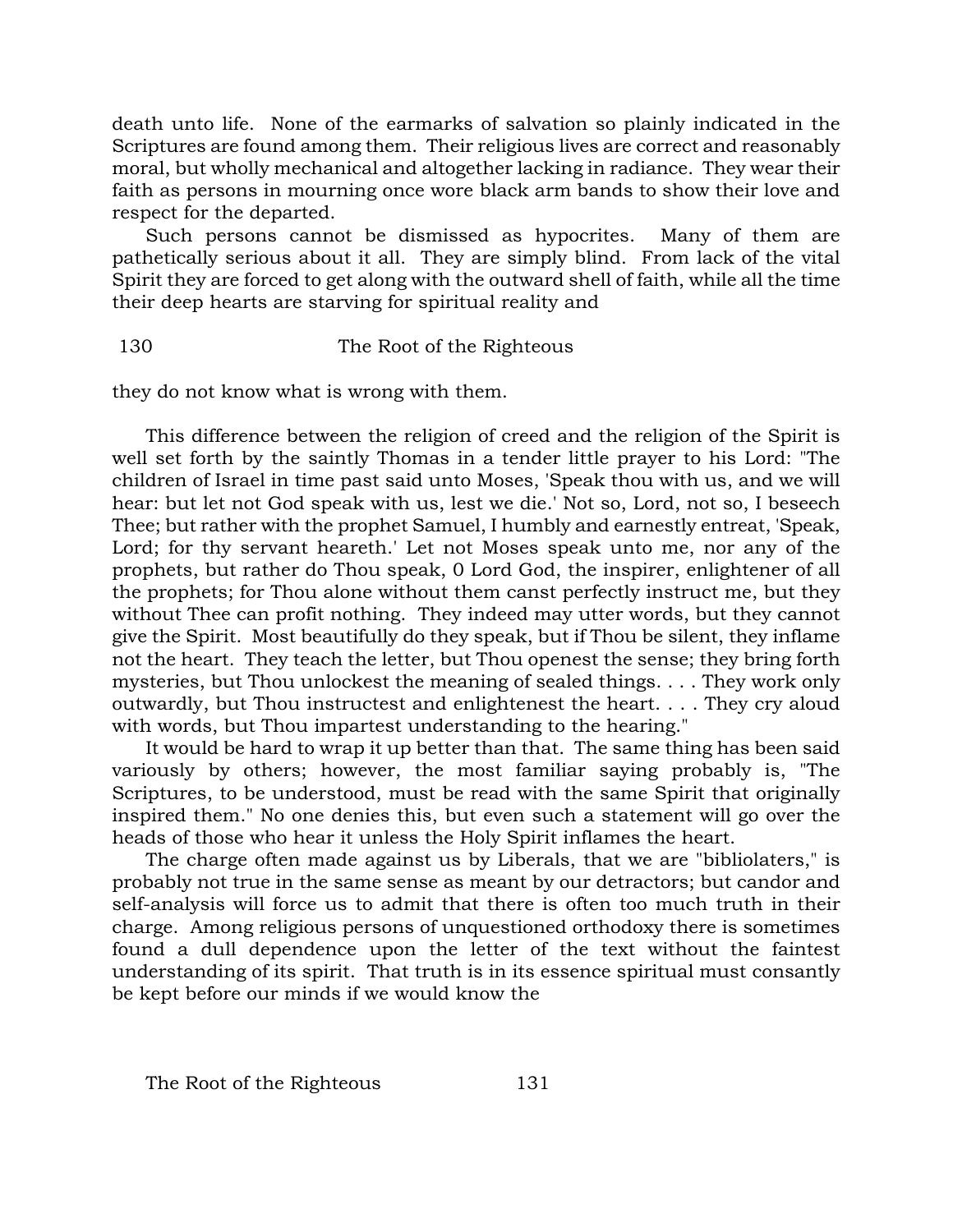truth indeed. Jesus Christ is Himself the Truth, and He cannot be confined to mere words even though, as we

ardently believe, He has Himself inspired the words. That which is spiritual cannot be shut in by ink or fenced in by type and paper. The best a book can do is to give us the letter of truth. If we ever receive more than this, it must be by the Holy Spirit who gives it.

The great need of the hour among persons spiritually hungry is twofold: First, to know the Scriptures, apart from which no saving truth will be vouchsafed by our Lord; the second, to be enlightened by the Spirit, apart from whom the Scriptures will not be understood.

132

31

### The Cross Is a Radical Thing

The cross of Christ is the most revolutionary thing ever to appear among men.

The cross of old Roman times knew no compromise; it never made concessions. It won all its arguments by killing its opponent and silencing him for good. It spared not Christ, but slew Him the same as the rest. He was alive when they hung Him on that cross and completely dead when they took Him down six hours later. That was the cross the first time it appeared in Christian history.

After Christ was risen from the dead the apostles went out to preach His message, and what they preached was the cross. And wherever they went into the wide world they carried the cross, and the same revolutionary power went with them. The radical message of the cross transformed Saul of Tarsus and changed him from a persecutor of Christians to a tender believer and an apostle of the faith. Its power changed bad men into good ones. It shook off the long bondage of paganism and altered completely the whole moral and mental outlook of the Western world. All this it did and continued to do as long as it was permitted to remain what it had been originally, a cross. Its power departed when it was changed from a thing of death to a thing of beauty. When men made of it a symbol, hung it around their necks as an ornament or made its outline before their faces as a magic sign to ward off evil, then it became at best a weak emblem, at worst a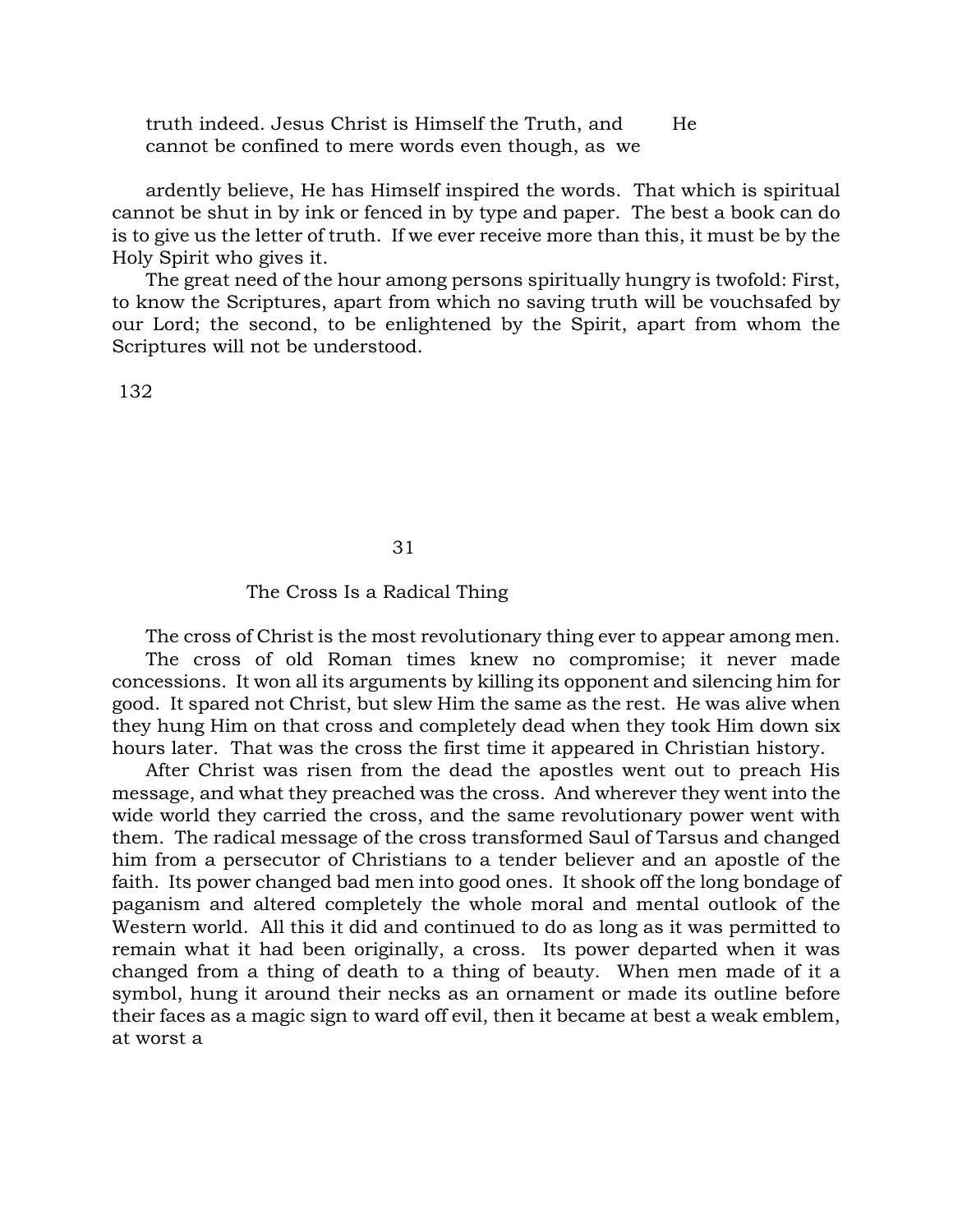positive fetish. As such it is revered today by millions who know absolutely nothing about its power.

The cross effects its ends by destroying one established pattern, the victim's, and creating another pattern, its own. Thus it always has its way. It wins by defeating its opponent and imposing its will upon him. It always dominates. It never compromises, never dickers nor confers, never surrenders a point for the sake of peace. It cares not for peace; it cares only to end its opposition as fast as possible.

With perfect knowledge of all this Christ said, "If any man will come after me, let him deny himself, and take up his cross, and follow me." So the cross not only brings Christ's life to an end, it ends also the first life, the old life, of every one of His true followers. It destroys the old pattern, the Adam pattern, in the believer's life, and brings it to an end. Then the God who raised Christ from the dead raises the believer and a new life begins.

This, and nothing less, is true Christianity, though we cannot but recognize the sharp divergence of this conception from that held by the rank and file of evangelicals today. But we dare not qualify our position. The cross stands high above the opinions of men and to that cross all opinions must come at last for judgment. A shallow and worldly leadership would modify the cross to please the entertainment-mad saintlings who will have their fun even within the very sanctuary; but to do so is to court spiritual disaster and risk the anger of the Lamb turned Lion.

We must do something about the cross, and one of two things only we can doflee it or die upon it. And if we should be so foolhardy as to flee we shall by that act put away the faith of our fathers and make of Christianity something other than it is. Then we shall have left only the empty language of salvation; the power will depart with our departure from the true cross.

If we are wise we will do what Jesus did: endure the

134 The Root of the Righteous

cross and despise its 'Shame for the joy that is set before us. To do this is to submit the whole pattern of our lives to be destroyed and built again in the power of an endless life. And we shall find that it is more than poetry, more than sweet hymnody and elevated feeling. The cross will cut into our lives where it hurts worst, sparing neither us nor our carefully cultivated reputations. It will defeat us and bring our selfish lives to an end. Only then can we rise in fulness of life to establish a pattern of living wholly new and free and full of good works.

The changed attitude toward the cross that we see in modern orthodoxy proves not that God has changed, nor that Christ has eased up on His demand that we carry the cross; it means rather that current Christianity has moved away from the standards of the New Testament. So far have we moved indeed that it may take nothing short of a new reformation to restore the cross to its right place in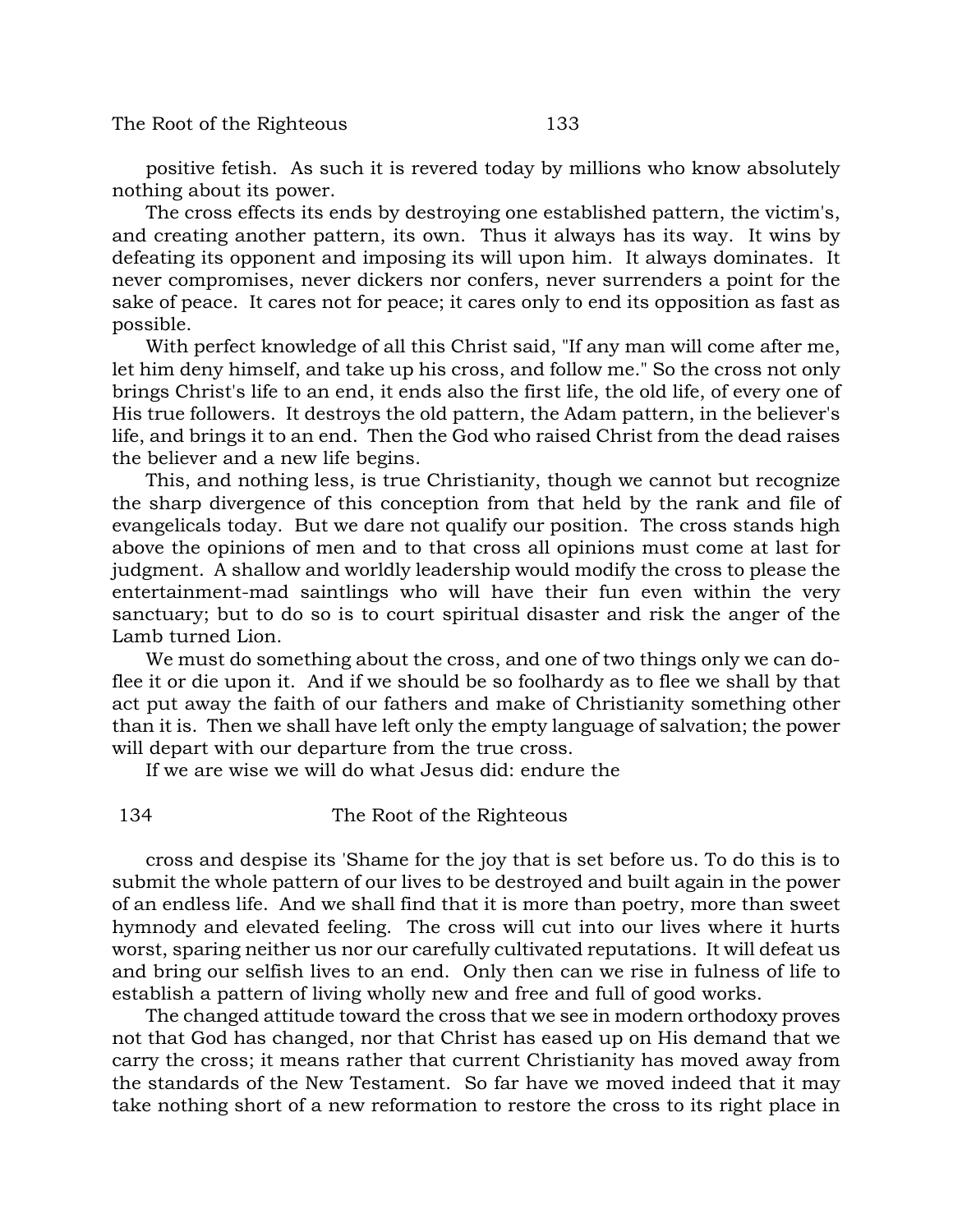the theology and life of the Church.

# Excerpts from Of Cod and Men

The Re port of the Watcher Exposition Must Have Application Beware the File-Card Mentality The Use and Abuse of Humor Let's Cultivate Simplicity and Solitude The Bible World Is the Real World Praise in Three Dimensions

| $\rm I$ |                                                     |
|---------|-----------------------------------------------------|
| $\rm i$ |                                                     |
|         |                                                     |
|         | $\begin{array}{c} \text{I} \\ \text{I} \end{array}$ |
|         |                                                     |
| $\,$ i  |                                                     |
|         | $\frac{\mathrm{i}}{\mathrm{I}}$                     |
|         |                                                     |
|         |                                                     |
|         |                                                     |
|         |                                                     |
|         |                                                     |
| $\rm I$ |                                                     |
|         |                                                     |
| 137     |                                                     |
|         |                                                     |
|         |                                                     |

32

The Report of the Watcher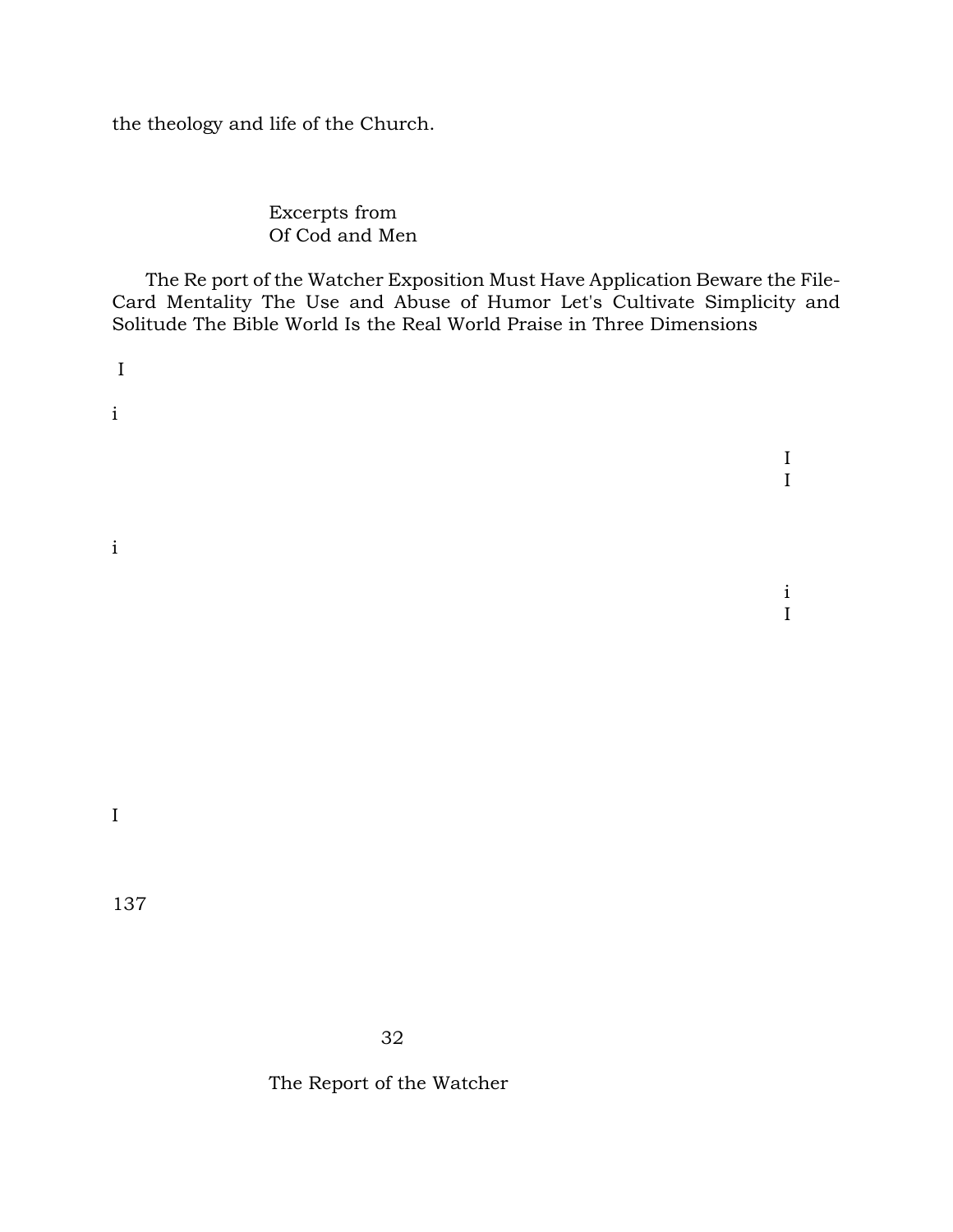Were some watcher or holy one from the bright world above to come among us for a time with the power to diagnose the spiritual ills of church people there is one entry which I am quite sure would appear on the vast majority of his reports: Definite evidence of chronic spiritual lassitude; level of moral enthusiasm extremely low.

What makes this condition especially significant is that Americans are not naturally an unenthusiastic people. Indeed they have a world-wide reputation for being just the opposite. Visitors to our shores from other countries never cease to marvel at the vigor and energy with which we attack our problems. We live at a fever pitch, and whether we are erecting buildings, laying highways, promoting athletic events, celebrating special days or welcoming returning heroes we always do it with an exaggerated flourish. Our building will be taller, our highway broader, our athletic contest more colorful, our celebration more elaborate and more expensive than would be true anywhere else on earth. We walk faster, drive faster, earn more, spend more and run a higher blood pressure than any other people in the world.

In only one field of human interest are we slow and apathetic: that is the field of personal religion. There for some strange reason our enthusiasm lags. Church people habitually approach the matter of their personal relation to God in a dull, half-hearted way which is altogether out

#### 138 Of God and Men

of keeping with their general temperament and wholly inconsistent with the importance of the subject.

It is true that there is a lot of religious activity among us. Interchurch basketball tournaments, religious splash parties followed by devotions, weekend camping trips with a Bible quiz around the fire, Sunday school picnics, building fund drives and ministerial breakfasts are with us in unbelievable numbers, and they are carried on with typical American gusto. It is when we enter the sacred precincts of the heart's personal religion that we suddenly lose all enthusiasm.

So we find this strange and contradictory situation: a world of noisy, headlong religious activity carried on without moral energy or spiritual fervor. In a year's travel among the churches one scarcely finds a believer whose blood count is normal and whose temperature is up to standard. The flush and excitement of the soul in love must be sought in the New Testament or in the biographies of the saints; we look-for them in vain among the professed followers of Christ in our day.

Now if there is any reality within the whole sphere of human experience that is by its very nature worthy to challenge the mind, charm the heart and bring the total life to a burning focus, it is the reality that revolves around the Person of Christ. If He is who and what the Christian message declares Him to be, then the thought of Him should be the most exciting, the most stimulating, to enter the human mind. It is not hard to understand how Paul could join wine and the Spirit in one verse: "Be not drunk with wine, wherein is excess; but be filled with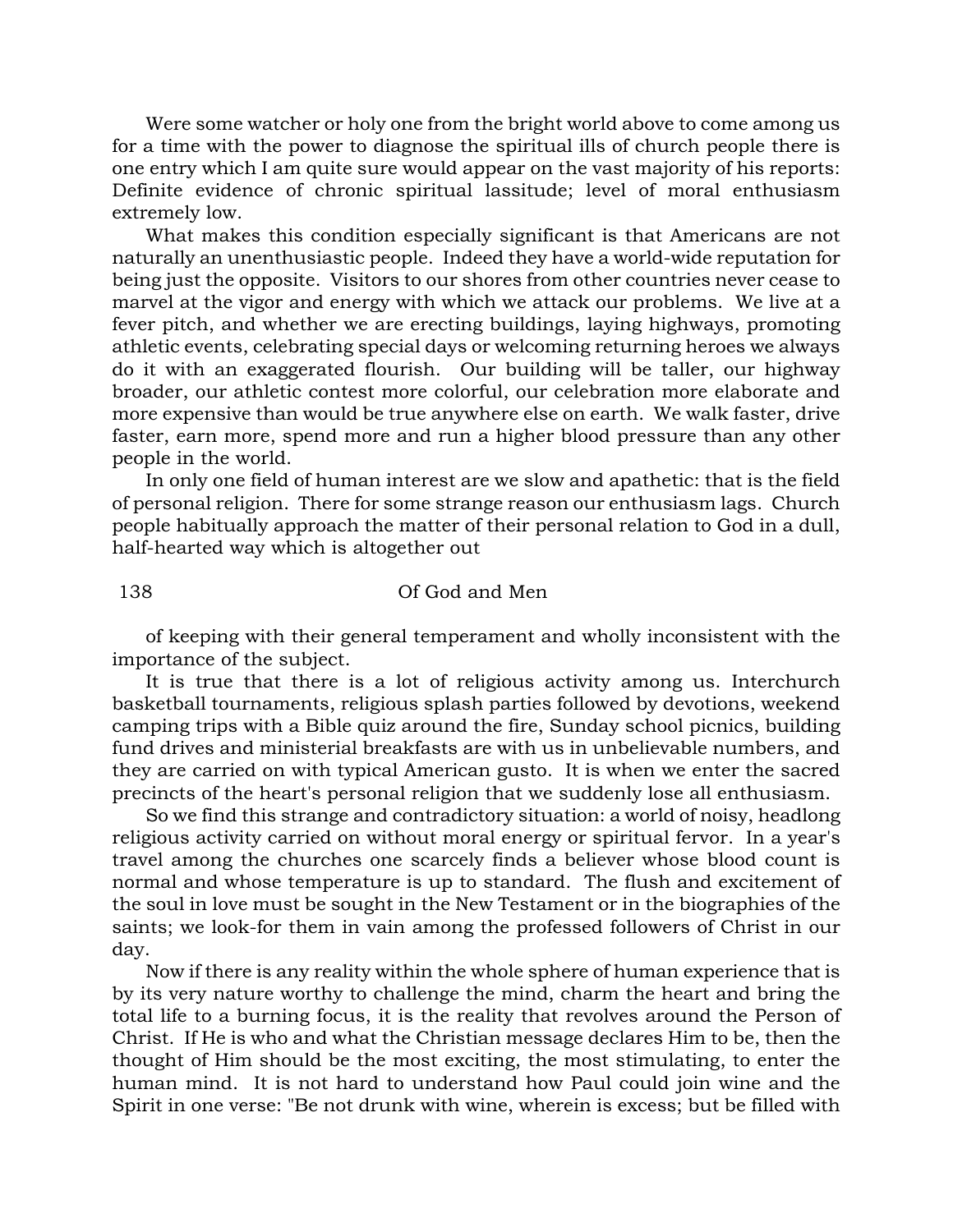the Spirit" (Eph. 5:18). When the Spirit presents Christ to our inner vision it has an exhilarating effect on the soul, much as wine has on the body. The Spirit-filled man may literally dwell in a state of spiritual fervor amounting to a mild and pure inebriation.

God dwells in a state of perpetual enthusiasm. He is delighted with all that is good and lovingly concerned about

#### Of God and Men 139

all that is wrong. He pursues His labors always in a fullness of holy zeal. No wonder the Spirit came at Pentecost as the sound of a rushing mighty wind and sat in tongues of fire on every forehead. In so doing He was acting as one of the Persons of the blessed Godhead.

Whatever else happened at Pentecost, one thing that cannot be missed by the most casual observer was the sudden upsurging of moral enthusiasm. Those first disciples burned with a steady, inward fire. They were enthusiastic to the point of complete abandon.

Dante,,on his imaginary journey through hell, came upon a group of lost souls who sighed and moaned continually as they whirled about aimlessly in the dusky air. Virgil, his guide, explained that these were the "wretched people," the "nearly soulless," who while they lived on earth had not moral energy enough to be either good or evil. They had earned neither praise nor blame. And with them and sharing in their punishment were those angels who would take sides neither with God nor Satan. The doom of all of the weak and irresolute crew was to be suspended forever between a hell that despised them and a heaven that would not receive their defiled presence. Not even their names were to be mentioned again in heaven or earth or hell. "Look," said the guide, "and pass on."

Was Dante saying in his own way what our Lord had said1ong before to the church of Laodicea: "I would thou wert cold or hot. So then because thou art lukewarm, and neither cold nor hot, I will spue thee out of my mouth"?

The low level of moral enthusiasm among us may have a significance far deeper than we are willing to believe.

140

Exposition Must Have Application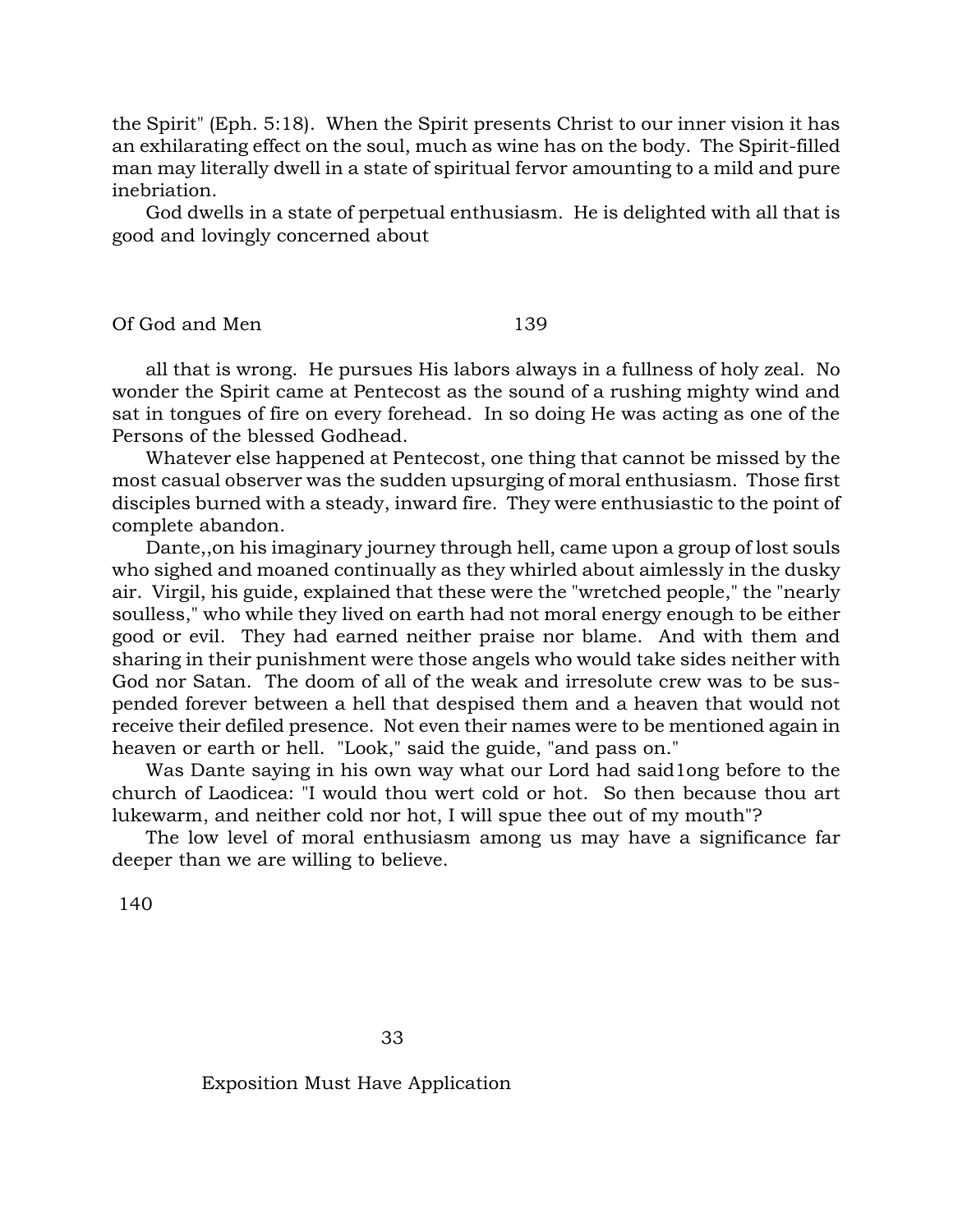Charles G. Finney believed that Bible teaching without moral application could be worse than no teaching at all and could result in positive injury to the hearers. I used to feel that this might be an extreme position, but after years of observation I have come around to it, or to a view almost identical with it.

There is scarcely anything so dull and meaningless as Bible doctrine taught for its own sake. Truth divorced from life is not truth in its Biblical sense, but something else and something less. Theology is a set of facts concerning God, man and the world. These facts may be and often are set forth as values in themselves; and there lies the snare both for the teacher and for the hearer.

The Bible is among other things a book of revealed truth. That is, certain facts are revealed that could not be discovered by the most brilliant mind. These facts are of such a nature as to be past finding out. They were hidden behind a veil, and until certain men who spoke as they were moved by the Holy Ghost took away that veil no mortal man could know them. This lifting of the veil of unknowing from undiscoverable things we call divine revelation.

The Bible, however, is more than a volume of hitherto unknown facts about God, man and the universe. It is a book of exhortation based upon those facts. By far the greater portion of the book is devoted to an urgent effort

Of God and Men 141

to persuade people to alter their ways and bring their lives into harmony with the will of God as set forth in its pages.

No man is better for knowing that God in the beginning created the heaven and the earth. The devil knows that, and so did Ahab and Judas Iscariot. No man is better for knowing that God so loved the world of men that He gave His only begotten Son to die for their redemption. In hell there are millions who know that. Theological truth is useless until it is obeyed. The purpose behind all doctrine is to secure moral' action.

What is generally overlooked is that truth as set forth in the Christian Scriptures is a moral thing; it is not addressed to the intellect only, but to the will also. It addresses itself to the total man, and its obligations cannot be discharged by grasping it mentally. Truth engages the citadel of the human heart and is not satisfied until it has conquered everything there. The will must come forth and surrender its sword. It must stand at attention to receive orders, and those orders it must joyfully obey. Short of this any knowledge of Christian truth is inadequate and unavailing.

Bible exposition without moral application raises no opposition. It is only when the hearer is made to understand that truth is in conflict with his heart that resistance sets in. As long as people can hear orthodox truth divorced from life they will attend and support churches and institutions without objection. The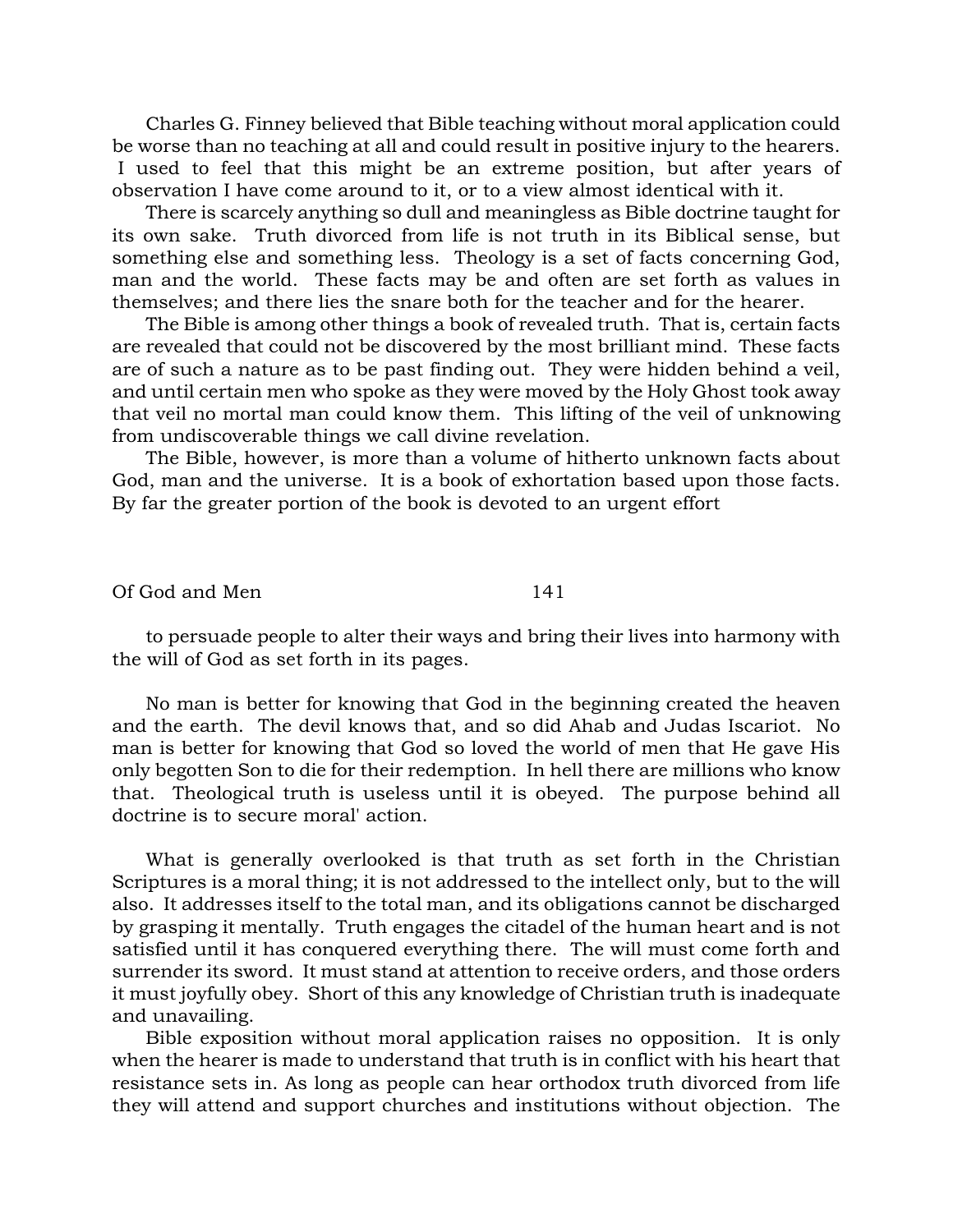truth is a lovely song, become sweet by long and tender association; and since it asks nothing but a few dollars, and offers good music, pleasant friendships and a comfortable sense of wellbeing, it meets with no resistance from the faithful. Much that passes for New Testament Christianity is little more than objective truth sweetened with song and made palatable by religious entertainment.

Probably no other portion of the Scriptures can compare with the Pauline Epistles when it comes to making artifi-

# 142 Of God and Men

cial saints. Peter warned that the unlearned and the unstable would wrest Paul's writings to their own destruction, and we have only to visit the average Bible conference and listen to a few lectures to know what he meant. The ominous thing is that the Pauline doctrines may be taught with complete faithfulness to the letter of the text without making the hearers one whit the better. The teacher may and often does so teach the truth as to leave the hearers without a sense of moral obligation.

One reason for the divorce between truth and life may be lack of the Spirit's illumination. Another surely is the teacher's unwillingness to get himself into trouble. Any man with fair pulpit gifts can get on with the average congregation if he just "feeds" them and lets them alone. Give them plenty of objective truth and never hint that they are wrong and should be set right, and they will be content.

On the other hand, the man who preaches truth and applies it to the lives of his hearers will feel the nails and the thorns. He will lead a hard life, but a glorious one. May God raise up many such prophets. The church needs them badly.

143

#### 34

# Beware the File-Card Mentality

The essence of true religion is spontaneity, the sovereign movings of the Holy Spirit upon and in the free spirit of redeemed men. This has through the years of human history been the hall mark of spiritual excellency, the evidence of reality in a world of unreality.

When religion loses its sovereign character and becomes mere form, this spontaneity is lost also, and in its place come precedent, propriety, system-and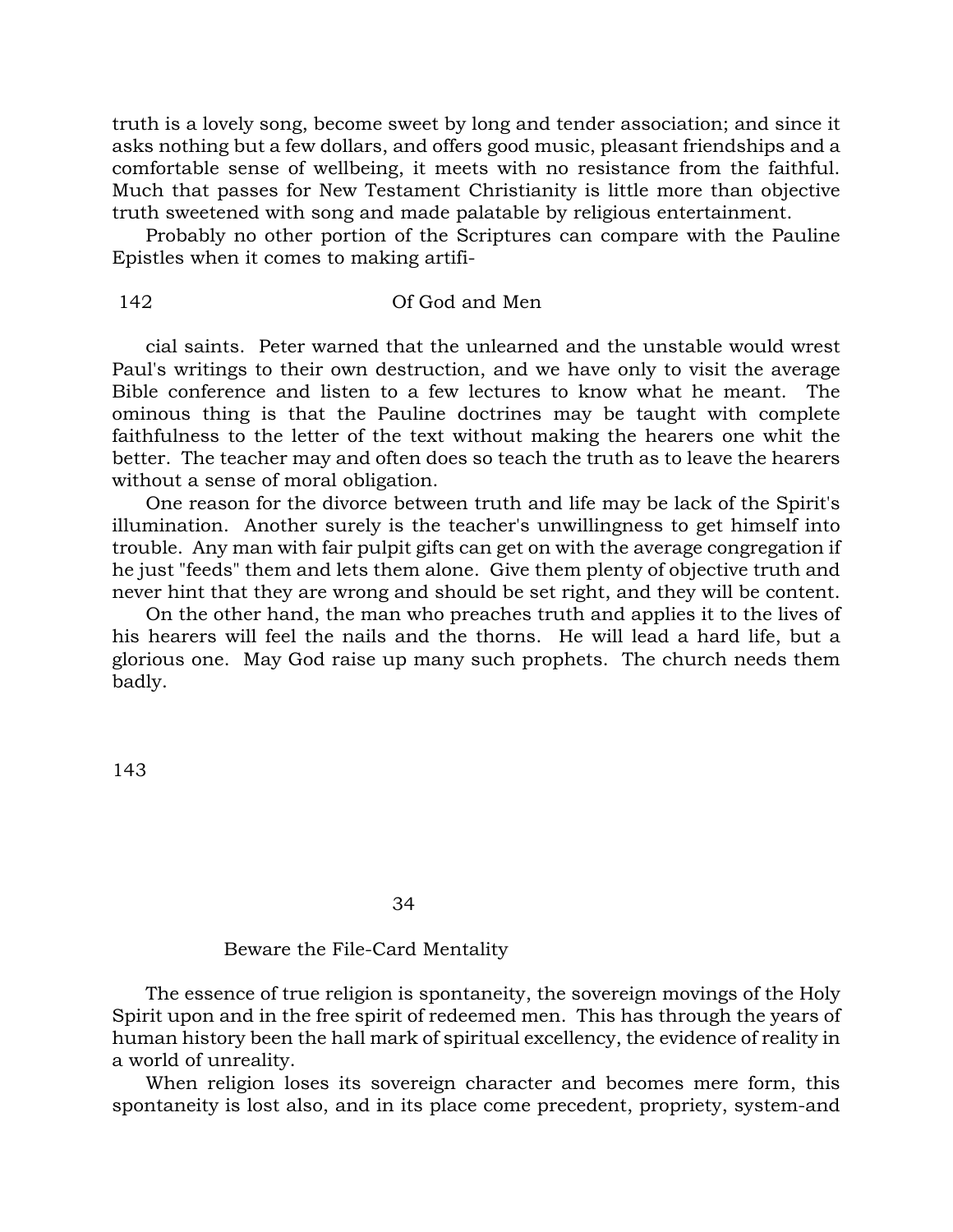the file-card mentality.

Back of the file-card mentality is the belief that spirituality can be organized. Then is introduced into religion those ideas which never belong there-numbers, statistics, the law of averages, and other such natural and human things. And creeping death always follows.

Now a file card is a very harmless little tool and a very useful one for some purposes. It is splendid for keeping attendance records in the Sunday school, and a good mailing list can hardly be managed without it. It is a good thing in its place and deadly out of its place. Its danger comes from the well-known human tendency to depend upon external helps in dealing with internal things.

When the file card begins to direct the Christian's life, it immediately becomes a nuisance and a curse. When it gets out of the file case and into the human heart, woe be unto us; nothing but an internal spiritual revolution can deliver the victim from his fate.

# 144 Of God and Men

Here's how the file card works when it gets into the Christian life and begins to create mental habits: It divides the Bible into sections fitted to the days of the year, and compels the Christian to read according to rule. No matter what the Holy Spirit may be trying to say to a man, still he goes on reading where the card tells him, dutifully checking it off each day.

Every Spirit-led saint knows that there are times when he is held by an inward pressure to one chapter, or even one verse, for days at a time while he wrestles with God till some truth does its work within him. To leave that present passage to follow a pre-arranged reading schedule is for him wholly impossible. He is in the hand of the free Spirit, and reality is appearing before him to break and humble and lift and liberate and cheer. But only the free soul can know the glory of this. To this the heart bound by system will be forever a stranger.

The slave to the file card soon finds that his prayers lose their freedom and become less spontaneous, less effective. He finds himself concerned over matters that should give him no concern whatever-how much time he spent in prayer yesterday, whether he did or did not cover his prayer list for the day, whether he gets up as early as he used to do or stays up in prayer as late at night. Inevitably the calendar crowds out the Spirit and the face of the clock hides the face of God. Prayer ceases to be the free breath of a ransomed soul and becomes a duty to be fulfilled. And even if under such circumstances he succeeds in making his prayer amount to something, still he is suffering tragic losses and binding upon his soul a yoke from which Christ died to set him free.

The pastor, too, must watch lest he become the victim of the file card. From the road in, it looks like a good idea to work out a system of sermon coverage, mapping out the doctrines of the Bible as a farmer divides his acres, allowing a certain amount of time during the year for sermons on the various Bible truths so that at the end of a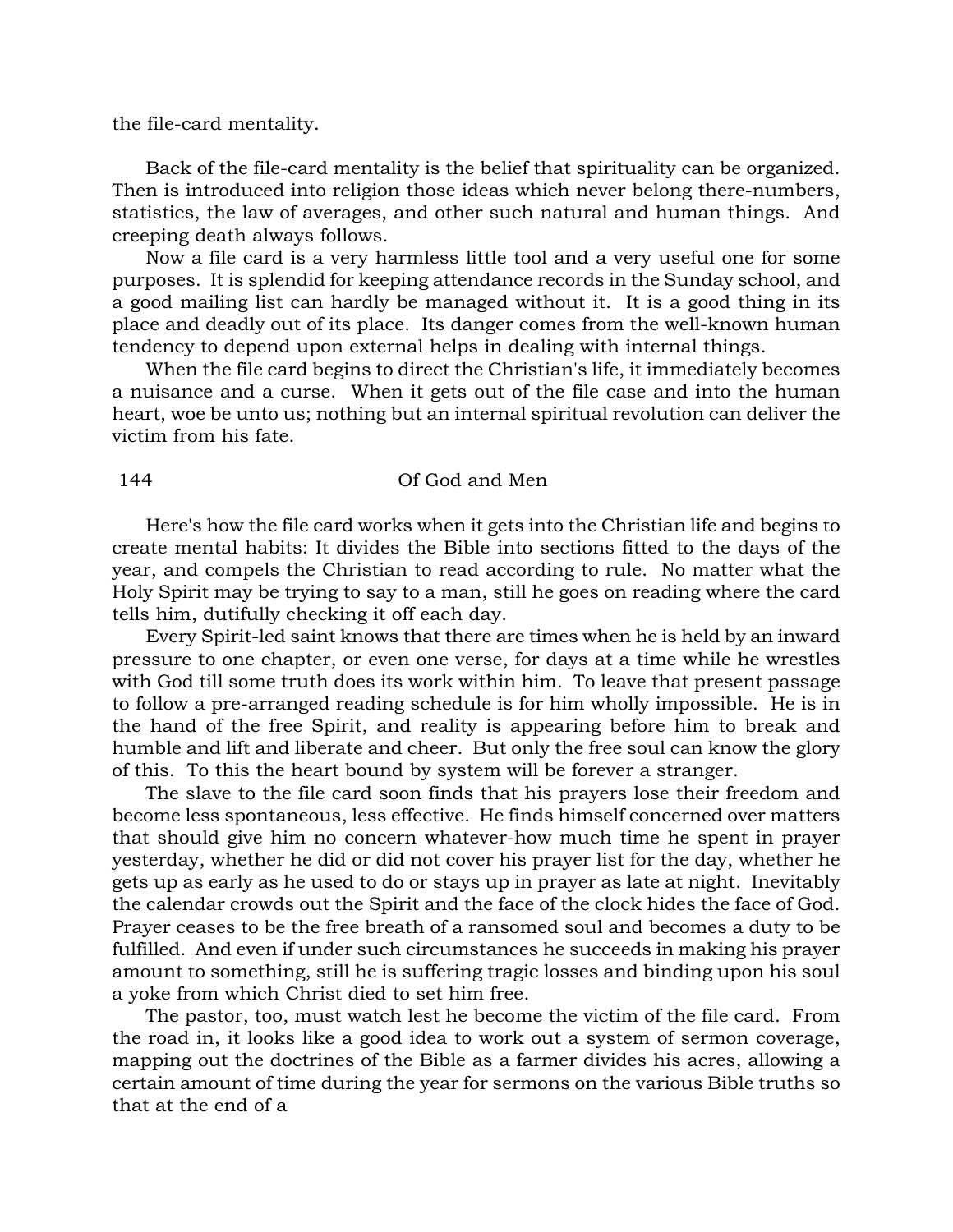### Of God and Men 145

given period proper attention will have been given to each one. Theoretically, this should be fine, but it will kill any man who follows it, and it will kill his church as well; and one characteristic of this kind of death is that neither pastor nor people are aware that it has come.

Those responsible for the activities of churches and gospel workers must look out for the file-card snare. It is a deadly thing and works to quench the spontaneous operation of the Spirit. No one need die, no one need lie in patient, suffering prayer in the presence of God while the Holy Spirit imparts His sovereign will to his believing heart. No vision of God, high and lifted up, no shocking exposure of inner uncleanness, no pain of a burning coal upon the lips.

The glory of the gospel is its freedom. The Pharisees, who were slaves, hated Christ because He was free. The battle for spiritual freedom did not end when our Lord had risen from the dead. It still goes on, and in a tragic degree the sons of freedom are losing it. Many who know better are surrendering their liberties with only a token struggle. They find it easier to consult the card than to pray on to a place of spiritual illumination and inward prophetic assurance.

It will indeed be cause for mourning in Zion when the race of free men dies out in the church and the work of God is entrusted wholly to the file-card jockey.

146

#### 35

#### The Use and Abuse of Humor

Few things are as useful in the Christian life as a gentle sense of humor and few things are as deadly as a sense of humor out of control.

Many lose the race of life through frivolity. Paul is careful to warn us. He says plainly that the Christian's characteristic mood should not be one of jesting and foolish talking but rather one of thanksgiving (Eph. 5: 1-5). It is significant that in this passage the apostle classifies levity along with uncleanness, covetousness and idolatry.

Now obviously an appreciation of the humorous is not an evil in itself. When God made us He included a sense of humor as a built-in feature, and the normal human being will possess this gift in some degree at least. The source of humor is ability to perceive the incongruous. Things out of focus appear funny to us and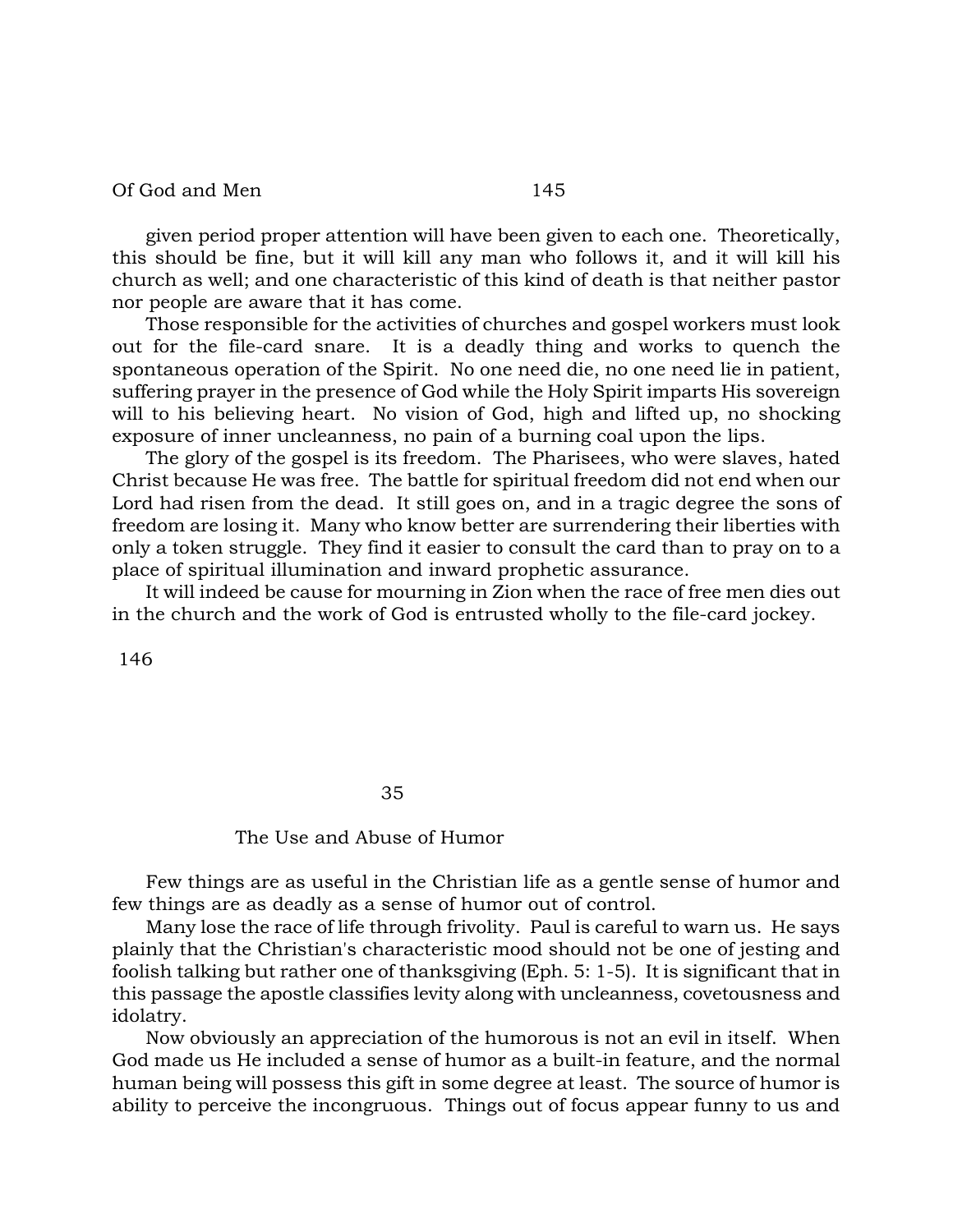may stir within us a feeling of amusement that will break into laughter.

Dictators and fanatics have no sense of humor. Hitler never knew how funny he looked, nor did Mussolini know how ridiculous he sounded as he solemnly mouthed his bombastic phrases. The religious fanatic will look upon situations so comical as to excite uncontrollable mirth in normal persons and see nothing amusing in them. This blind spot in his make-up prevents him from seeing how badly his own life and beliefs are out of focus. And just so far as he is blind to the incongruous he is abnormal; he is

Of God and Men 147

not quite as God meant him to be.

Humor is one thing, but frivolity is quite another. Cultivation of a spirit that can take nothing seriously is one of the great curses of society, and within the church it has worked to prevent much spiritual blessing that otherwise would have descended upon us. We have all met those people who will not be serious. They meet everything with a laugh and a funny remark. This is bad enough in the world, but positively intolerable among Christians.

Let us not allow a perverted sense of humor to ruin us. Some things are funny, and we may well laugh sometimes. But sin isn't funny; death isn't funny. There is nothing funny about a world tottering upon the brink of destruction; nothing funny about war and the sight of boys dying in blood upon the field of battle; nothing funny about the millions who perish each year without ever having heard the gospel of love.

It is time that we draw a line between tke false and the true, between the things that are incidental and the things that are vital. Lots of things we can afford to let pass with a smile. But when humor takes religion as the object of its fun it is no longer natural-it is sinful and should be denounced for what it is and avoided by everyone who desires to walk with God.

Innumerable lectures have been delivered, songs sung and books written exhorting us to meet life with a grin and to laugh so the world can laugh with us; but let us remember that however jolly we Christians may become, the devil is not fooling. He is cold-faced and serious, and we shall find at last that he was playing for keeps. If we who claim to be followers of the Lamb will not take things seriously, Satan will, and he is wise enough to use our levity to destroy us.

I am not arguing for unnatural solemnity; I see no value in gloom and no harm in a good laugh. My plea is for a great seriousness which will put us in mood with the Son of Man and with the prophets and apostles of the Scrip-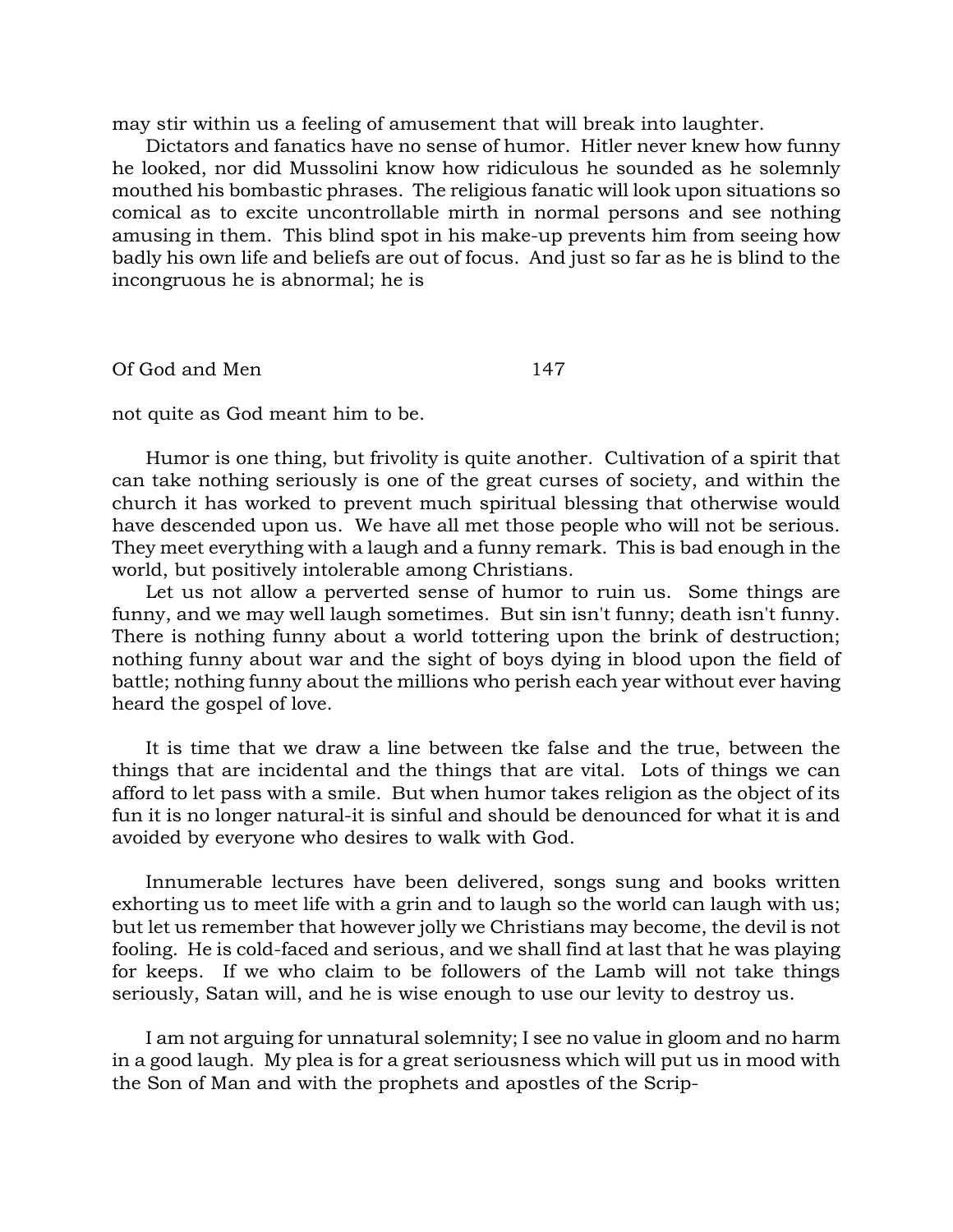tures. The joy of the Lord can become the music of our hearts and the cheerfulness of the Holy Spirit will tune the harps within us. Then we may attain that moral happiness which is one of the marks of true spirituality, and also escape the evil effects of unseemly humor.

149

36

Let's Cultivate Simplicity and Solitude

We Christians must simplify our lives or lose untold treasures on earth and in eternity.

Modern civilization is so complex as to make the devotional life all but impossible. It wears us out by multiplying distractions and beats us down by destroying our solitude, where otherwise we might drink and renew our strength before going out to face the world again.

"The thoughtful soul to solitude retires," said the poet of other and quieter times; but where is the solitude to which we can retire today? Science, which has provided men with certain material comforts, has robbed them of their souls by surrounding them with a world hostile to their existence. "Commune with your own heart upon your bed and be still" is a wise and healing counsel, but how can it be followed in this day of the newspaper, the telephone, the radio and the television? These modern playthings, like pet tiger cubs, have grown so large and dangerous that they threaten to devour us all. What was intended to be a blessing has become a positive curse. No spot is now safe from the world's intrusion.

One way the civilized world destroys men is by preventing them from thinking their own thoughts.

Our "vastly improved methods of communication" of which the shortsighted boast so loudly now enable a few men in strategic centers to feed into millions of minds alien thought-stuff, ready-made and predigested. A little

# 150 Of God and Men

effortless assimilation of these borrowed ideas and the average man has done all the thinking he will or can do. This subtle brainwashing goes on day after day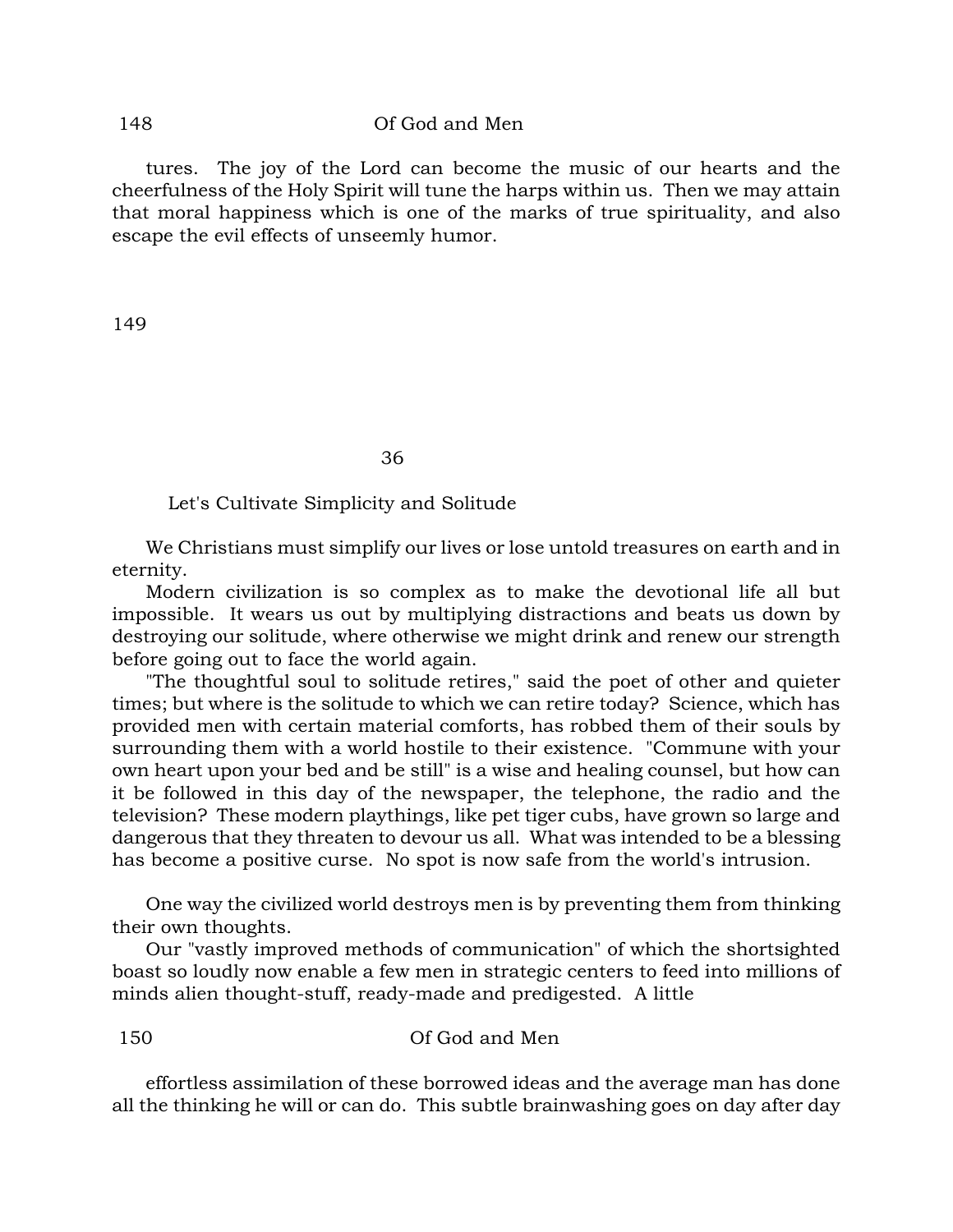and year after year to the eternal injury of the populace a populace, incidentally, which is willing to pay big money to have the job done, the reason being, I suppose, that it relieves them of the arduous and often frightening task of reaching independent decisions for which they must take responsibility.

There was a time, not too long ago, when a man's home was his castle, a sure retreat to which he might return for quietness and solitude. There "the rains of heaven may blow in, but the king himself cannot enter without permission," said the proud British, and made good on their boast. That was home indeed. It was of such a sacred place the poet sang:

0, when I am safe in my sylvan home, I tread on the pride of Greece and Rome; And when I am stretched beneath the pines, Where the evening star so holy shines, I laugh at the lore and the pride of man, At the sophist schools, and the learned clan; For what are they all, in their high conceit, When man in the bush with God may meet?

-Ralph Waldo Emerson in Good-bye

While it is scarcely within the scope of the present piece, I cannot refrain from remarking that the most ominous sign of the coming destruction of our country is the passing of the American home. Americans live no longer in homes, but in theaters. The members of many families hardly know each other, and the face of some popular TV star is to many wives as familiar as that of their husbands. Let no one smile. Rather should we weep at the portent. It will do no good to wrap ourselves in the Stars and Stripes for protection. No nation can long endure whose people have sold themselves for bread and circuses. Our fathers

Of God and Men 151

sleep soundly, and the harsh bedlam of commercialized noise that engulfs us like something from Dante's Inferno cannot disturb their slumber. They left us a goodly heritage. To preserve that heritage we must have a national character as strong as theirs. And this can be developed only in the Christian home.

The need for solitude and quietness was never greater than it is today. What the world will do about it is their problem. Apparently the masses want it the way it is and the majority of Christians are so completely conformed to this present age that they, too, want things the way they are. They may be annoyed a bit by the clamor and by the goldfish bowl existence they live, but apparently they are not annoyed enough to do anything about it. However, there are a few of God's children who have had enough. They want to relearn the ways of solitude and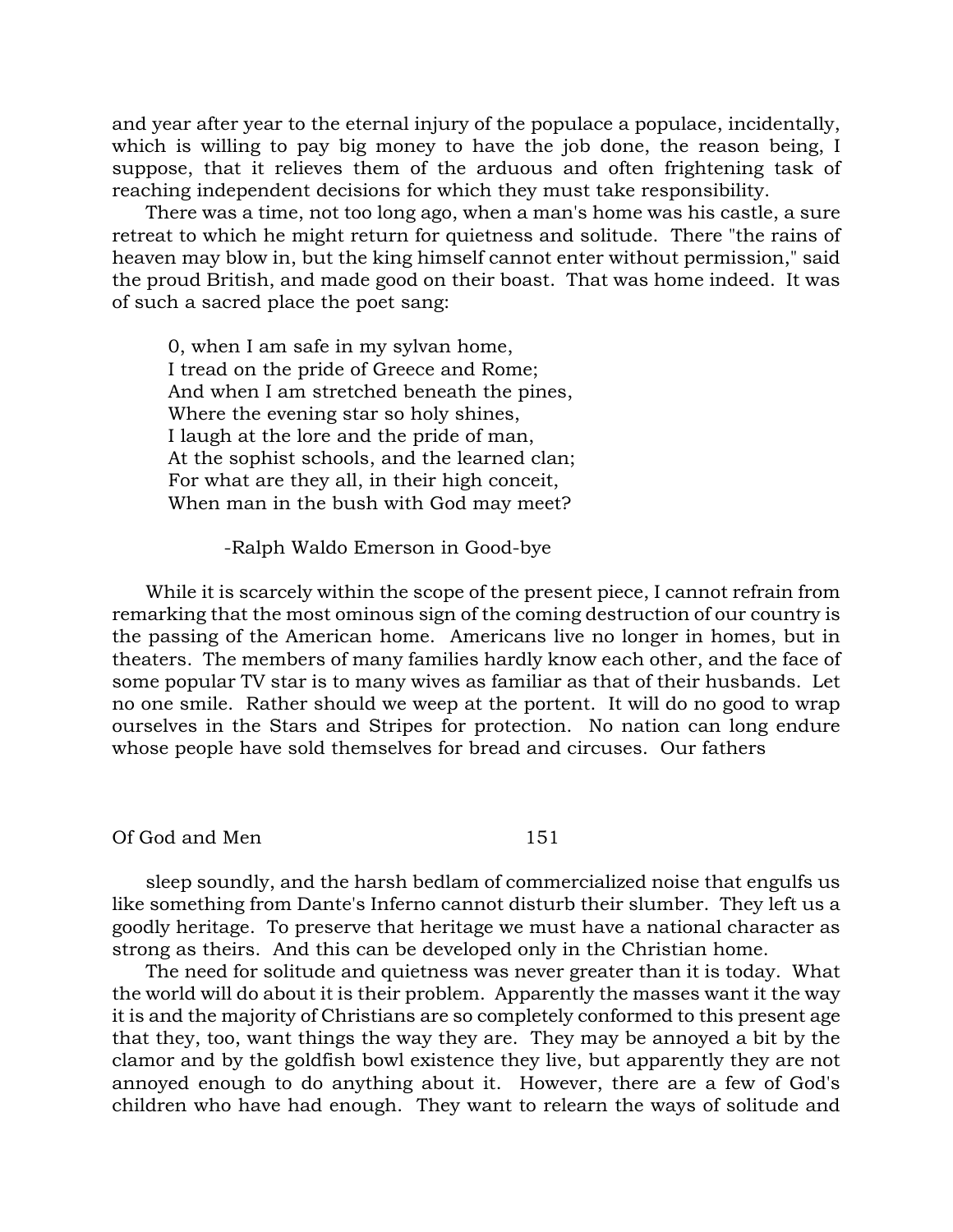simplicity and gain the infinite riches of the interior life. They want to discover the blessedness of what Dr. Max Reich called "spiritual aloneness." To such I offer a brief paragraph of counsel.

Retire from the world each day to some private spot, even if it be only the bedroom (for a while I retreated to the furnace room for want of a better place). Stay in the secret place till the surrounding noises begin to fade out of your heart and a sense of God's presence envelops you. Deliberately tune out the unpleasant sounds and come out of your closet determined not to hear them. Listen for the inward Voice till you learn to recognize it. Stop trying to compete with others. Give yourself to God and then be what and who you are without regard to what others think. Reduce your interests to a few. Don't try to know what will be of no service to you. Avoid the digest type of mind-short bits of unrelated facts, cute stories and bright sayings. Learn to pray inwardly every moment. After a while you can do this even while you work. Practice candor, childlike honesty, humility. Pray for a single eye. Read less, but read more of what is important to your in-

# 152 Of God and Men

ner life. Never let your mind remain scattered for very long. Call home your roving thoughts. Gaze on Christ with the eyes of your soul. Practice spiritual concentration.

All the above is contingent upon a right relation to God through Christ and daily meditation on the Scriptures. Lacking these, nothing will help us; granted these, the discipline recommended will go far to neutralize the evil effects of externalism and to make us acquainted with God and our own souls.

153

# 37

The Bible World Is the Real World

When reading the Scriptures the sensitive person is sure to feel the marked difference between the world as the Bible reveals it and the world as conceived by religious people today. And the contrast is not in our favor.

The world as the men and women of the Bible saw it was a personal world, warm, intimate, populated. Their world contained first of all the God who had created it, who still dwelt in it as in a sanctuary and who might be discovered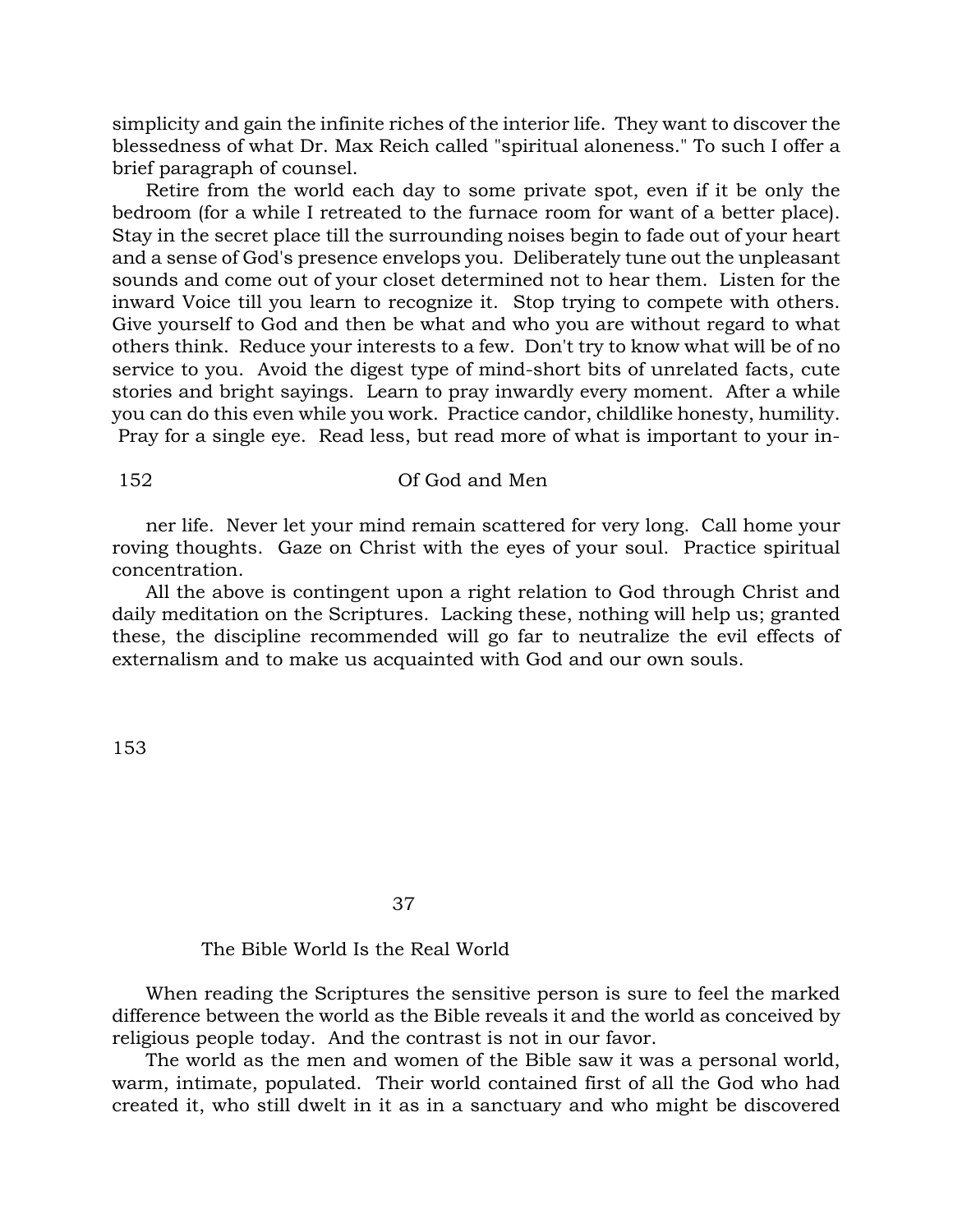walking among the trees of the garden if the human eyes clear enough to see. And there were also present many beings sent of God to be ministers to them who were the heirs of salvation. They also recognized the presence of sinister forces which it was their duty to oppose and which they might easily conquer by an appeal to God in prayer.

Christians today think of the world in wholly different terms. Science, which has brought us many benefits, has also brought us a world wholly different from that which we see in the Scriptures. Today's world consists of wide and limitless spaces, having here and there at remote distances from each other blind and meaningless bodies controlled only by natural laws from which they can never escape. That world is cold and impersonal and completely without inhabitants except for man, the little shivering ephemeral being that clings to the soil while he rides "round

# 154 Of God and Men

in earth's diurnal course with rocks and stones and trees."

How glorious is the world as men of the Bible knew it! Jacob saw a ladder set up on the earth with God standing above it and the angels ascending and descending upon it. Abraham and Balaarn and Manoah and how many others met the angels of God and conversed with them. Moses saw God in the bush; Isaiah saw Him high and lifted up and heard the antiphonal chant filling the temple.

Ezekiel saw a great cloud and fire unfolding itself, and out of the midst thereof came the likeness of four living creatures. Angels were present to tell of Jesus' coming birth and to celebrate that birth when it took place in Bethlehem; angels comforted our Lord when He prayed in Gethsemane; angels are mentioned in some of the inspired epistles, and the Book of the Revelation is bright with the presence of strange and beautiful creatures intent upon the affairs of earth and heaven.

Yes, the true world is a populated world. The blind eyes of modern Christians cannot see the invisible but that does not destroy the reality of the spiritual creation. Unbelief has taken from us the comfort of a personal world. We have accepted the empty and meaningless world of science as the true one, forgetting that science is valid only when dealing with material things and can know nothing about God and spiritual world.

We must have faith; and let us not apologize for it, for faith is an organ of knowledge and can tell us more about ultimate reality than all the findings of science. We are not opposed to science, but we recognize its proper limitations and refuse to stop where it is compelled to stop. The Bible tells of another world too fine for the instruments of scientific research to discover. By faith we engage that world and make it ours. It is accessible to us through the blood of the everlasting covenant. If we will believe we may even now enjoy the presence of God and the ministry of His heavenly messengers. Only unbelief can rob us of this royal privilege.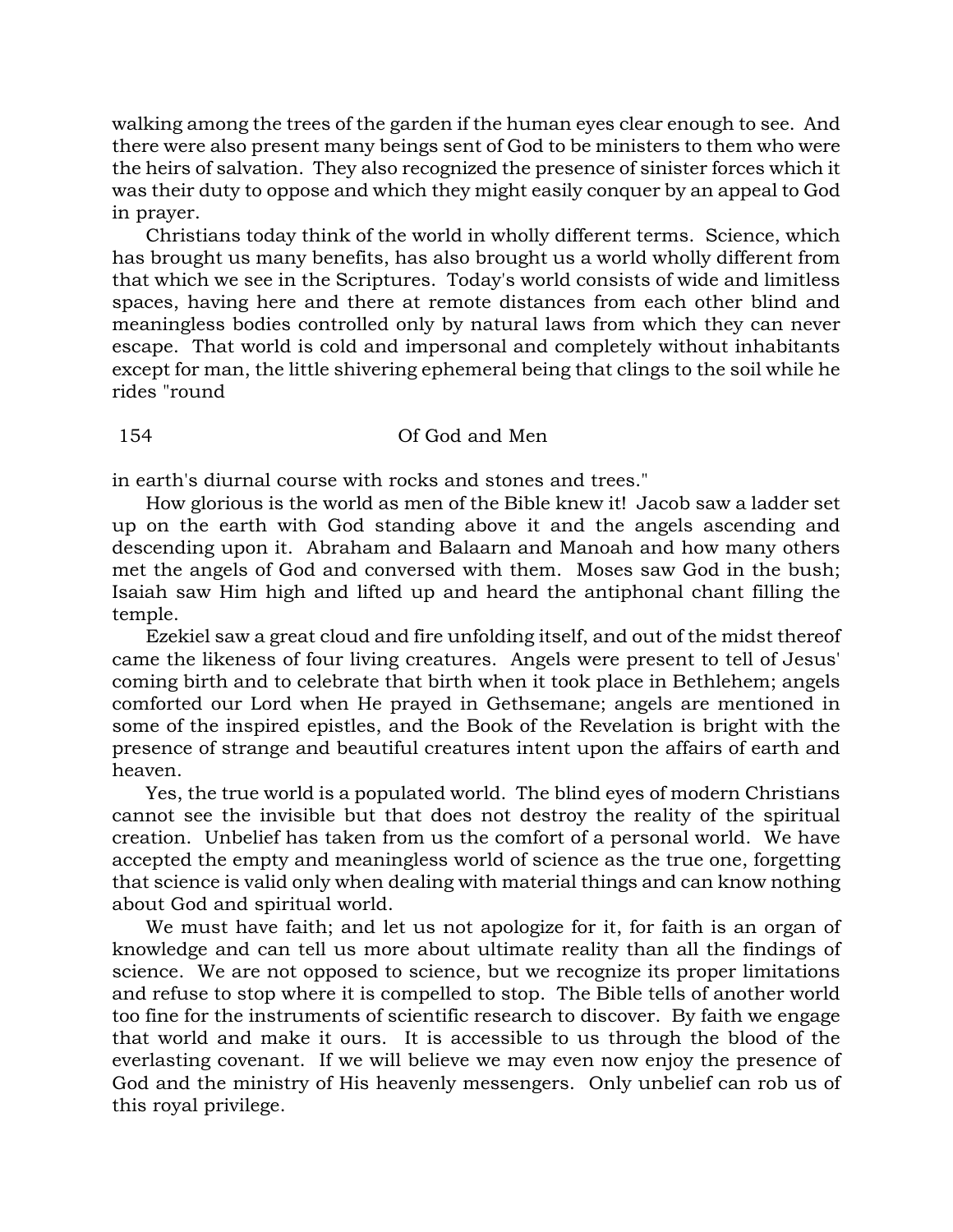# 38

# Praise in Three Dimensions

Christ is to His people so many wonderful things and brings to them such a wealth of benefits as the mind cannot comprehend nor the heart find words to express.

These treasures are both present and to come. The Spirit of Truth, speaking through Paul, assures us that God has in Christ blessed us with all spiritual blessings. These are ours as sons of the new creation and are made available to us now by the obedience of faith.

Peter, moved by the same Spirit, tells us of an inheritance guaranteed us by the resurrection of Christ, an inheritance incorruptible, undefiled and unfading, reserved in heaven for us.

There is no contradiction here, for one apostle speaks of present benefits and the other of benefits yet to be conferred upon us at the coming of Christ. And both exhaust human speech to celebrate the many blessings which we have already received.

Perhaps it would help us to understand if we thought of ourselves as fish in a vast river, at once enjoying the full flow of the stream, remembering with gratitude the current that has passed and awaiting with joyous anticipation the fullness that is moving on us from upstream. While this is but an imperfect figure of speech, it is quite literally true that we who trust in Christ are borne along by present grace while we remember with thankfulness the goodness we have enjoyed in days past and look forward

156 Of God and Men

in happy expectation to the grace and goodness that yet

awaits us.

Bernard of Clairvaux speaks somewhere of a "perfume compounded of the remembered benefits of God." Such fragrance is too rare. Every follower of Christ should be redolent of such perfume; for have we not all received more from God's kindness than our imagination could have conceived before we knew Him and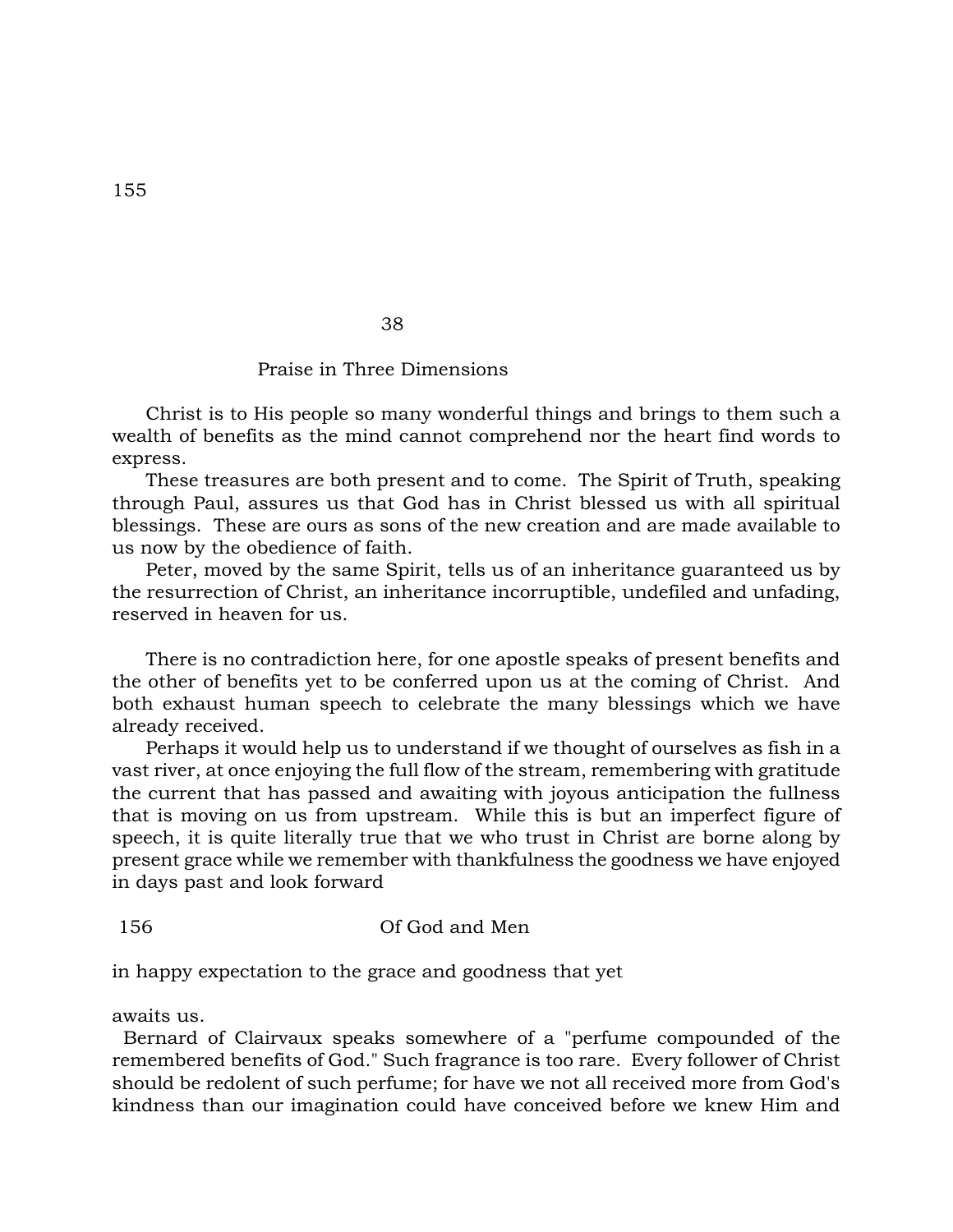discovered for ourselves how rich and how generous He is?

That we have received of His fullness grace for grace no one will deny; but the fragrance comes not from the receiving; it comes from the remembering, which is something quite different indeed. Ten lepers received their health; that was the benefit. One came back to thank his benefactor; that was the perfume. Unremembered benefits, like dead flies, may cause the ointment to give forth a stinking savor.

Remembered blessings, thankfulness for present favors and praise for promised grace blend like myrrh and aloes and cassia to make a rare bouquet for the garments of the saints. With this perfume David also anointed his harp and the hymns of the ages have been sweet with it.

Perhaps it takes a purer faith to praise God for unrealized blessings than for those we once enjoyed or those we now enjoy. Yet many have risen to that sunlit peak, as did Anna Waring when she wrote,

Glory to Thee for all the grace I have not tasted yet ...

As we move into deeper personal acquaintance with the Triune God I think our life emphasis will shift from the past and the present to the future. Slowly we will become children of a living hope and sons of a sure tomorrow. Our hearts will be tender with memories of yesterday and our lives sweet with gratitude to God for the sure way we have come; but our eyes will be focused more and more

Of Cod and Men 157

upon the blessed hope of tomorrow.

Much of the Bible is devoted to prediction. Nothing God has yet done for us can compare with all that is written in the sure word of prophecy. And nothing He has done or may yet do for us can compare with what He is and will be to us. Perhaps the hymnist had this in mind when she sang.

> I have a heritage of joy That yet I must not see; The hand that bled to make it mine Is keeping it for me.

Could that "heritage of joy" be less than the Beatific Vision?

Excerpts from Man: the Dwelling Place of God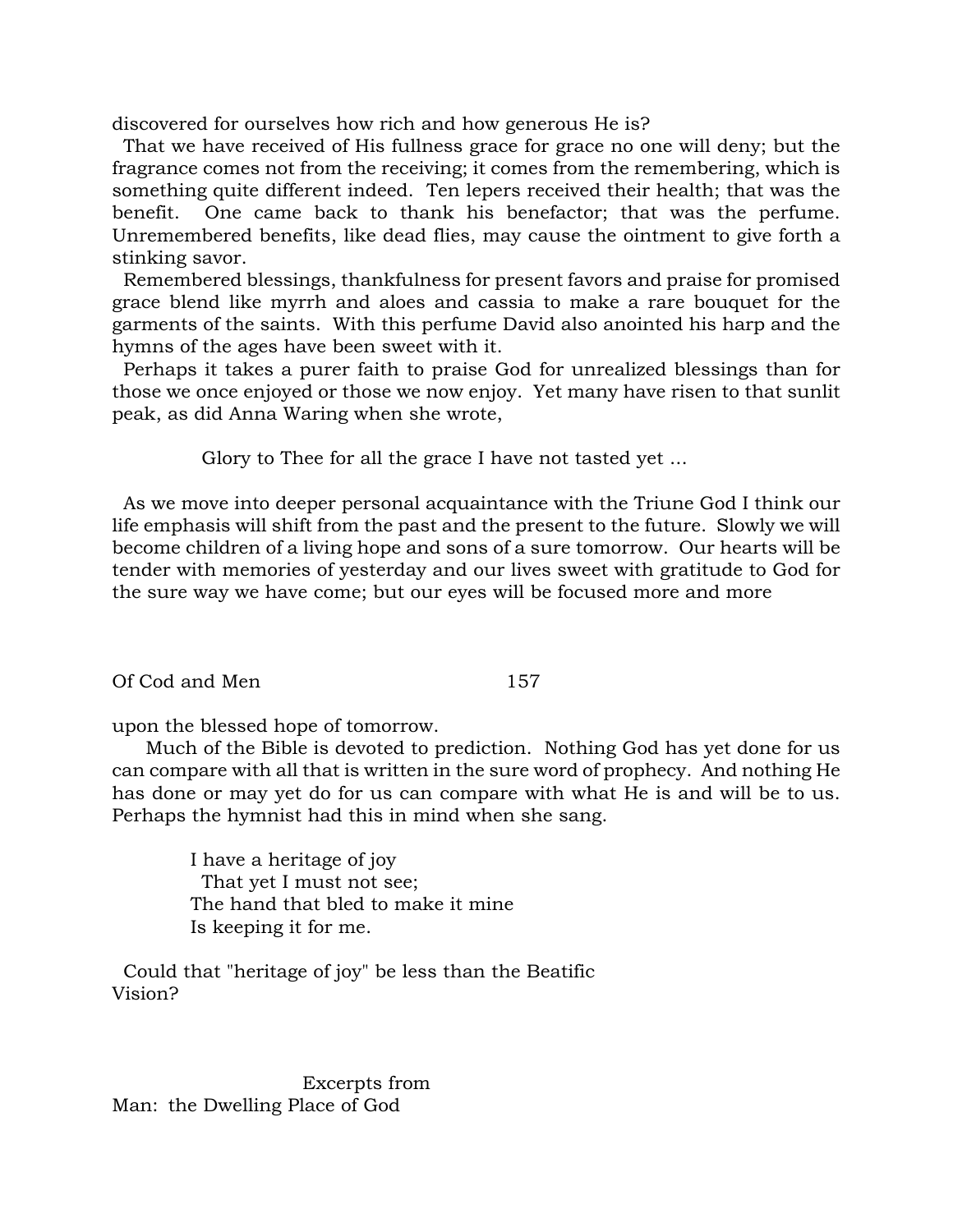Man: the Dwelling Place of God Why People Find the Bible Difficult Faith: The Misunderstood Doctrine True Religion Is Not Feeling but Willing The Old Cross and the New God Must Be Loved for Himself How to Try the Spirits Some Thoughts on Books and Reading The Saint Must Walk Alone

161

39

# Man: The Dwelling Place of God

Deep inside every man there is a private sanctum where dwells the mysterious essence of his being. This far-in reality is that part of a man which is what it is of itself without reference to any other part of the man's complex nature. It is the man's "I Am," a gift from the I AM who created him.

The I AM which is God is underived and self-existent; the "I Am" which is man is derived from God and dependent every moment upon His creative fiat for its continued existence. One is the Creator, high over all, ancient of days, dwelling in light unapproachable. The other is a creature and, though privileged beyond all others, is still but a creature, a pensioner on God's bounty and a suppliant before His throne.

The deep-in human entity of which we speak is called in the Scriptures the spirit of man. "For what man knoweth the things of man, save the spirit of man which is in him? even so the things of God knoweth no man, but the Spirit of God" (I Cor. 2:11). As God's self-knowledge lies in the eternal Spirit, so man's selfknowledge is by his own spirit, and his knowledge of God is by the direct impression of the Spirit of God upon the spirit of man.

The importance of all this cannot be overestimated as we think and study and pray. It reveals the essential spir, ituality of mankind. It denies that man is a creature having a spirit and declares that he is a spirit having a body.

162 Man: The Dwelling Place of God

That which makes him a human being is not his body but his spirit, in which the image of God originally lay.

One of the most liberating declarations in the New Testament is this: "The true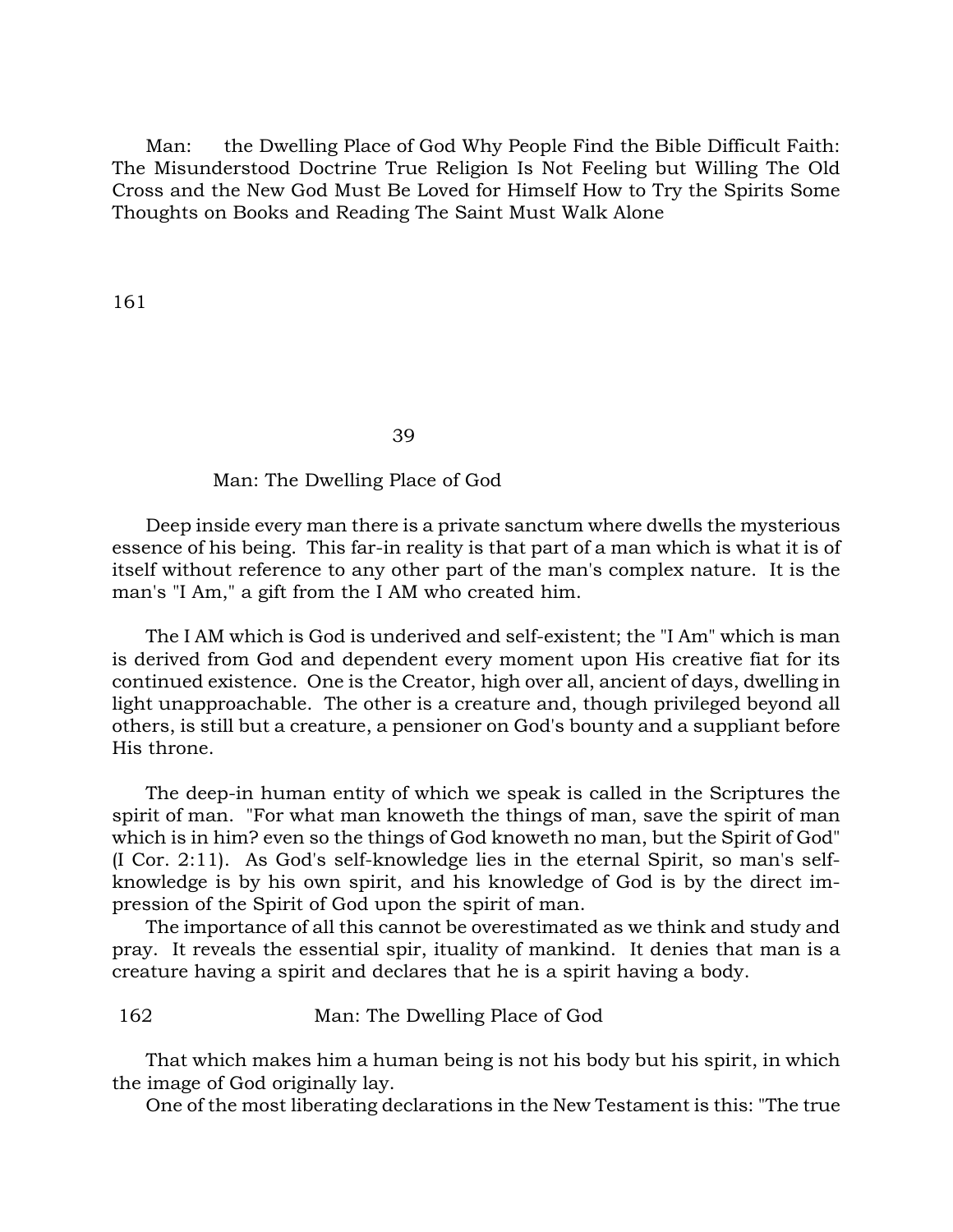worshippers shall worship the Father in spirit and in truth: for the Father seeketh such to worship him. God is a Spirit: and they that worship him must worship him in spirit and in truth" (John 4:23, 24). Here the nature of worship is shown to be wholly spiritual. True religion is removed from diet and days, from garments and ceremonies, and placed where it belongs-in the union of the spirit of man with the Spirit of God.

From man's standpoint the most tragic loss suffered in the Fall was the vacating of this inner sanctum by the Spirit of God. At the far-in hidden center of man's being is a bush fitted to be the dwelling place of the Triune God. There God planned to rest and glow with moral and spiritual fire. Man by his sin forfeited this indescribably wonderful privilege and must now dwell there alone. For so intimately private is the place that no creature can intrude; no one can enter but Christ, and He will enter only by the invitation of faith. "Behold, I stand at the door, and knock: if any man hear my voice, and open the door, I will come in to him, and will sup with him, and he with me" (Rev. 3:20).

By the mysterious operation of the Spirit in the new birth, that which is called by Peter "the divine nature" enters the deep-in core of the believer's heart and establishes residence there. "If any man have not the Spirit of Christ, he is none of his," for "the Spirit itself beareth witness with our spirit, that we are the children of God" (Rom. 8:9, 16). Such a one is a true Christian, and only such. Baptism, confirmation, the receiving of the sacraments, church membership-these mean nothing unless the supreme act of God in regeneration also takes place. Religious externals may have a meaning for the God-inhabited soul; for any others they are not only useless but may ac-

Man: The Dwelling Place of God 163

tually become snares, deceiving them into a false and perilous sense of security.

"Keep thy heart with all diligence" is more than a wise saying; it is a solemn charge laid upon us by the One who cares most about us. To it we should give the most careful heed lest at any time we should let it slip.

164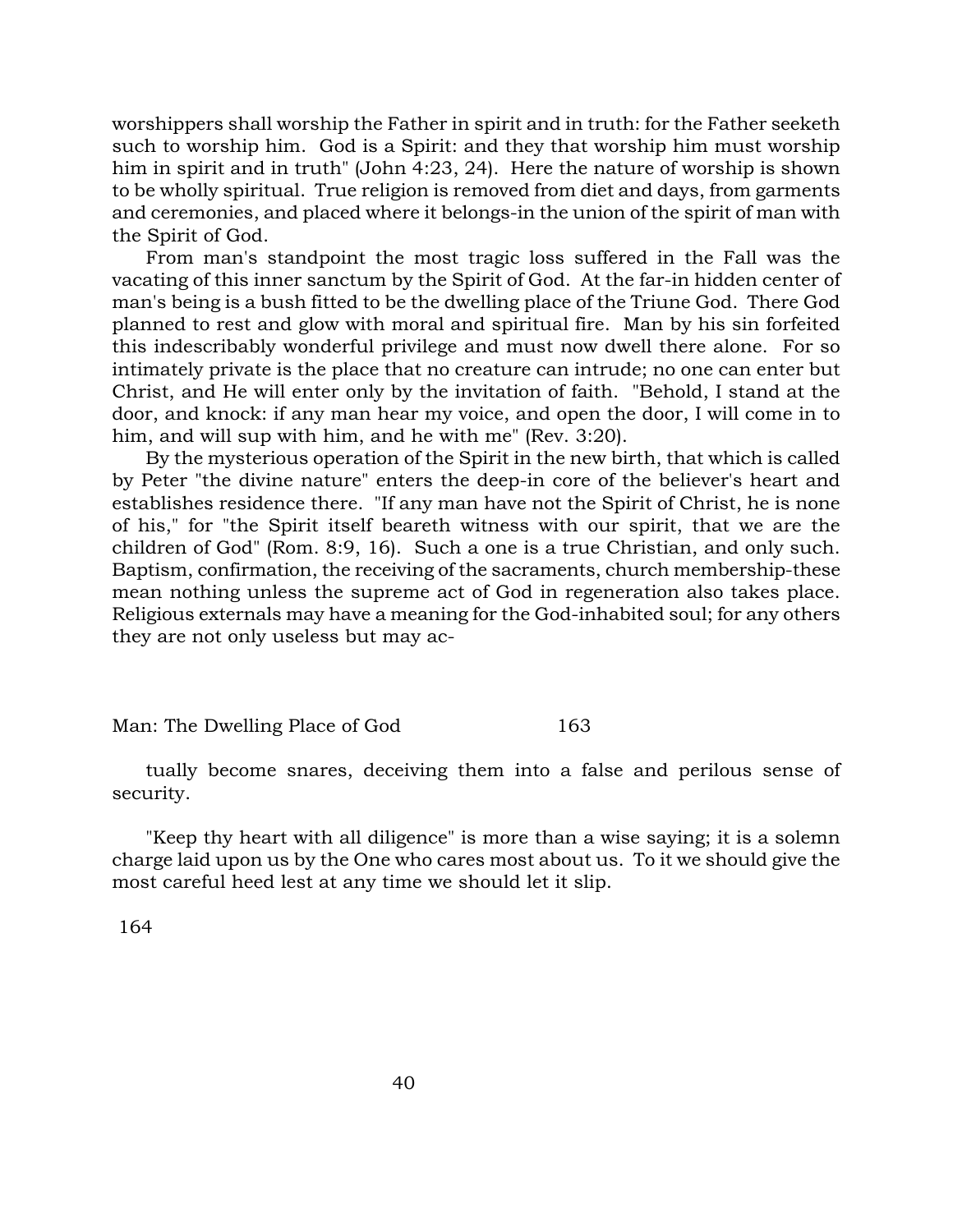#### Why People Find the Bible Difficult

That many persons find the Bible hard to understand will not be denied by those acquainted with the facts. Testimony to the difficulties encountered in Bible reading is too full and too widespread to be dismissed lightly.

In human experience there is usually a complex of causes rather than but one cause for everything, and so it is with the difficulty we run into with the Bible. To the question, Why is the Bible hard to understand? no snap answer can be given; the pert answer is sure to be the wrong one. The problem is multiple instead of singular, and for this reason the effort to find a single solution to it will be disappointing.

In spite of this I venture to give a short answer to the question, and while it is not the whole answer, it is a major one and probably contains within itself most of the answers to what must be an involved and highly complex question. I believe that we find the Bible difficult because we try to read it as we would read any other book, and it is not the same as any other book.

The Bible is not addressed to just anybody. Its message is directed to a chosen few. Whether these few are chosen by God in a sovereign act of election or are chosen because they meet certain qualifying conditions, I leave to each one to decide as he may, knowing full well that his decision will be determined by his basic beliefs about such matters as predestination, free will, the eternal decrees and

Man: The Dwelling Place of God 165

other related doctrines. But whatever may have taken place in eternity, it is obvious what happens in time: Some believe and some do not; some are morally receptive and some are not; some have spiritual capacity and some have not. It is to those who do and are and have that the Bible is addressed. Those who do not and are not and have not will read it in vain.

Right here I expect some readers to enter strenuous objections, and for reasons not hard to find. Christianity today is man-centered, not God-centered. God is made to wait patiently, even respectfully, on the whims of men. The image of God currently popular is that of a distracted Father, struggling in heartbroken desperation to get people to accept a Saviour of whom they feel no need and in whom they have very little interest. To persuade these self-sufficent souls to respond to His generous offers, God will do almost anything, even using salesmanship methods and talking down to them in the chummiest way imaginable. This view of things is, of course, a kind of religious romanticism which, while it often uses flattering and sometimes embarrassing terms in praise of God, manages nevertheless to make man the star of the show.

The notion that the Bible is addressed to everybody has wrought confusion within and without the church. The effort to apply the teaching of the Sermon on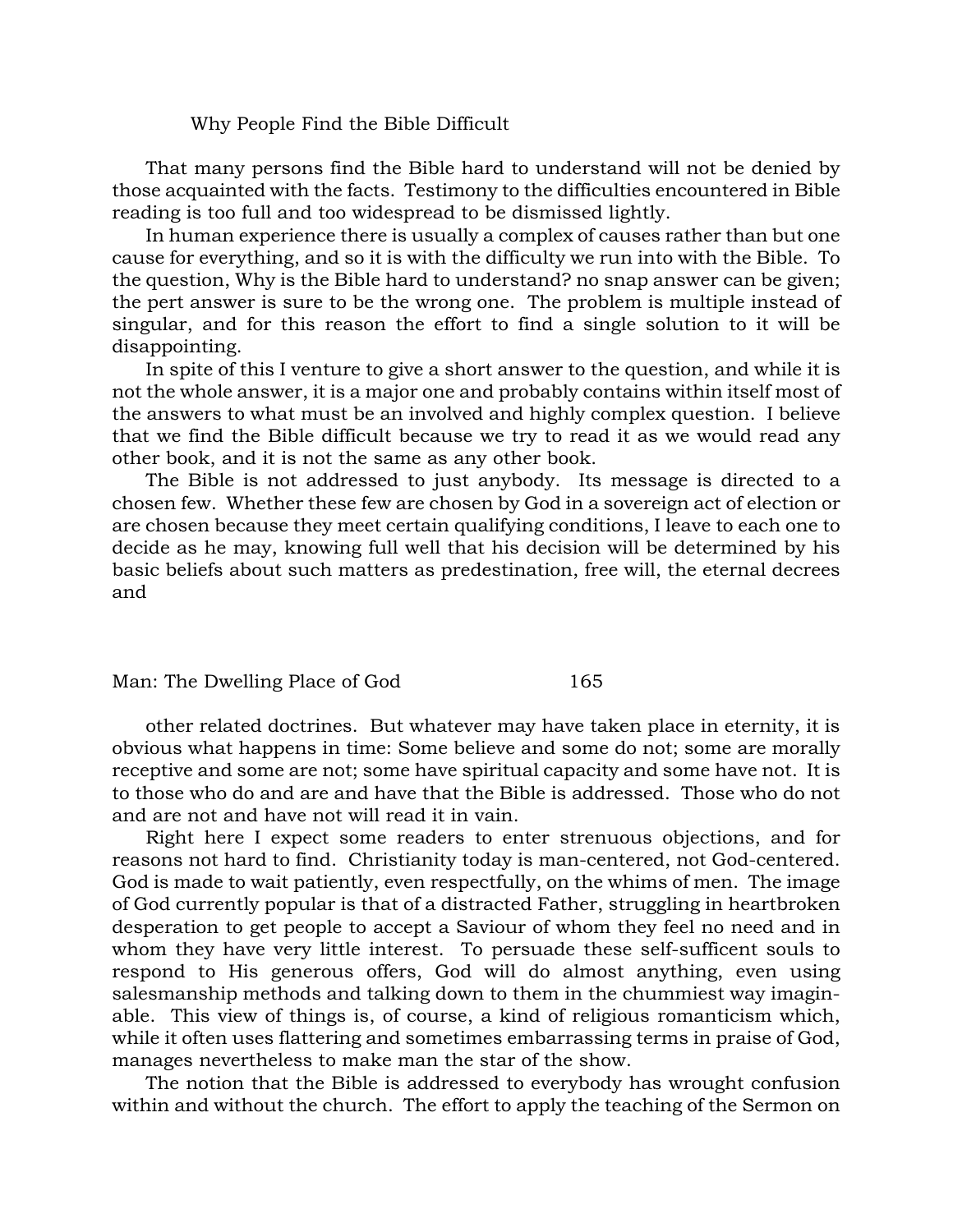the Mount to the unregenerate nations of the world is one example of this. Courts of law and the military powers of the earth are urged to follow the teachings of Christ, an obviously impossible thing for them to do. To quote the words of Christ as guides for policemen, judges and generals is to misunderstand those words completely and to reveal a total lack of understanding of the purposes of divine revelation. The gracious words of Christ are for the sons and daughters of grace, not for the Gentile nations whose chosen symbols are the lion, the eagle, the dragon and the bear.

Not only does God address His words of truth to those

# 166 Man: The Dwelling Place of God

who are able to receive them, He actually conceals their meaning from those who are not. The preacher uses stories to make truth clear; our Lord often used them to obscure it. The parables of Christ were the exact opposite of the modern "illustration," which is meant to give light; the parables were "dark sayings" and Christ asserted that He sometimes used them so that His disciples could understand and His enemies could not. (See Matthew 13:1017.) As the pillar of fire gave light to Israel but was cloud and darkness to the Egyptians, so our Lord's words shine in the hearts of His people but leave the self-confident unbeliever in the obscurity of moral night.

The saving power of the Word is reserved for whom it is intended. The secret of the Lord is with them that fear Him. The impenitent heart will find the Bible but a skeleton of facts without flesh or life or breath. Shakespeare may be enjoyed without penitence; we may understand Plato without believing a word he says; but penitence and humility along with faith and obedience are necessary to a right understanding of the Scriptures.

In natural matters faith follows evidence and is impossible without it, but in the realm of the spirit faith precedes understanding; it does not follow it. The natural man must know in order to believe; the spiritual man must believe in order to know. The faith that saves is not a conclusion drawn from evidence; it is a moral thing, a thing of the spirit, a supernatural infusion of confidence in Jesus Christ, a very gift of God.

The faith that saves reposes in the Person of Christ; it leads at once to a committal of the total being to Christ, an act impossible to the natural man. To believe rightly is as much a miracle as was the coming forth of dead Lazarus at the command of Christ.

The Bible is a supernatural book and can be understood only by supernatural aid.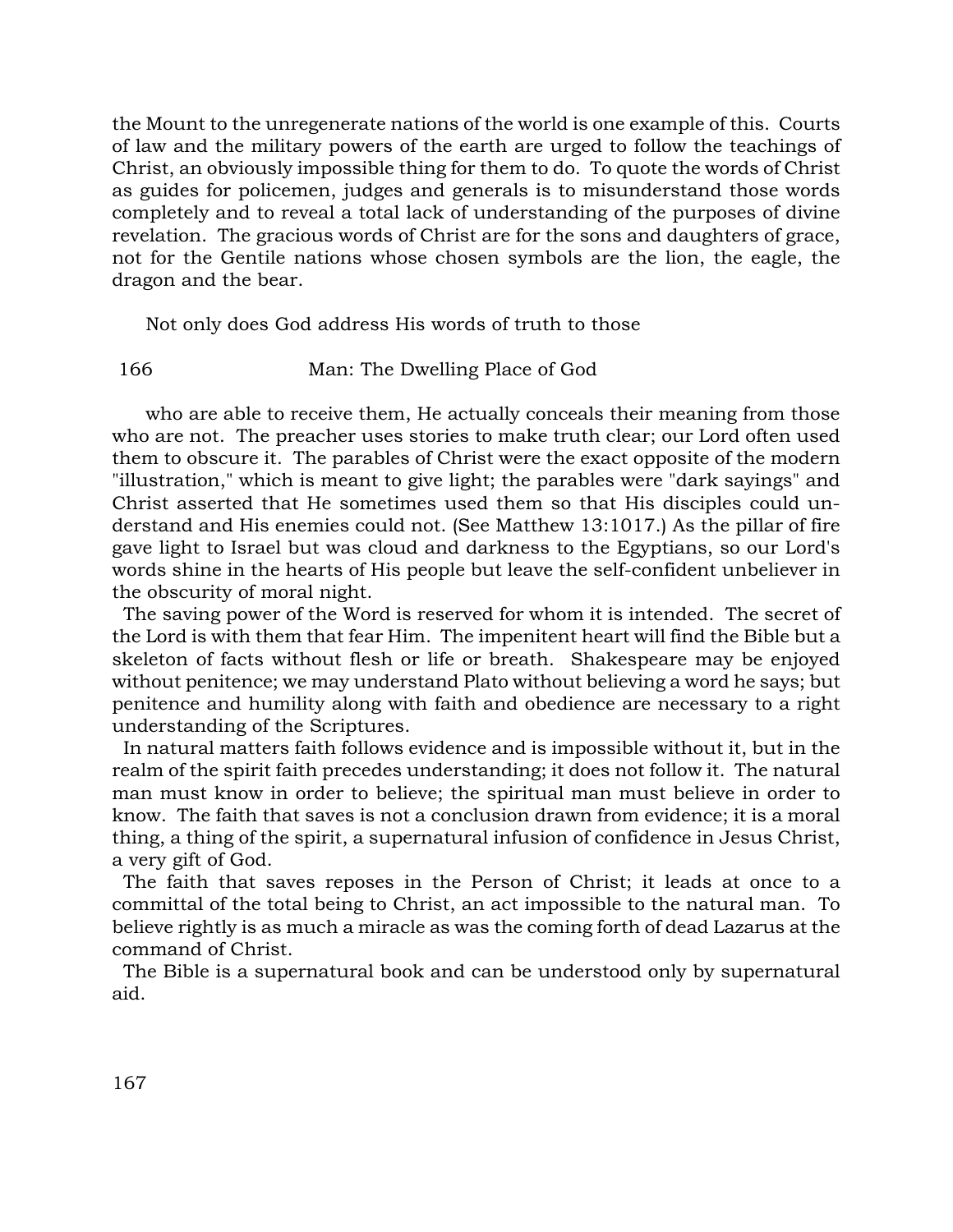# Faith: The Misunderstood Doctrine

In the divine scheme of salvation the doctrine of faith is central. God addresses His words to faith, and where no faith is, no true revelation is possible. "Without faith it is impossible to please him."

Every benefit flowing from the atonement of Christ comes to the individual through the gateway of faith. Forgiveness, cleansing, regeneration, the Holy Spirit, all answers to prayer, are given to faith and received by faith. There is no other way. This is common evangelical doctrine and is accepted wherever the cross of Christ is understood.

Because faith is so vital to all our hopes, so necessary to the fulfillment of every aspiration of our hearts, we dare take nothing for granted concerning it. Anything that carries with it so much of weal or woe, which indeed decides our heaven or our hell, is too important to neglect. We simply must not allow ourselves to be uninformed or misinformed. We must know.

For a number of years my heart has been troubled over the doctrine of faith as it is received and taught among evangelical Christians everywhere. Great emphasis is laid upon faith in orthodox circles, and that is good; but still I am troubled. Specifically, my fear is that the modem conception of faith is not the Biblical one; that when the teachers of our day use the word they do not mean what Bible writers meant when they used it.

# 168 Man: The Dwelling Place of God

The causes of my uneasiness are these:

1. The lack of spiritual fruit in the lives of so many who claim to have faith.

2. The rarity of a radical change in the conduct and

general outlook of persons professing their new faith in Christ as their personal Saviour.

3. The failure of our teachers to define or even describe the thing to which the word faith is supposed to refer.

4. The heartbreaking failure of multitudes of seekers, be they ever so earnest, to make anything out of the doctrine or to receive any satisfying experience through it.

5. The real danger that a doctrine that is parroted so widely and received so uncritically by so many is false as understood by them.

6. I have seen faith put forward as a substitute for obedience, an escape from reality, a refuge from the necessity of hard thinking, a hiding place for weak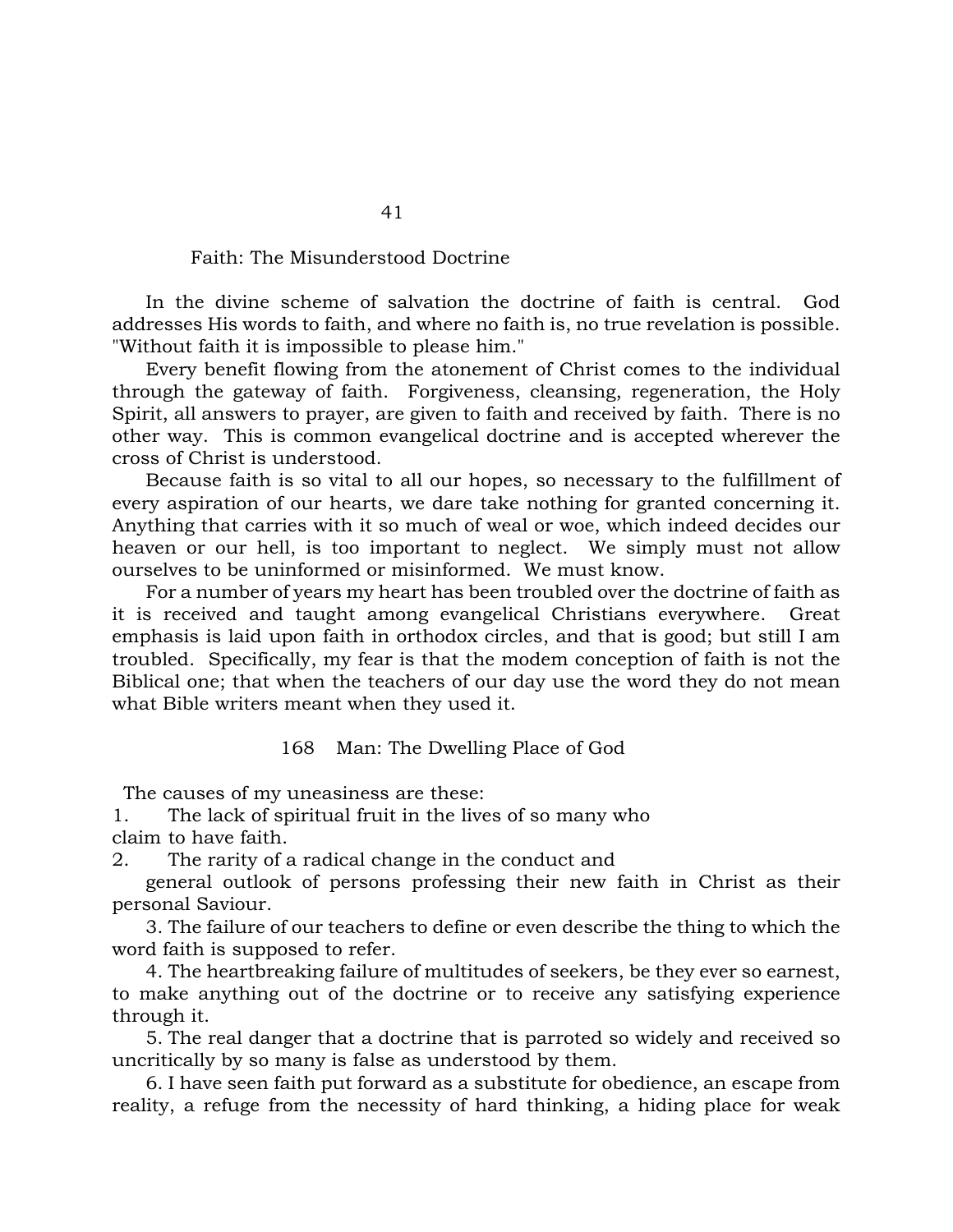character. I have known people to miscall by the name of faith high animal spirits, natural optimism, emotional thrills and nervous tics.

7. Plain horse sense ought to tell us that anything that makes no change in the man who professes it makes no difference to God either, and it is an easily observable fact that for countless numbers of persons the change from no-faith to faith makes no actual difference in the life.

Perhaps it will help us to know what faith is if we first notice what it is not. It is not the believing of a statement we know to be true. The human mind is so constructed that it must of necessity believe when the evidence presented to it is convincing. It cannot help itself. When the evidence fails to convince, no faith is possible. No threats, no punishment, can compel the mind to believe against clear evidence.

Faith based upon reason is faith of a kind, it is true; but it is not of the character of Bible faith, for it follows the evidence infallibly and has nothing of a moral or spiritual nature in it. Neither can the absence of faith based upon

### Man: The Dwelling Place of God 169

reason be held against anyone, for the evidence, not the individual, decides the verdict. To send a man to hell whose only crime was to follow evidence straight to its proper conclusion would be palpable injustice; to justify a sinner on the grounds that he had made up his mind according to the plain facts would be to make salvation the result of the workings of a common law of the mind as applicable to Judas as to Paul. It would take salvation out of the realm of the volitional and place it in the mental, where, according to the Scriptures, it surely does not belong.

True faith rests upon the character of God and asks no further proof than the moral perfections of the One who cannot lie. It is enough that God said it, and if the statement should contradict every one of the five senses and all the conclusions of logic as well, still the believer continues to believe. "Let God be true, but every man a liar," is the language of true faith. Heaven approves such faith because it rises above mere proofs and rests in the bosom of God.

In recent years among certain evangelicals there has arisen a movement designed to prove the truths of Scriptures by appeal to science. Evidence is sought in the natural world to support supernatural revelation. Snowflakes, blood, stones, strange marine creatures, birds and many other natural objects are brought forward as proof that the Bible is true. This is touted as being a great support to faith, the idea being that if a Bible doctrine can be proved to be true, faith will spring up and flourish as a consequence.

What these brethren do not see is that the very fact that they feel a necessity to seek proof for the truths of the Scriptures proves something else altogether, namely, their own basic unbelief. When God speaks unbelief asks, "How shall I know that this is true?" I AM THAT I AM is the only grounds for faith. To dig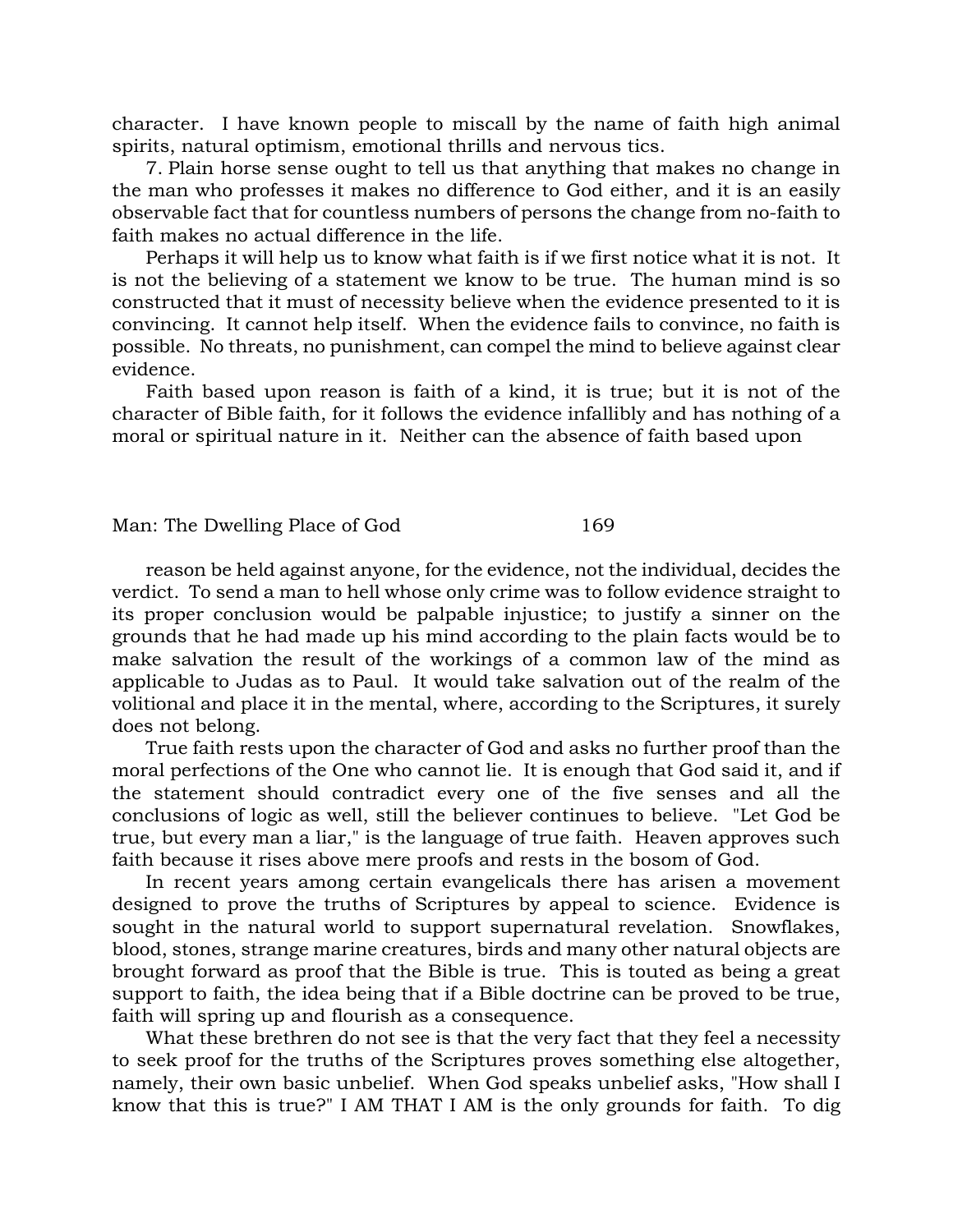among the rocks or search under the sea for evidence to support the Scriptures

170 Man: The Dwelling Place of God

is to insult the One who wrote them. Certainly I do not believe that this is done intentionally; but I cannot see how we can escape the conclusion that it is done, never-

theless.

Faith as the Bible knows it is confidence in God and His Son Jesus Christ; it is the response of the soul to the divine character as revealed in the Scriptures; and even this response is impossible apart from the prior inworking of the Holy Spirit. Faith is a gift of God to a penitent soul and has nothing whatsoever to do with the senses or the data they afford. Faith is a miracle; it is the ability God gives to trust His Son, and anything that does not result in action in accord with the will of God is not faith but something else short of it.

Faith and morals are two sides of the same coin. Indeed the very essence of faith is moral. Any professed faith in Christ as personal Saviour that does not bring the life under plenary obedience to Christ as Lord is inadequate and must betray its victim at the last.

The man that believes will obey; failure to obey is convincing proof that there is not true faith present. To attempt the impossible God must give faith or there will be none, and He gives faith to the obedient heart only. Where real repentance is, there is obedience; for repentance is not only sorrow for past failures and sins, it is also a determination to begin now to do the will of God as He reveals it to us.

171

#### 42

True Religion Is Not Feeling but Willing

One of the puzzling questions likely to turn up sooner or later to vex the seeking Christian is how he can fulfill the scriptural command to love God with all his heart and his neighbor as himself.

The earnest Christian, as he meditates on his sacred obligation to love God and mankind, may experience a sense of frustration gendered by the knowledge that he just cannot seem to work up any emotional thrill over his Lord or his brothers. He wants to, but he cannot. The delightful wells of feeling simply will not flow.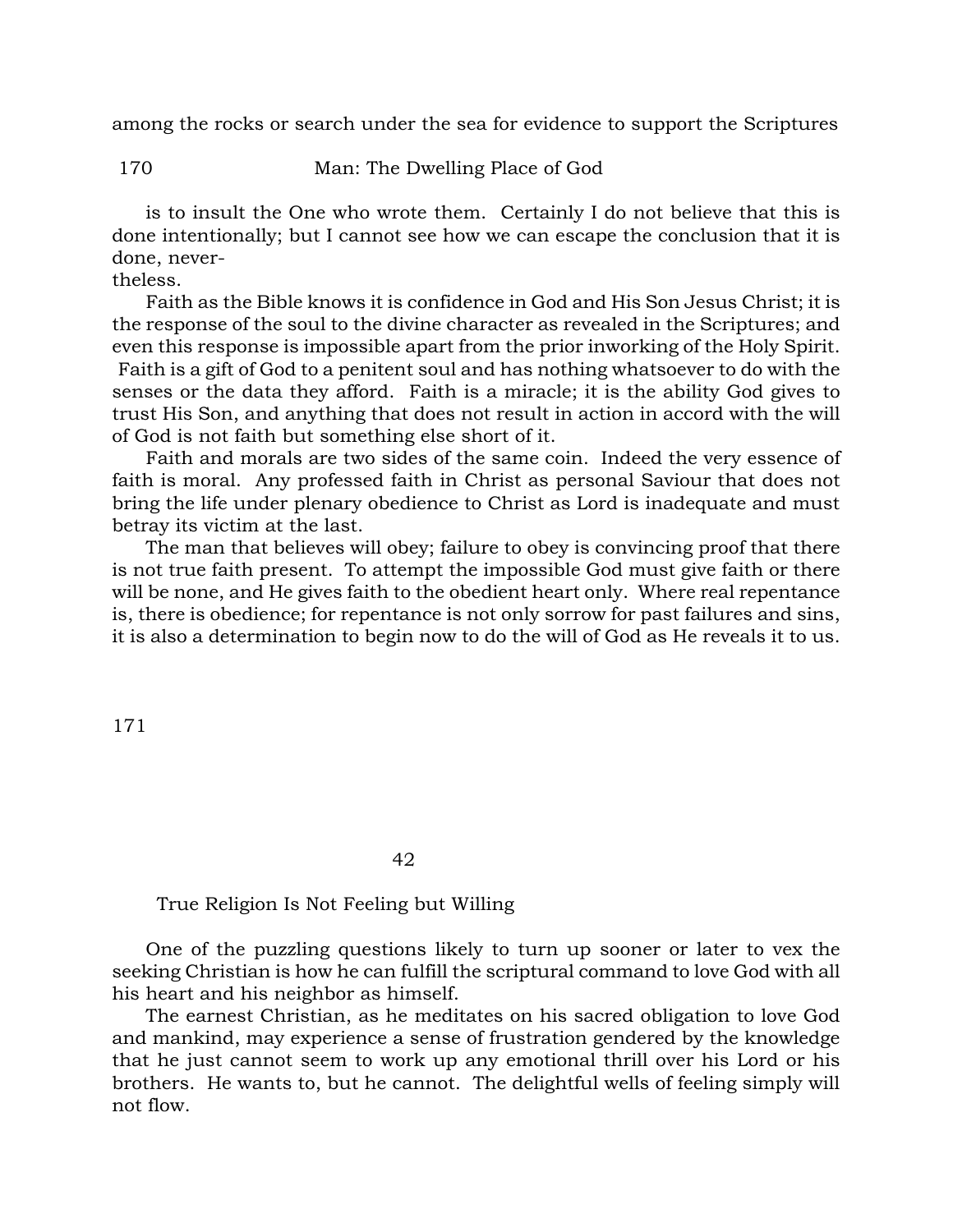Many honest persons have become discouraged by the absence of religious emotion and concluded that they are not really Christian after all. They conclude that they must have missed the way somewhere back there and their religion is little more than an empty profession. So for a while they belabor themselves for their coldness and finally settle into a state of dull discouragement, hardly knowing what to think. They do believe in God; they do indeed trust Christ as their Saviour, but the love they 'hoped to feel consistently eludes them. What is the trouble?

The problem is not a light one. A real difficulty is involved, one which may be stated in the form of a question: How can I love by commandment? Of all the emotions of which the soul is capable, love is by far the freest, the most unreasoning, the one least likely to spring

# 172 Man. The Dwelling Place of God

up at the call of duty or obligation, and surely the one that will not come at the command of another. No law has ever been passed that can compel one moral being to love another, for by the very nature of it, love must be voluntary. No one can be coerced or frightened into loving anyone. Love just does not come that way. So what are we to do with our Lord's command to love God and our neighbor?

To find our way out of the shadows and into the cheerful sunlight we need only to know that there are two kinds of love: the love of feeling and the love of willing. The one lies in the emotions, the other in the will. Over the one we may have little control. It comes and goes, rises and falls, flares up and disappears as it chooses, and changes from hot to warm to cool and back to warm again very much as does the weather. Such love was not in the mind of Christ when He told His people to love God and each other. We could as well command a butterfly to light on our shoulder as to attempt to command this whimsical kind of affection to visit our hearts.

The love the Bible enjoins is not the love of feeling; it is the love of willing, the willed tendency of the heart. (For these two happy phrases I am indebted to another, a master of the inner life whose pen was only a short time ago stilled by death.)

Go ' d never intended that such a being as man should be the plaything of his feelings. The emotional life is a proper and noble part of the total personality, but it is, by its very nature, of secondary importance. Religion lies in the will, and so does righteousness. The only good that God recognizes is a willed good; the only valid holiness is a willed holiness.

It should be a cheering thought that before God every man is what he wills to be. The first requirement in conversion is a rectified will. "If any man will," says our Lord, and leaves it there. To meet the requirements of love toward God, the soul need but will to love and the miracle begins to blossom like the budding of Aaron's rod.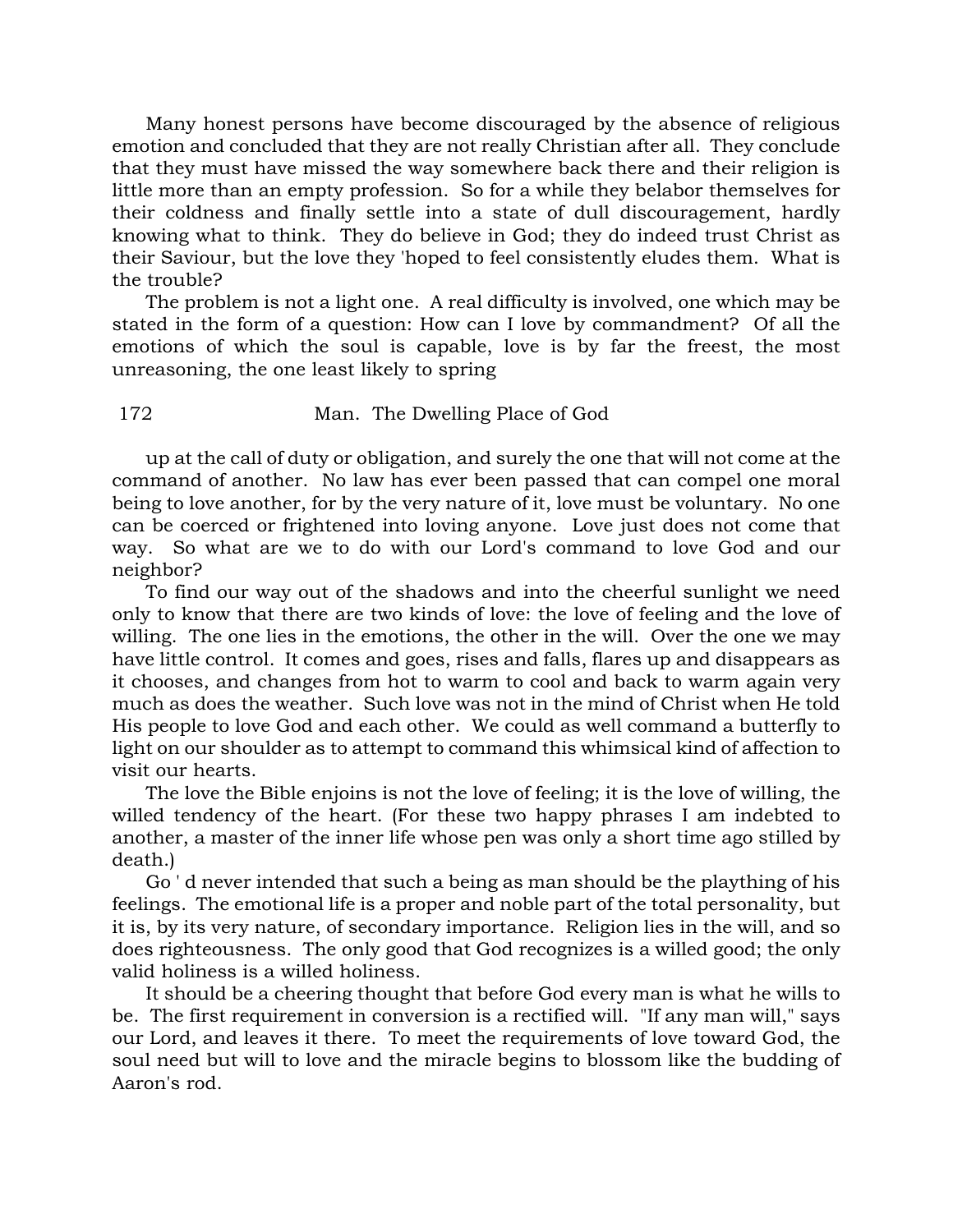The will is the automatic pilot that keeps the soul on course. "Flying is easy," said a friend who Ries his own plane. "Just take her up, point her in the direction you want her to go and set the pilot. After that she'll fly herself." While we must not press the figure too far, it is yet blessedly true that the will, not the feelings, determines moral direction.

The root of all evil in human nature is the corruption of the will. The thoughts and intents of the heart are wrong and as a consequence the whole life is wrong. Repentance is primarily a change of moral purpose, a sudden and often violent reversal of the soul's direction. The prodigal son took his first step upward from the pigsty when he said, "I will arise and go to my father." As he had once willed to leave his father's house, now he willed to return. His subsequent action proved his expressed purpose to be sincere. He did return.

Someone may infer from the above that we are ruling out the joy of the Lord as a valid part of the Chri@,ian life. To avoid that erroneous conclusion I offer this further word of explanation.

To love God with all our heart we must first of all will to do so. We should repent our lack of love and determine from this moment on to make God the object of our devotion. We should set our affections on things above and aim our hearts toward Christ and heavenly things. We should read the Scriptures devotionally every day and prayerfully obey them, always firmly willing to love God with all our heart and our neighbor as ourself.

If we do these things we may be sure that we shall experience a wonderful change in our whole inward life. We shall soon find to our great delight that our feelings are becoming less erratic and are beginning to move in the direction of the "willed tendency of the heart." Our emotions will become disciplined and directed. We shall begin

# 174 Man: The Dwelling Place of God

to taste the "piercing sweetness" of the love of Christ. Our religious affection will begin to mount evenly on steady wings instead of flitting about idly without purpose or intelligent direction. The whole life, like a delicate instrument, will be tuned to sing the praises of Him who loved us and washed us from our sins in His own blood.

But first of all we must will, for the will is master of the heart.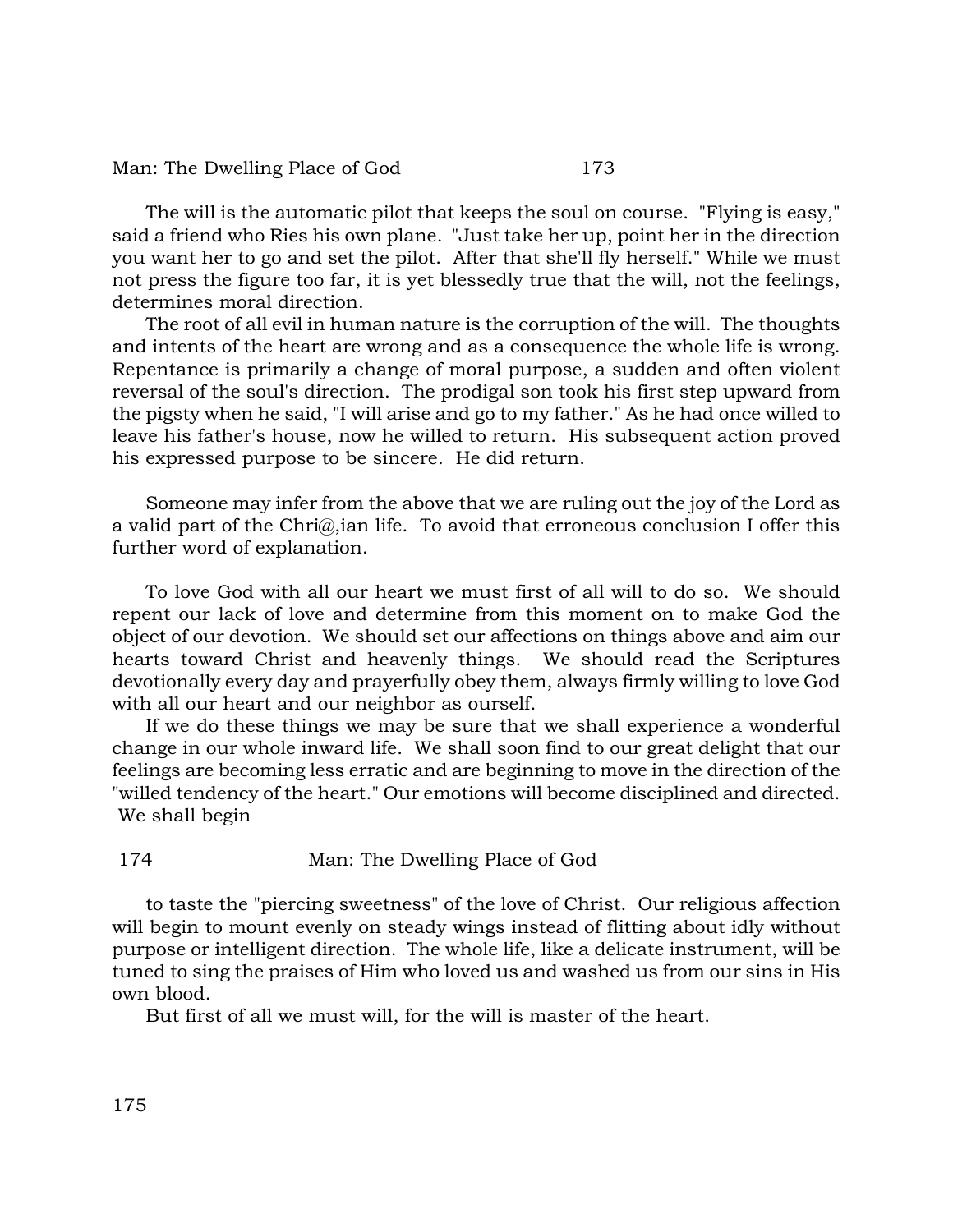### The Old Cross and the New

All unannounced and mostly undetected there has come in modern times a new cross into popular evangelical circles. It is like the old cross, but different: the likenesses are superficial; the differences, fundamental.

From this new cross has sprung a new philosophy of the Chrisitan life, and from that new philosophy has come a new evangelical technique a new type of meeting and a new kind of preaching. This new evangelism employs the same language as the old, but its content is not the same and its emphasis not as before.

The old cross would have no truck with the world. For Adam's proud flesh it meant the end of the journey. It carried into effect the sentence imposed by the law of Sinai. The new cross is not opposed to the human race; rather, it is a frienAly pal and, if understood aright, it is the source of oceans of good clean fun and innocent enjoyment. It Iets Adam live without interference. His life motivation is unchanged; he still lives for his own pleasure, only now he takes delight in singing choruses and watching religious movies instead of singing bawdy songs and drinking

This article first appeared in The Alliance Witness in 1946. It has been printed in virtually every English-speaking country in the world and has been put into tract form by various publishers, including Christian Publications, Inc. it still appears now and then in the religious press.

176 Man: The Dwelling Place of God

hard liquor. The accent is still on enjoyment, though the fun is now on a higher plane morally if not intellectually.

The new cross encourages a new and entirely different evangelistic approach. The evangelist does not demand abnegation of the old life before a new life can be received. He preaches not contrasts but similarities. He seeks to key into public interest by showing that Christianity makes no unpleasant demands; rather, it offers the same thing the world does, only on a higher level. Whatever the sinmad world happens to be clamoring after at the moment is cleverly shown to be the very thing the gospel offers, only the religious product is better.

The new cross does not slay the sinner, it redirects him. It gears him into a

#### 43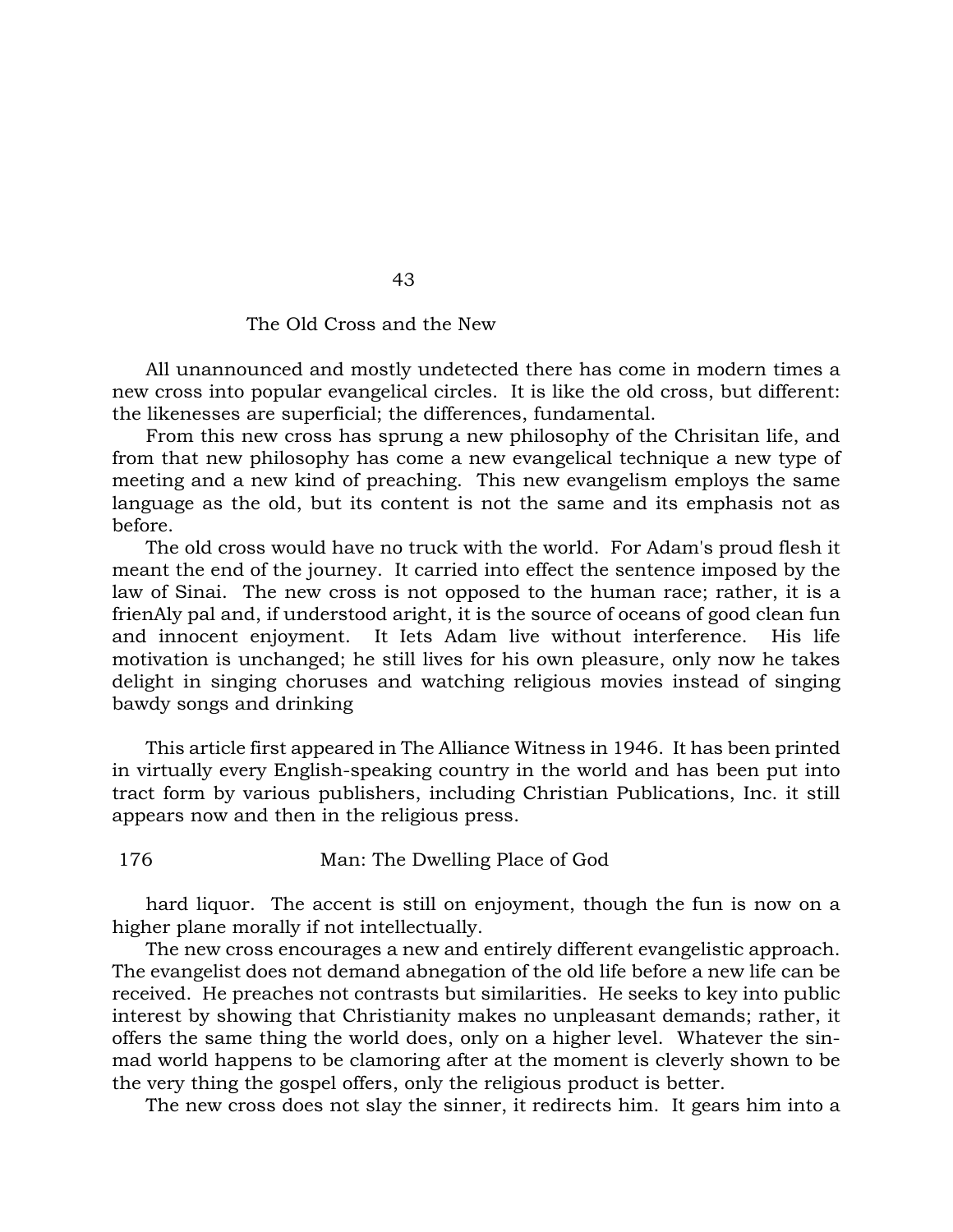cleaner and jollier way of living and saves his self-respect. To the self-assertive it says, "Come and assert yourself for Christ." To the egotist it says, "Come and do your boasting in the Lord." To the thrillseeker it says, "Come and enjoy the thrill of Christian fellowship." The Christian message is slanted in the direction of the current vogue in order to make it acceptable to the public.

The philosophy back of this kind of thing may be sincere but its sincerity does not save it from being false. It is false because it is blind. It misses completely the whole meaning of the cross.

The old cross is a symbol of death. It stands for the abrupt, violent end of a human being. The man in Roman times who took up his cross and started down the road had already said good-by to his friends. He was not coming back. He was going out to have it ended. The cross made no compromise, modified nothing, spared nothing; it slew all of the man, completely and for good. It did not try to keep on good terms with its victim. It struck cruel and hard, and when it had finished its work, the man was no more.

The race of Adam is under death sentence. There is no commutation and no escape. God cannot approve any of

Man: The Dwelling Place of God 177

the fruits of sin, however innocent they may appear or beautiful to the eyes of men. God salvages the individual by liquidating him and then raising him again to newness of life.

That evangelism which draws friendly parallels between the ways of God and the ways of men is false to the Bible and cruel to the souls of its hearers. The faith of Christ does not parallel the world, it intersects it. In coming to Christ we do not bring our old life up onto a higher plane; we leave it at the cross. The corn of wheat must fall into the ground and die.

We who preach the gospel must not think of ourselves as public relations agents sent to establish good will between Christ and the world. We must not imagine ourselves commissioned to make Christ acceptable to big business, the press, the world of sports or modern education. We are not diplomats but prophets, and our message is not a compromise but an ultimatum.

God offers life, but not an improved old life. The life He offers is life out of death. It stands always on the far side of the cross. Whoever would possess it must pass under the rod. He must repudiate himself and concur in God's just sentence against him.

What does this mean to the individual, the condemned man who would find life in Christ Jesus? How can this theology be translated into life? Simply, he must repent and believe. He must forsake his sins and then go on to forsake himself. Let him cover nothing, defend nothing, excuse nothing. Let him not seek to make terms with God, but let him bow his head before the stroke of God's stern displeasure and acknowledge himself worthy to die.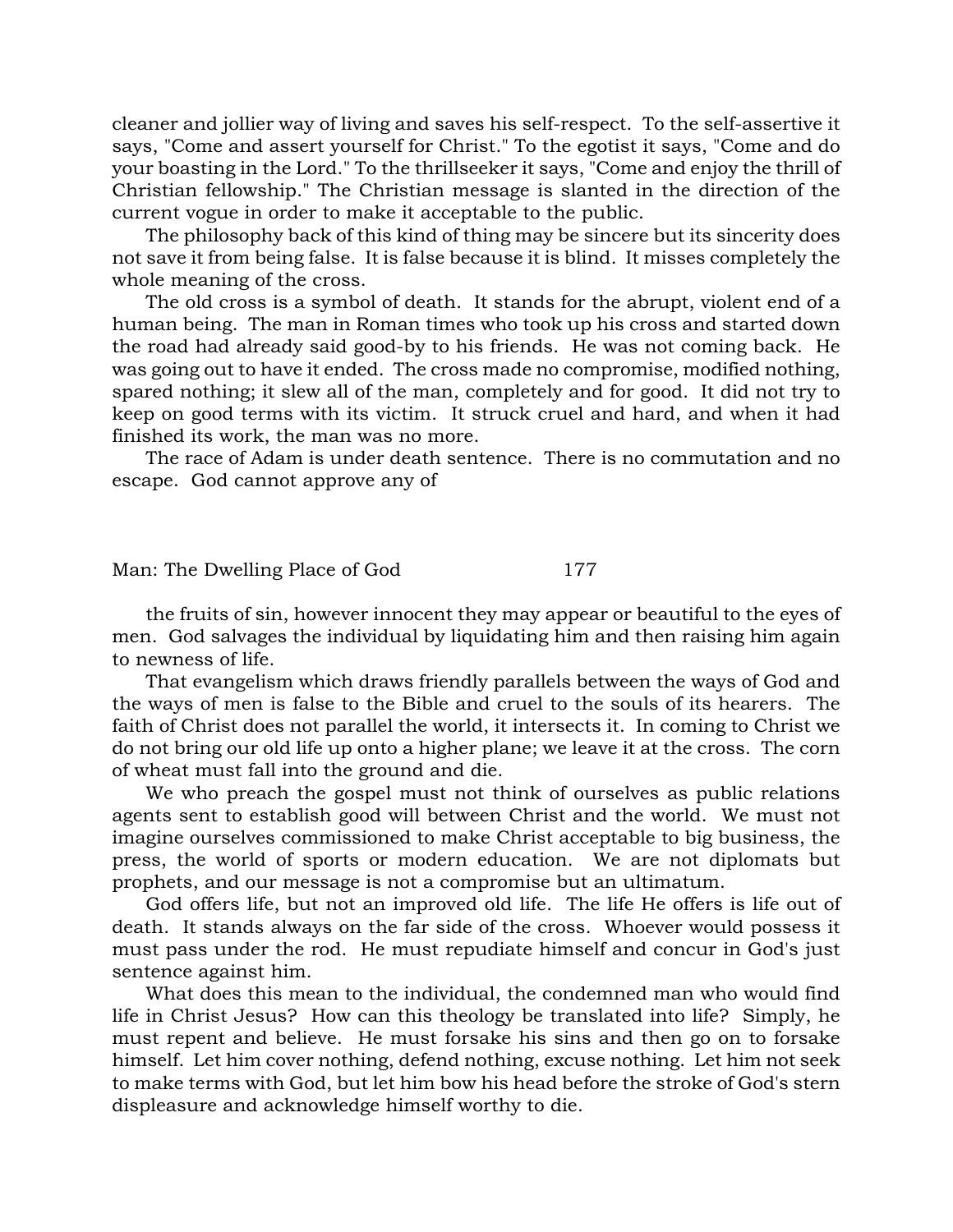Having done this let him gaze with simple trust upon the risen Saviour, and from Him will come life and rebirth and cleansing and power. The cross that ended the earthly life of Jesus now puts an end to the sinner; and the power that raised Christ from the dead now raises him to a new life along with Christ.

178 Man: The Dwelling Place of God,

To any who may object to this or count it merely a narrow and private view of truth, let me say God has set His hallmark of approval upon this message from Paul's day to the present. Whether stated in these exact words or not, this has been the content of all preaching that has brought life and power to the world through the centuries. The mystics, the reformers, the revivalists have put their emphasis here, and signs and wonders and mighty operations of the Holy Ghost gave witness to God's approval.

Dare we, the heirs of such a legacy of power, tamper with the truth? Dare we with our stubby pencils erase the lines of the blueprint or alter the pattern shown us in the Mount? May God forbid. Let us preach the old cross and we will know the old power.

179

#### 44

#### God Must Be Loved for Himself

God being who He is must always be sought for Himself, never as a means toward something else.

Whoever seeks other objects and not God is on his own; he may obtain those objects if he is able, but he will never have God. God is never found accidentally. "Ye shall seek me, and find me, when ye shall search for me with all your heart" (Jer. 29:13).

Whoever seeks God as a means toward desired ends will not find God. The mighty God, the maker of heaven and earth, will not be one of many treasures, not even the chief of all treasures. He will be all in all or He will be nothing. God will not be used. His mercy and grace are infinite and His patient understanding is beyond measure, but He will not aid men in their selfish striving after personal gain. He will not help men to attain ends which, when attained, usurp the place He by every right should hold in their interest and affection.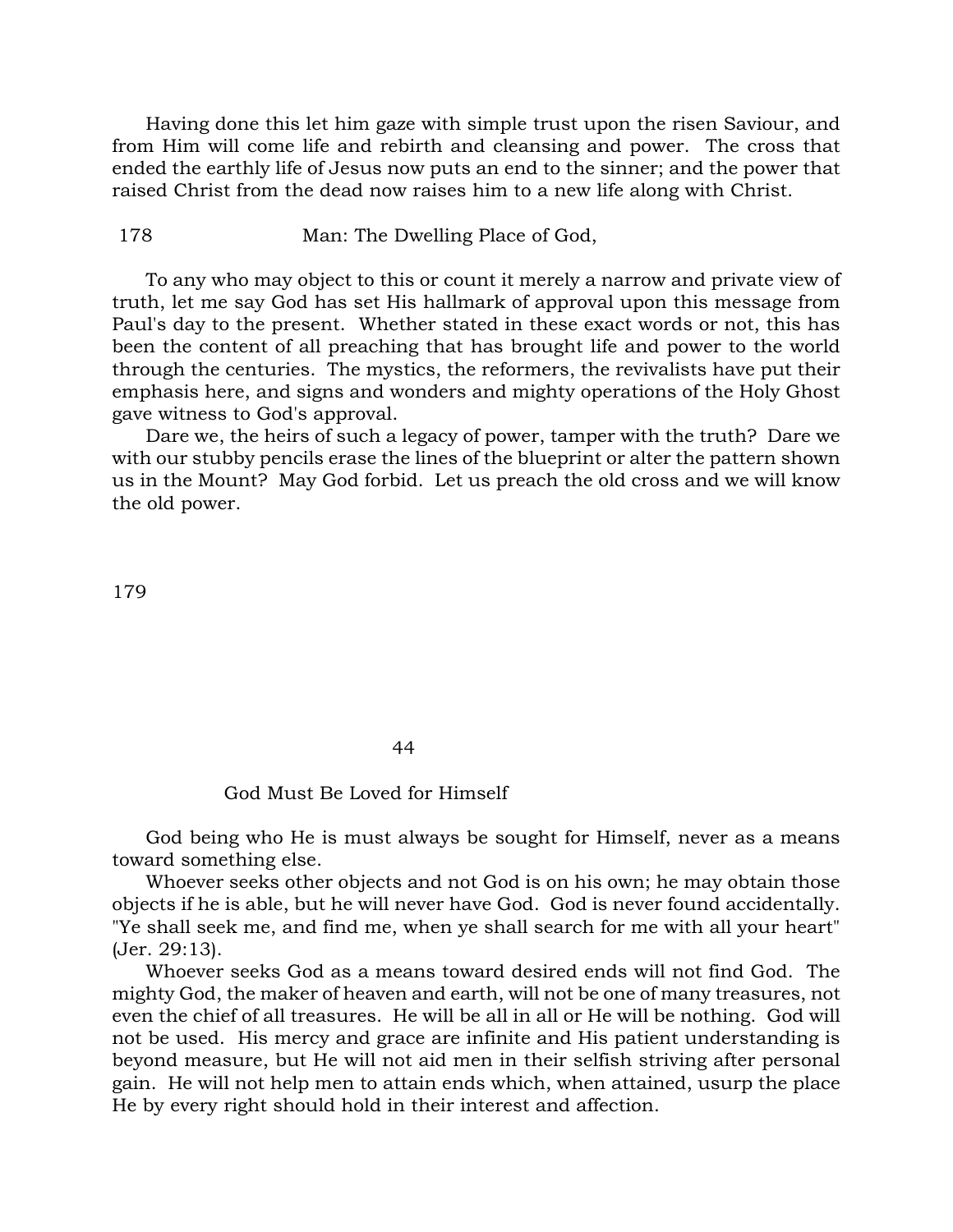Yet popular Christianity has as one of its most effective talking points the idea that God exists to help people to get ahead in this world. The God of the poor has become the God of an affluent society. Christ no longer refuses to be a judge or a divider between money-hungry brothers. He can now be persuaded to assist the brother who has accepted Him to get the better of the brother who has not.

A crass example of the modern effort to use God for selfish purposes is the well-known comedian who, after re-

## 180 Man: The Dwelling Place of Cod

peated failures, promised someone he called God that if He would help him to make good in the entertainment world he would repay Him by giving generously to the care of sick children. Shortly afterward he hit the big time in the night clubs and on television. He has kept his word and is raising large sums of money to build children's hospitals. These contributions to charity, he feels, are a small price to pay for a success in one of the sleaziest fields of human endeavor.

One might excuse the act of this entertainer as something to be expected of a twentieth-century pagan; but that multitudes of evangelicals in North America should actually believe that God had anything to do with the whole business is not so easily overlooked. This low and false view of Deity is one major reason for the immense popularity God enjoys these days among well-fed Westerners.

The teaching of the Bible is that God is Himself the end for which man was created. "Whom have I in heaven but thee?" cried the psalmist, "and there is none upon earth that I desire beside thee" (Ps. 73: 25). The first and greatest commandment is to love God with every power of our entire being. Where love like that exists there can be no place for a second object. If we love God as much as we should, surely we cannot dream of a loved object beyond Him, which He might help us to obtain.

Bernard of Clairvaux begins his radiant little treatise on the love of God with a question and an answer. The question, Why should we love God? The answer, Because He is God. He develops the idea further, but for the enlightened heart little more need be said. We should love God because He is God. Beyond this the angels cannot think.

Being who He is, God is to be loved for His own sake. He is the reason for our loving Him, just as He is the reason for His loving us and for every other act He has performed, is performing and will perform world without end. God's primary reason for everything is His own good

Man: The Dwelling Place of God 181

pleasure. The search for secondary reasons is gratuitous and mostly futile. It affords occupation for theologians and adds pages to books on doctrine, but that it ever turns up any true explanations is doubtful.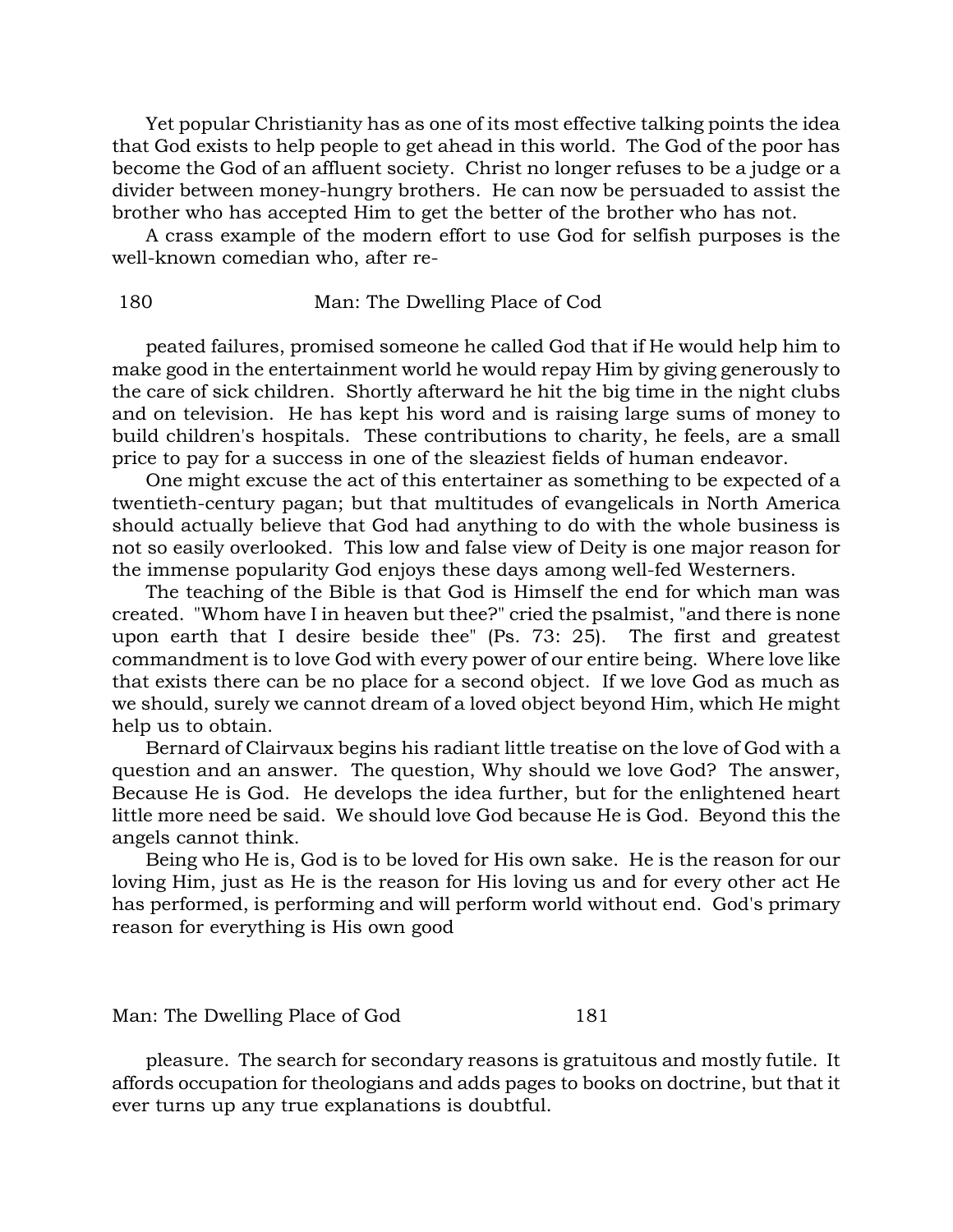But it is the nature of God to share. His mighty acts of creation and redemption were done forHis good pleasure, but His pleasure extends to all created things. One has but to look at a healthy child at play or listen to the song of a bird at sundown and he will know that God meant His universe to be a joyful one.

Those who have been spiritually enabled to love God for Himself will find a thousand fountains springing up from the rainbow-circled throne and bringing countless treasures which are to be received with reverent thanksgiving as being the overflow of God's love for His children. Each gift is a bonus of grace which, because it was not sought for itself, may be enjoyed without injury to the soul. These include the simple blessings of life, such as health, a home, a family, congenial friends, food, shelter ' the pure joys of nature or the more artificial pleasures of music and art.

The effort to find these treasures by direct search apart from God has been the major activity of mankind through the centuries; and this has been man's burden and man's woe. The effort to gain them as the ulterior motive back of accepting Christ may be something new under the sun; but new or old it is an evil that can only bring judgment at last.

God wiIls that we should love Him for Himself alone with no hidden reasons, trusting Him to be to us all our natures require. Our Lord said all this much better: "Seek ye first the kingdom of God, and his righteousness; and all these things shall be added unto you" (Matt. 6:33).

182

#### 45

#### How to Try the Spirits

These are the times that try men's souls. The Spirit has spoken expressly that in the latter times some should depart from the faith, giving heed to seducing spirits and doctrines of demons; speaking lies in hypocrisy; having their conscience seared with a hot iron. Those days are upon us and we cannot escape them; we must triumph in the midst of them, for such is the will of God concerning US.

Strange as it may seem, the danger today is greater for the fervent Christian than for the lukewarm and the selfsatisfied. The seeker after God's best things is eager to hear anyone who offers a way by which he can obtain them. He longs for some new experience, some elevated view of truth, some operation of the Spirit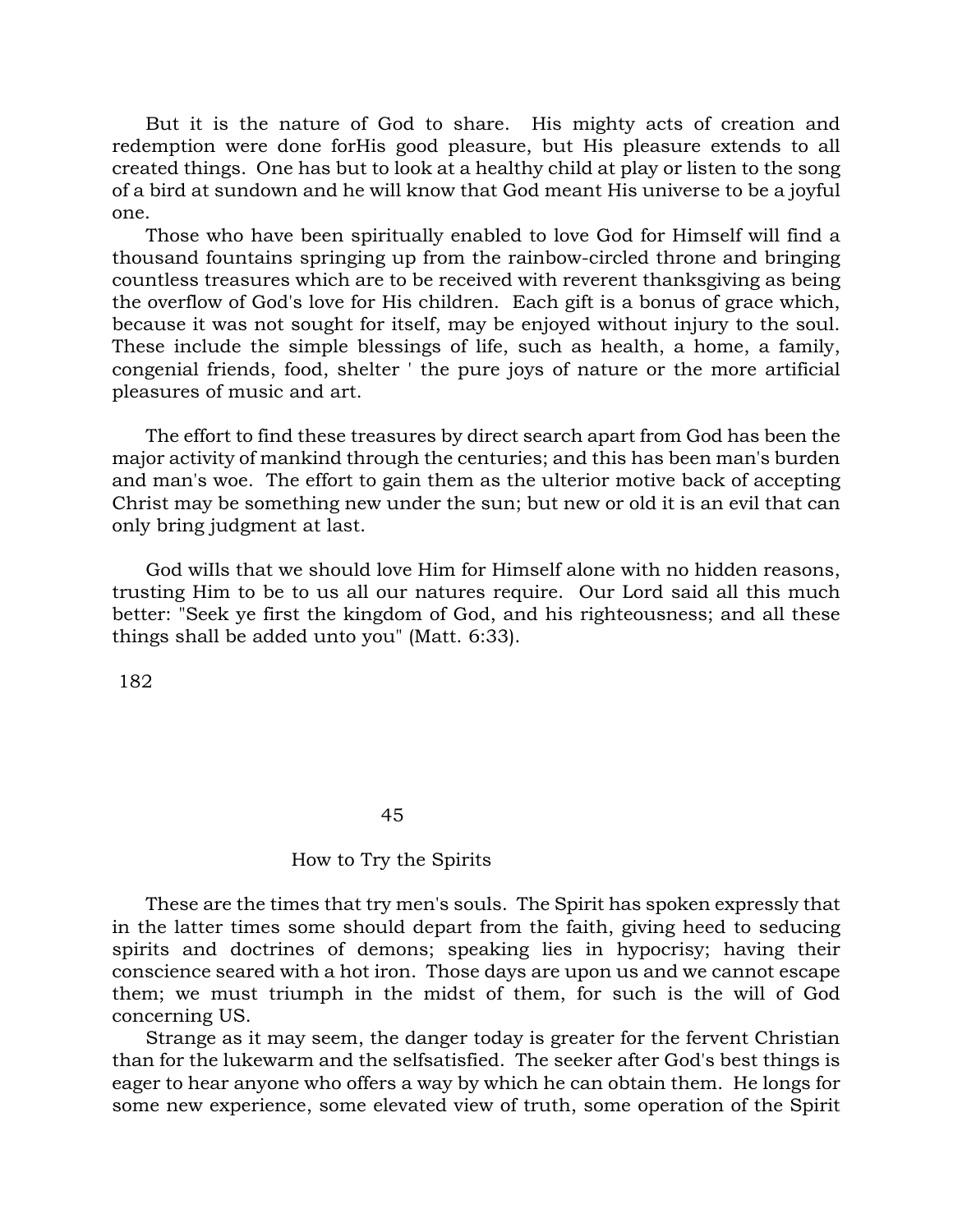that will raise him above the dead level of religious mediocrity he sees all around him, and for this reason he is ready to give a sympathetic ear to the new and the wonderful in religion, particularly if it is presented by someone with an attractive personality and a reputation for superior godliness.

Now our Lord Jesus, that great Shepherd of the sheep, has not left His flock to the mercy of the wolves. He has given us the Scriptures, the Holy Spirit and natural powers of observation, and He expects us to avail ourselves of their help constantly. "Prove all things; hold fast that which is good," said Paul (I Thess. 5:21). "Beloved, believe not every spirit," wrote John, "but try the spirits

## Man: The Dwelling Place of Cod 183

whether they are of God: because many false prophets are gone out into the world" (I John 4:1). "Beware of false prophets," our Lord warned, "which come to you in sheep's clothing, but inwardly they are ravening wolves" (Matt. 7:15). Then He added the word by which they may be tested, "Ye shall know them by their fruits."

From this it is plain not only that there shall be false spirits abroad, endangering our Christian lives, but that they may be identified and known for what they are. And of course once we become aware of their identity and learn their tricks, their power to harm us is gone. "Surely in vain the net is spread in the sight of any bird" (Prov. 1:17).

It is my intention to set forth here a method by which we may test the spirits and prove all things religious and moral that come to us or are brought or off ered to us by anyone. And while dealing with these matters we should keep in mind that not all religious vagaries are the work of Satan. The human mind is capable of plenty of mischief without any help from the devil. Some persons have a positive genius for getting confused, and will mistake illusion for reality in broad daylight with the Bible open before them. Peter had such in mind when he wrote, "Our beloved brother Paul also according to the wisdom given unto him hath written unto you; as also in all his epistles, speaking in them of these things; in which are some things hard to be understood, which they that are unlearned and unstable wrest, as they do also the other scripture5, unto their own destruction" (II Pet. 3:15, 16).

It is unlikely that the confirmed apostles of confusion will read what is written here or that they would profit much if they did; but there are many sensible Christians who have been led astray but are humble enough to admit their mistakes and are now ready to return unto the Shepherd and Bishop of their souls. These may be rescued from false paths. More important still, there are undoubtedly large numbers of persons who have not left the true way

184 Man: The Dwelling Place of God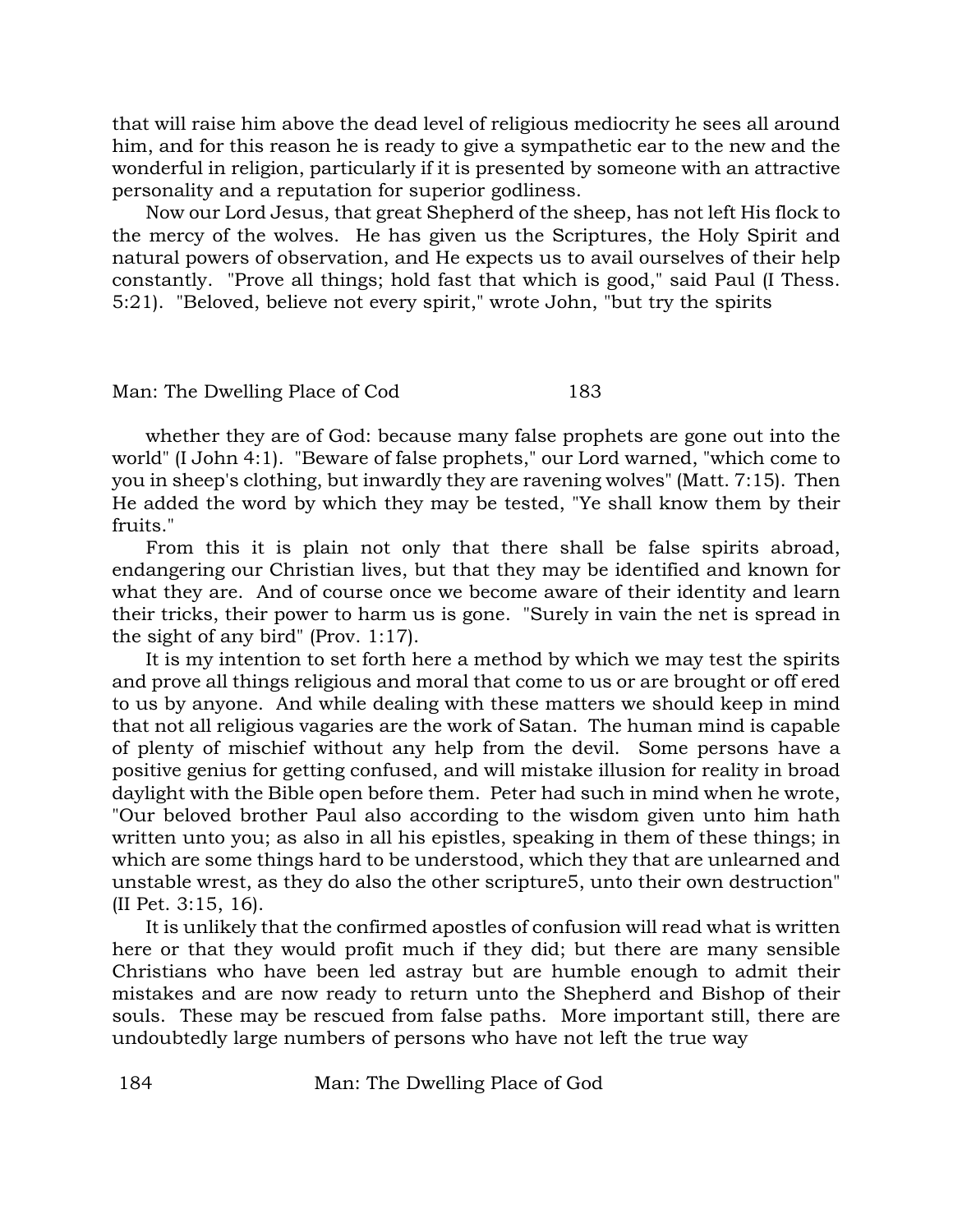but who want a rule by which they can test everything and by which they may prove the quality of Christian teaching and experience as they come in contact with them day after day throughout their busy lives. For such as these I make available here a little secret by which I have tested my own spiritual experiences and religious impulses for many years.

Briefly stated the test is this: This new doctrine, this new religious habit, this new view of truth, this new spiritual experience-how has it affected my attitude toward and my relation to God, Christ, the Holy Scriptures, self, other Christians, the world and sin. By this sevenfold test we may prove everything religious and know beyond a doubt whether it is of God or not. By the fruit of the tree we know the kind of tree it is. So we have but to ask about any doctrine or experience, What is this doing to me? and we know immediately whether it is from above or from below.

1. One vital test of all religious experience is how it affects our relation to God, our concept of God and our attitude toward Him.

God being who He is must always be the supreme arbiter of all things religious. The universe came into existence as a medium through which the Creator might show forth His perfections to all moral and intellectual beings: "I am the Lord: that is my name: and my glory will I not give to another" (Isa. 42:8). "Thou art worthy, 0 Lord, to receive glory and honour and power: for thou hast created all things, and for thy pleasure they are and were created" (Rev. 4:11).

The-health and balance of the universe require that God should be magnified in all things. "Great is the Lord, and greatly to be praised; and his greatness is unsearchable." God acts only for His glory and whatever comes from Him must be to His own high honor. Any doctrine, any experience that serves to magnify Him is likely to be inspired by Him. Conversely, anything that veils His glory

Man: The Dwelling Place of Cod 185

or makes Him appear less wonderful is sure to be of the flesh or the devil.

The heart of man is like a musical instrument and may be played upon by the Holy Spirit, by an evil spirit or by the spirit of man himself. Religious emotions are very much the same, no matter who the player may be. Many enjoyable feelings may be aroused within the soul by low or even idolatrous worship. The nun who kneels "breathless with adoration" before an image of the Virgin is having a genuine religious experience. She if eels love, awe and reverence, all enjoyable emotions, as certainly as if she were adoring God. The mystical experiences of Hindus and Sufis cannot be brushed aside as mere pretense. Neither dare we dismiss the high religious flights of spiritists and other occultists as imagination. These may have and sometimes do have genuine encounters with something or someone beyond themselves. In the same manner Christians are sometimes led into emotional experiences that are beyond their power to comprehend. I have met such and they have inquired eagerly whether or not their experience was of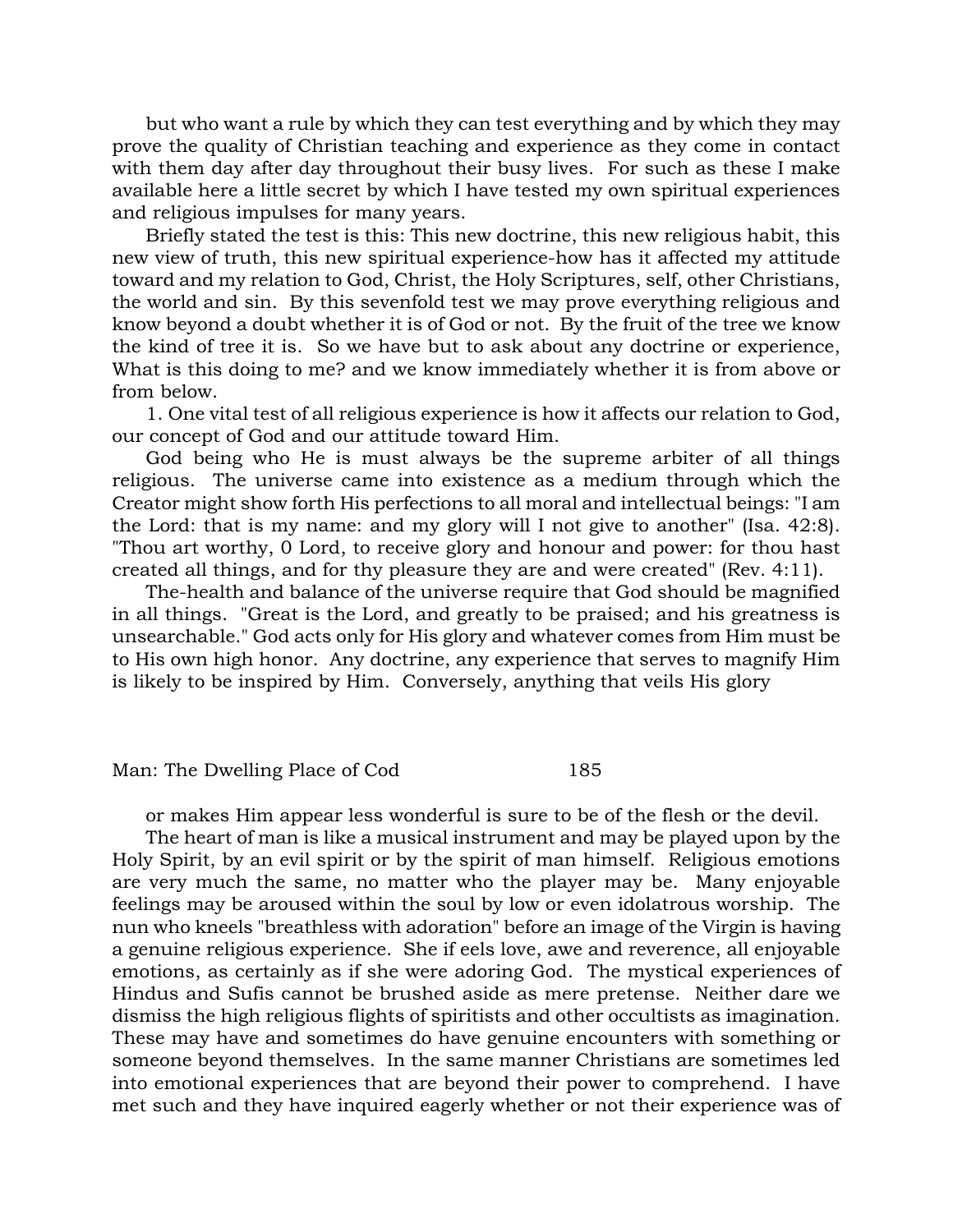God.

The big test is, What has this done to my relationship to the God and Father of our Lord Jesus Christ? If this new view of truth-this new encounter with spiritual things-has made me love God more, if it has magnified Him in my eyes, if it has purified my concept of His being and caused Him to appear more wonderful than before, then I may conclude that I have not wandered astray into the pleasant but dangerous and forbidden paths of error.

2. The next test is, How has this new experience affected my attitude toward the Lord Jesus Christ? Whatever place present-day religion may give to Christ, God gives Him top place in earth and in heaven. "This is my beloved Son, in whom I am well pleased," spoke the voice of God from heaven concerning our Lord Jesus. Peter, full of the Holy Spirit, declared: "God hath made that same Jesus, whom ye have crucified, both Lord and Christ"

#### 186 Man: The Dwelling Place of God

(Acts 2:36). Jesus said of Himself, "I am the way, the truth, and the life: no man cometh unto the Father, but by me." Again Peter said of Him, "Neither is there salvation in any other: for there is none other name under heaven given among men, whereby we must be saved" (Acts 4:12). The whole Book of Hebrews is devoted to the idea that Christ is above all others. He is shown to be above Aaron and Moses, and even the angels are called to fall down and worship Him. Paul says that He is the image of the invisible God, that in Him dwells the fullness of the Godhead bodily and that in all things He must have the preeminence. But time would fail me to tell of the glory accorded Him by prophets, patriarchs, apostles, saints, elders, psalmists, kings and seraphim. He is made unto us wisdom and righteousness and sanctification and redemption. He is our hope, our life, our all and all, now and forevermore.

All this being true, it is clear that He must stand at the center of all true doctrine, all acceptable practice, all genuine Christian experience. Anything that makes Him less than God has declared Him to be is delusion pure and simple and must be rejected, no matter how delightful or how satisfying it may for the time seem to be.

Christ-less Christianity sounds contradictory but it exists as a real phenomenon in our day. Much that is being done in Christ's name is false to Christ in that it is conceived by the flesh, incorporates fleshly methods, and seeks fleshly ends. Christ is mentioned from time to time in the same way and for the same reason that a self-seeking politician mentions Lincoln and the flag, to provide a sacred front for carnal activities and to deceive the simplehearted listeners. The giveaway is that Christ is not central: He is not all and in all.

Again, there are psychic experiences that thrill the seeker and lead him to believe that he has indeed met the Lord and been carried to the third heaven; but the true nature of the phenomenon is discovered later when the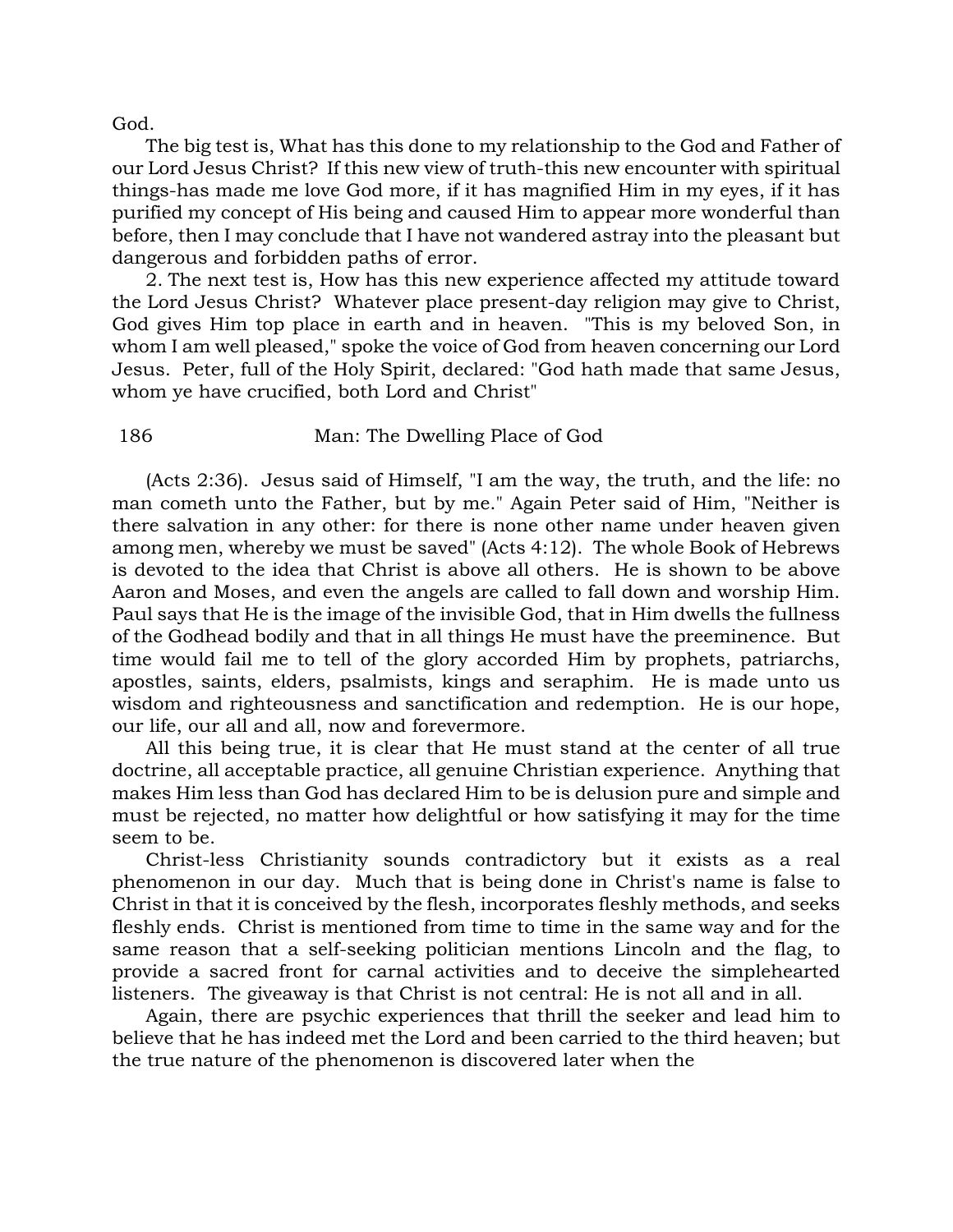face of Christ begins to fade from the victim's consciousness and he comes to depend more and more upon emotional jags as a proof of his spirituality.

If on the other hand the new experience tends to make Christ indispensable, if it takes our interest off our feeling and places it in Christ, we are on the right track. Whatever makes Christ dear to us is pretty sure to be from God.

3. Another revealing test of the soundness of religious experience is, How does it affect my attitude toward the Holy Scriptures?

Did this new experience, this new view of truth, spring out of the Word of God itself or was it the result of some stimulus that lay outside the Bible? Tenderhearted Christians often become victims of strong psychological pressure applied intentionally or innocently by someone's personal testimony, or by a colorful story told by a fervent preacher who may speak with prophetic finality but who has not checked his story with the facts nor tested the soundness of his conclusions by the Word of God.

Whatever originates outside the Scriptures should for that very reason be suspect until it can be shown to be in accord with them. If it should be found to be contrary to the Word of revealed truth, no true Christian will accept it as being from God. However high the emotional content, no experience can be proved to be genuine unless we can find chapter and verse authority for it in the Scriptures. "To the word and to the testimony" must always be the last and final proof.

Whatever is new or singular should also be viewed with a lot of caution until it can furnish scriptural proof of its validity. Over the last half-century quite a number of unscriptural notions have gained acceptance among Christians by claiming that they were among the truths that were to be revealed in the last days. To be sure, say the advocates of this latter-daylight theory, Augustine did not know, Luther did not, John Knox, Wesley, Finney and

188 Man: The Dwelling Place of God

Spurgeon did not understand this; but greater light has now shined upon God's people and we of these last days have the advantage of fuller revelation. We should not question the new doctrine nor draw back from this advanced experience. The Lord is getting His Bride ready for the marriage supper of the Lamb. We should all yield to this new movement of the Spirit. So they tell us.

The truth is that the Bible does not teach that there will be new light and advanced spiritual experiences in the latter days; it teaches the exact opposite. Nothing in Daniel or the New Testament epistles can be tortured into advocating the idea that we of the end of the Christian era shall enjoy light that was not known at its beginning. Beware of any man who claims to be wiser than the apostles or holier than the martyrs of the Early Church. The best way to deal with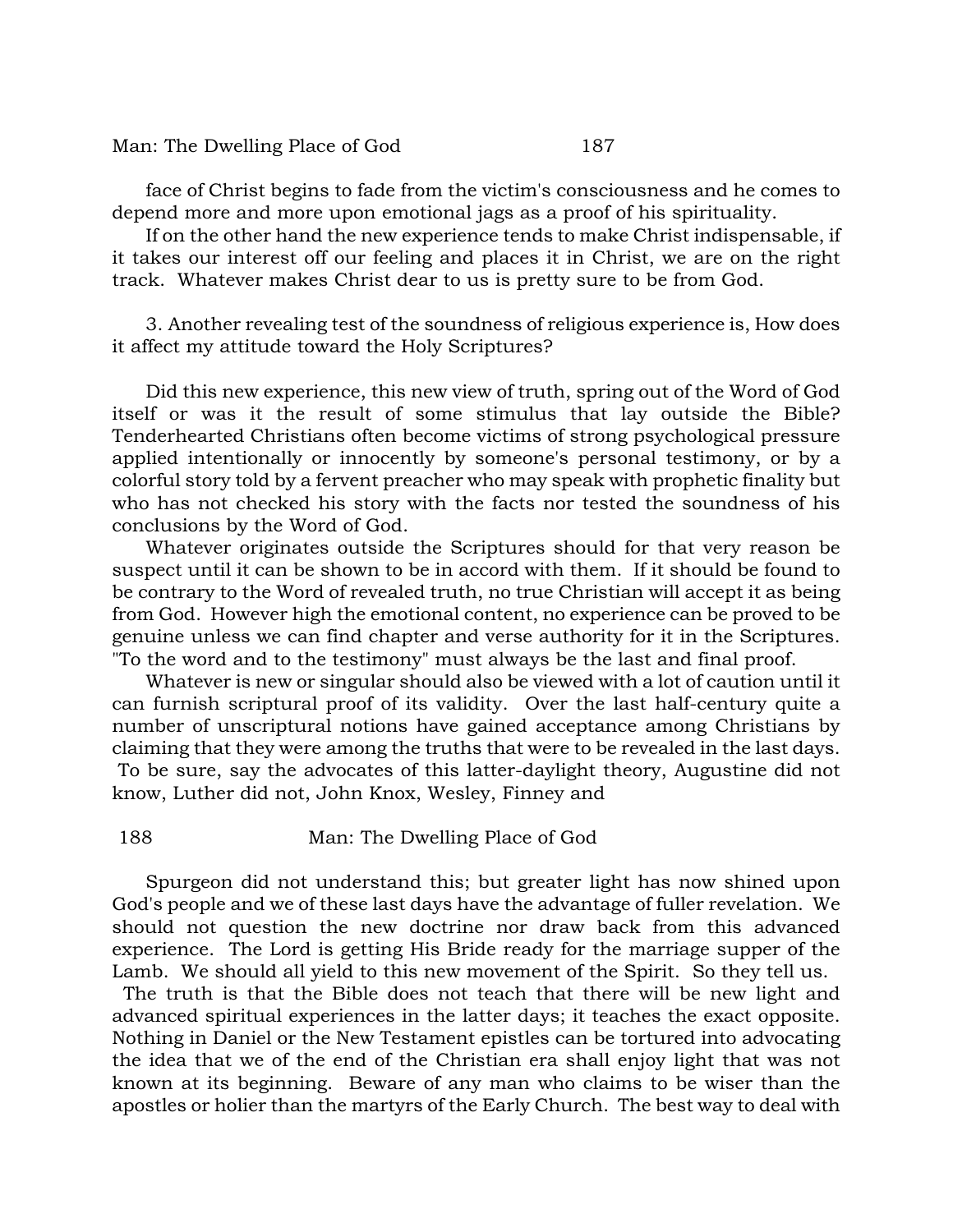him is to rise and leave his presence. You cannot help him and he surely cannot help you.

Granted, however, that the Scriptures may not always be clear and that there are differences of interpretation among equally sincere men, this test will furnish all the proof needed of anything religious, viz., What does it do to my love for and appreciation of the Scriptures?

While true power lies not in the letter of the text but in the Spirit that inspired it, we should never underestimate the value of the letter. The text of truth has the same relation to truth as the honeycomb has to honey. One serves as a receptacle for the other. But there the analogy ends. The honey can be removed from the comb, but the Spirit of truth cannot and does not operate apart from the letter of the Holy Scriptures. For this reason a growing acquaintance with the Holy Spirit will always mean an increasing love for the Bible. The Scriptures are in print what Christ is in person. The inspired Word is like a faithful portrait of Christ. But again the figure breaks down. Christ is in the Bible as no one can be in a mere portrait, for the Bible is a book of holy ideas and the eternal Word of the Father can and does dwell in the

Man: The Dwelling Place of God 189

thought He has Himself inspired. Thoughts are things, and the thoughts of the Holy Scriptures form a lofty temple for the dwelling place of God.

From this it follows naturally that a true lover of God will be also a lover of His Word. Anything that comes to us from the God of the Word will deepen our love for the Word of God. This follows logically, but we have confirmation by a witness vastly more trustworthy than logic, viz., the concerted testimony of a great army of witnesses living and dead. These declare with one voice that their love for the Scriptures intensified as their faith mounted and their obedience became consistent and joyous.

If the new doctrine, the influence of that new teacher, the new emotional experience fills my heart with an avid hunger to meditate in the Scriptures day and night, I have every reason to believe that God has spoken to my soul and that my experience is genuine. Conversely, if my love for the Scriptures has cooled even a little, if my eagerness to eat and drink of the inspired Word has abated by as much as one degree, I should humbly admit that I have missed God's signal somewhere and frankly backtrack until I find the true way once more.

4. Again, we can prove the quality of religious experience by its effect on the self-life.

The Holy Spirit and the fallen human self are diametrically opposed to each other. "The flesh lusteth against the Spirit, and the Spirit against the flesh: and these are contrary the one to the other: so that ye cannot do the things that ye would" (Gal. 5:17). "They that are after the flesh do mind the things of the flesh; but they that are after the Spirit the things of the Spirit.... Because the carnal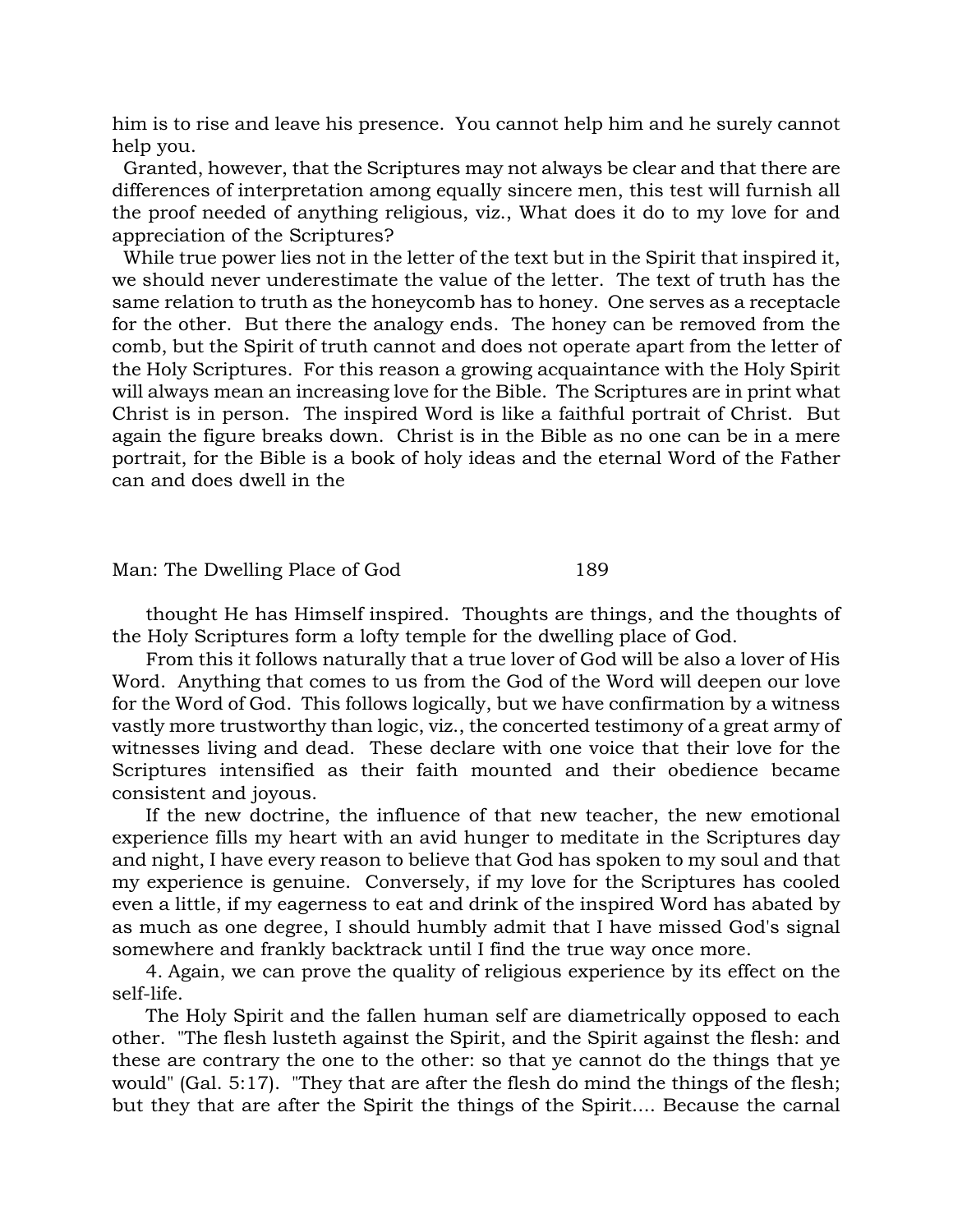mind is enmity against God: for it is not subject to the law of God, neither indeed can be" (Rom. 8:5, 7).

Before the Spirit of God can work creatively in our hearts He must condemn and slay the "flesh" within us; that is, He must have our full consent to displace our natural self with the Person of Christ. This displacement

190 Man: The Dwelling Place of God

is carefully explained in Romans 6, 7, and 8. When the seeking Christian has gone through the crucifying experience described in chapters 6 and 7, he enters into the broad, free regions of chapter 8. There, self is dethroned and Christ is enthroned forever.

In the light of this it is not hard to see why the Christian's attitude toward self is such an excellent test of the validity of his religious experiences. Most of the great masters of the deeper life, such as Fenelon, Molinos, J6hn of the Cross, Madame Guyon and a host of others, have warned against pseudo-religious experiences that provide much carnal enjoyment but feed the flesh and puff up the heart with self-love.

A good rule is this: if this experience has served to humble me and make me little and vile in my own eyes, it is of God; but if it has given me a feeling of selfsatisfaction, it is false and should be dismissed as emanating from self or the devil. Nothing that comes from God will minister to my pride or selfcongratulation. If I am tempted to be complacent and to feel superior because I have had a remarkable vision or an advanced spiritual experience, I should go at once to my knees and repent of the whole thing. I have fallen a victim to the enemy.

5. Our relation to and our attitude toward our fellow Christians is another accurate test of religious experience.

Sometimes an earnest Christian will, after some remarkable spiritual encounter, withdraw himself from his fellow believers and develop a spirit of faultfinding. He may be honestly convinced that his experience is superior, that he is now in an advanced state of grace, and that the hoi polloi in the church where he attends are but a mixed multitude and he alone is a true son of Israel. He may struggle to be patient with these religious worldlings, but his soft language and condescending smile reveal his true opinion of them-and of himself. This is a dangerous state of mind, and the more dangerous because it can justify itself by the facts. The brother has had a remarkable experience; he

Man: The Dwelling Place of God 191

has received some wonderful light on the Scriptures; he has entered into a joyous land unknown to him before. And it may easily be true that the professed Christians with whom he is acquainted are worldly and dull and without spiritual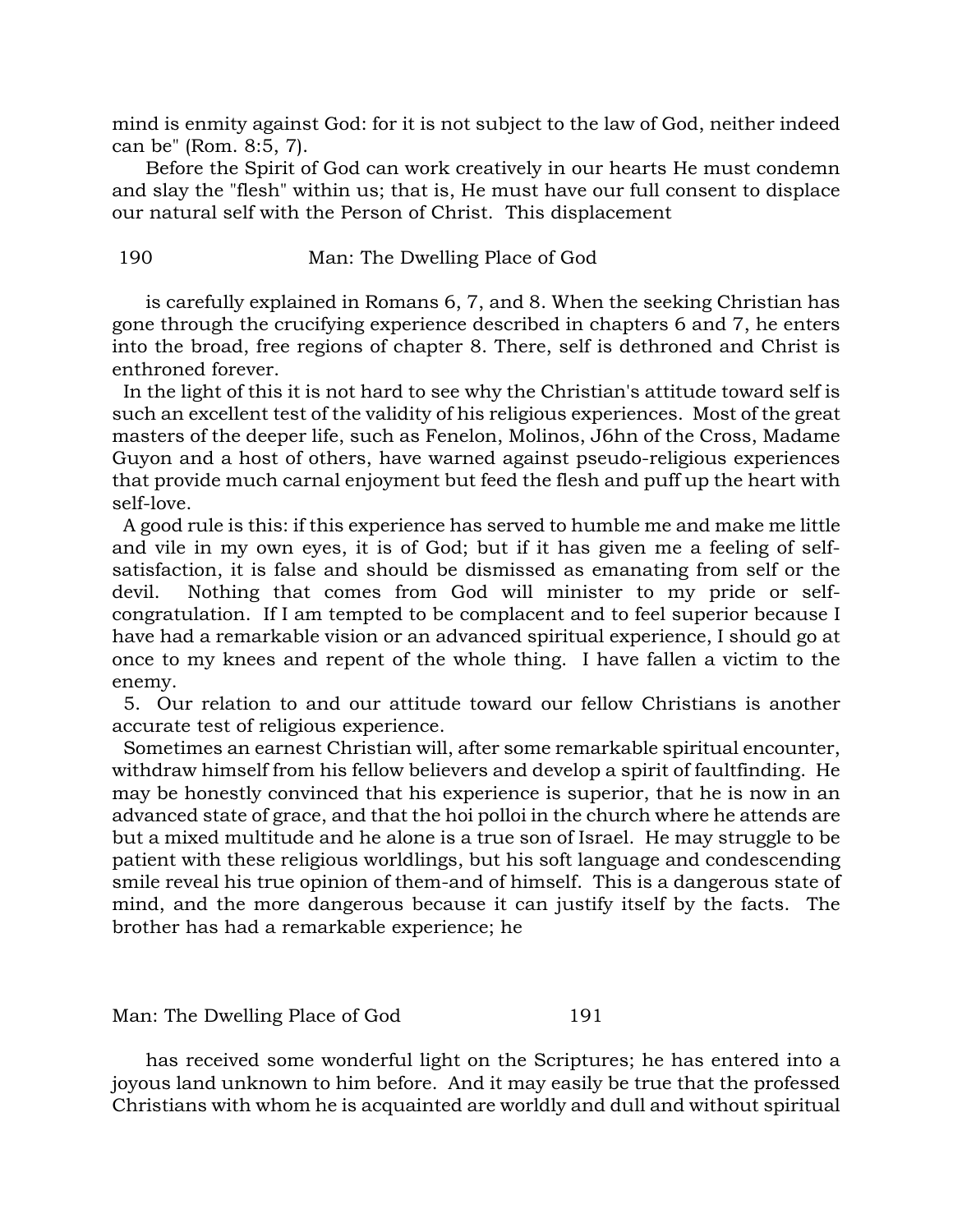enthusiasm. It is not that he is mistaken in his facts that proves him to be in error, but that his reaction to the facts is of the flesh. His new spirituality has made him less charitable.

The Lady Julian tells us in her quaint English how true Christian grace affects our attitude toward others: "For of all things the beholding and loving of the Maker maketh the soul to seem less in his own sight, and most filleth him with reverent dread and true meekness; with plenty of charity to his fellow Christians." Any religious experience that fails to deepen our love for our fellow Christians may safely be written off as spurious.

The apostle John makes love for our fellow Christians to be a test of true faith. "My little children, let us not love in word, neither in tongue; but in deed and in truth. And hereby we know that we are of the truth, and shall assure our hearts before him" (I John 3:18, 19)., Again he says, "Beloved, let us love one another: for love is of God; and every one that loveth is born of God, and knoweth God. He that loveth not knoweth not God; for God is love" (I John 4:7, 8).

As we grow in grace we grow in love toward all God's people. "Every one that loveth him that begat loveth him also that is begotten of him" (I John 5:1). This means simply that if we love God we will love His children. All true Christian experience will deepen our love for other Christians.

Therefore we conclude that whatever tends to separate us in person or in heart from our fellow Christians is not of God, but is of the flesh or of the devil. And conversely, whatever causes us to love the children of God is likely to be of God. "By this shall all men know that ye are my disciples, if ye have love one to another" (John 13:35).

#### 192 Man: The Dwelling Place of God

6. Another certain test of the source of religious experience is this: Note how it affects our relation to and our attitude toward the world.

By "the world" I do not mean, of course, the beautiful order of nature which God has created for the enjoyment of mankind. Neither do I mean the world of lost men in the sense used by our Lord when He said, "God so loved the world, that he gave his only begotten Son, that whosoever believeth in him should not perish, but have everlasting life. For God sent not his Son into the world to condemn the world; but that the world through him might be saved" (John 3:16, 17). Certainly any true touch of God in the soul will deepen our appreciation of the beauties of nature and intensify our love for the lost. I refer here to something else altogether.

Let an apostle say it for us: "All that is in the world, the lust of the flesh, and the lust of the eyes, and the pride of life, is not of the Father, but is of the world. And the world passeth away, and the lust thereof: but he that doeth the will of God abideth for ever" (I John 2:16, 17).

This is the world by which we may test the spirits. It is the world of carnal enjoyments, of godless pleasures, of the pursuit of earthly riches and reputation and sinful happiness. It carries on without Christ, following the counsel of the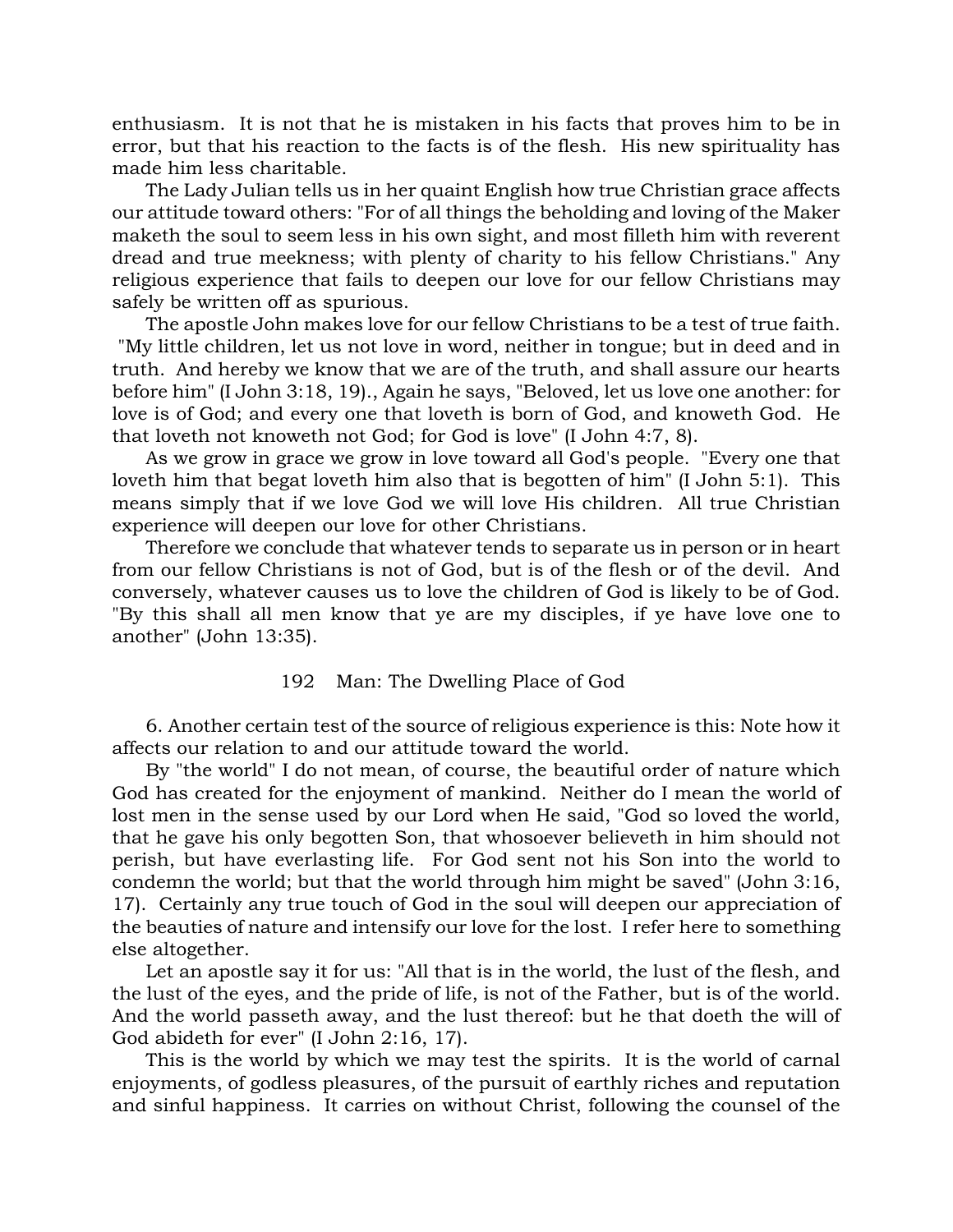ungodly and being animated by the prince of the power of the air, the spirit that works in the children of disobedience (Eph. 2:2). Its religion is a form of godliness, without power, which has a name to live but is dead. It is, in short, unregenerate human society romping on its way to hell, the exact opposite of the true Church of God, which is a society of regenerate souls going soberly but joyfully on their way to heaven.

Any real work of God in our heart will tend to unfit us for the world's fellowship. "Love not the world, neither the things that are in the world. If any man love the world, the love of the Father is not in him" (I John 2:15). "Be ye not unequally yoked together with unbelievers: for

Man: The Dwelling Place of God 193

what fellowship hath righteousness with unrighteousness? and what communion hath light with darkness?" (II Cor. 6:14). It may be stated unequivocally that any spirit that permits compromise with the world is a false spirit. Any religious movement that imitates the world in any of its manifestations is false to the cross of Christ and on the side of the devil-and this regardless of how much pur-

ring its leaders may do about "accepting Christ" or "let-

ting God run your business."

7. The last test of the genuineness of Christian experi-

ence is what it does to our attitude toward sin.

The operation of grace within the heart of a believing man will turn that heart away from sin and toward holiness. "For the grace of God that bringeth salvation hath appeared to all men, teaching us that, denying ungodliness and worldly lusts, we should live soberly, righteously, and godly, in this present world; looking for that blessed hope, and the glorious appearing of the great God and our Saviour Jesus Christ" (Titus 2:11-13).

I do not see how it could be plainer. The same grace that saves, teaches, and its teaching is both negative and positive. Negatively it teaches us to deny ungodliness and worldly lusts. Positively it teaches us to live soberly, righteously and godly in this present world.

The man of honest heart will find no difficulty here. lie has but to check his own bent to discover whether he is concerned about sin in his life more or less since the supposed work of grace was done. Anything that weakens his hatred of sin may be identified immediately as false to the Scriptures, to the Saviour and to his own soul. Whatever makes holiness more attractive and sin more intolerable may be accepted as genuine. "For thou art not a God that hath pleasure in wickedness: neither shall evil dwell with thee. The foolish shall not stand in thy sight: thou hatest all workers of iniquity" (Ps. 5:4,5).

Jesus warned, "There shall arise false Christs, and false prophets, and shall shew great signs and wonders; in-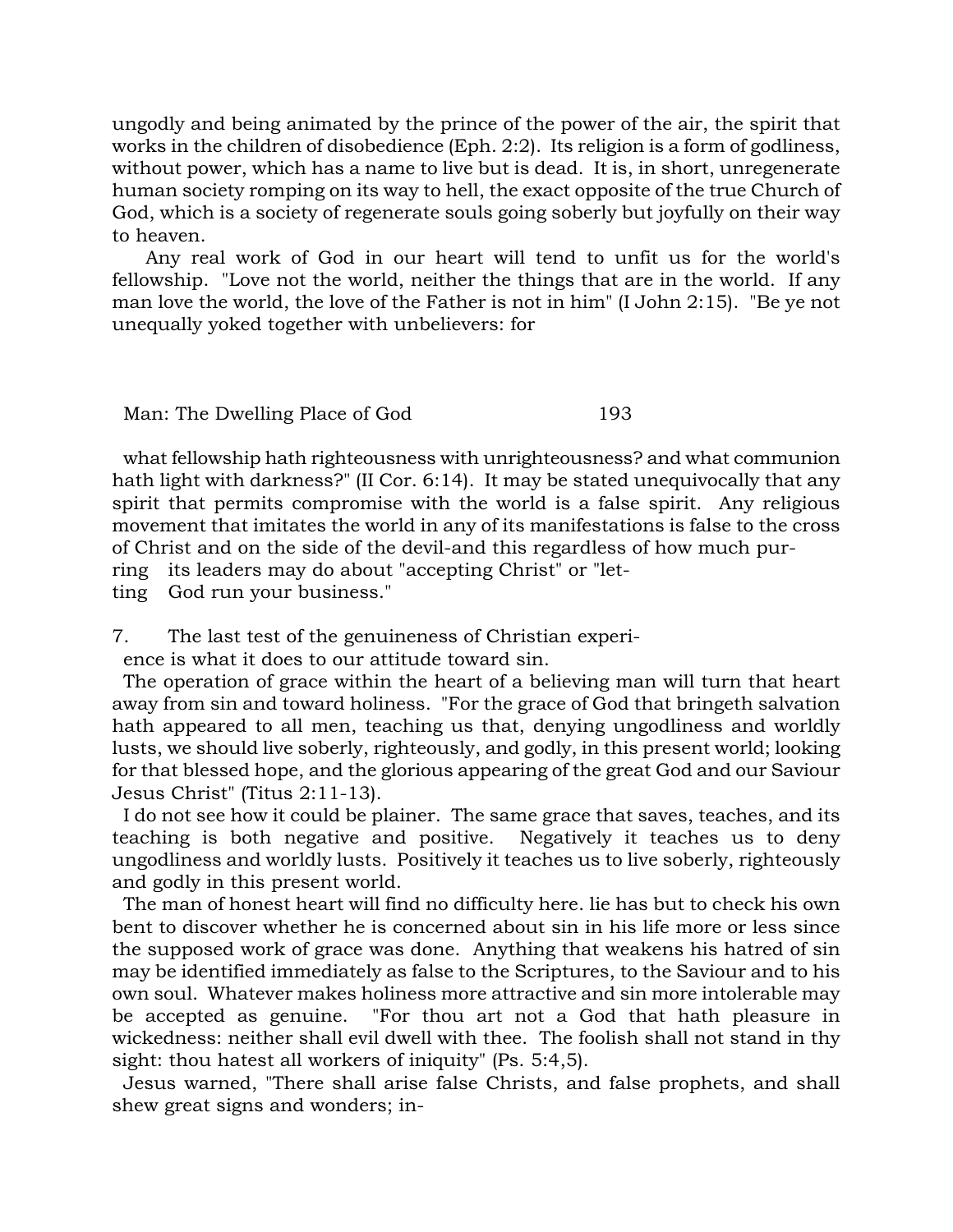## 194 Man: The Dwelling Place of God

somuch that, if it were possible, they should deceive the very elect." These words describe our day too well to be coincidental. In the hope that the "elect" may profit by them I have set forth these tests. The result is in the hand of God.

195

46

Some Thoughts on Books and Reading

One big problem in many parts of the world today is to learn how to read, and in others it is to find something to read after one has learned. In our favored West we are overwhelmed with printed matter, so the problem here becomes one of selection. We must decide what not to read.

Nearly a century ago Emerson pointed out that if it were possible for a man to begin to read the day he was born and to go on reading without interruption for seventy years, at the end of that time he would have read only enough books to fill a tiny niche in the British Library. Life is so short and the books available to us are so many that no man can possibly be acquainted with more than a fraction of one percent of the books published.

It hardly need be said that most of us are not selective enough in our reading. I have often wondered how many square yards of newsprint pass in front of the eyes of the average civilized man in the course of a year. Surely it must run into several acres; and I am afraid our average reader does not realize a very large crop of his acreage. The best advice I have heard on this topic was given by a Methodist minister. He said, "Always read your newspaper standing up." Henry David Thoreau also had a low view of the daily press. Just before leaving the city for his now-ceIebrated sojourn on the banks of Walden Pond, a friend asked him if he would like to have a newspaper delivered to his cottage. "No," replied Thoreau, "I have al-

196 Man: The Dwelling Place of Go

ready seen a newspaper."

In our serious reading we are likely to be too greatly influenced by the notion that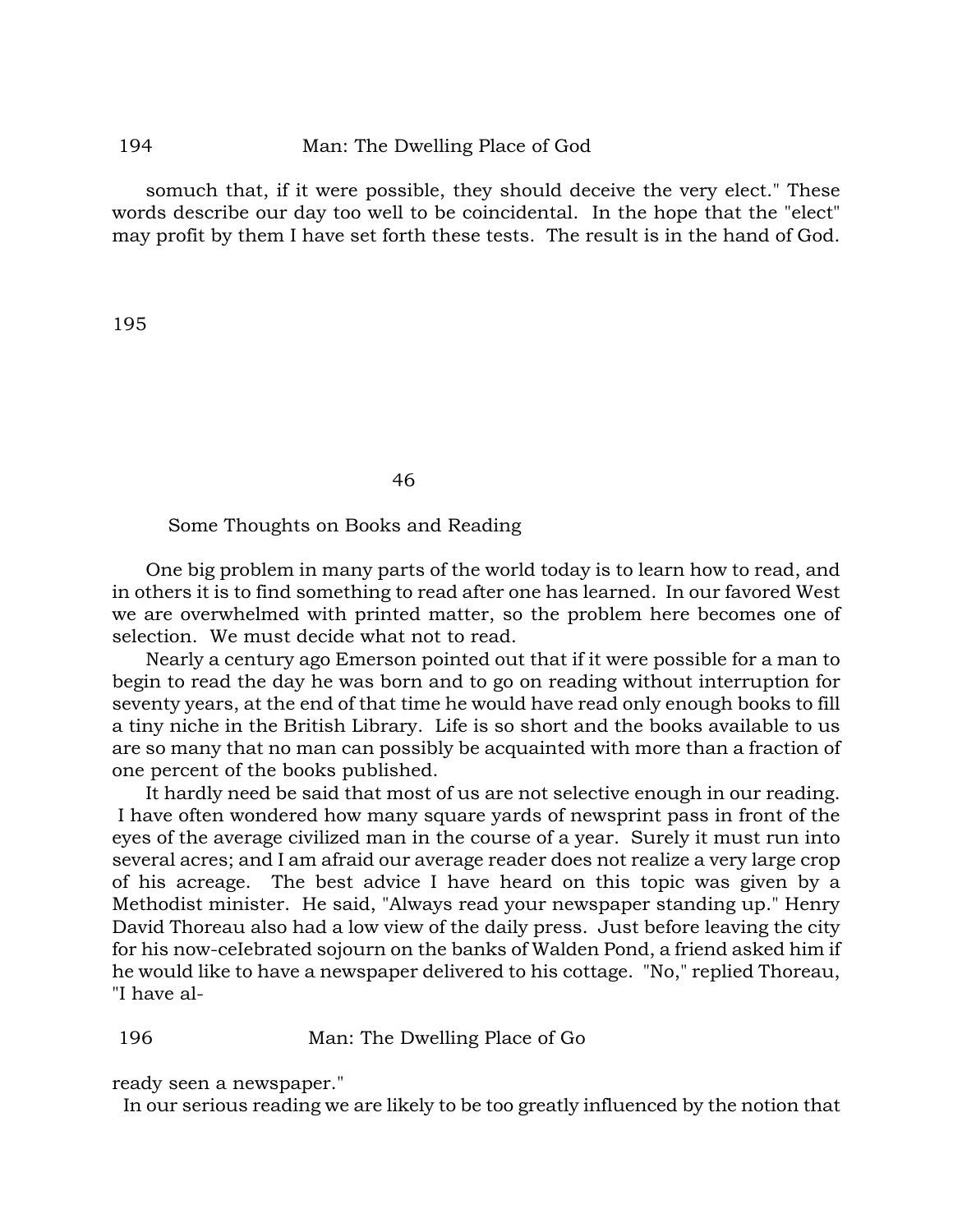the chief value of a book is to inform; and if'we were talking of textbooks, of course that would be true, but when we speak or write of books we have not textbooks in mind.

The best book is not one that informs merely, but one that stirs the reader up to inform himself. The best writer is one that goes with us through the world of ideas like a friendly guide who walks beside us through the forest pointing out to us a hundred natural wonders we had not noticed before. So we learn from him to see for ourselves and soon we have no need for our guide. If he has done his work well we can go on alone and miss little as we go.

That writer does the most for us who brings to our attention thoughts that lay close to our minds waiting to be acknowledged as our own. Such a man acts as a midwife to assist at the birth of ideas that have been gestating long within our souls, but which without his help might not have been born at all.

There are few emotions so satisfying as the joy that comes from the act of recognition when we see and identify our own thoughts. We have all had teachers who sought to educate us by feeding alien ideas into our minds, ideas for which we felt no spiritual or intellectual kinship. These we dutifully tried to integrate into our total spiritual philosophy but always without success.

In a very real sense no man can teach another; he can only aid him to teach himself. Facts can be transferred from one mind to another as a copy is made from the master tape on a sound recorder. History, science, even theology, may be taught in this way, but it results in a highly artificial kind of learning and seldom has any good effect upon the deep life of the student. What the learner contributes to the learning process is fully as important as anything contributed by the teacher. If nothing is contributed by the learner the results are useless; at best

Man: The Dwelling Place of Cod 197

there will be but the artificial creation of another teacher who can repeat the dreary work on someone else, ad infiniturn.

Perception of ideas rather than the storing of them should be the aim of education. The mind should be an eye to see with rather than a bin to store facts in. The man who has been taught by the Holy Spirit will be a seer rather than a scholar. The difference is that the scholar sees and the seer sees through; and that is a mighty differenceindeed.

The human intellect even in its fallen state is an awsorne work of God, but it lies in darkness until it has been illuminated by the Holy Spirit. Our Lord has little good to say of the unillurninated mind, but He revels in the mind that has been renewed and enlightened by grace. He always makes the place of His feet glorious; there is scarcely anything on earth more beautiful than a Spiritfilled mind, certainly nothing more wonderful than an alert and eager mind made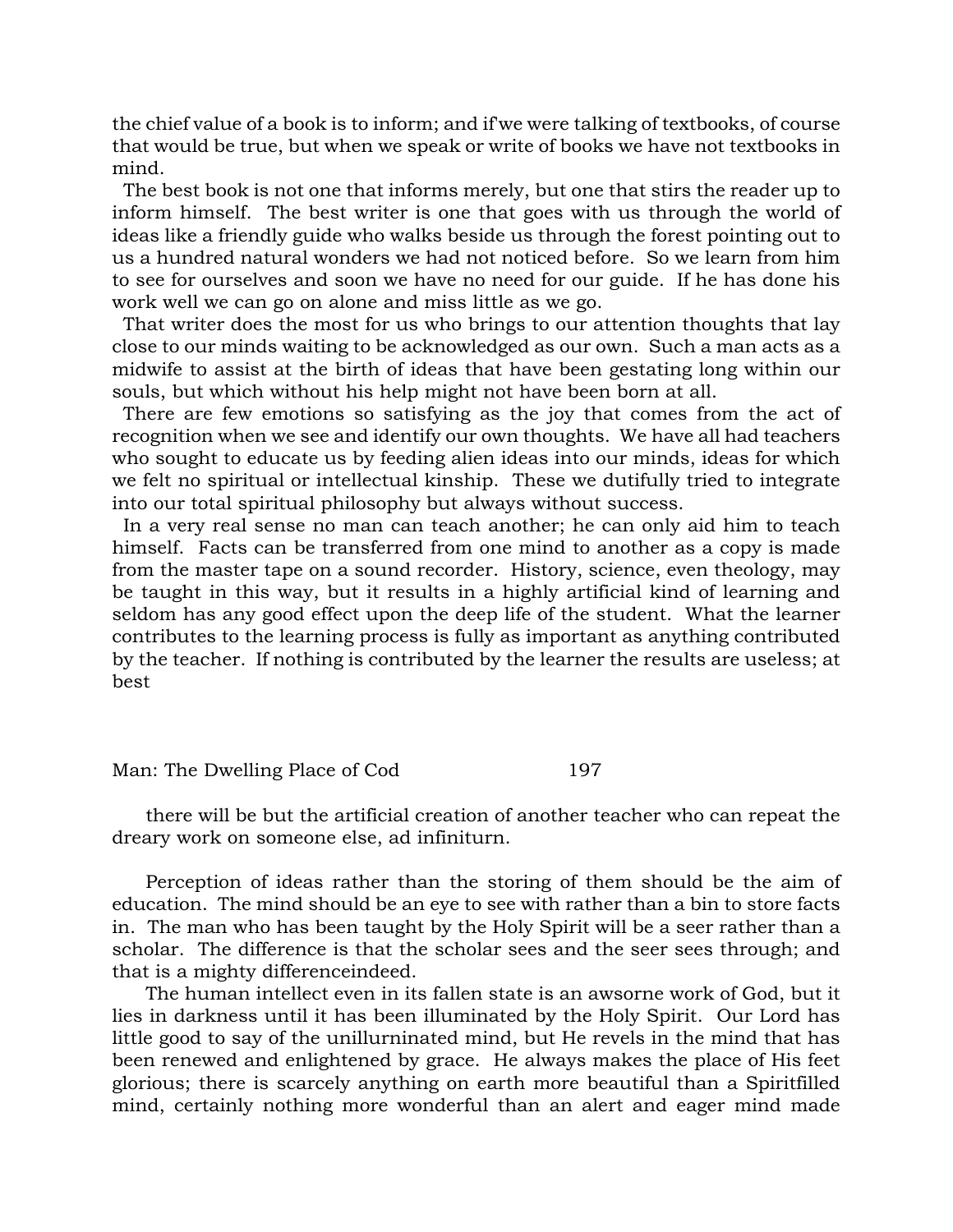incandescent by the presence of the indwelling Christ.

Since what we read in a real sense enters the soul, it is vitally important that we read the best and nothing but the best. I cannot but feel that Christians were better off before there was so much reading matter to choose from. Today we must practice sharp discipline in our reading habits. Every Christian should master the Bible, or at least spend hours and days and years trying. And always he should read his Bible, as George Muller said, "with meditation."

After the Bible the next most valuable book for the Christian is a good hymnal. Let any young Christian spe nd a year prayerfully meditating on the hymns of Watts and Wesley alone and he will become a fine theologian. Then let him read a balanced diet of the Puritans and the Christian mystics. The results will be more wonderful than he could have dreamed.

198

#### 47

#### The Saint Must Walk Alone

Most of the world's great souls have been lonely. Loneliness seems to be one price the saint must pay for his saintliness.

In the morning of the world (or should we say, in that strange darkness that came soon after the dawn of man's creation), that pious soul, Enoch, walked with God and was not, for God took him; and while it is not stated in so many words, a fair inference is that Enoch walked a path quite apart from his contemporaries.

Another lonely man was Noah who, of all the antediluvians, found grace in the sight of God; and every shred of evidence points to the aloneness of his life even while surrounded by his people.

Again, Abraham had Sarah and Lot, as well as many servants and herdsmen, but who can read his story and the apostolic comment upon it without sensing instantly that he was a man "whose soul was alike a star and dwelt apart"? As far as we know not one word did God ever speak to him in the company of men. Face down he communed with his God, and the innate dignity of the man forbade that he assume this posture in the presence of others. How sweet and solemn was the scene that night of

This chapter was originally written for Eternity magazine and is used here with their kind permission.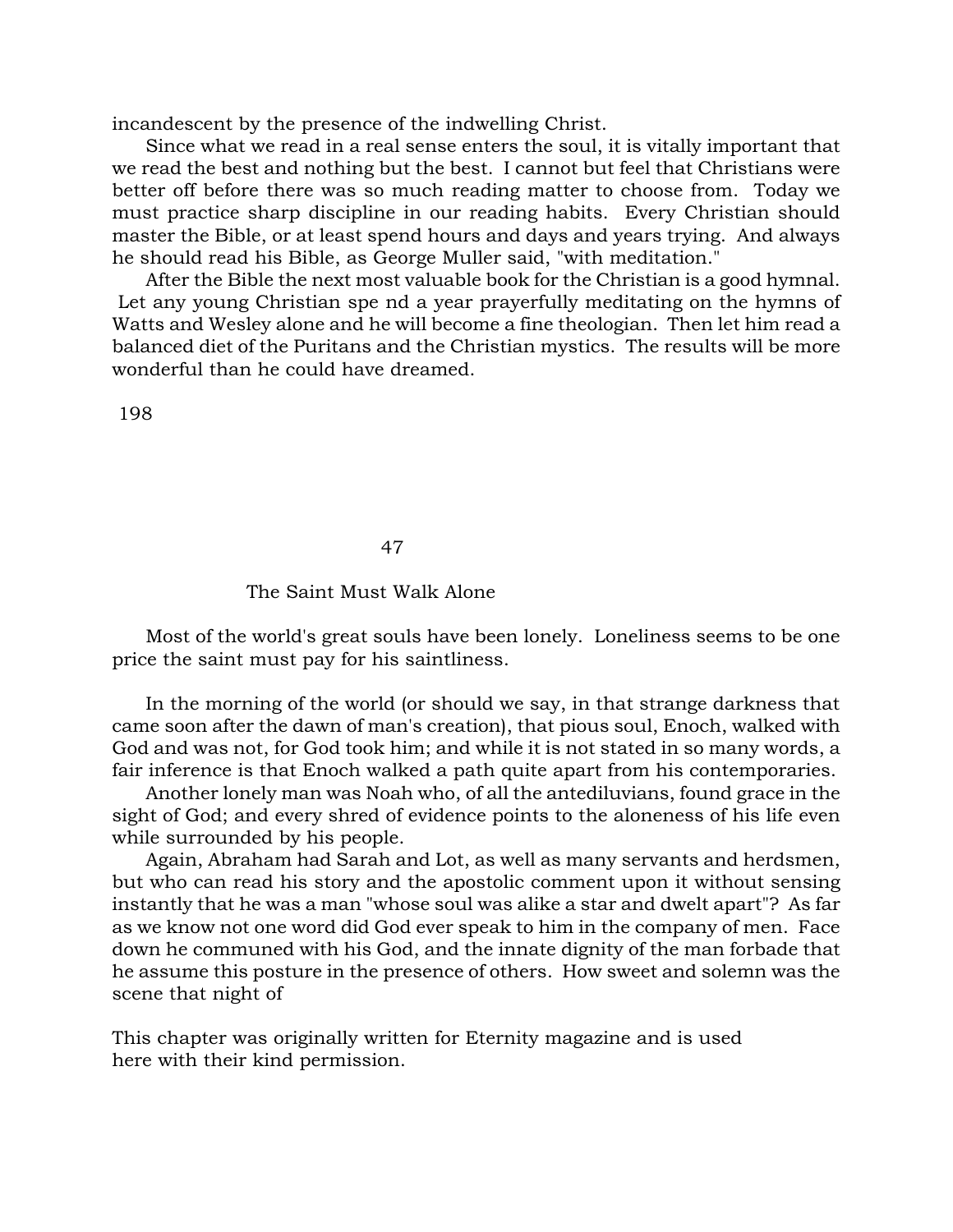Man: The Dwelling Place of God 199

the sacrifice when he saw the lamps of fire moving between the pieces of offering. There, alone with a horror of great darkness upon him, he heard the voice of God and knew that he was a man marked for divine favor.

Moses also was a man apart. While yet attached to the court of Pharaoh he took long walks alone, and during one of these walks while far removed from the crowds he saw an Egyptian and a Hebrew fighting and came to the rescue of his countryman. After the resultant break with Egypt he dwelt in almost complete seclusion in the desert. There, while he watched his sheep alone, the wonder of the burning bush appeared to him, and later on the peak of Sinai he crouched alone to gaze in fascinated awe at the Presence, partly hidden, partly disclosed, within the cloud and fire.

The prophets of pre-Christian times differed widely from each other, but one mark they bore in common was their enforced loneliness. They loved their people and gloried in the religion of the fathers, but their loyalty to the God of Abraham, Isaac and Jacob, and their zeal for the welfare of the nation of Israel drove them away from the crowd and into long periods of heaviness. "I am become a stranger unto my brethren, and an alien unto my mother's children," cried one and unwittingly spoke for all the rest.

Most revealing of all is the sight of that One of whom Moses and all the prophets did write, treading His lonely way to the cross. His deep loneliness was unrelieved by the presence of the multitudes.

'Tis midnight, and on Olive's brow

The star is dimmed that lately shone; 'Tis midnight; in the garden now,

The suffering Saviour prays alone.

'Tis midnight, and from all removed The Saviour wrestles lone with fears; Ven the disciple whom He loved Heeds not his Master's grief and tears. -William B. Tappan

198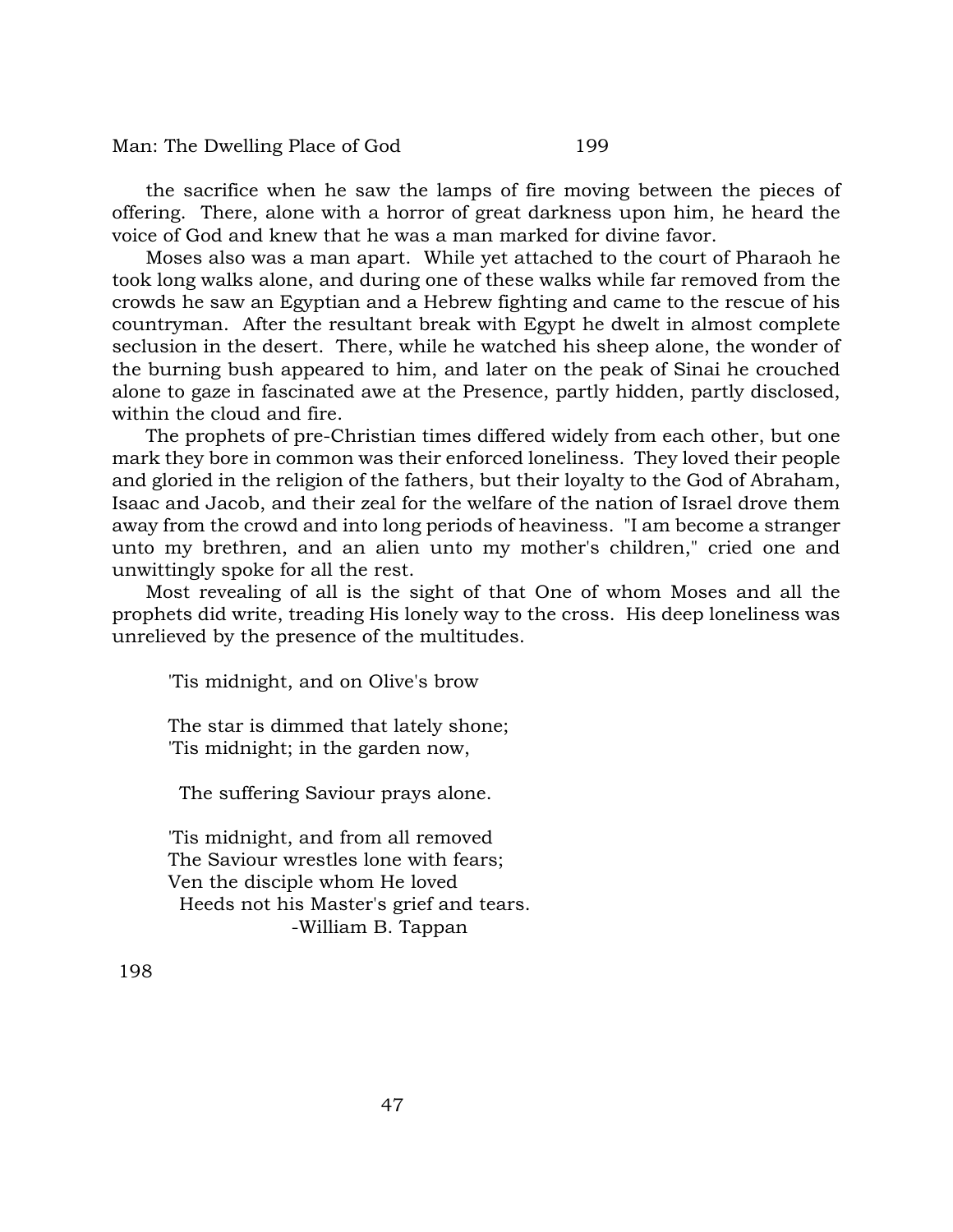## The Saint Must Walk Alone

Most of the world's great souls have been lonely. Loneliness seems to be one price the saint must pay for his saintliness.

In the morning of the world (or should we say, in that strange darkness that came soon after the dawn of man's creation), that pious soul, Enoch, walked with God and was not, for God took him; and while it is not stated in so many words, a fair inference is that Enoch walked a path quite apart from his contemporaries.

Another lonely man was Noah who, of all the antediluvians, found grace in the sight of God; and every shred of evidence points to the aloneness of his life even while surrounded by his people.

Again, Abraham had Sarah and Lot, as well as many servants and herdsmen, but who can read his story and the apostolic comment upon it without sensing instantly that he was a man "whose soul was alike a star and dwelt apart"? As far as we know not one word did God ever speak to him in the company of men. Face down he communed with his God, and the innate dignity of the man forbade that he assume this posture in the presence of others. How sweet and solemn was the scene that night of

This chapter was originally written for Eternity magazine and is used here with their kind permission.

Man: The Dwelling Place of God 199

the sacrifice when he saw the lamps of fire moving between the pieces of offering. There, alone with a horror of great darkness upon him, he heard the voice of God and knew that he was a man marked for divine favor.

Moses also was a man apart. While yet attached to the court of Pharaoh he took long walks alone, and during one of these walks while far removed from the crowds he saw an Egyptian and a Hebrew fighting and came to the rescue of his countryman. After the resultant break with Egypt he dwelt in almost complete seclusion in the desert. There, while he watched his sheep alone, the wonder of the burning bush appeared to him, and later on the peak of Sinai he crouched alone to gaze in fascinated awe at the Presence, partly hidden, partly disclosed, within the cloud and fire.

The prophets of pre-Christian times differed widely from each other, but one mark they bore in common was their enforced loneliness. They loved their people and gloried in the religion of the fathers, but their loyalty to the God of Abraham, Isaac and Jacob, and their zeal for the welfare of the nation of Israel drove them away from the crowd and into long periods of heaviness. "I am become a stranger unto my brethren, and an alien unto my mother's children," cried one and unwittingly spoke for all the rest.

Most revealing of all is the sight of that One of whom Moses and all the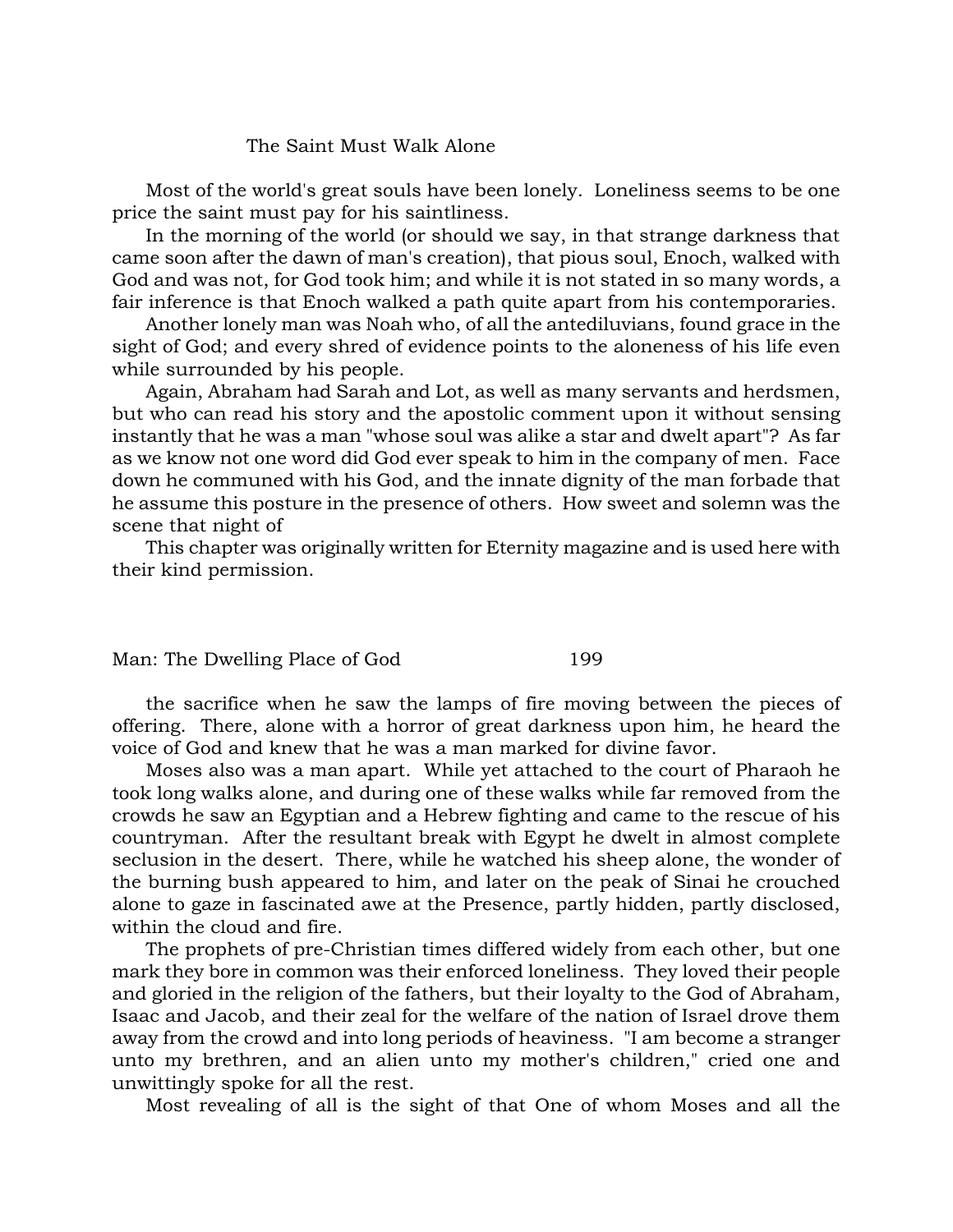prophets did write, treading His lonely way to the cross. His deep loneliness was unrelieved by the presence of the multitudes.

'Tis midnight, and on Olive's brow

The star is dimmed that lately shone; 'Tis midnight; in the garden now,

The suffering Saviour prays alone.

'Tis midnight, and from all removed The Saviour wrestles Zone with fears; Fen the disciple whom He loved Heeds not his Master's grief and tears. -William B. Tappan

200 Man: The Dwelling Place of God

He died alone in the darkness hidden from the sight of mortal man and no one saw Him when He arose triumphant and walked out of the tomb, though many saw Him afterward and bore witness to what they saw. There are some things too sacred for any eye but God's to look upon. The curiosity, the clamor, the wellmeant but blundering effort to help can only hinder the waiting soul and make unlikely if not impossible the communication of the secret message of God to the worshiping heart.

Sometimes we react by a kind of religious reflex and repeat dutifully the proper words and phrases even though they fail to express our real feelings and lack the authenticity of personal experience. Right now is such a time. A certain conventional loyalty may lead some who hear this unfamiliar truth expressed for the first time to say brightly, "Oh, I am never lonely. Christ said, 'I will never leave you nor forsake you,' and, 'Lo, I am with you alway.' How can I be lonely when Jesus is with me?"

Now I do not want to reflect on the sincerity of any Christian soul, but this stock testimony is too neat to be real. It is obviously what the speaker thinks should be true rather than what he has proved to be true by the test of experience. This cheerful denial of loneliness proves only that the speaker has never walked with God without the support and encouragement afforded him by society. The sense of companionship which he mistakenly attributes to the presence of Christ may and probably does arise from the presence of friendly people. Always remember: you cannot carry a cross in company. Though a man were surrounded by a vast crowd, his cross is his alone and his carrying of it marks him as a man apart. Society has turned against him; otherwise he would have no cross. No one is a friend to the man with a cross. "They all forsook him, and fled."

The pain of loneliness arises from the constitution of our nature. God made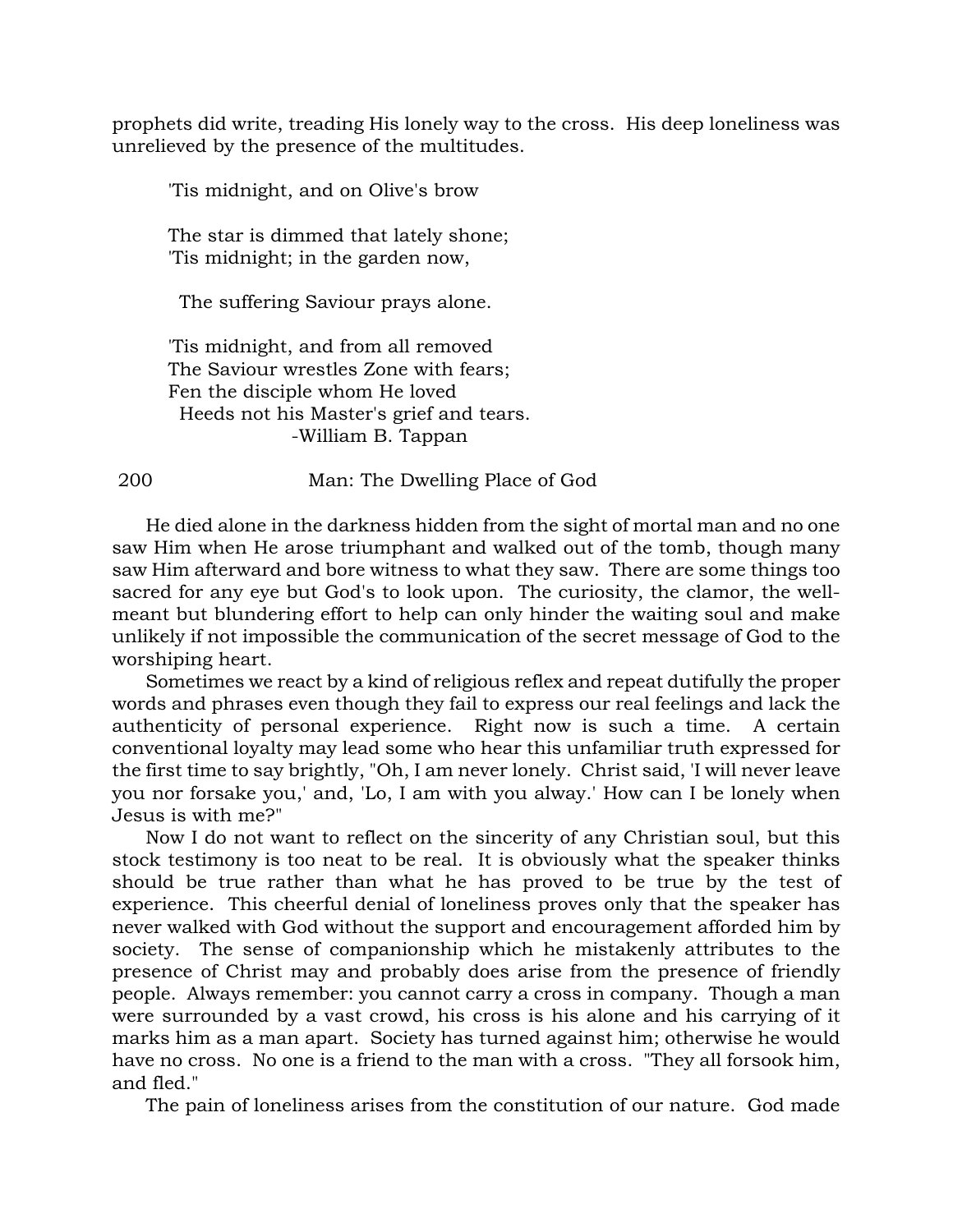us for each other. The desire for human companionship is completely natural and right. The

Man: The Dwelling Place of God 201

loneliness of the Christian results from his walk with God in an ungodly world, a walk that must often take him away from the fellowship of good Christians as well as from that of the unregenerate world. His God-given instincts cry out for companionship with others of his kind, others who can understand his longings, his aspirations, his absorption in the love of Christ; and because within his circle of friends there are so few who share his inner experiences, he is forced to walk alone. The unsatisfied longings of the prophets for human understanding caused them to cry out in their complaint, and even our Lord Himself suffered in the same way.

The man who has passed on into the divine Presence in actual inner experience will not find many who understand him. A certain amount of social fellowship will of course be his as he mingles with religious persons in the regular activities of the church, but true spiritual fellowship will be hard to find. But he should not expect things to be otherwise. After all he is a stranger and a pilgrim, and the journey he takes is not on his feet but in his heart. He walks with God in the garden of his own soul-and who but God can walk there with him? He is of another spirit from the multitudes that tread the courts of the Lord's house. He has seen that of which they have only heard, and he walks among them somewhat as Zacharias walked after his return from the altar when the people whispered, "He has seen a vision."

The truly spiritual man is indeed something of an oddity. He lives not for himself but to promote the interests of Another. He seeks to persuade people to give all to his Lord and asks no portion or share for himself. He delights not to be honored but to see his Saviour glorified in the eyes of men. His joy is to see his Lord promoted and himself neglected. He finds few who care to talk about that which is the supreme object of his interest, so he is often silent and preoccupied in the midst of noisy religious shoptalk. For this he earns the reputation of being dull

## 202 Man: The Dwelling Place of God

and overserious, so he is avoided and the gulf between him and society widens. He searches for friends upon whose garments he can detect the smell of myrrh and aloes and cassia out of the ivory palaces, and finding few or none, he, like Mary of old, keeps these things in his heart.

It is this very loneliness that throws him back upon God. "When my father and my mother forsake me, then the Lord will take me up." His inability to find human companionship drives him to seek in God what he can find nowhere else.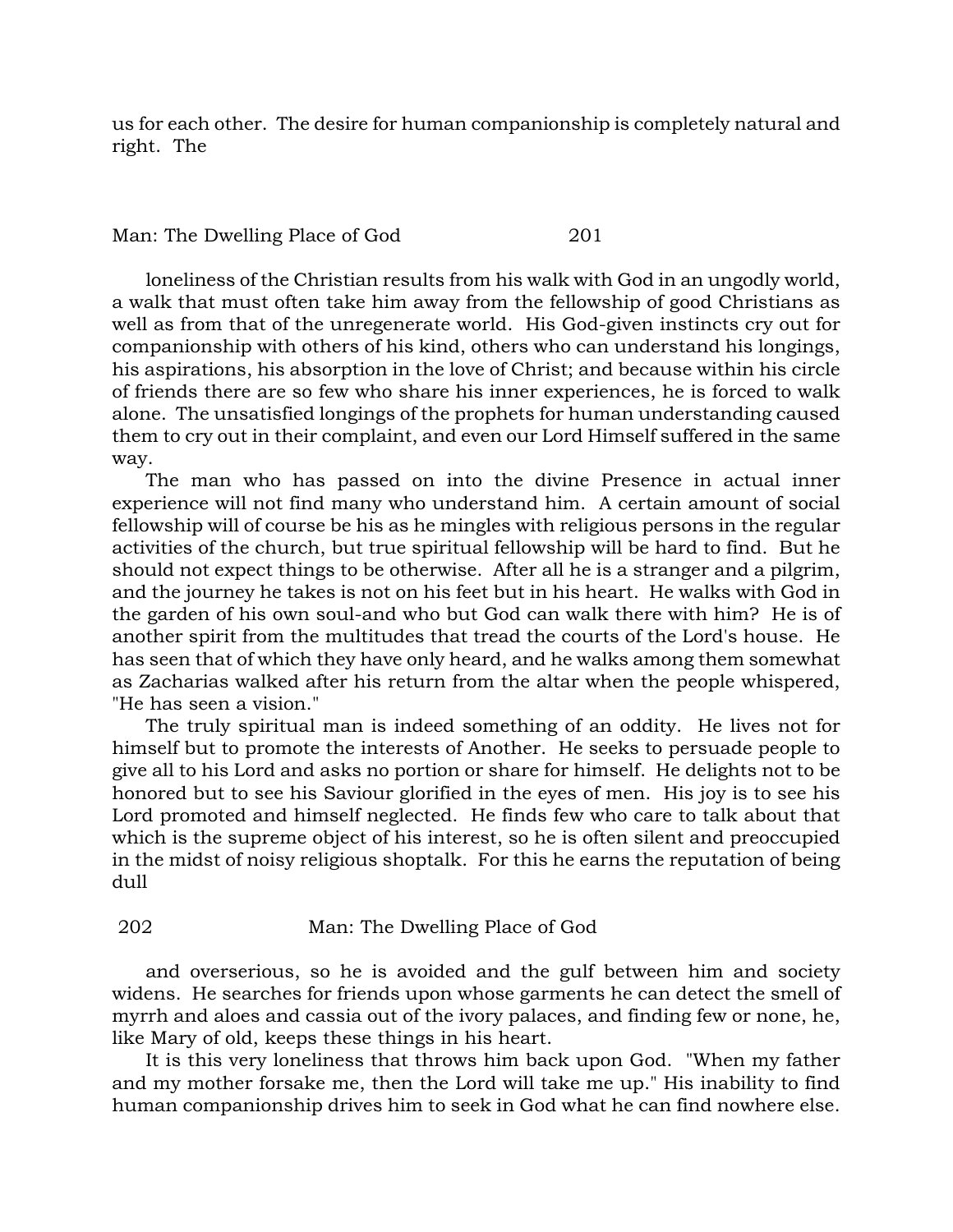He learns in inner solitude what he could not have learned in the crowd-that Christ is All in All, that He is made unto us wisdom, righteousness, sanctification and redemption, that in Him we have and possess life's summurn bonum.

Two things remain to be said. One, that the lonely man of whom we speak is not a haughty man, nor is he the holier-than-thou, austere saint so bitterly satirized in popular literature. He is likely to feel that he is the least of all men and is sure to blame himself for his very loneliness. He wants to share his feelings with others and to open his heart to some like-minded soul who will understand him, but the spiritual climate around him does not encourage it, so he remains silent and tells his griefs to God alone.

The second thing is that the lonely saint is not the withdrawn man who hardens himself against human suffering and spends his days contemplating the heavens. Just the opposite is true. His loneliness makes him sympathetic to the approach of the brokenhearted and the fallen and the sin-bruised. Because he is detached from the world, he is all the more able to help it. Meister Eckhart taught his followers that if they should find themselves in prayer as it were caught up to the third heaven and happen to remember that a poor widow needed food, they should break off the prayer instantly and go care for the widow. "God will not suffer you to lose anything by it," he told

Man: The Dwelling Place of God 203

them. "You can take up again in prayer where you left off and the Lord will make it up to you." This is typical of the great mystics and masters of the interior life from Paul to the present day.

The weakness of so many modern Christians is that they feel too much at home in the world. In their effort to achieve restful "adjustment" to unregenerate society they have lost their pilgrim character and become an essential part of the very moral order against which they are sent to protest. The world recognizes them and accepts them for what they are. And this is the saddest thing that can be said about them. They are not lonely, but neither are they saints.

Excerpt from How to Be Filled with the Holy Spirit

How to Be Filled with the Holy Spirit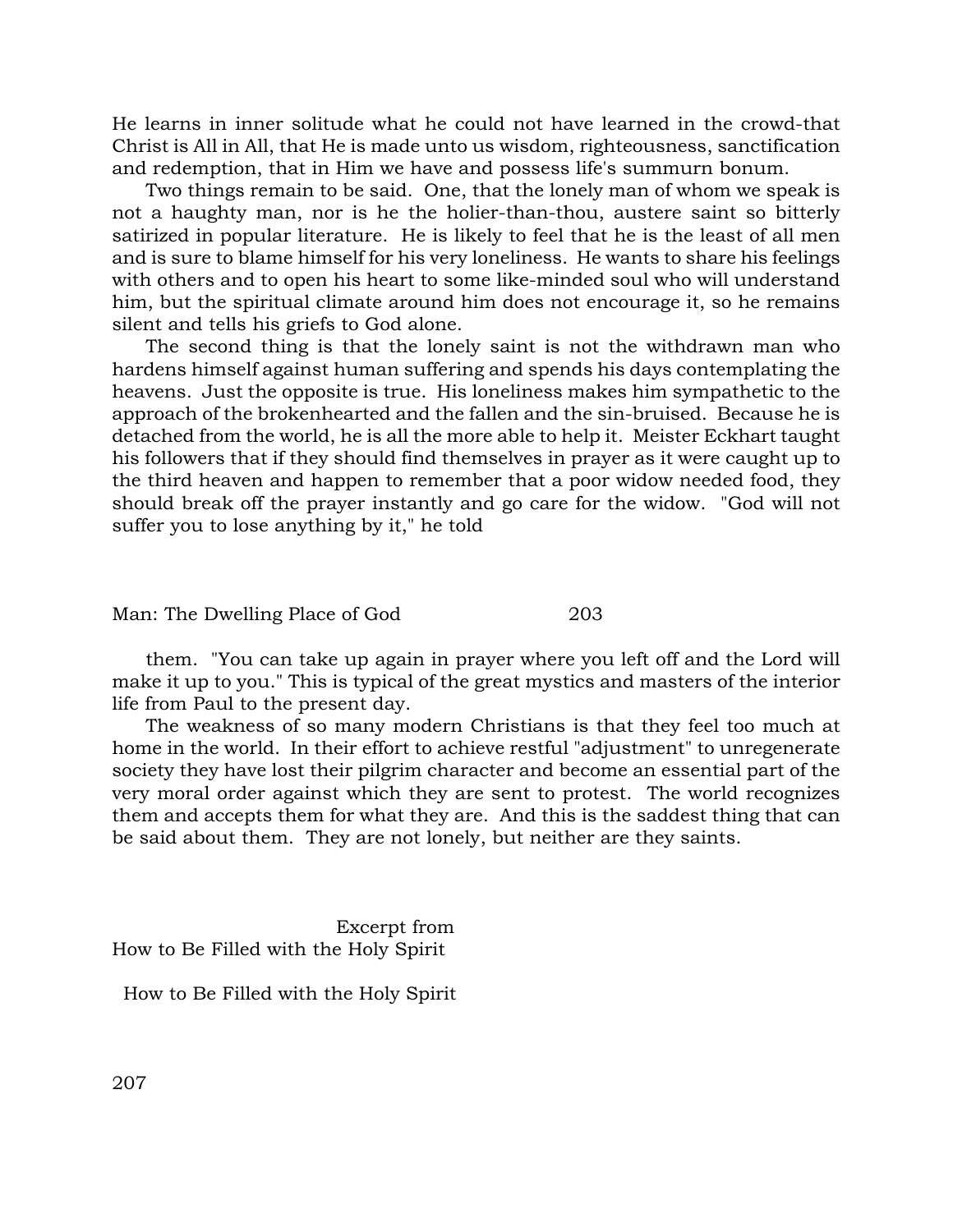How to Be Filled with the Holy Spirit

Before we deal with the question of how to be filled with the Holy Spirit, there are some matters which first have to be settled. As believers you have to get them out of the way, and right here is where the difficulty arises. I have been afraid that my listeners might have gotten the idea somewhere that I had a how-to-befilled-with-the-Spiritin-five-easy-lessons doctrine, which I could give you. If you have any such vague ideas as that, I can only stand before you and say, "I am sorry"; because it isn't true; I can't give you such a course. There are some things, I say, that you have to get out of the way, settled. One of them is: Before you are filled with the Holy Spirit you must be sure that you can be filled.

Satan has opposed the doctrine of the Spirit-filled life about as bitterly as any other doctrine there is. He has confused it, opposed it, surrounded it with false notions and fears. He has blocked every effort of the Church of Christ to receive from the Father her divine and bloodbought patrimony. The Church has tragically neglected this great liberating truth-that there is now for the child of God a full and wonderful and completely satisfying anointing with the Holy Ghost.

So you have to be sure that it is for you. You must be sure that it is God's will for you; that is, that it is part of the total plan, that it is included and embraced within the work of Christ in redemption; that it is, as the old camp-

### 208 How to Be Filled with the Holy Spirit

meeting, praying folks used to say, "the purchase of His blood."

I might throw a bracket in here and say that whenever I use the neutral pronoun "it" I am talking about the gift. When I speak directly of the Holy Spirit, I shall use a personal pronoun, He or Him or His, referring to a person, for the Holy Spirit is not an it, but the gift of the Holy Spirit must necessarily in our English language be called "it.,,

You must, I say, be satisfied that this is nothing added or extra. The Spiritfilled life is not a special, de luxe edition of Christianity. It is part and parcel of the total plan of God for His people.

You must be satisfied that it is not abnormal. I admit that it is unusual, because there are so few people who walk in the light of it or enjoy it, but it is not abnormal. In a world where everybody was sick, health would be unusual, but it wouldn't be abnormal. This is unusual only because our spiritual lives are so wretchedly sick and so far down from where they should be.

You must be satisfied, again, that there is nothing about the Holy Spirit queer or strange or eerie. I believe it has been the work of the devil to surround the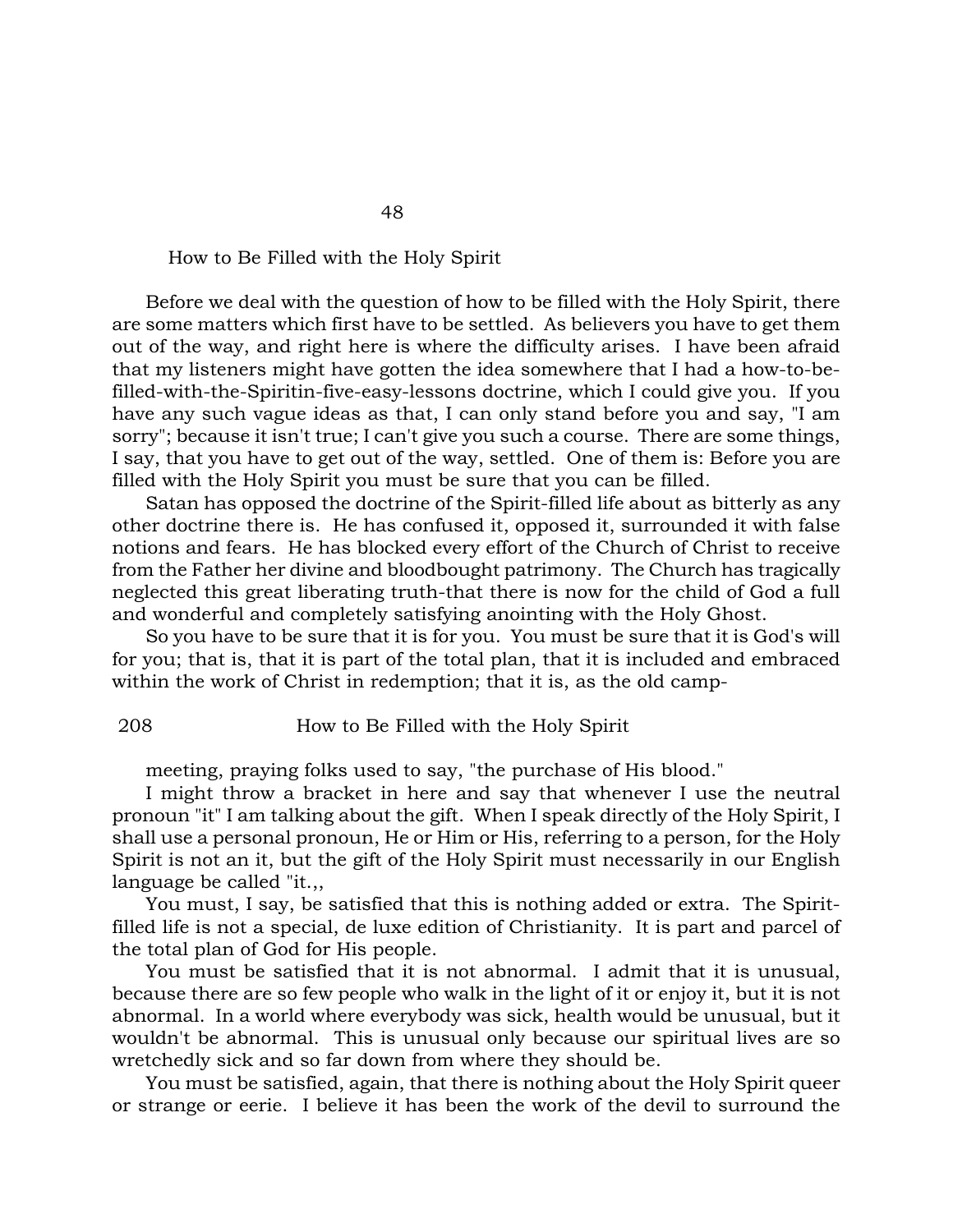person of the Holy Spirit with an aura of queerness, or strangeness, so that the people of God feel that this Spirit-filled life is a life of being odd and peculiar, of being a bit uncanny.

That is not true, my friend! The devil manufactured that. He hatched it out, the same devil that once said to our ancient mother, "Yea, hath God said," and thus maligned God Almighty. That same devil has maligned the Holy Ghost. There is nothing eerie, nothing queer, nothing contrary to the normal operations of the human heart about the Holy Ghost. He is only the essence of Jesus imparted to believers. You read the four Gospels and see for yourself how wonderfully calm, pure, sane, simple, sweet, natural, and lovable Jesus was. Even philosophers who don't believe in His deity have to admit the lovableness of

How to Be Filled with the Holy Spirit 209

His character.

You must be sure of all this to the point of conviction. That is, you must be convinced to a point where you won't try to persuade God.

You don't have to persuade God at all. There is no persuasion necessary. Dr. Simpson used to say, "Being filled with the Spirit is as easy as breathing; you can simply breathe out and breathe in." He wrote a hymn to that effect. I am sorry that it is not a better hymn, because it is wonderful theology.

Unless you have arrived at this place in your listening and thinking and meditating and praying, where you know that the Spirit-filled life is for you, that there is no doubt about it-no book you read or sermon you heard, or tract somebody sent you is bothering you; you are restful about all this; you are convinced that in the blood of Jesus when He died on the cross there was included, as a purchase of that blood, your right to a full, Spirit-filled life-unless you are convinced of that, unless you are convinced that it isn't an added, unusual, extra, de luxe something that you have to go to God and beg and beat your fists on the chair to get, I recommend this to you: I recommend that you don't do anything about it yet except to meditate upon the Scriptures bearing on this truth. Go to the Word of God and to those parts of it ' which deal with the subject under discussion tonight and meditate upon them; for "faith cometh by hearing, and hearing by the word of God." Real faith springs not out of sermons but out of the Word of God and out of sermons only so far as they are of the Word of God. I recommend that you be calm and confident about this. Don't get excited, don't despond. The darkest hour is just before the dawn. It may be that this moment of discouragement which you are going through is preliminary to a sunburst of new and beautiful living, if you will follow on to know the Lord.

Remember, fear is of the flesh and panic is of the devil. Never fear and never get panicky. When they came to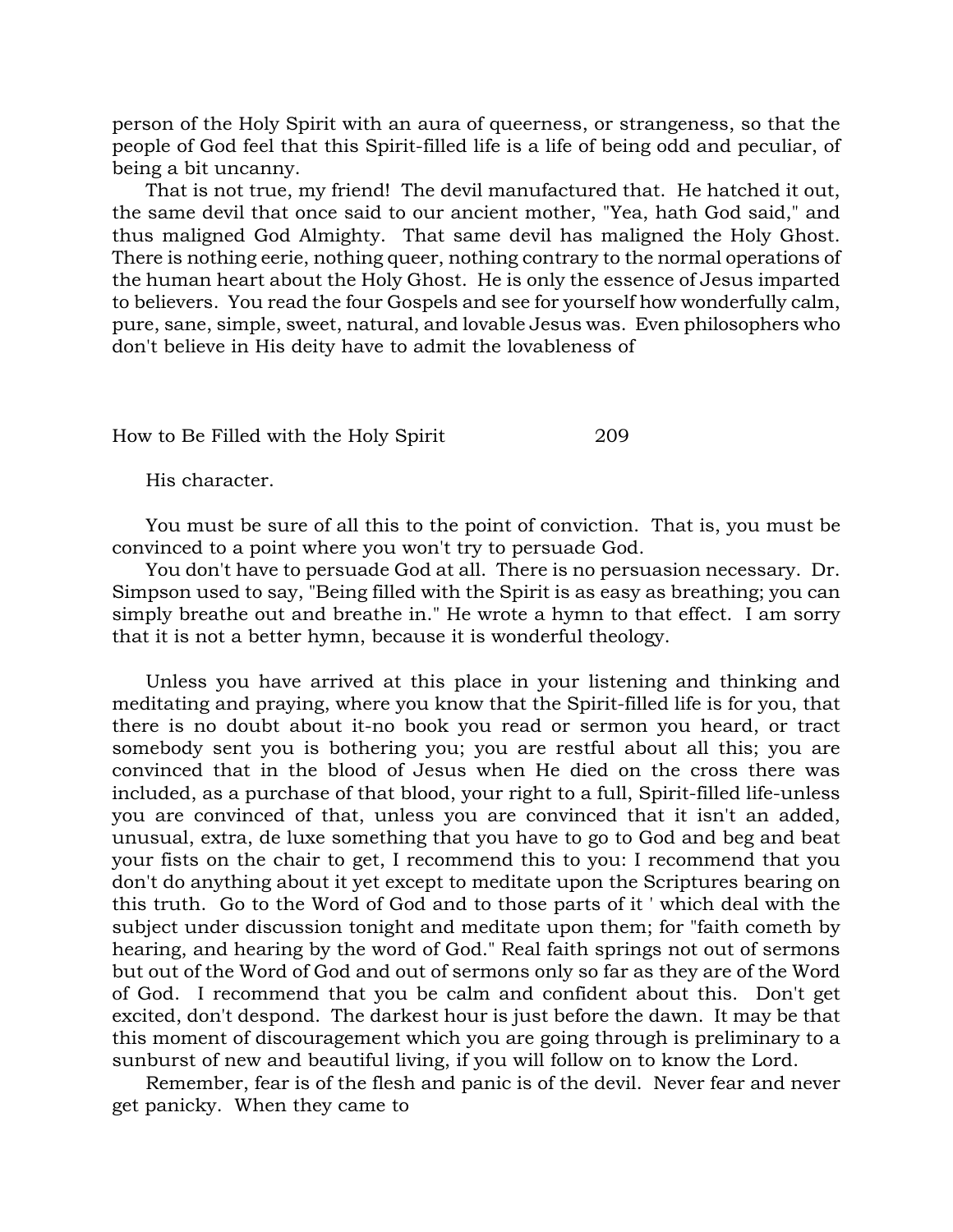Jesus nobody except a hypocrite ever needed to fear Him. When a hypocrite came to Jesus He just sliced him to bits and sent him away bleeding from every pore. If they were ready to give up their sin and follow the Lord and they came in simplicity of heart and said, "Lord, what do You want me to do?" The Lord took all the time in the world to talk to them and explain to them and to correct any false impressions or wrong ideas they had. He is the sweetest, most understanding and wonderful Teacher in the world, and He never panics anybody. It is sin that does that. If there is a sense of panic upon your life, it may be because there is sin in that life of yours which you need to get rid of.

Again, before you can be filled with the Spirit you must desire to be filled. Here I meet with a certain amount of puzzlement. Somebody will say, "How is it that you say to us that we must desire to be filled, because you know we desire to be. Haven't we talked to you in person? Haven't we called you on the phone? Aren't we out here tonight to hear the sermon on the Holy Spirit? Isn't this all a comforting indication to you that we are desirous of being filled with the Holy Spirit?"

Not necessarily, and I will explain why. For instance, are you sure that you want to be possessed by a spirit other than your own? Even though that spirit be the pure Spirit of God? even though He be the very gentle essence of the gentle Jesus? even though He be sane and pure and free? even though He be wisdom personified, wisdom Himself, even though He have a healing, precious ointment to distill? even though He be loving as the heart of God? That Spirit, if He ever possesses you, will be the Lord of your Life!

I ask you, Do you want Him to be Lord of your life? That you want His benefits, I know. I take that for granted. But do you want to be possessed by Him? Do you want to hand the keys of your soul over to the Holy Spirit and say, "Lord, from now on I don't even have a

How to Be Filled with the Holy Spirit 211

key to my own house. I come and go as Thou tellest me"? Are you willing to give the office of your business establishment, your soul, over to the Lord and say to Jesus, "You sit in this chair and handle these telephones and boss the staff and be Lord of this outfit"? That is what I mean. Are you sure you want this? Are you sure that you desire it?

Are you sure that you want your personality to be taken over by One who Will expect obedience to the written and living Word? Are you sure that you want your personality to be taken over by One who will not tolerate the self sins? For instance, self-love. You can no more have the Holy Ghost and have self-love than you can have purity and impurity at the same moment in the same place. He will not permit you to indulge self-confidence. 5elf-love, self-confidence, self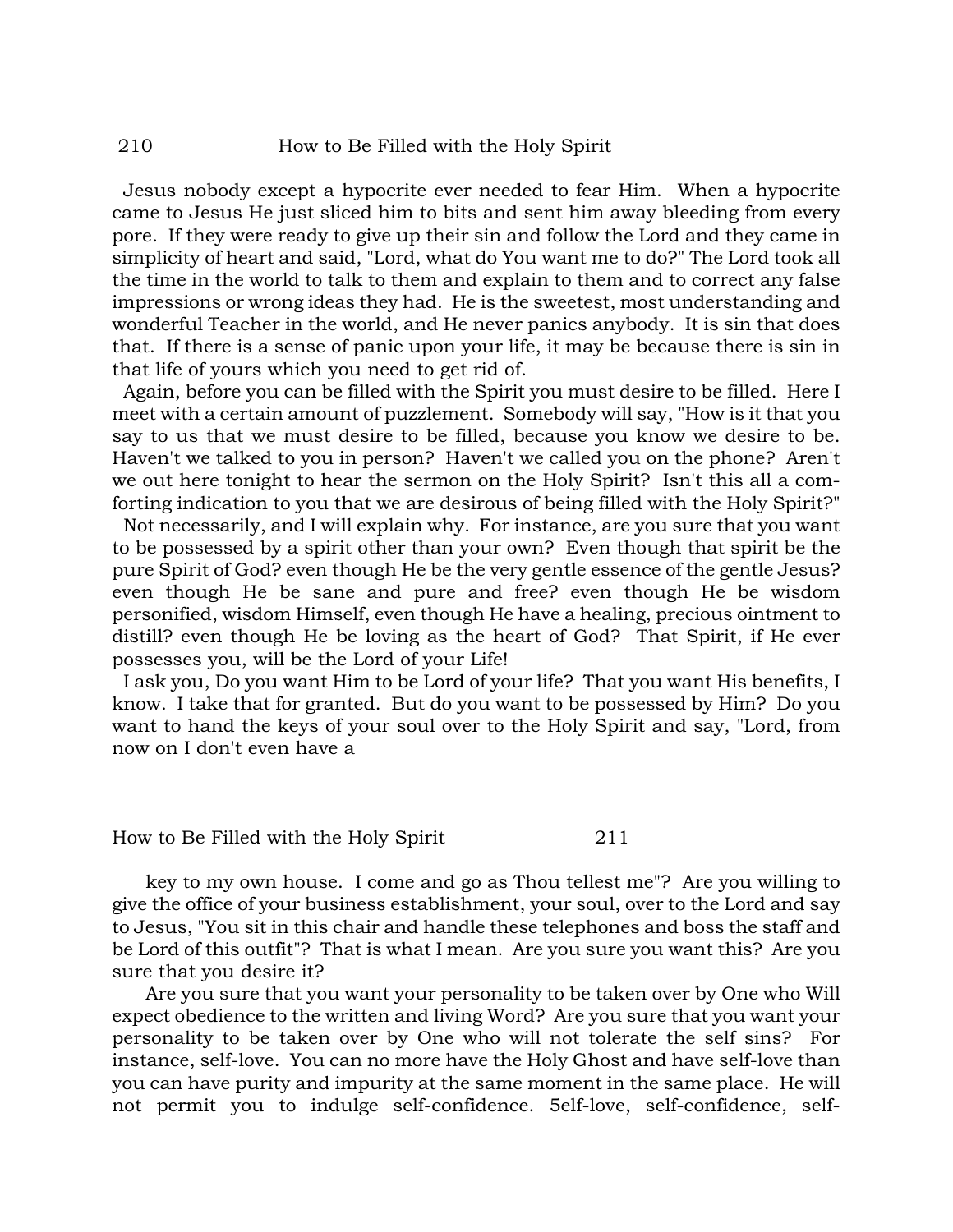righteousness, self-admiration, self-aggrandizement, and self-pity are under the interdiction of God Almighty, and He cannot send His mighty Spirit to possess the heart where these things are.

Again, I ask you if you desire to have your personality taken over by One who stands in sharp opposition to the world's easy ways? No tolerance of evil, no smiling at crooked jokes, no laughing off things that God hates. The Spirit of God, if He takes over, will bring you into opposition to the world just as Jesus was brought into opposition to it. The world crucified Jesus because they couldn't stand Him! There was something in Him that rebuked them and they hated Him for it and finally crucified Him. The world hates the Holy Ghost as bad as they ever hated Jesus, the One from whom He proceeds. Are you sure, brother? You want His help, yes; you want a lot of His benefits, yes; but are you willing to go wit ' h Him in His opposition to the easygoing ways of the world? If you are not, you needn't apply for anything more than you have, because you don't want Him; you only think you do!

Again, are you sure that you need to be filled? Can't you get along the way you are? You have been doing

# 212 How to Be Filled with the Holy Spirit

fairly well: You pray, you read your Bible, you give to missions, you enjoy singing hymns, you thank God you don't drink or gamble or attend theaters, that you are honest, that you have prayer at home. You are glad about all this. Can't you get along like that? Are you sure you need any more than that? I want to be fair with you. I want to do what Jesus did. He turned around to them when they were following Him and told them the truth. I don't want to take you in under false pretense. "Are you sure you want to follow Me?" He asked, and a great many turned away. But Peter said, "Lord, to whom shall we go? Thou hast the words of eternal life." And the crowd that wouldn't turn away was the crowd that made history. The crowd that wouldn't turn back was the crowd that was there when the Holy Ghost came and filled all the place where they were sitting. The crowd that turned back never knew what it was all about.

But maybe you feel in your heart that you just can't go on as you are, that the level of spirituality to which you know yourself called is way beyond you. If you feel that there is something that you must have or your heart will never be satisfied, that there are levels of spirituality, mystic deeps and heights of spiritual communion, purity and power that you have never known, that there is fruit which you know you should bear and do not, victory which you know you should have and have not-I would say, "Come on," because God has something for you tonight.

There is a spiritual loneliness, an inner aloneness, an inner place where God brings the seeker, where he is as lonely as if there were not another member of the Church anywhere in the world. Ah, when you come there, there is a darkness of mind, an emptiness of heart, a loneliness of soul, but it is preliminary to the daybreak. 0 God, bring us, somehow, to the daybreak!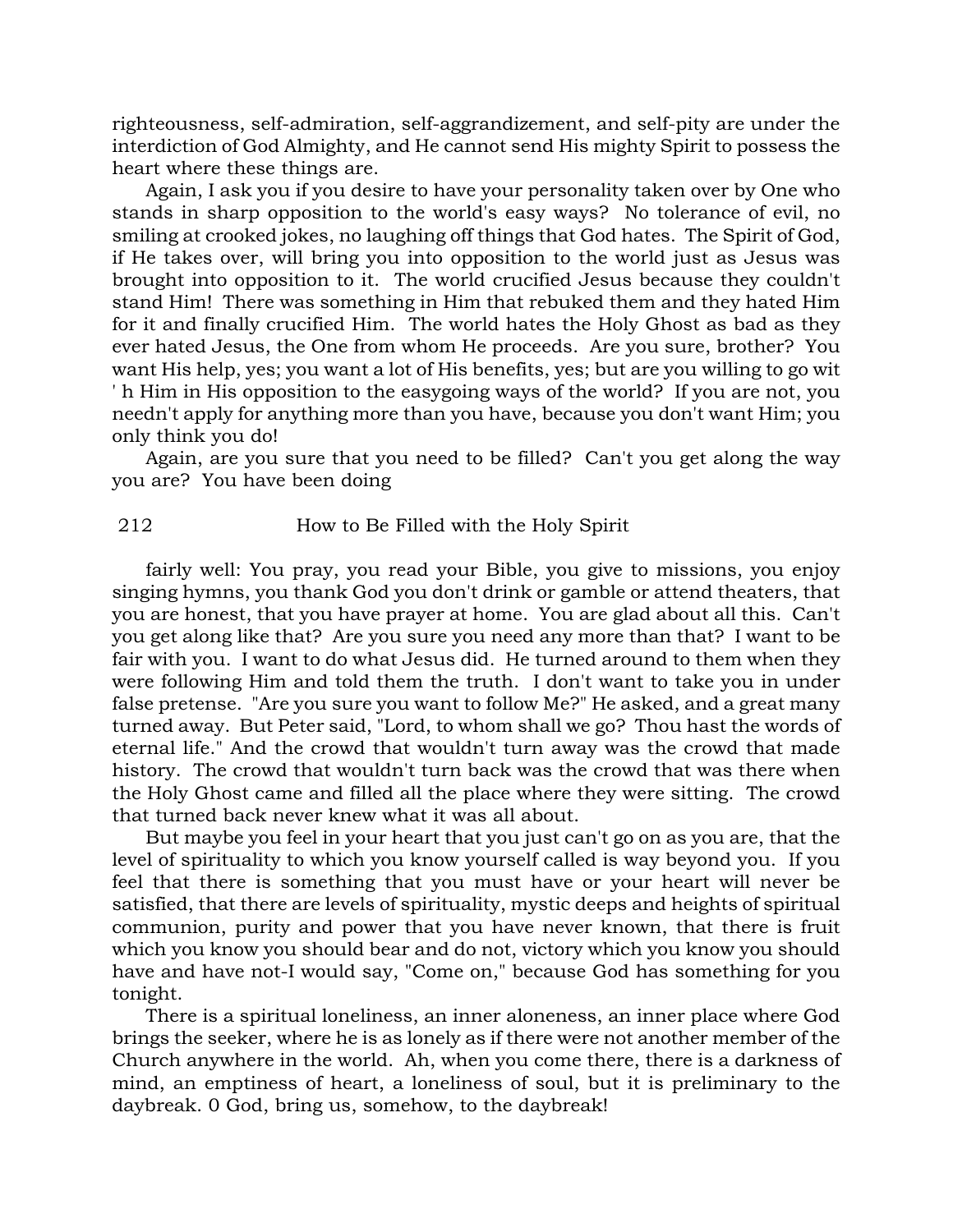Here is how to receive. First, present your body to Him (Rom. 12: 1, 2). God can't fill what He can't have. Now I

How to Be Filled with the Holy Spirit 213

ask you: Are you ready to present your body with all of its functions and all that it contains-your mind, your personality, your spirit, your love, your ambitions, your all? That is the first thing. That is a simple, easy actpresenting the body. Are you willing to do it?

Now the second thing is to ask (Luke 11: 9-11), and I set aside all theological objections to this text. They say that is not for today. Well, why did the Lord leave it in the Bible then? Why didn't He put it somewhere else; why did He put it where I could see it if He didn't want me to believe it? It is all for us, and if the Lord wanted to do it, He could give it without our asking, but He chooses to have us ask. "Ask of me, and I will give thee" is always God's order; so why not ask?

Acts 5:32 tells us the third thing to do. God gives His Holy Spirit to them that obey Him. Are you ready to obey and do what you are asked to do? What would that be? Simply to live by the Scriptures as you understand them. Simple, but revolutionary.

The next thing is, have faith (Gal. 3:2). We receive Him by faith as we receive the Lord in salvation by faith. He comes as a gift of God to us in power. First He comes in some degree and measure when we are converted; otherwise we couldn't be converted. Without Him we couldn't be born again, because we are born of the Spirit. But I am talking about something different now, an advance over that. I am talking about His coming and possessing the full body and mind and life and heart, taking the whole personality over, gently, but directly and bluntly, and making it His, so that we may become a habitation of God through the Spirit.

So now suppose we sing. Let us sing The Comforter Has Come, because He has come. If He hasn't come to your heart in fullness, He will; but He has come to the earth. He is here and ready, when we present our vessel, to fill our vessel if we will ask and believe. Will you do it?

Excerpt from Worship, the Missing Jewel of the Evangelical

Church

rship: The Normal Employment of Moral Beings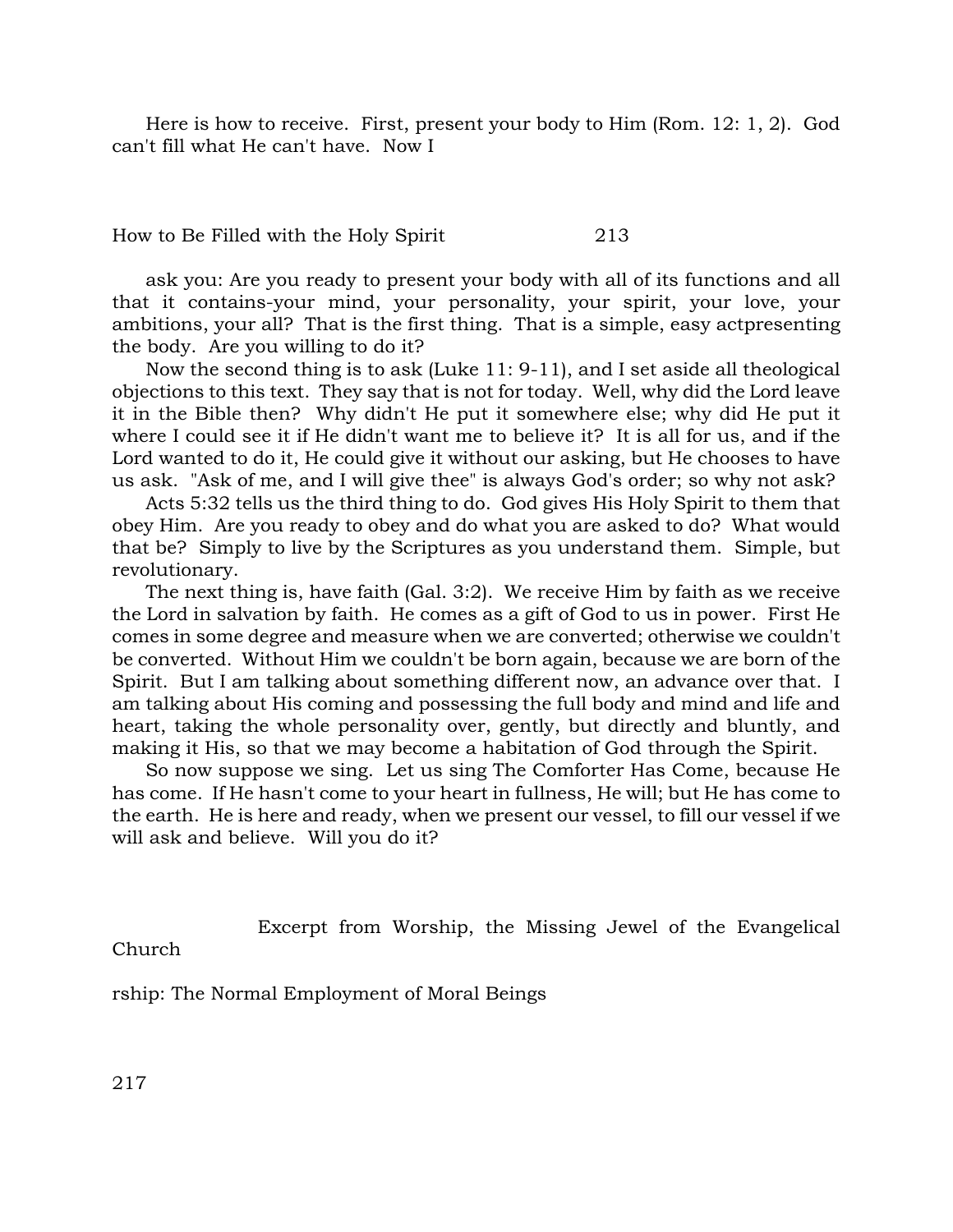Worship: The Normal Employment

#### of Moral Beings

Why did Christ come? Why was He conceived? Why was He born? Why was He crucified? Why did He rise again? Why is He now at the right hand of the Father.

The answer to all these questions is, "In order that He might make worshipers out of rebels; in order that He might restore us again to the place of worship we knew when we were first created."

Now because we were created to worship, worship is the normal employment of moral beings. It's the normal employment, not something stuck on or added, like listening to a concert or admiring flowers. It is something that is built into human nature. Every glimpse of heaven shows them worshiping; Ezekiel 1:1-5, the creatures out of the fire were worshiping God; Isaiah 6:1-6, we see the Lord high and lifted up and hear the creatures saying, "Holy, holy, holy, is the Lord of hosts"; Revelation 4:8-11, God opens heaven and we see them there worshiping God the Father; and in the fifth chapter, verses 6 to 14, we see them worshiping God the Son.

Worship is a moral imperative. In Luke 19:37-40 the whole multitude of disciples were worshiping the Lord as He came along and some rebuked them. The Lord said, "Don't rebuke them; if they didn't worship Me the stones would cry out."

Now, worship is the missing jewel in modern evangelicalism. We're organized; we work; we have our agendas.

218 Worship: The Missing Jewel of the Evangelical Church

We have almost everything, but there's one thing that the churches, even the gospel churches, do not have: that is the ability to worship. We are not cultivating the art of worship. It's the one shining gem that is lost to the modern church, and I believe that we ought to search for this until we find it.

I think I ought to talk a little more about what worship is and what it would be like if it were in the church. Well, it's an attitude, a state of mind, a sustained act, subject to degrees of perfection and intensity. As soon as He sends the Spirit of His Son into our hearts we say "Abba" and we're worshiping. That's one thing. But it's quite another thing to be worshipers in the full New Testament sense of the word.

Now I say that worship is subject to degrees of perfection and intensity. There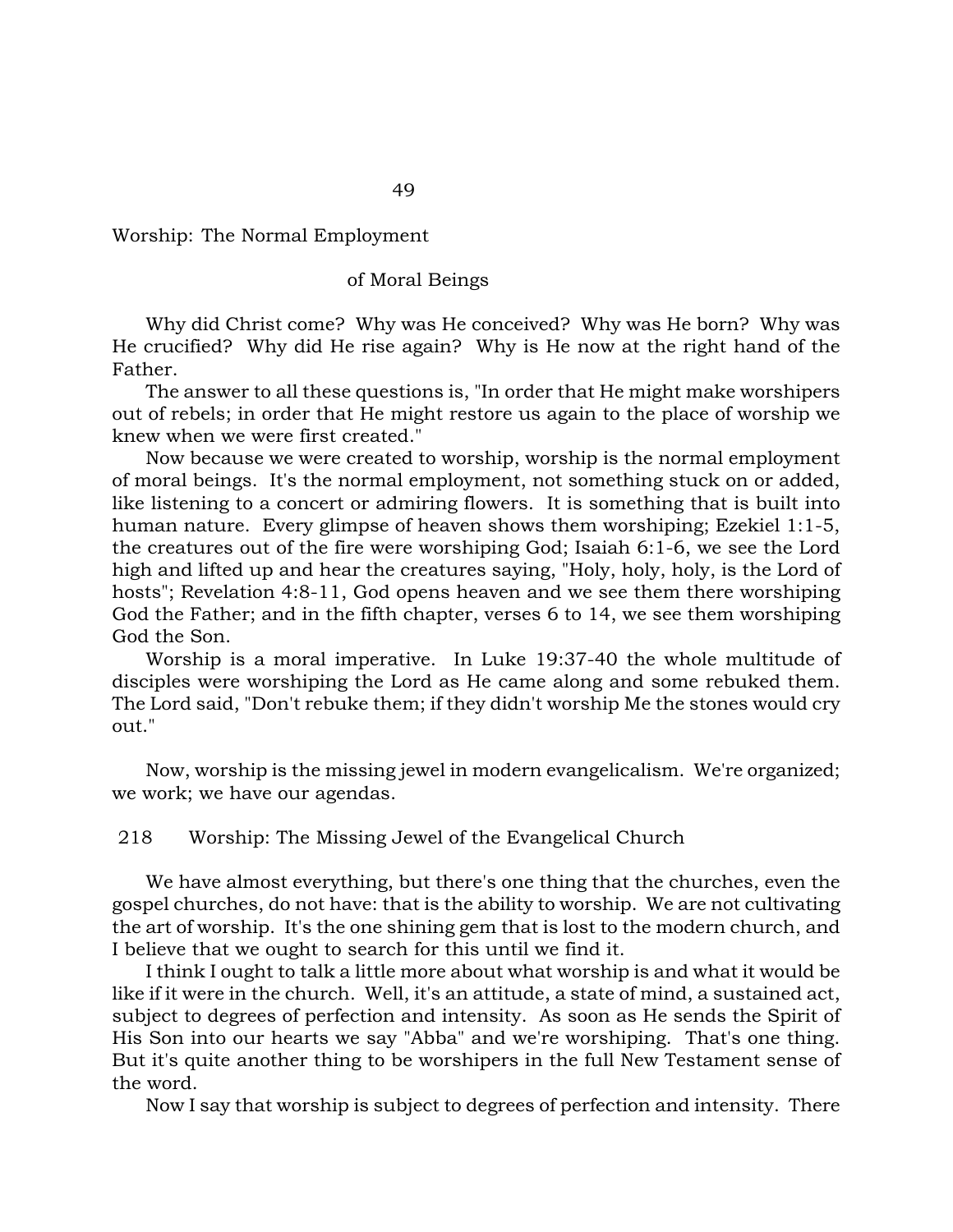have been those who worshiped God to the point where they were in ecstasies of worship. I once saw a man kneel at an altar, taking Communion. Suddenly he broke into holy laughter. This man laughed until he wrapped his arms around himself as if he was afraid he would burst just out of sheer delight in the presence of Almighty God. A few times I have seen other people rapt in an ecstasy of worship where they were carried away with it, and I have also heard some simplehearted new converts saying "Abba Father." So worship is capable of running from the very simple to the most intense and sublime.

Now what are the factors that you will find present in worship? Let me give you a few of them as I go along. First there is boundless confidence. You cannot worship a Being you cannot trust. Confidence is necessary to respect, and respect is necessary to worship. Worship rises or falls in any church altogether depending upon the attitude we take toward God, whether we see God big or whether we see Him little. Most of us see God too small; our God is too little. David said, "O magnify the Lord with me," and

11 magnify" doesn't mean to make God big. You can't make

Worship: The Missing Jewel of the Evangelical Church 219

God big. But you can see Him big.

Worship, I say, rises or falls with our concept of God; that is why I do not believe in these half-converted cowboys who call God the Man Upstairs. I do not think they worship at all because their concept of God is unworthy of God and unworthy of them. And if there is one terrible disease in the Church of Christ, it is that we do not see God as great as He is. We're too familiar with God.

Communion with God is one thing; familiarity with God is quite another thing. I don't even like (and this may hurt some of your feelings-but they'll heal) to hear God called "You...... You" is a colloquial expression. I can call a man "you," but I ought to call God "Thou" and "Thee." Now I know these are old Elizabethan words, but I also know that there are some things too precious to cast lightly away and I think that when we talk to God we ought to use the pure, respectful pronouns.

Also I think we ought not to talk too much about Jesus just as Jesus. I think we ought to remember who He is. "He is thy Lord; and worship thou him." And though He comes down to the lowest point of our need and makes Himself accessible to us as tenderly as a mother to her child, still don't forget that when John saw Him-that John who had lain on His bosom-he fell at His feet as dead.

I've heard all kinds of preachers. I've heard the ignorant boasters; I've heard the dull, dry ones; I've heard the eloquent ones; but the ones who have helped me most were the ones who were awestruck in the presence of the God about whom they spoke. They might have a sense of humor, they might be jovial; but when they talked about God another tone came into their voice altogether; this was something else, something wonderful. I believe we ought to have again the old Biblical concept of God which makes God awful and makes men lie face down and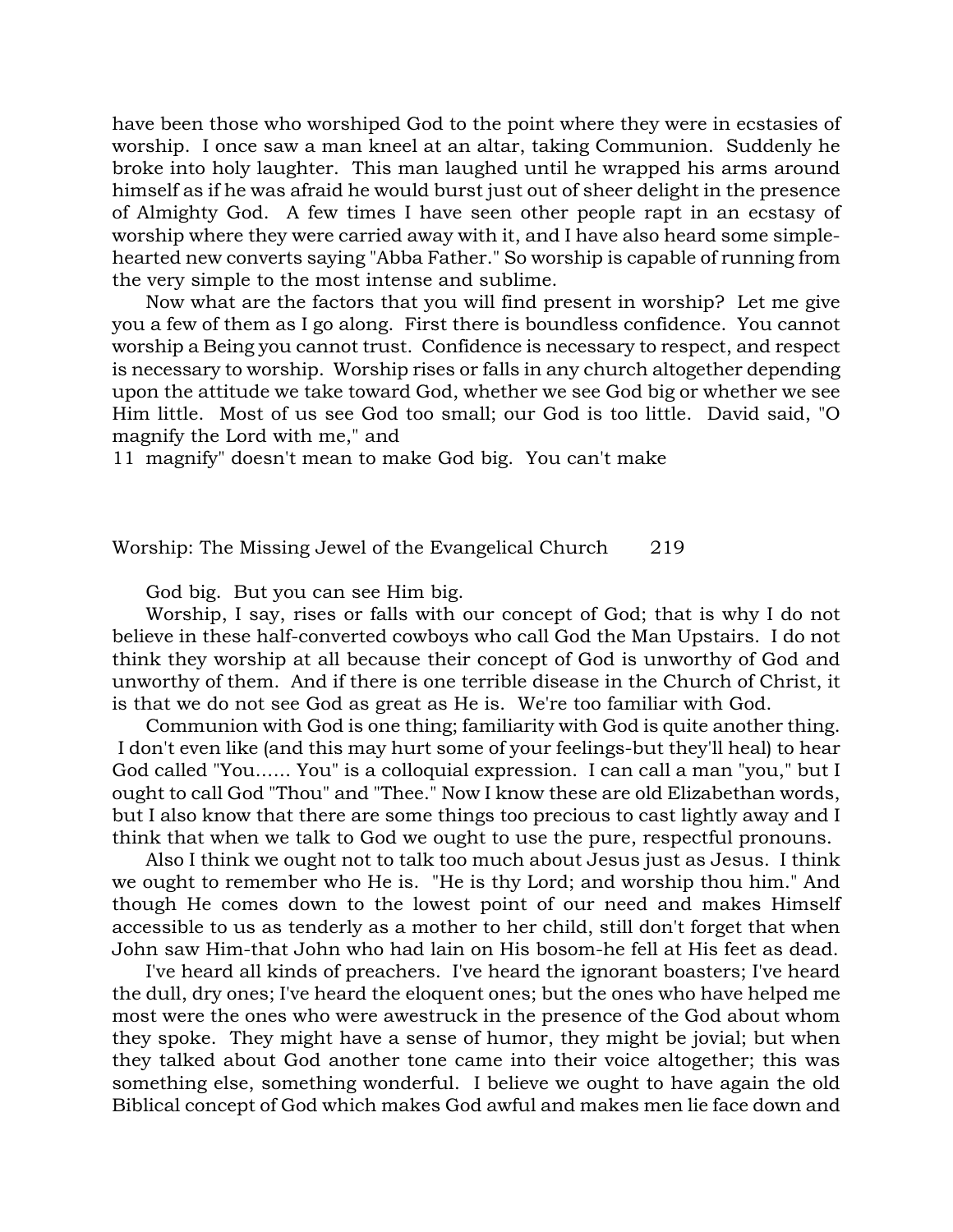cry, "Holy, holy, holy, Lord God Almighty." That would do more for the church than everything or anything else.

# 220 Worship: The Missing Jewel of the Evangelical Church

Then there is admiration, that is, appreciation of the excellency of God. Man is better qualified to appreciate God than any other creature because he was made in His image and is the only creature who was. This admiration for God grows and grows until it fills the heart with wonder and delight. "In our astonished reverence we confess Thine uncreated loveliness," said the hymn writer. "In our astonished reverence." The God of the modern evangelical rarely astonishes anybody. He manages to stay pretty much within the constitution. Never breaks over our bylaws. He's a very well-behaved God and very denominational and very much one of us, and we ask Him to help us when we're in trouble and look to Him to watch over us when we're asleep. The God of the modern evangelical isn't a God I could have much respect for. But when the Holy Ghost shows us God as He is we admire Him to the point of wonder and delight.

Fascination is another element in true worship. To be filled with moral excitement. To be captivated and charmed and entranced. Excited, not with how big you're getting or how big the offering was. Not with how many people came out to church. But entranced with who God is, and struck with astonished wonder at the inconceivable elevation and magnitude and splendor of Almighty God.

I remember as a young Christian when I got my first awful, wonderful, entrancing vision of God. I was in West Virginia in the woods sitting on a log reading the Scriptures along with an old Irish evangelist by the name of Robert J. Cunningham, now long in heaven. I got up and wandered away to have prayer by myself. I had been reading one of the driest passages imaginable from the Scriptures-where Israel came out of Egypt and God arranged them into a diamond-shaped camp. He put Levi in the middle and Reuben out in front and Benjamin behind. It was a diamond-shaped moving city with a flame of fire in the middle giving light. Suddenly it broke over me; God is a geometrician; He's an artist! When He laid out

## Worship: The Missing Jewel of the Evangelical Church 221

that city, He laid it out skillfully, diamond-shaped with a plume in the middle, and it suddenly swept over me like a wave of the sea: how beautiful God is and how artistic and how poetic and how musical, and I worshiped God there under that tree all by himself. You know, after that I began to love the old hymns and I have been a lover of the great hymns ever since.

Next is adoration, to love God with all the power within us. To love God with fear and wonder and yearning and awe. To yearn for God with great yearning, and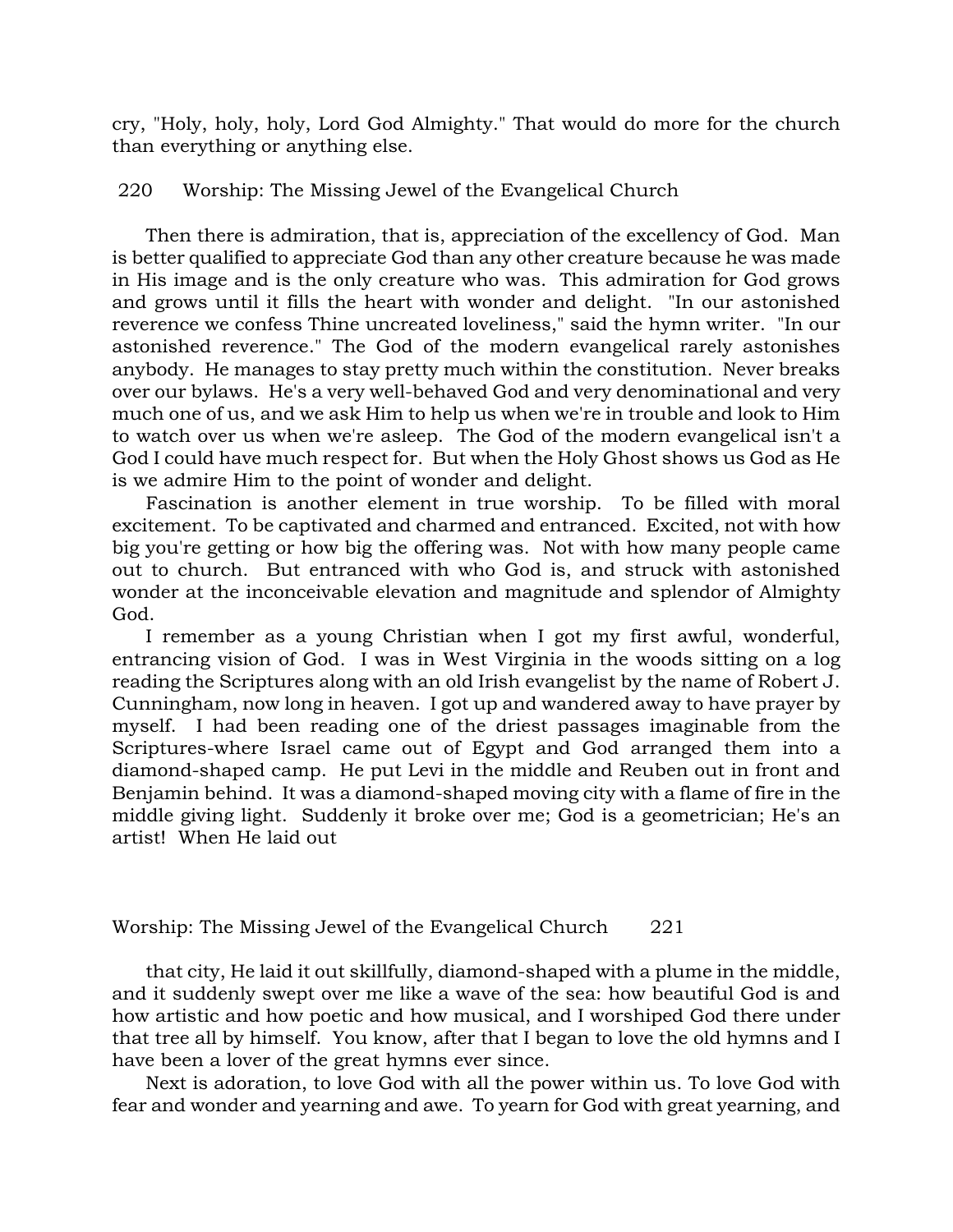to love Him to a point where it is both painful and delightful. At times this will lead us to breathless silence. I think that some of the greatest prayer is prayer where you don't say one single word or ask for anything. Now God does answer and He does give us what we ask for. That's plain; nobody can deny that unless he denies the Scriptures. But that's only one aspect of prayer, and it's not even the important aspect. Sometimes I go to God and say, "God, if Thou dost never answer another prayer while I live on this earth I will still worship Thee as long as I live and in the ages to come for what Thou hast done already." God's already put me so far in debt that if I were to live one million millenniums I couldn't pay Him for what he's done for me.

We go to God as we send a boy to a grocery store with a long written list, "God, give me this, give me this, and give me this," and our gracious God often does give us what we want. But I think God is disappointed because we make Him to be no more than a source of what we want. Even our Lord Jesus is presented too often as "Someone who will meet your need." That's the throbbing heart of modern evangelism. You're in need and Jesus will meet your need. He's the Need-meeter. Well, He is that indeed; but, ah, He's infinitely more than that.

Now when the mental and emotional and spiritual factors that I've spoken to you about are present and, as I've admitted, in varying degrees of intensity, in song, in

## 222 Worship: The Missing 7ewel of the Evangelical Church

praise, in prayer and in mental prayer, you are worshiping. Do you know what mental prayer is? I mean by that, do you know what it is to pray continually? Old Brother Lawrence, who wrote The Practice of the Presence of God, said, "If I'm washing dishes I do it to the glory of God and if I pick up a straw from the ground I do it to the glory of God. I'm in communion with God all the time." He said, "The rules tell me that I have to take time off to go alone to pray, and I do, but such times do not differ any from my regular communion." He had learned the art of fellowship with God, continuous and unbroken.

I am afraid of the pastor who enters the pulpit as a different person from what he was before. Reverend, you should never think a thought or do a deed or be caught in any situation that you couldn't carry into the pulpit with you without embarrassment. You should never have to be a different man or get a new voice and a new sense of solemnity when you enter the pulpit. You should be able to enter the pulpit with the same spirit and the same sense of reverence that you had just before when you were talking to someone about the common affairs of life. Moses came down from the mount to speak to the people. Woe be to the church when the pastor comes up to the pulpit or comes into the pulpit! He must come down to the pulpit always. Wesley, they said, habitually dwelt with God but came down at times to speak to the people. So should it be with all of us. Amen.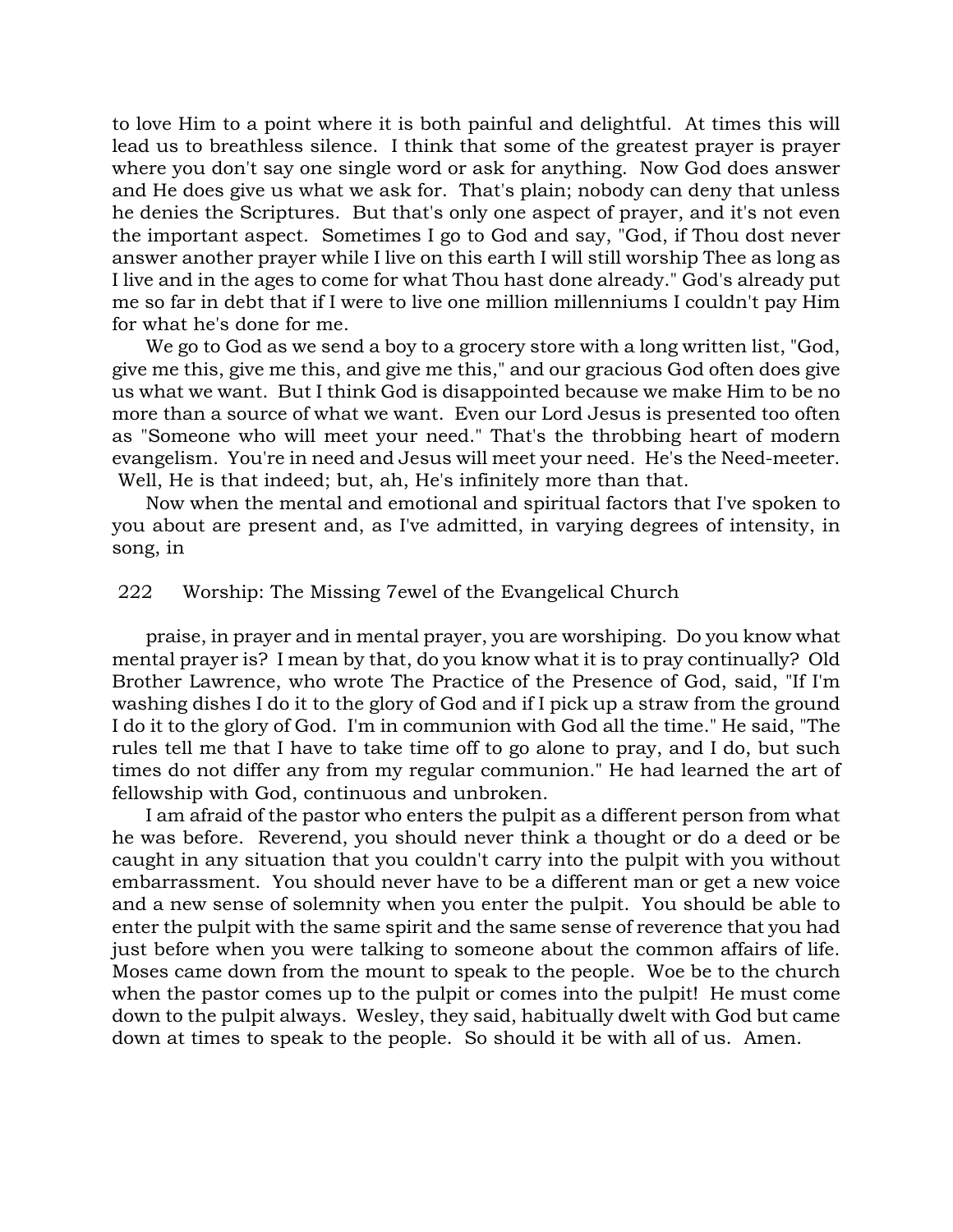Excerpt from Who Put Jesus on the Cross?

Christian, Do You Downgrade Yourself Too Much?

225

50

# Christian, Do You Downgrade Yourself too Much?

Looking for that blessed hope, and the glorious appearing of the great God and our Saviour Jesus Christ; Who gave himself for us, that he might redeem us from all iniquity, and purify unto himself a peculiar people, zealous of good works. -Titus 2:13-14

The people of God, Christians who are living between the two mighty events of Christ's incarnation and His promised second coming, are not living in a vacuum!

It is amazing that segments in the Christian church that deny the possibility of the imminent return of the Lord Jesus accuse those who do believe in His soon coming of sitting around, twiddling their thumbs, looking at the sky, and blankly hoping for the best!

Nothing could be further from the truth. We live in the interim between His two appearances, but we do not live in a vacuum. We have much to do and little time in which to get it done!

Stretch your mind and consider some very apparent facts of our day.

Who are the Christians leaving all to staff the missionary posts around the world? Who are the Christians staying at home and sacrificing in order to support the great evangelical thrust of the Christian gospel everywhere? Those who fervently believe that He is coming.

What kind of churches are busy praying and teaching

226 Who Put Jesus on the Cross?

and giving, preparing their young people for the ministry and for missionary work? Churches that are responding to Christ's appeal to "occupy until I come!"

Well, in this text Titus has given us Christian doctrine that has validity both in the light of the expected return of Jesus Christ as well as in the face of death.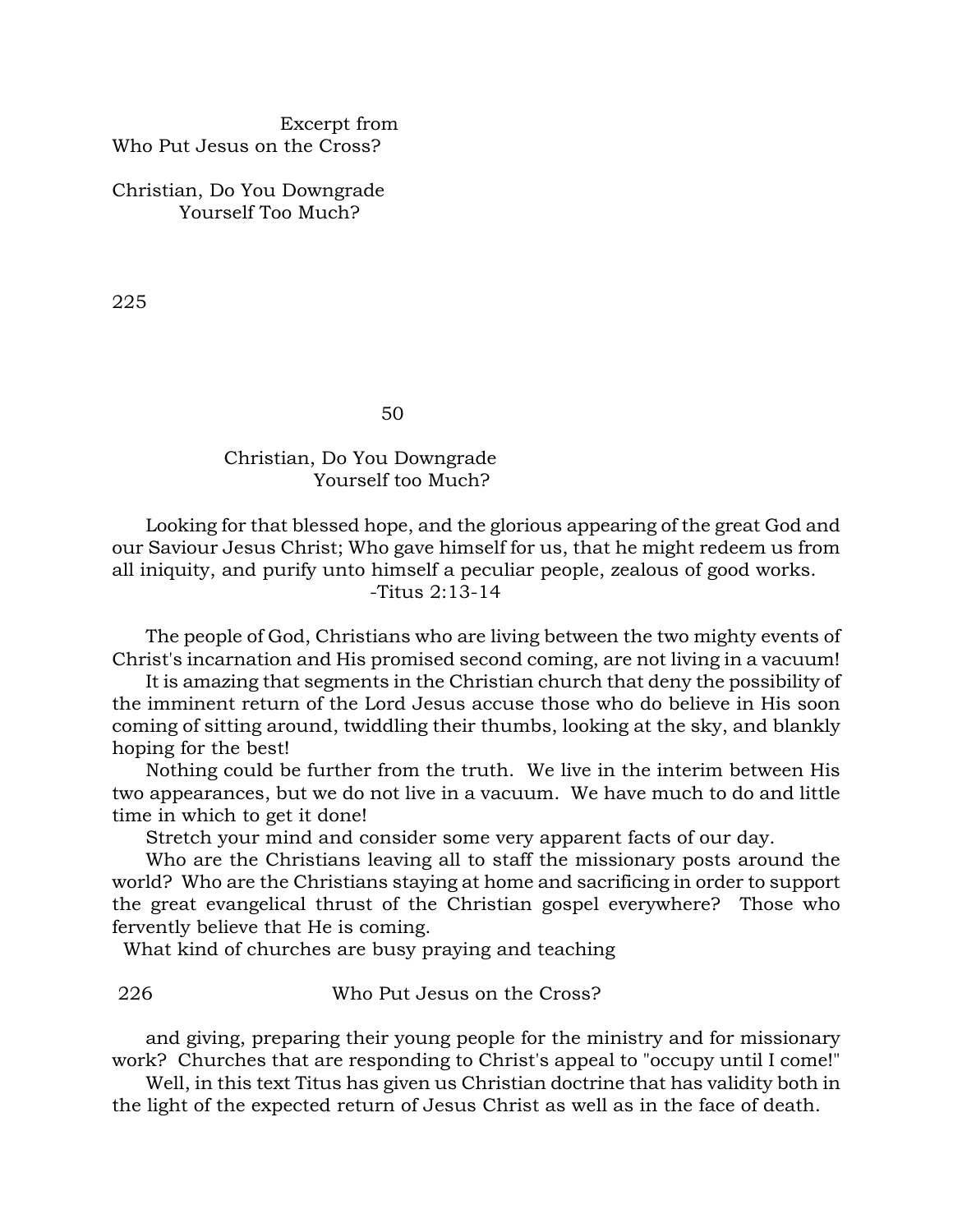It is in the record of the early Methodists in England, when there was persecution and testing in every direction, that John Wesley was able to say, "Our people die well!"

In more recent years, I have heard a quotation from a denominational bishop who estimated that only about ten percent of the men and women in the membership of his church body are prepared and spiritually ready to die when their time comes.

I believe you can only die well when you have lived well, from a spiritual point of view. This doctrine of the Christian life and spiritual vitality of the believer as propounded by Titus has full validity in the face of any contingency which awaits us.

Titus quickly identifies Jesus Christ as the Saviour "who gave himself for us," and we can quickly learn the value of any object by the price which people are willing to pay for it. Perhaps I should qualify that-you may not learn the true value, for it is my private opinion that a diamond or other jewelry has no intrinsic value at all.

You may remember the story about the rooster scratching around in the barnyard for kernels of corn. Suddenly he scratched up a beautiful pearl of fabulous price which had been lost years before, but he just pushed it aside and kept on looking for corn. The pearl had no value for the rooster, although it had a great value for those who had set a price upon it.

There are various kinds of markets in the world, and something which has no value for a disinterested person may be considered of great value by the person desiring it and purchasing it.

It is in this sense, then, that we learn how dear and pre-

Who Put Jesus on the Cross? 227

cious we are to Christ by what He was willing to give for US.

I believe many Christians are tempted to downgrade themselves too much. I amnot arguing against true humility and my word to you is this: Think as little of yourself as you want to, but always remember that our Lord Jesus Christ thought very highly of you-enough to give Himself for you in death and sacrifice.

If the devil does come to you and whispers that you are no good, don't argue with him. In fact, you may as well admit it, but then remind the devil: "Regardless of what you say about me, I must tell you how the Lord feels about me. He tells me that I am so valuable to Him that He gave Himself for me on the cross!"

So, the value is set by the price paid-and, in our case, the price paid was our Lord Himself!

The end that the Saviour had in view was that He might redeem us from all iniquity, that is, from the power and consequences of iniquity.

We often sing the words of a hymn by Charles Wesley in which the death of our Lord Jesus is described as "the double cure" for sin. I think many people sing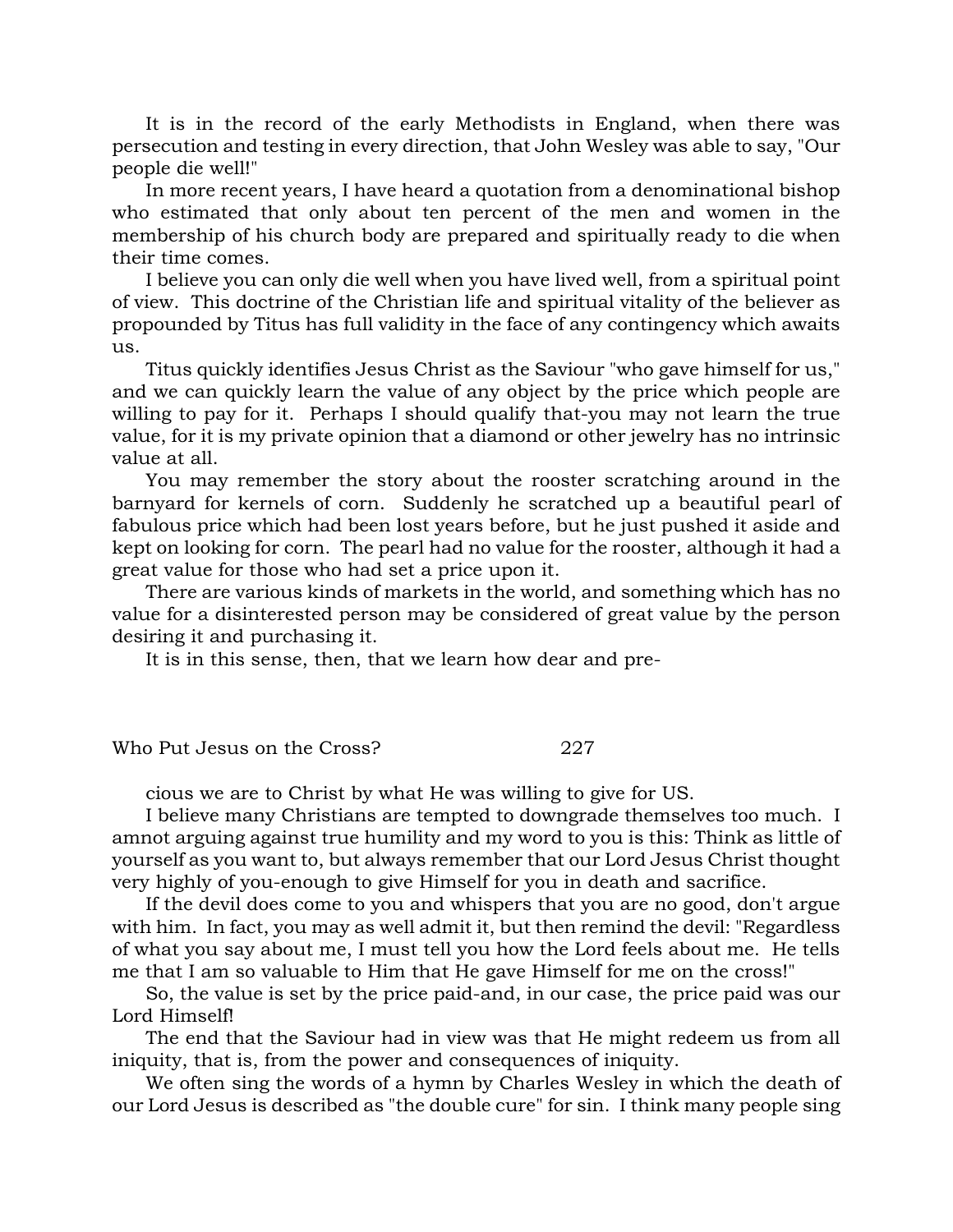the hymn without realizing what Wesley meant by the double cure.

"Be of sin the double cure, Save me from its wrath and power." The wrath of God against sin and then the power of sin in the human life-these both must be cured. Therefore, when He gave Himself for us, He redeemed us with a double cure, delivering us from the consequences of sin and delivering us from the power which sin exercises in human lives.

Now, Titus, in this great nugget of spiritual truth, reminds us that the redemptive Christ performs a purifying work in the people of God.

You will have to agree with me that one of the deep and outbroken diseases of this present world and society is impurity, and it displays itself in dozens of symptoms. We are prone to look upon certain lewd and indecent

228 Who Put Jesus on the Cross?

physical actions as the impurities which plague human life and society-but the actual lusting and scheming and planning and plotting come from a far deeper source of impurity within the very minds and innermost beings of sinful men and women.

If we were people of clean hands and pure hearts, we would be intent upon doing the things that please God. Impurity is not just a wrong action; impurity is the state of mind and heart and soul which is just the opposite of purity and wholeness.

Sexual misconduct is a symptom of the disease of impurity-but so is hatred. Pride and egotism, resentfulness and churlishness come to the surface out of sinful and impure minds and hearts, just as gluttony and slothfulness and selfindulgence do. All of these and countless others come to the surface as outward symptoms of the deep, inward disease of selfishness and sin.

Because this is a fact in life and experience, it is the spiritual work of Jesus Christ to purify His people by His own blood to rid them of this deep-lying disease. That is why He is called the Great Physician-He is able to heal us of this plague of impurity and iniquity, redeeming us from the consequences of our sins and purifying us from the presence of our sins.

Now, brethren, either this is true and realizable in human life and experience or Christianity is the cheap fraud of the day. Either it is true and a dependable spiritual option or we should fold up the Bible and put it away with other classical pieces of literature which have no particular validity in the face of death.

Thank God that there are millions who dare to stand as if in a great chorus and shout with me, "It is true! He did give Himself to redeem us from all iniquity and He does perform this purifying work in our lives day by day!"

The result of Christ's purifying work is the perfecting of God's very own people, referred to in this passage from the King James version as "a peculiar people."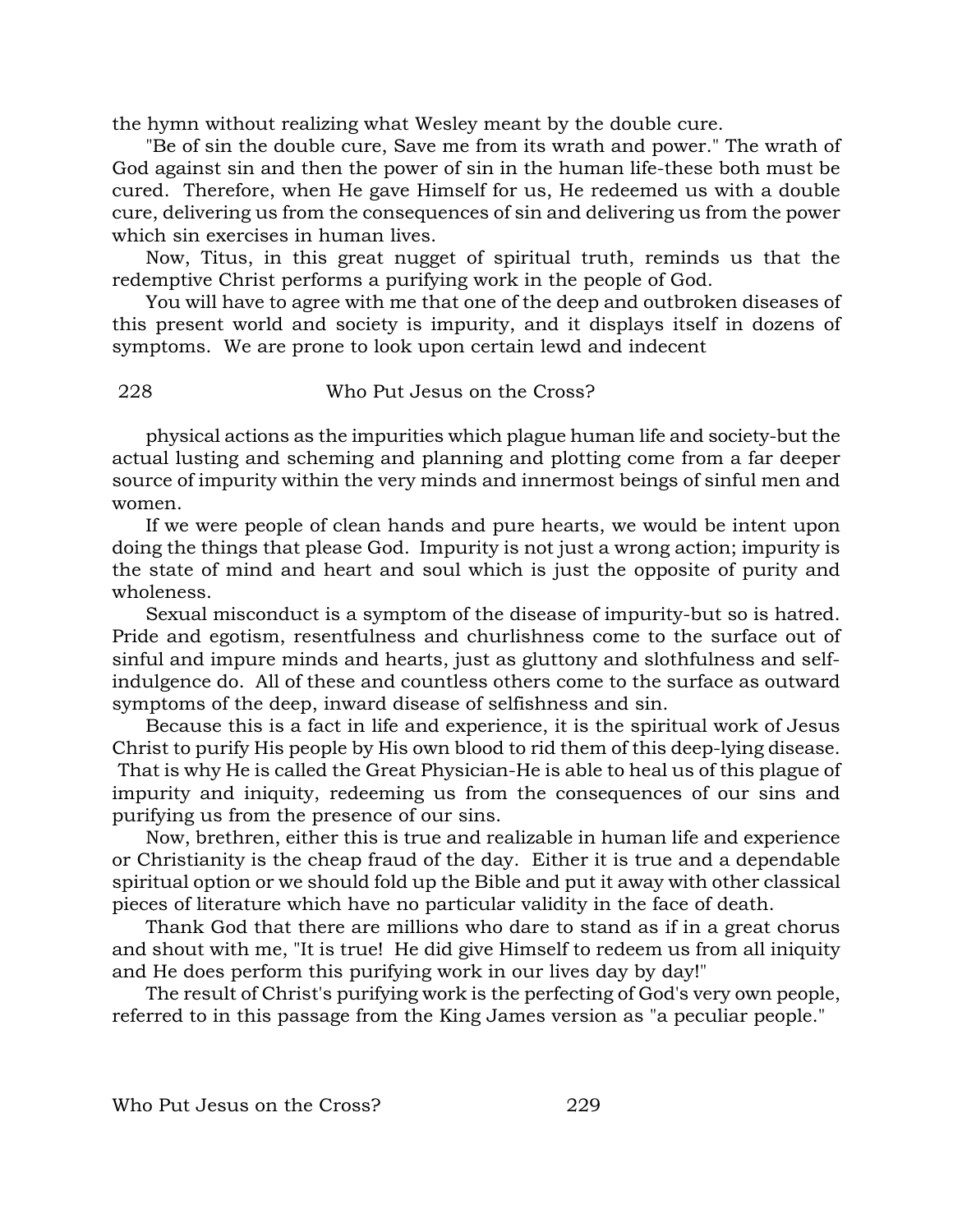Many of us know all too well that this word peculiar has been often used to cloak religious conduct both strange and irrational. People have been known to do rather weird things and then grin a self-conscious grin and say in half-hearted apology: "Well, we are a peculiar people!"

Anyone with a serious and honest concern for scriptural admonition and instruction could quickly learn that this English word peculiar in the language of 1611 describing the redeemed people of God had no connotation of queerness, ridiculousness nor foolishness.

The same word was first used in Exodus 19:5 when God said that Israel "shall be unto me a peculiar treasure above all people." It was God's way of emphasizing that His people would be to Him a treasure above all other treasures. In the etymological sense, it means "shut up to me as my special jewel."

Every loving mother and father has a good idea of what God meant. There are babies in houses up and down every street, as you can tell by the baby clothes hanging on the lines of a summer day.

But in the house where you live, there is one little infant in particular, and he is a peculiar treasure unto you above all others. It does not mean necessarily that he is prettier, but it does mean that he is the treasure above all other treasures and you would not trade him for any other child in the whole world. He is a peculiar treasure!

This gives us some idea, at least, of what we are-God's special jewels marked out for him!

Titus then clearly spelled out one thing that will always characterize the children of God-the fact that they are zealous of good works.

Titus and all of the other writers who had a part in God's revelation through the scriptures agree at this point---our Lord never made provision for any of His followers to be "armchair" Christians. "Ivory tower" Christianity, an abstract kind of believing, composed simply of

230 Who Put Jesus on the Cross?

fine and beautiful thoughts, is not what Jesus taught at all.

The language in this passage is plain: The children of God in Jesus Christ, redeemed by the giving of Himself, purified and made unto Him as special jewels, a peculiar people, are characterized by one thing-their zeal for good works.

Because of the grace of God, we learn, these followers of Jesus Christ are zealous of good works and in their daily experience they live "looking." The Christian should always live in joyous anticipation of the blessed hope and the glorious appearing of the great God and our Saviour Jesus Christ!

Now, there is something in Christian theology that I want to share with you. Some people say they cannot bother with theology because they do not know either Greek or Hebrew. I cannot believe that there is any Christian who is so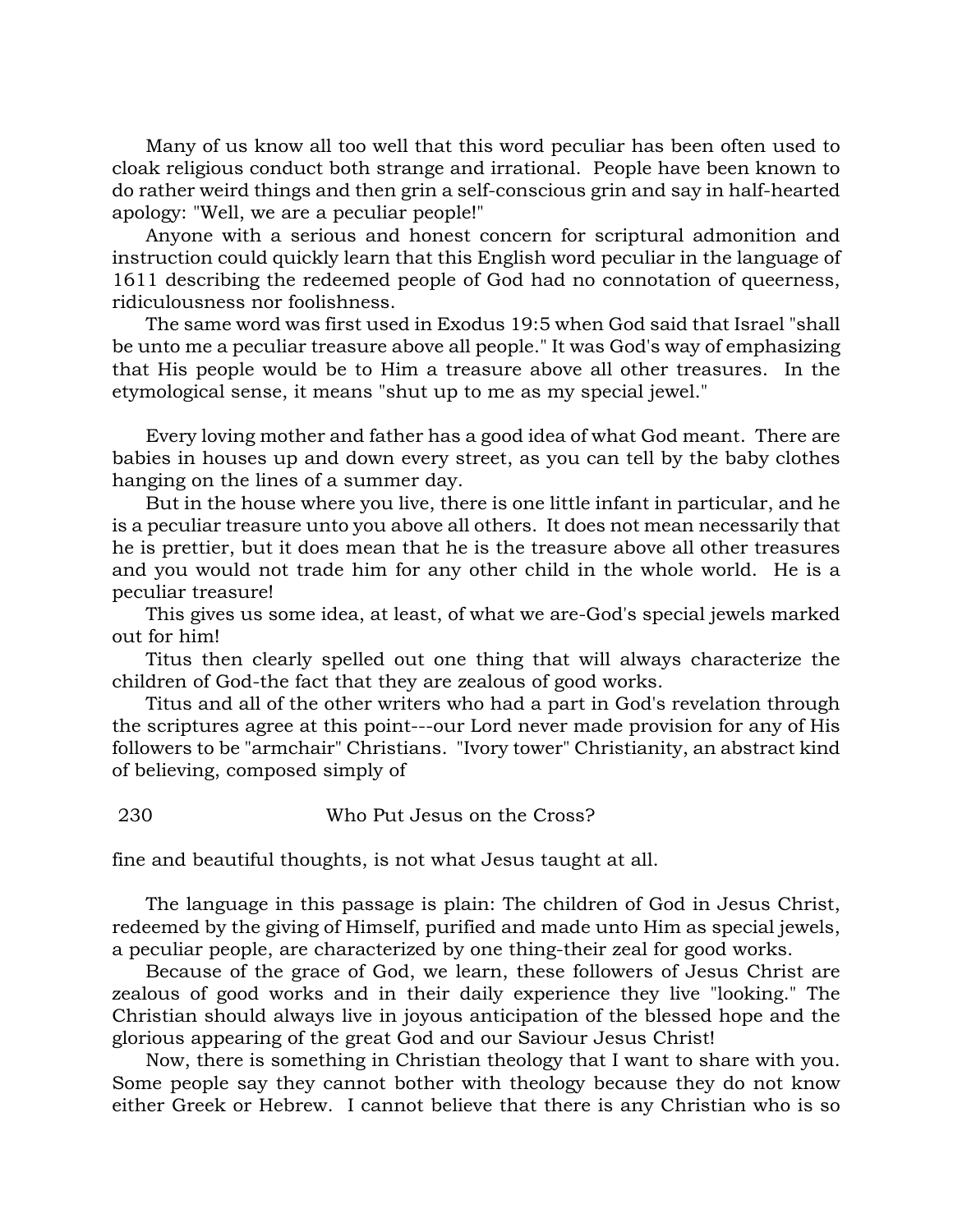humble that he would insist that he knows nothing about theology.

Theology is the study of God and we have a very wonderful textbook-actually 66 textbooks rolled into one. We call it the Bible. The point I want to make is this: I have noted in study and in experience that the more vital and important any theological or doctrinal truth may be, the devil will fight it harder and bring greater controversy to bear upon it.

Consider the deity of Jesus, for example.

More and more people are arguing and debating and fighting over this absolutely vital and foundational truth.

The devil is smart enough-not to waste his attacks on minor and nonvital aspects of Christian truth and teaching.

The devil will not cause any trouble for a preacher who is scared stiff of his congregation and worried about his job to the extent that he preaches for thirty minutes and the sum of what he says is "Be good and you will feel better!"

You can be as good as you want to and yet go to hell if

Who Put Jesus on the Cross? 231

you have not put your trust in Jesus Christ! The devil is not going to waste his time causing any trouble for the preacher whose only message is "Be good!"

But the believing Christian lives in joyful anticipation of the return of Jesus Christ and that is such an important segment of truth that the devil has always been geared up to fight it and ridicule it. One of his big successes is being able to get people to argue and get mad about the second coming-rather than looking and waiting for it.

Suppose a man has been overseas two or three years, away from his family. Suddenly a cable arrives for the family with the message, "My work completed here; I will be home today."

After some hours he arrives at the front door and finds the members of his family in turmoil. There had been a great argument as to whether he would arrive in the afternoon or evening. There had been arguments about what transportation he would be using. As a result, there were no little noses pushing against the window glass, no one looking to be able to catch the first glimpse of returning Daddy.

You may say, "That is only an illustration."

But what is the situation in the various segments of the Christian community?

They are fighting with one another and glaring at each other. They are debating whether He is coming and how He is coming and they are busy using what they consider to be proof texts about the fall of Rome and the identification of the anti-Christ.

Brethren, that is the work of the devil--to make Christian people argue about the details of His coming so they will forget the most important thing. How many Christians are so confused and bewildered by the arguments that they have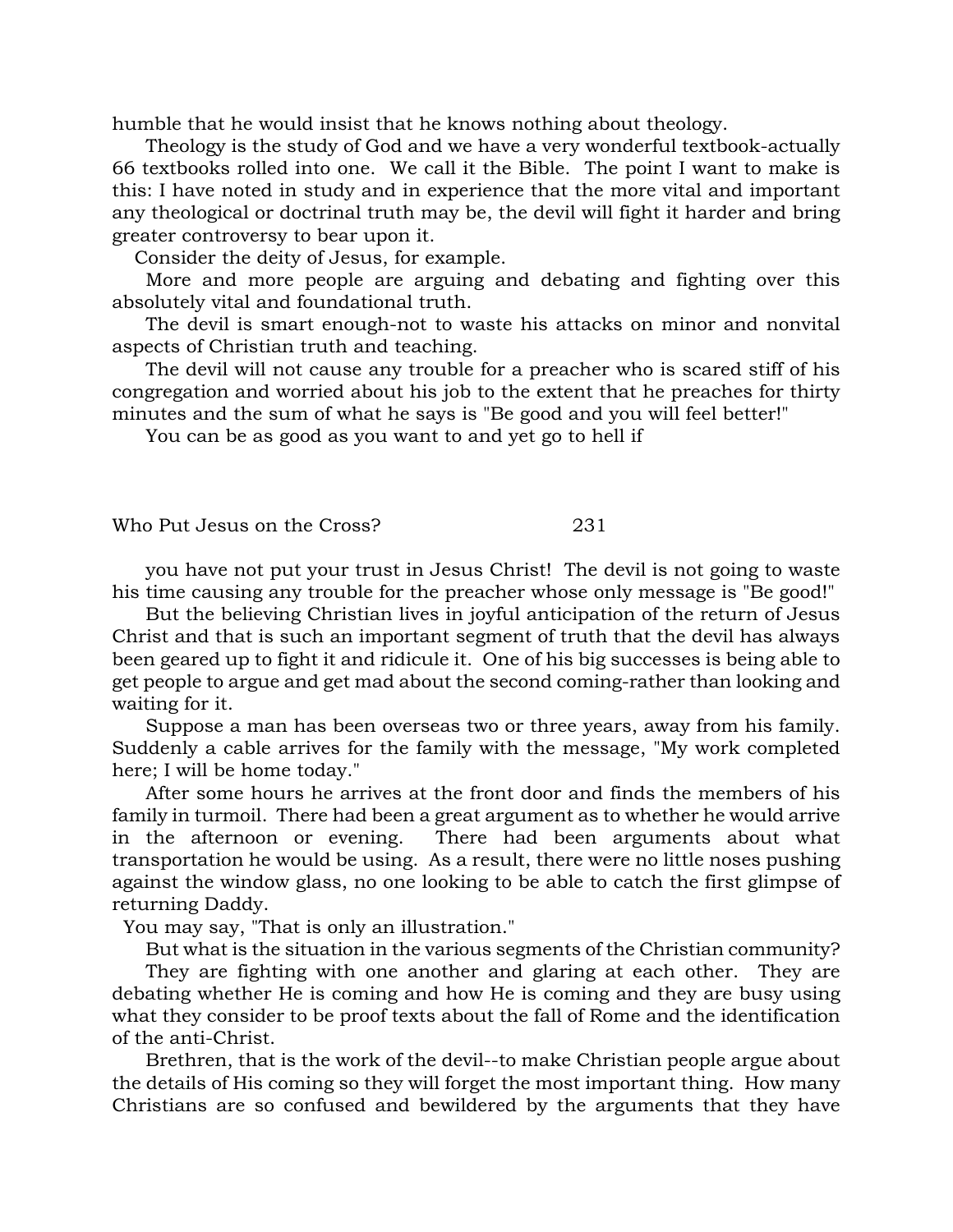forgotten that the Saviour has purified unto Himself a peculiar people, expecting that we will live soberly, righteously and godly, looking for the glorious appearing of the great God and Saviour.

232 Who Put Jesus on the Cross?

That is the Epiphany, which is an expression in the Christian church, and it is used in reference to Christ's manifestation in the world.

It is used in two senses in I Timothy and 2 Timothy.

First, Paul says in 2 Timothy 1:8-10: ". . . God, who hath saved us, and called us with an holy calling, not according to our works, but according to his own purpose and grace, which was given us in Christ Jesus before the world began, but is now made manifest by the appearing of our Saviour Jesus Christ, who hath abolished death, and hath brought life and immortality to light through the gospel."

In that passage we have the record of His first appearing, the shining forth when He came into the world to abolish death by His death and resurrection.

Then, the apostle in one of those moving and wonderful doxologies, said in I Timothy 6:13-16: "I give thee charge in the sight of God, who quickeneth all things, and before Christ Jesus, who before Pontius Pilate witnessed a good confession; that thou keep this commandment without spot, unrebukeable, until the appearing of our Lord Jesus Christ."

Paul speaks of the second appearing, when Christ "shall shew, who is the blessed and only Potentate, the King of kings, and Lord of lords; Who only hath immortality, dwelling in the light which no man can approach unto; whom no man hath seen, nor can see: to whom be honour and power everlasting. Amen."

When I read something like this given us by the apostle Paul, it makes me think of a skylark or a meadowlark mounting a branch and bursting into an unexpected but brilliantly melodious song. Paul often breaks forth with one of his wonderful and uplifting ascriptions of praise to Jesus Christ in the midst of his epistles, and this is one of those!

Paul reminds Christian believers here that when Jesus Chrisr appears again, He will show forth, and leave no

Who Put Jesus on the Cross? 233

doubts at all as to the Person of the King of kings and Lord of lords.

Paul was also careful to comfort those in the early church who feared that they might die before this second appearing of Jesus Christ. Actually, there were believers in the Thessalonian church who were worried on two counts, the first of which was their thought that the Lord had already come and they had been passed by. The second was their thought that they would die before He came and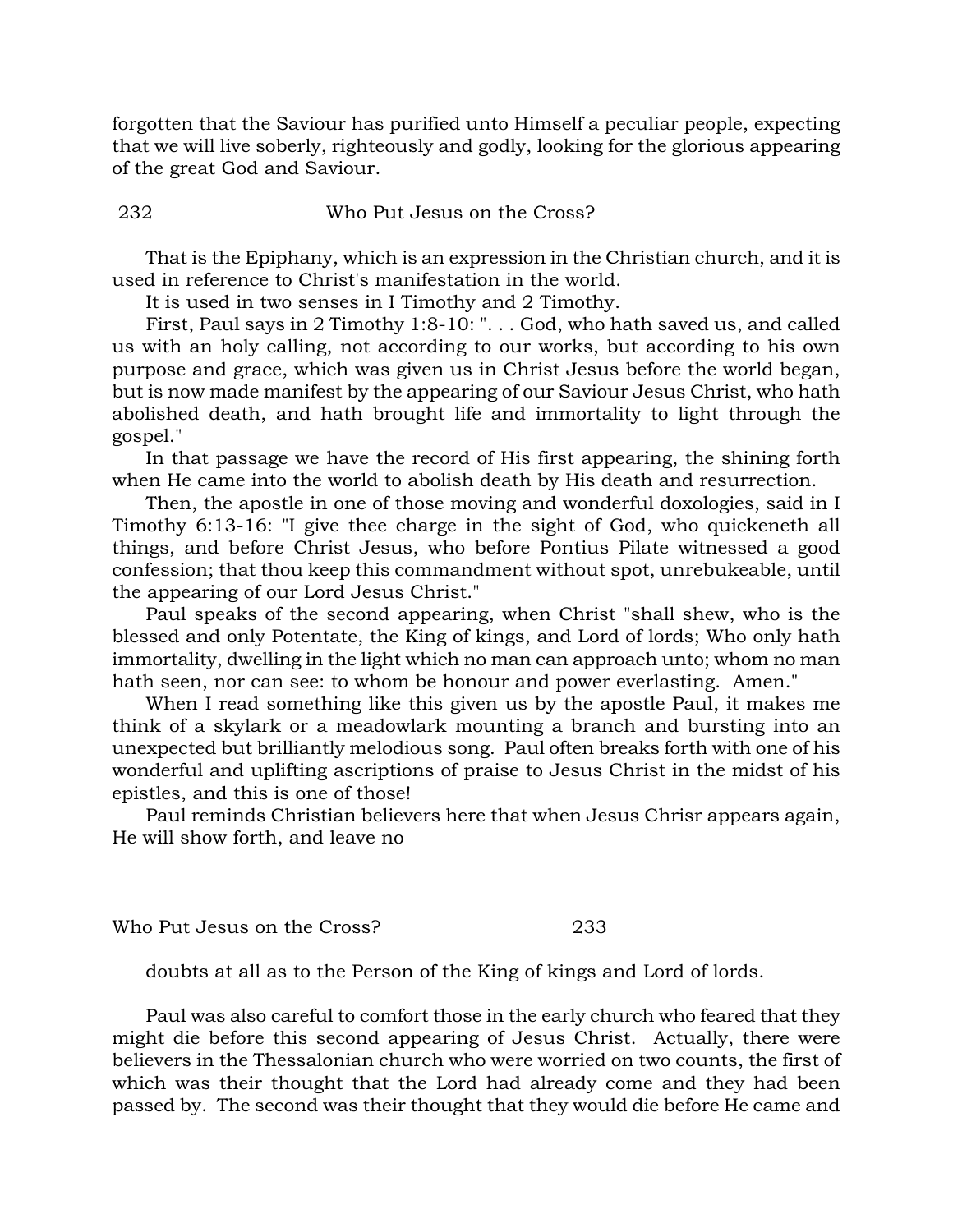that through death, they would miss out on the joys of His appearing.

So, Paul wrote the two epistles to the Thessalonian church to straighten them out on the truth concerning Christ's second appearing.

"If we believe that Jesus died and rose again, even so them also which sleep in Jesus will God bring with him"-that is, if you die and go to be with the Lord, God will bring you along with Jesus at Ps appearing--for this we say unto you by the word of the Lord, that we which are alive and remain unto the coming of the Lord shall not (run ahead of those) which are asleep. For the Lord himself shall descend from heaven with a shout, with the voice of the archangel, and with the trump of God: and the dead in Christ shall rise first: Then we which are alive and remain shall be caught up together with them in the clouds, to meet the Lord in the air: and so shall we ever be with the Lord. Wherefore comfort one another with these words."

You see, Paul's inspired explanation instructs us that those who died before the coming of Jesus will not be at a disadvantage. If anything, they will be in a position of advantage, because before the Lord glorifies the waiting saints throughout the earth, He will raise in glorified bodies the great company of believers who have been parted from us by death throughout the centuries.

Brethren, that is very plainly what the apostle Paul tells

## 234 Who Put Jesus on the Cross?

us in the instructions originally given to the Thessalonian Christians.

Don't we have the right to think that it is very strange that the majority of the Christian pulpits are completely silent concerning this glorious truth of the imminent return of Jesus Christ? It is paradoxical that there should be this great silence in Christian churches at the very time when the danger of suddenly being swept off the face of the earth is greater than it has ever been.

Russia and the United States, the two great nuclear powers, continue to measure their ability to destroy in terms of over-kill. This is a terrible compound word never before used in the history of the English language. The scientists had to express the almost incredible destructive power of the nuclear bombs in our stockpiles-so the word over-kill is a new invention of our times.

Both the United States and Russia have made statements about the over-kill power of nuclear stockpiles suffcient to kill every man, woman and child in the world-not once, but 20 times over. That is over-kill!

Isn't it just like that old enemy, Satan, to persuade the saints in the Body of Christ to engage in bitter arguments about post-tribulation rapture and pretribulation rapture; post-millennialism, a-millennialism and pre-millennialismright at the very hour when over-kill hangs over us like a black, threatening cloud.

Brethren, this is the kind of age and hour when the Lord's people should be so alert to the hope and promise of His coming that they should get up every morning just like a child on Christmas morning-eager and believing that it should be today!

Instead of that kind of expectancy, what do we find throughout His church today? Arguments pro and con about His coming, about the details of the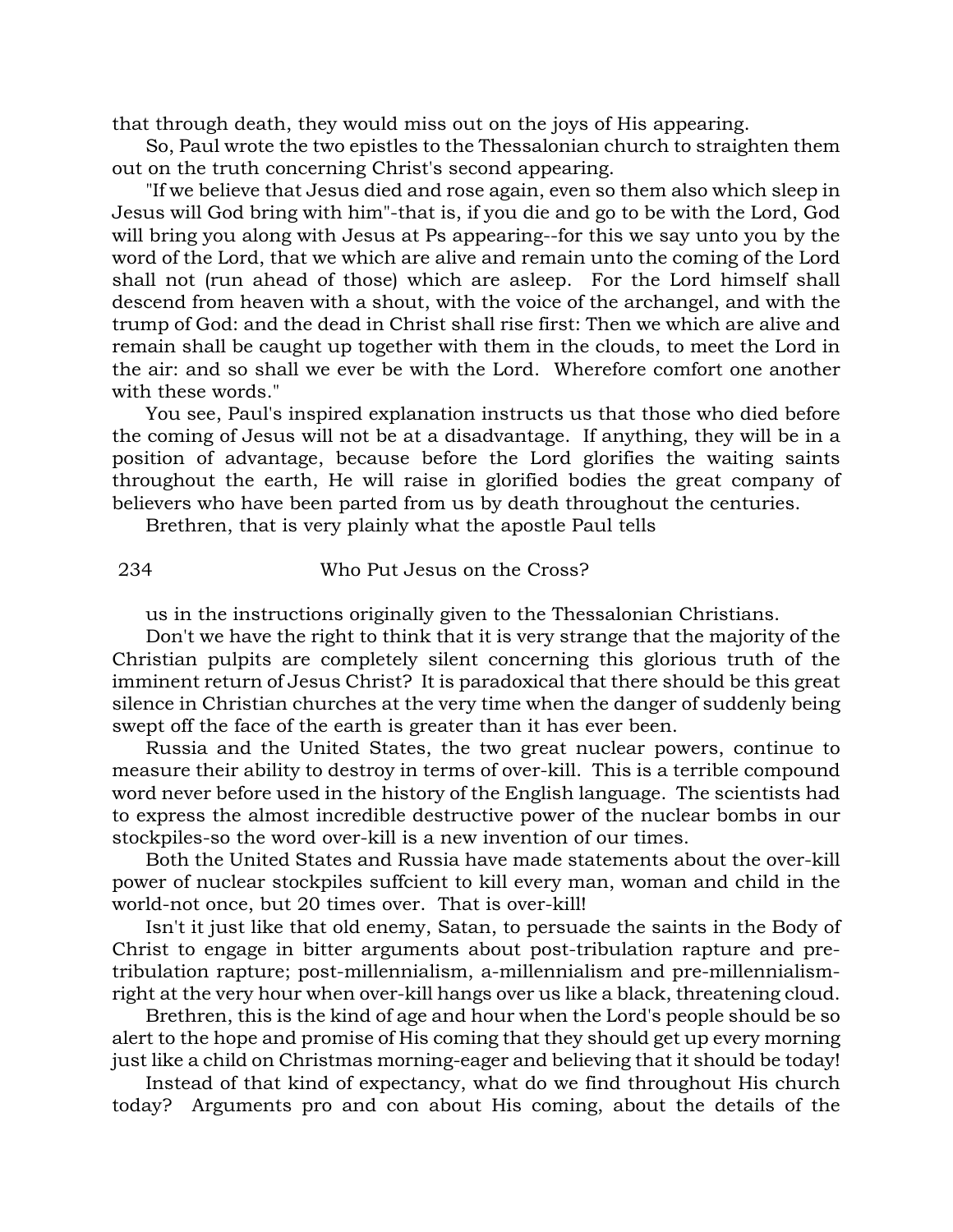rapture-and some of this to the point of bitterness. Otherwise, we find great segments of Christians who seem to be able to

Who Put Jesus on the Cross? 235

blithely ignore the whole matter of the return of Jesus Christ.

Very few ministers bother to preach from the Book of Revelation any more-and that is true of large areas of evangelicalism and fundamentalism, too! We have been intimidated by the cynicism and sophistication of our day.

There are so many apparent anomalies and contradictions in society and in the ranks of professing Christians that someone will certainly write a book about it.

There is the anomaly of the necessity of getting to know one another better in order to love and understand one another better. Millions are traveling and meeting other millions and getting acquainted, so if the premise is true, we ought all to love each other like one big blessed family.

Instead, we hate each other like the devil. It is true that all over the world the nations are hating each other in startling, record-breaking measure.

I will mention another contradiction that is all too apparent. Our educators and sociologists told us that all we had to do was allow'the teaching of sexual education in the schools and all of our vexing sexual problems in society would disappear.

Is it not a strange anomaly that the generation that has been teaching and outlining more about sexual practices than any twenty-five generations combined did in the past is the generation that is the most rotten and perverted in sexual conduct?

And is it not strange, too, that the very generation that might expect to be atomized suddenly by over-kill, is the generation that is afraid to talk about the coming of the Lord and unwilling to discuss His gracious promises of deliverance and glorification?

You may not expect me to say it, but I will: what a bunch of weirdies we are! What a strange generation we are 1

God has said that He would place a great premium on the holy, spiritual consistency of the Christian saints, but

236 Who Put Jesus on the Cross?

how inconsistent we are when we allow the devil and our own carnality to confuse and mix us up so that we will be diverted from patient waiting for His appearing!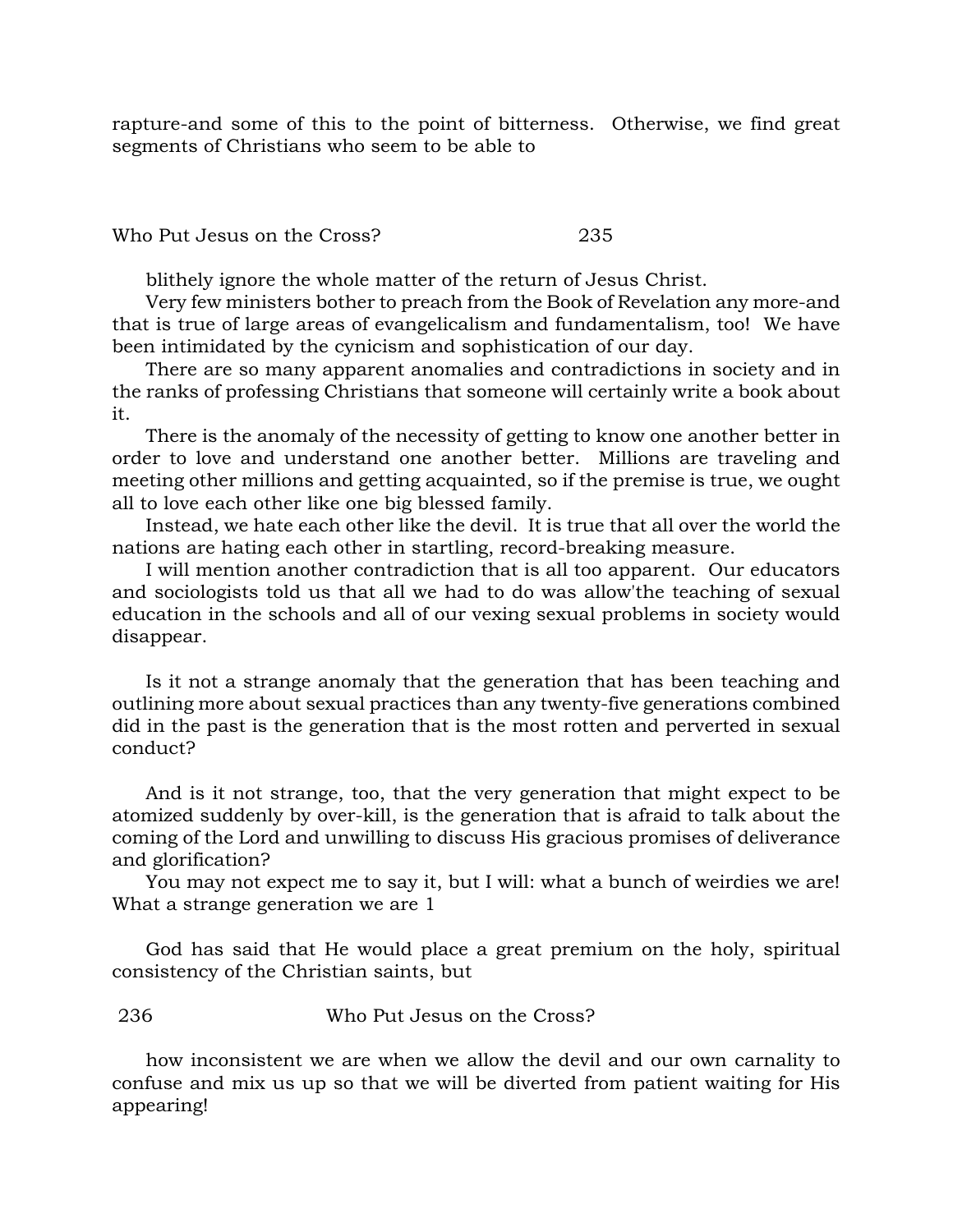So, we live between two mighty events-that of His incarnation, death and resurrection, and that of His ultimate appearing and the glorification of those He died to save. This is the interim time for the saints-but it is not a vacuum. He has given us much to do and He asks for our faithfulness.

In the meantime, we are zealous of good works, living soberly, righteously, godly in this present world, looking unto Him and His promise. In the midst of our lives, and between the two great mountain peaks of God's acts in the world, we look back and remember, and we look forward and hope! As members of His own loving fellowship, we break the bread and drink the wine. We sing His praise and we pray in His Name, remembering and expecting!

Brethren, that moves me more than anything else in this world. It is such a blessed privilege that it is more beautiful and satisfying than friendships or paintings or sunsets or any other beauties of nature. Looking back to His grace and love; looking forward to His coming and glory; meanwhile actively working and joyously hoping-until He comes!

Excerpt from Paths to Power

Miracles Follow the Plow

239

51

# Miracles Follow the Plow

Break up your fallow ground: for it is time to seek the Lord, till he come and rain righteousness upon you.

-Hos. 10:12

Here are two kinds of ground: fallow ground, and ground that has been broken up by the plow.

The fallow field is smug, contented, protected from the shock of the plow and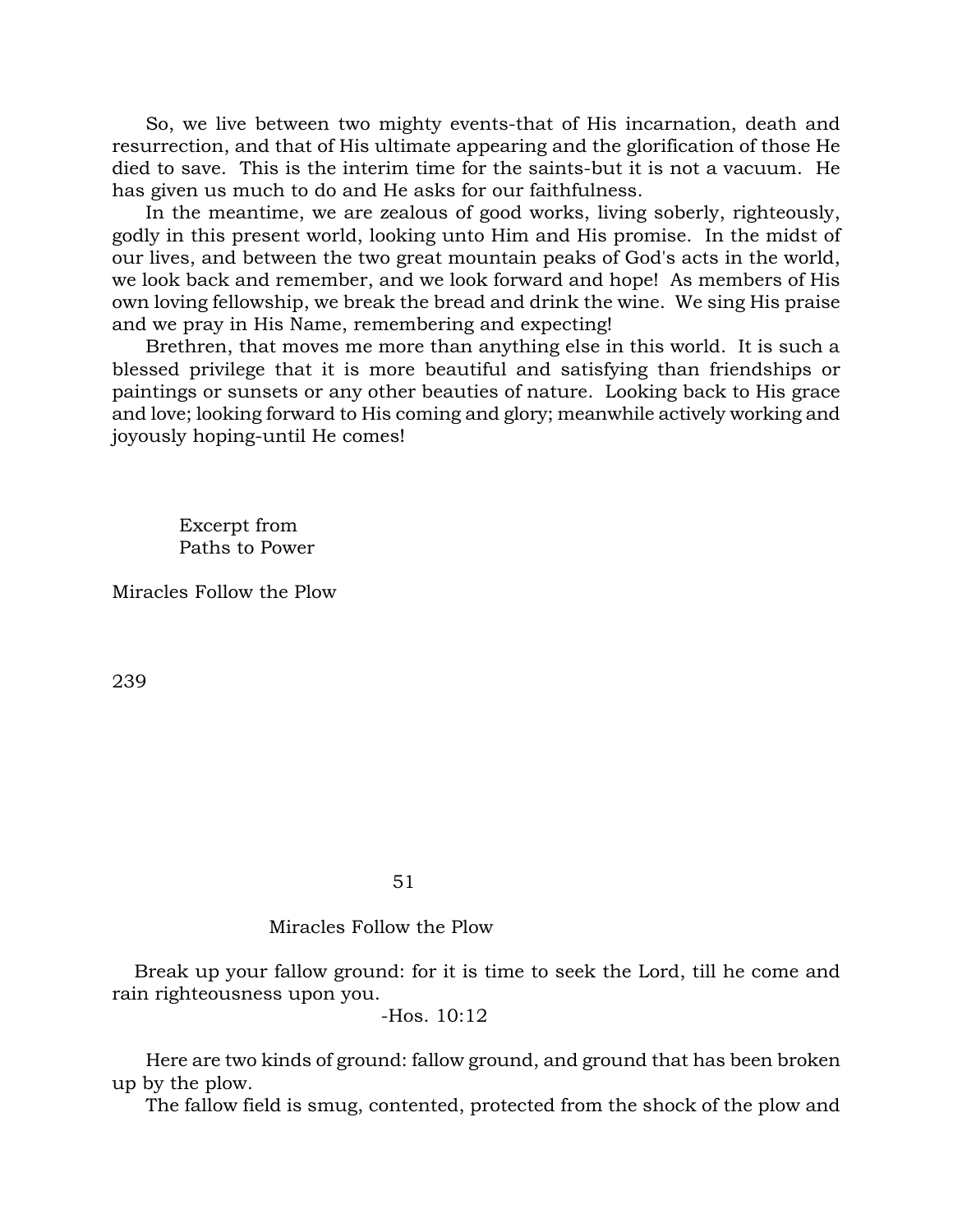the agitation of the harrow. Such a field, as it lies year after year, becomes a familiar landmark to the crow and the blue jay. Had it intelligence, it might take a lot of satisfaction in its reputation; it has stability; nature has adopted it; it can be counted upon to remain always the same while the fields around it change from brown to green and back to brown again. Safe and undisturbed, it sprawls lazily in the sunshine, the picture of sleepy contentment. But it is paying a terrible price for its tranquility: Never does it see the miracle of growth; never does it feel the motions of mounting life nor see the wonders of bursting seed nor the beauty of ripening grain. Fruit it can never know because it is afraid of the plow and the harrow.

In direct opposite to this, the cultivated field has yielded itself to the adventure of living. The protecting fence has opened to admit the plow, and the plow has come as plows always come, practical, cruel, business-like and in a hurry. Peace has been shattered by the shouting farmer and the rattle of machinery. The field has felt the travail

#### 240 Paths to Power

of change; it has been upset, turned over, bruised and broken, but its rewards come hard upon its labors. The seed shoots up into the daylight its miracle of life, curious, exploring the new world above it. All over the field the hand of God is at work in the age-old and ever renewed service of creation. New things are born, to grow, mature, and consummate the grand prophecy latent in the seed when it entered the ground. Nature's wonders follow the plow.

There are two kinds of lives also: the fallow and the plowed. For examples of the fallow life we need not go far. They are all too plentiful among us.

The man of fallow life is contented with himself and the fruit he once bore. He does not want to be disturbed. He smiles in tolerant superiority at revivals, fastings, selfsearchings, and all the travail of fruit-bearing and the anguish of advance. The spirit of adventure is dead within him. He is steady, "faithful," always in his accustomed place (like the old field), conservative, and something of a landmark in the little church. But he is fruitless. The curse of such a life is that it is fixed, both in size and in content. To be has taken the place of to become. The worst that can be said of -such a man is that he is what he will be. He has fenced himself in, and by the same act, he has fenced out God and the miracle.

The plowed life is the life that has, in the act of repentance, thrown down the protecting fences and sent the plow of confession into the soul. The urge of the Spirit, the pressure of circumstances and the distress of fruitless living have combined thoroughly to humble the heart. Such a life has put away defense, and has forsaken the safety of death for the peril of life. Discontent, yearning, contrition, courageous obedience to the will of God: these have bruised and broken the soil till it is ready again for the seed. And as always fruit follows the plow. Life and growth begin as God "rains down righteousness." Such a one can testify, "And the hand of the Lord was upon me there."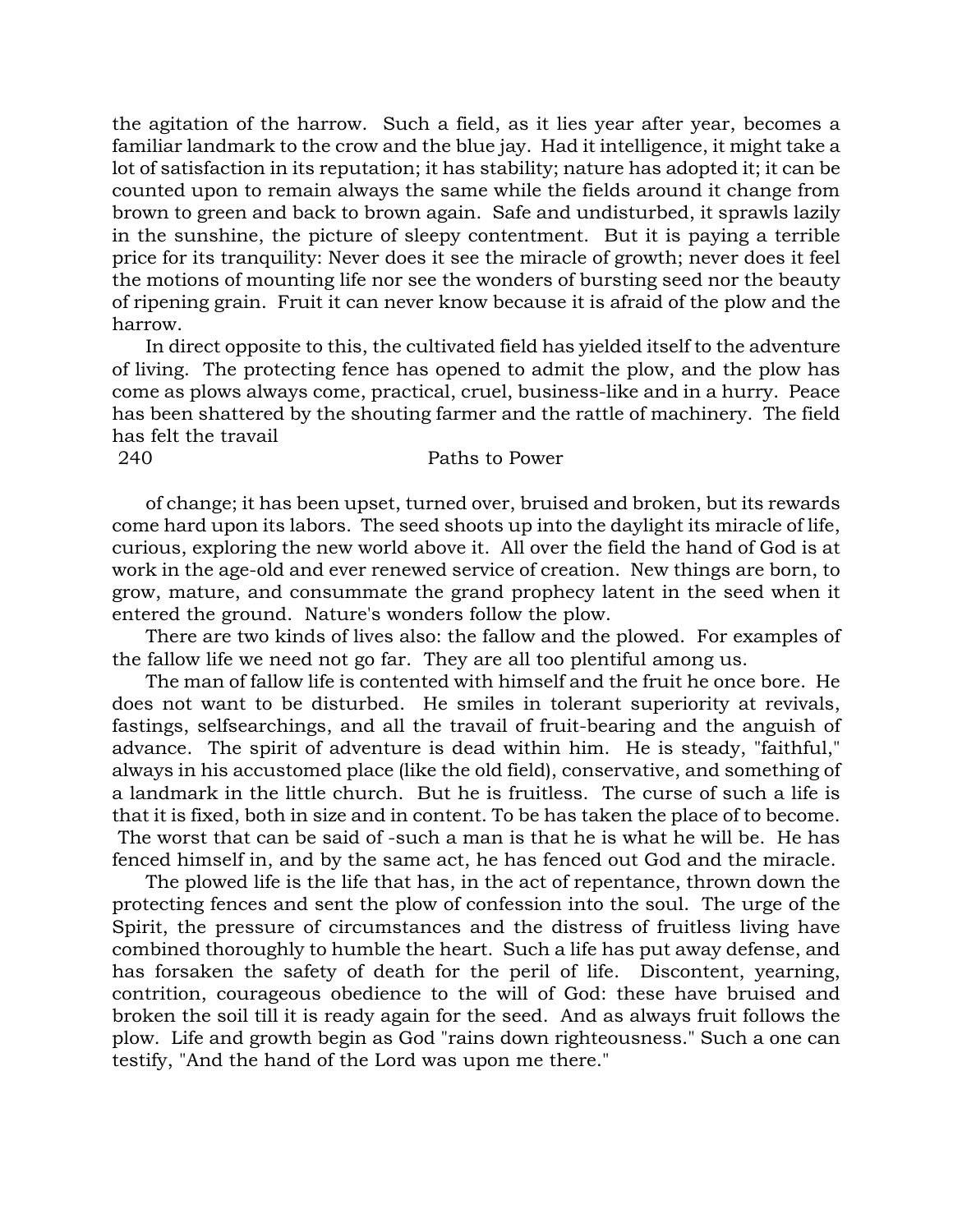### Paths to Power 241

Corresponding to these two kinds of life, religious history shows two phases, the dynamic and the static.

The dynamic periods were those heroic times when God's people stirred themselves to do the Lord's bidding and went out fearlessly to carry His witness to the world. They exchanged the safety of inaction for the hazards of God-inspired progress. Invariably the power of God followed such action. The miracle of God went when and where His people went; it stayed when His people stopped.

The static periods were those times when the people of God tired of the struggle and sought a life of peace and security. Then they busied themselves trying to conserve the gains made in those more daring times when the power of God moved among them.

Bible history is replete with examples. Abraham "went out" on his great adventure of faith, and God went with him. Revelations, theophanies, the gift of Palestine, covenants and promises of rich blessings to come were the result. Then Israel went down into Egypt, and the wonders ceased for four hundred years. At the end of that time Moses heard the call of God and stepped forth to challenge the oppressor. A whirlwind of power accompanied that challenge, and Israel soon began to march. As long as she dared to march, God sent out His miracles to clear the way for her. Whenever she lay down like a fallow field, He turned off His blessing and waited for her to rise again and command His power.

This is a brief but fair outline of the history of Israel and of the Church as well. As long as they "went forth and preached everywhere," the Lord worked "with them.... confirming the word with signs following." But when they retreated to monasteries or played at building pretty cathedrals, the help of God was withdrawn till a Luther or a Wesley arose to challenge hell again. Then invariably God poured out His power as before.

In every denomination, missionary society. local church

### 242 Paths to Power

or individual Christian this law operates. God works as long as His people live daringly: He ceases when they no longer need His aid. As soon as we seek protection outside of God, we find it to our own undoing. Let us build a safetywall of endowments, by-laws, prestige, multiplied agencies for the delegation of our duties, and creeping paralysis sets in at once, a paralysis which can only end in

### death.

The power of God comes only where it is called out by the plow. It is released into the Church only when she is doing something that demands it. By the word "doing" I do not mean mere activity. The Church has plenty of "hustle" as it is,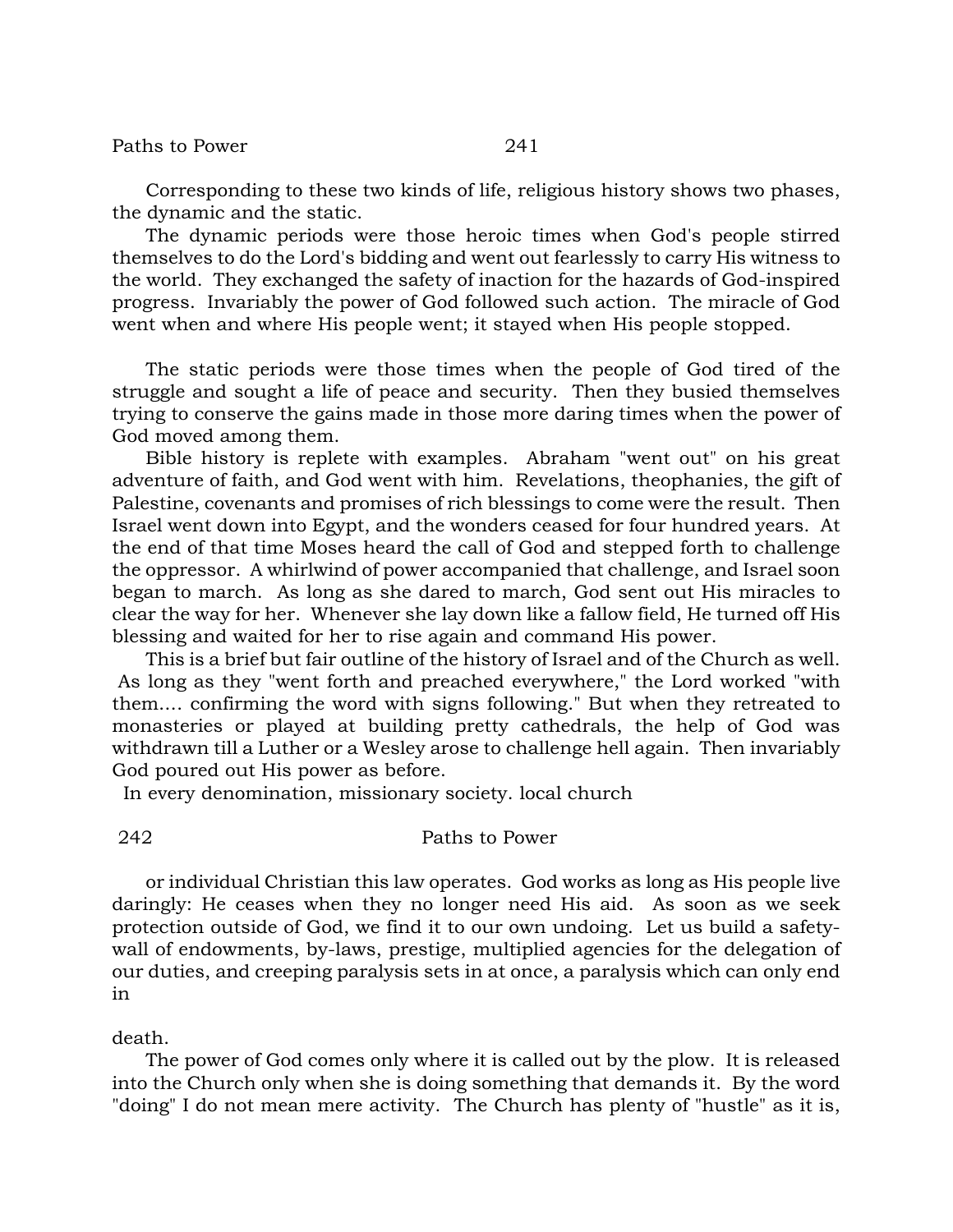but in all her activities she is very careful to leave her fallow ground mostly untouched. She is careful to confine her hustling within the fear-marked boundaries of complete safety. That is why she is fruitless; she is safe, but fallow.

Look around today and see where the miracles of power are taking place. Never in the seminary where each thought is prepared for the student, to be received painlessly and at second hand; never in the religious institution where tradition and habit have long ago made faith unnecessary; never in the old church where memorial tablets plastered over the furniture bear silent testimony to a glory that once was. Invariably where daring faith is struggling to advance against hopeless odds, there is God sending "help from the sanctuary."

In the missionary society with which I have for many years been associated, I have noticed that the power of Cod has always hovered over our frontiers. Miracles have accompanied our advances and have ceased when and where we allowed ourselves to become satis"ed and ceased to advance. The creed of power cannot save a movement from barrenness. There must be also the work of power.

But I am more concerned with the effect of this truth upon the local church and the individual. Look at that church where plentiful fruit was once the regular and ex-

### Paths to Power 243

pected thing, but now there is little or no fruit, and the power of God seems to be in abeyance. What is the trouble? God has not changed, nor has His purpose for that chunch changed in the slightest measure. No, the church itself has changed.

A little self-examination will reveal that it and its members have become fallow. It has lived through its early travails and has now come to accept an easier way of life. It is content to carry on its painless program with enough money to pay its bills and a membership large enough to assure its future. Its members now look to it for security rather than for guidance in the battle between good and evil. It has become a school instead of a barracks. Its members are students, not soldiers. They study the experiences of others instead of seeking new experiences of their own.

The only way to power for such a church is to come out of hiding and once more take the danger-encircled path of obedience. Its security is its deadliest foe. The church that fears the plow writes its own epitaph: the church that uses the plow walks in the way of revival.

Excerpt from Let My People Go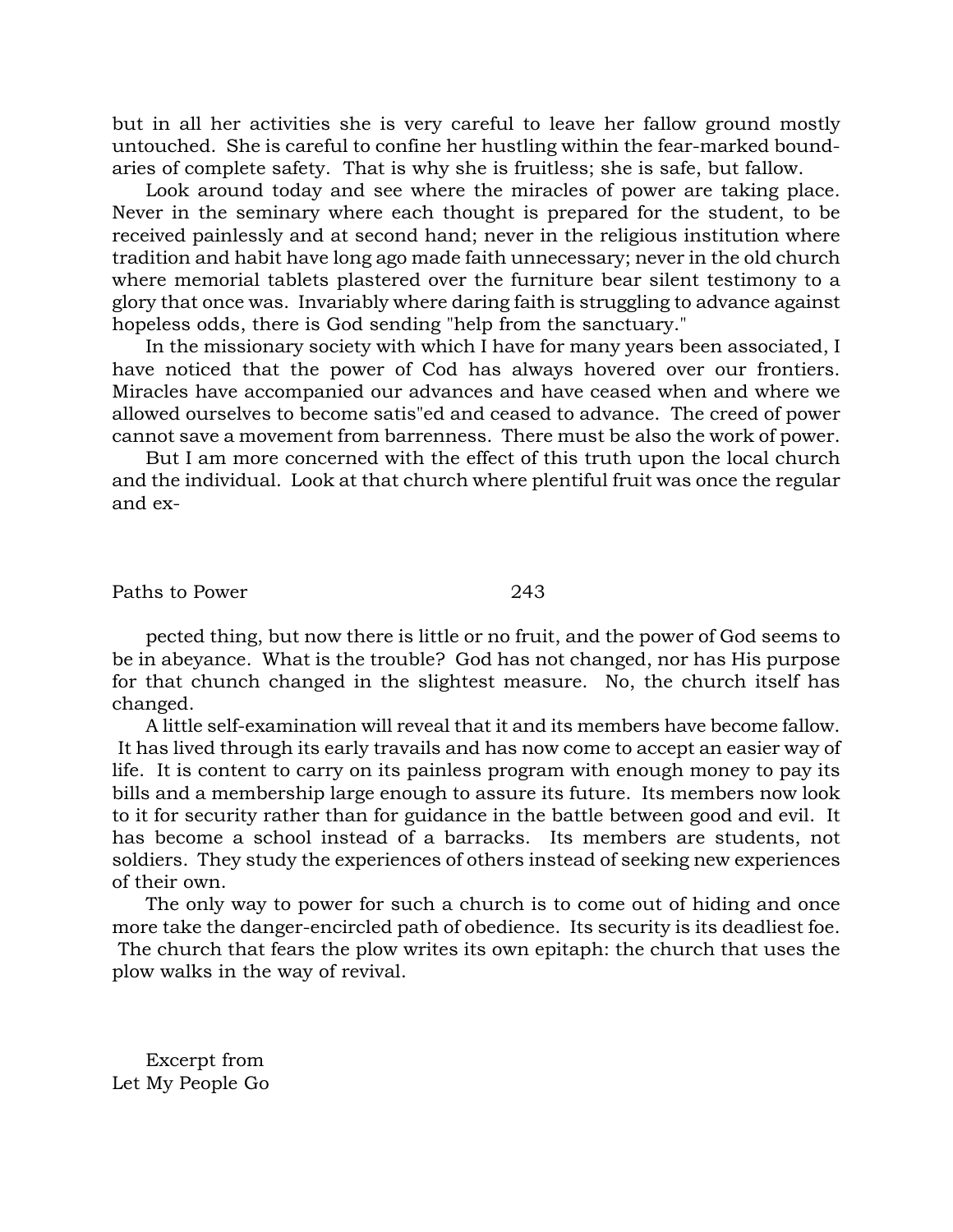The Jaffray Pattern

247

## 52

### The Jaffray Pattern

Right here seems as good a place as any to look at the Jaffray philosophy of Christian missions. It was a simple philosophy based on New Testament principles and shot through with salty common sense. From it he evolved a pattern for his work, a pattern whose lines show through everything he did from his earliest South China days to the end of his life.

Whether Robert Jaff ray ever sat down and reasoned out a policy is very doubtful. His mind did not work that way. He scooped his ideas on the move as a swallow at evening takes its supper on the wing. The Bible and a sound instinct guided him, and hard experience soon corrected any flaws in his theories. His views were never complex nor difficult to comprehend. The work of missions was fairly simple after all. It consisted chiefly of four things to do: contact, evangelize, organize and instruct. That was all. But in the doing of these essentials a man might toil a lifetime, and his toil would be fruitful, for these were the things Christ had sent His servants to do.

Contact was first. Nothing could be done until communication had been established. The missionary must go to the lost tribes. This was the basal tenet in his missionary creed, and to him it was the voice of command. It created within his mind an eager restlessness that never left him for one day nor one hour while life remained in him. The sight of a map or the sound of a strange heathen name

## 248 Let My People Go

stirred him as the sound of an alarm bell stirred the old fire horse of other days. So Jaffray was a pioneer, an explorer, an adventurer obsessed with the urge to discover new peoples and hidden tribes.

It is this aspect of missionary work that captures the imagination of the public. We are all children enough to love the thrill of missionary adventure enjoyed by proxy, and Jaffray knew this. As a good showman he was willing to give the people at home what they wanted. His newsletters and magazine articles often read like real tales of the wild, but they were never told for their own sake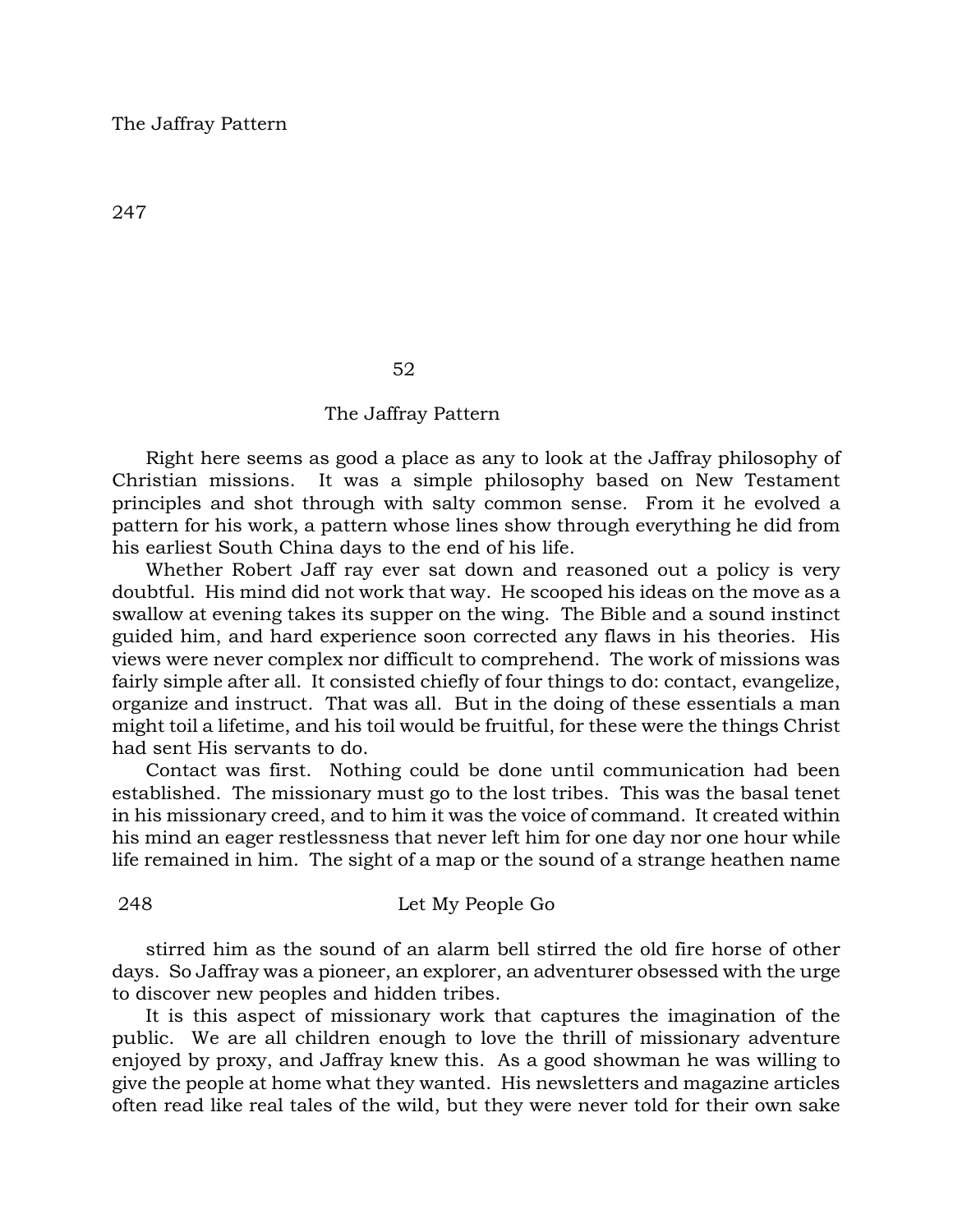nor for mere amusement. Jaffray was altogether too serious for any such child's play. If he could win attention with honest reports of exotic customs and curious ways of strange peoples, he was not adverse to doing it, but always his motives were in full view. He wanted help. He wanted money, lots of it, but more than all, he wanted young men to hurry over and help him with the job. And they came, these young men, and they came winged with prayer and backed with the consecrated wealth of the people at home.

After contact came evangelization. Christ had told His disciples to go into all the world and make disciples. To Jaffray that could mean only one thing: win lost men to Christ now, bring them to trust Him as their personal Saviour at once, without waiting for civilizing influences or long courses of instruction to condition them. They had but to hear the Gospel and they could be saved, as certainly as any white man could.

That was Jaffray's theory, and its soundness was confirmed in man-to-man practice. It worked, that was the glory of it. Lives were actually changed overnight, transformed by this simple technique. Men could and did jump from raw savagery into the kingdom of God at one bound, and for the most part, those who made the great transition lived to prove that the change was real and permanent.

The next step was to organize these new Christians into a church. It would need to be a simple thing at first, little

Let My People Go 249

more than a loose, common-consent kind of organization with certain men among them picked to act as leaders and give some direction to the group. Later it could go on to a more perfect form of organization with a pastor, deacons and elders; but that could wait, for the missionary would act as the real leader until the new converts had been better instructed. Ecclesiastical-m,inded persons may smile at this, but it worked, and it still works, and that fact cannot be smiled away.

Then, this new church must be taught the great truths of the Christian faith, must be instructed, indoctrinated, and to accomplish this two means were required: the school and the printing press. These came after organization, and where Jaffray could have his way, not long after.

The printing press was to Jaff ray what hand-written epistles were to Paul, a means of keeping in touch with his converts as they increased in number, and distances made personal contact impossible. Then too, the press made available to these new Christians the best in spiritual literature. Usually Jaffray's presses turned out matter written by himself and addressed to particular needs, but they produced also books, tracts, magazines, Bible courses, and expositions of one after another of the books of the Bible as he could prepare them and as he felt the people were ready to receive them.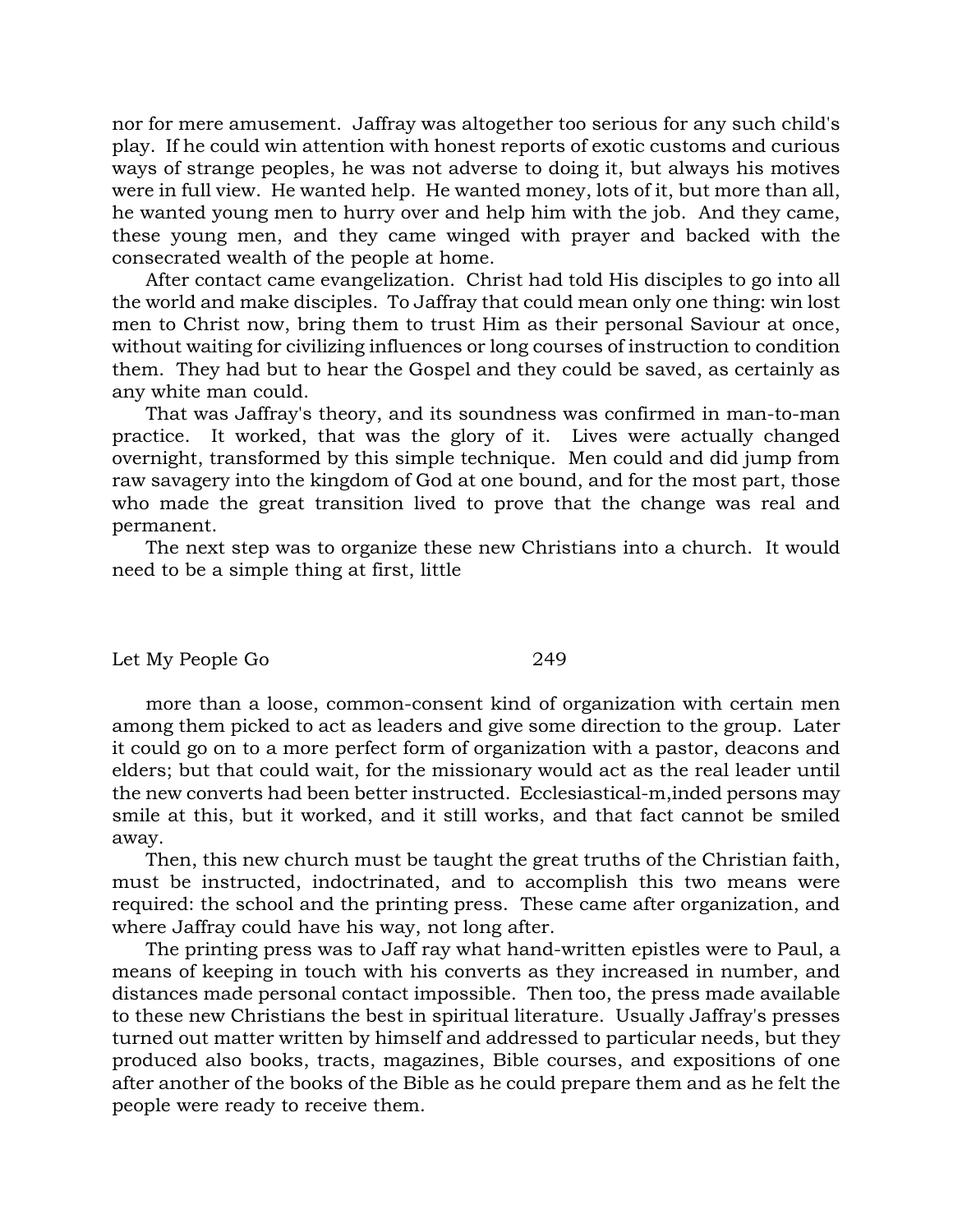Along with the printing press stood the Bible School as an effective instrument for the dissemination of the truth. Jaffray believed in the Bible School with a positiveness amounting to sheer dogmatism. He knew its power and promoted it with unremitting zeal. Foreign missionaries would never be the last word in the evangelization of any country. The-b\_utar@d,5wiftgst\_WpT@\_@yc@u d alWay

L s be do ne by Christian na@tionals.opcra-ti-n&-Ap $\alpha$ @ $\alpha$ g their own Ople But these must first be taught the truth and trained for the most effective service. The Bible Schooi could do this; there was no other agent that Lould. So every field must have a school; at least one, and more if the need demanded. The

# 250 Let My People Go

was Jaffray's view, and again its soundness was confirmed in practical outwork.

The speed with which the Christian faith spread among the hitherto unreached peoples testifies to the fact that Jaffray's vision was divinely given. He would never allow his workers to huddle together; they were expected to spread out, always spread out and stay on the move. He was so insistent upon this that some of his workers were at times led to question his wisdom, and a few dared to oppose him outright. Usually subsequent developments justified him, however, and the doubters were forced to acknowledge that he had been right.

"Of course," said one official before whom he appeared to request permission to preach the Gospel within his territory, "of course you will concentrate your forces?"

"Certainly," agreed Jaffray quickly. Then stepping to the wall where hung a huge map of the country, he touched with his finger one after another spot on the map.

"We'll concentrate here, and here, and here, and here."

"Why, how many missionaries have you?" asked the astonished official.

"Six," replied Jaffray, unsmiling.

It was this strategy of "concentrating" all over the map that gave such thrust to his missionary drives.

In spite, however, of this blitz-like speed of advance he never fell into the error current today in some quartershe never believed he had done the Lord's work merely by announcing the Gospel and moving on. He would not leave the new Christians to fall back into heathenism. Wherever a few converts were made, there a church must be formed; gains must be consolidated. Then the messenger could go on, but not till then. This was wisdom and it was New Testament procedure. It might well serve as a pattern for all missionary societies everywhere.

The notion that we have only to announce the Gospel once to each tribe and then pass on to the next without regard to results is as old as it is false. Thoughit is the phi-